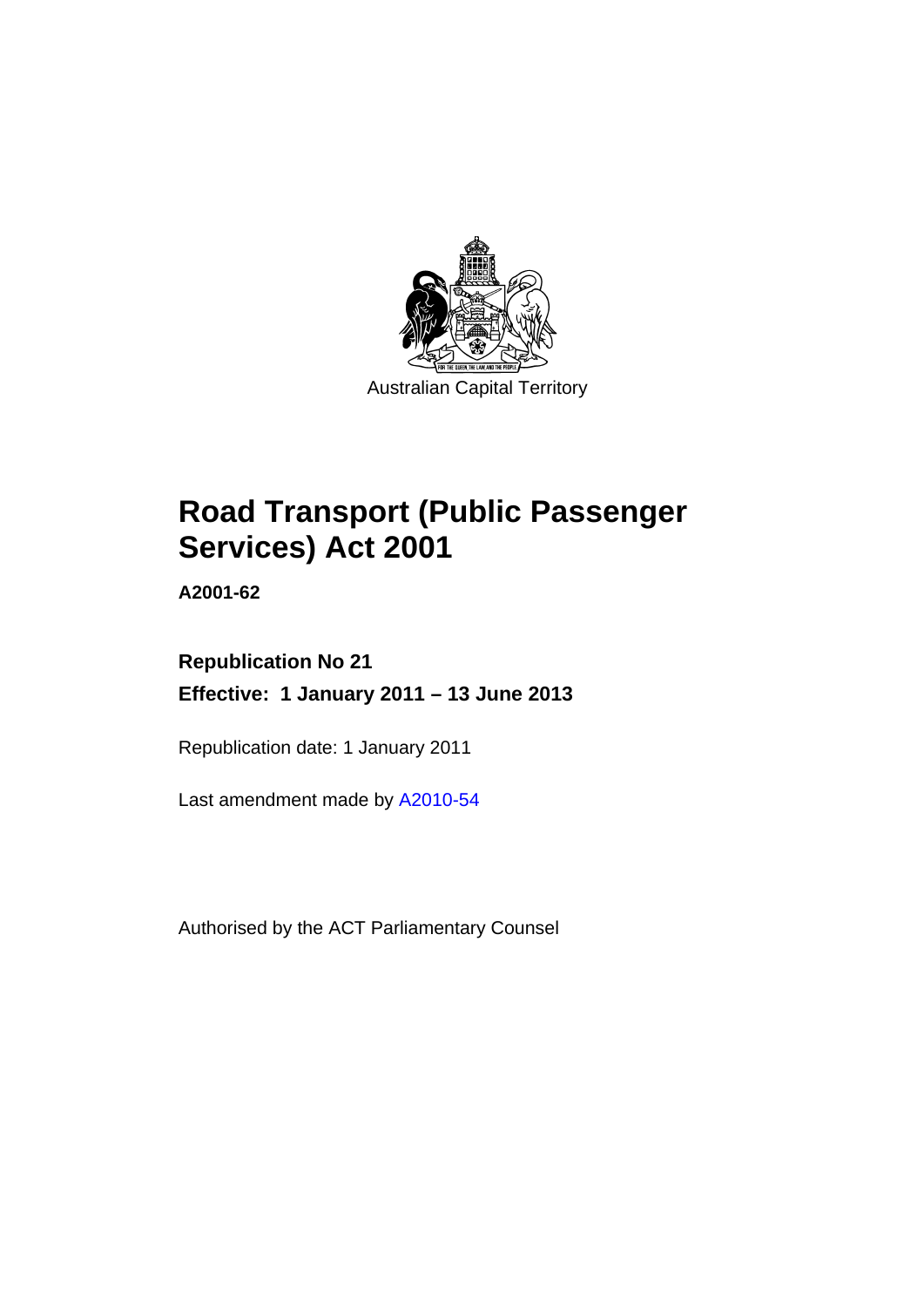### **About this republication**

#### **The republished law**

This is a republication of the *Road Transport (Public Passenger Services) Act 2001* (including any amendment made under the *[Legislation Act 2001](http://www.legislation.act.gov.au/a/2001-14)*, part 11.3 (Editorial changes)) as in force on 1 January 2011*.* It also includes any commencement, amendment, repeal or expiry affecting the republished law to 1 January 2011.

The legislation history and amendment history of the republished law are set out in endnotes 3 and 4.

#### **Kinds of republications**

The Parliamentary Counsel's Office prepares 2 kinds of republications of ACT laws (see the ACT legislation register at [www.legislation.act.gov.au](http://www.legislation.act.gov.au/)):

- authorised republications to which the *[Legislation Act 2001](http://www.legislation.act.gov.au/a/2001-14)* applies
- unauthorised republications.

The status of this republication appears on the bottom of each page.

#### **Editorial changes**

The *[Legislation Act 2001,](http://www.legislation.act.gov.au/a/2001-14) part 11.3* authorises the Parliamentary Counsel to make editorial amendments and other changes of a formal nature when preparing a law for republication. Editorial changes do not change the effect of the law, but have effect as if they had been made by an Act commencing on the republication date (see *[Legislation Act 2001](http://www.legislation.act.gov.au/a/2001-14)*, s 115 and s 117). The changes are made if the Parliamentary Counsel considers they are desirable to bring the law into line, or more closely into line, with current legislative drafting practice.

This republication does not include amendments made under part 11.3 (see endnote 1).

#### **Uncommenced provisions and amendments**

If a provision of the republished law has not commenced or is affected by an uncommenced amendment, the symbol  $\mathbf{U}$  appears immediately before the provision heading. The text of the uncommenced provision or amendment appears only in the last endnote.

#### **Modifications**

If a provision of the republished law is affected by a current modification, the symbol  $\mathbf{M}$ appears immediately before the provision heading. The text of the modifying provision appears in the endnotes. For the legal status of modifications, see *[Legislation Act 2001](http://www.legislation.act.gov.au/a/2001-14)*, section 95.

#### **Penalties**

At the republication date, the value of a penalty unit for an offence against this law is \$110 for an individual and \$550 for a corporation (see *[Legislation Act 2001](http://www.legislation.act.gov.au/a/2001-14)*, s 133).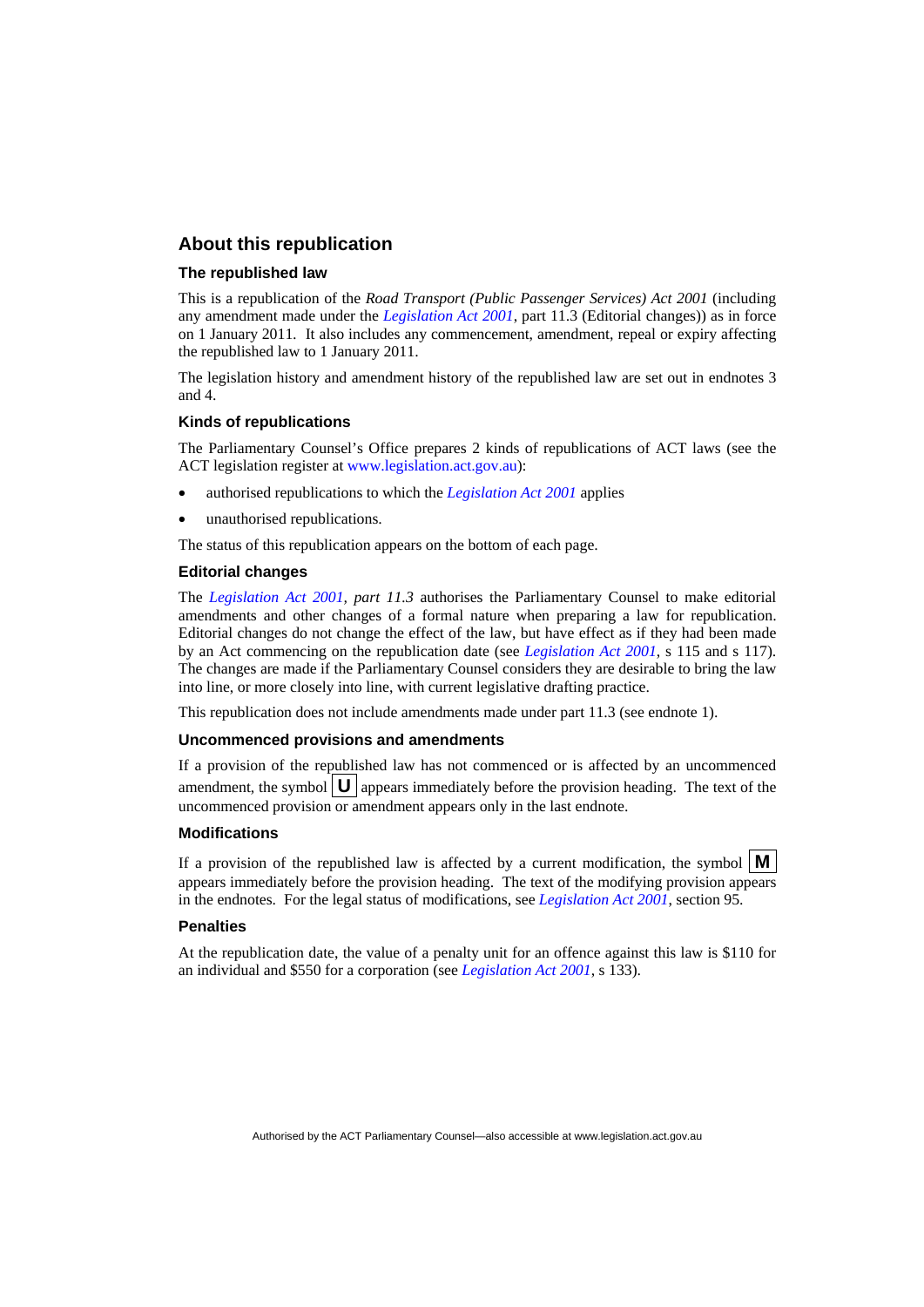

# **Road Transport (Public Passenger Services) Act 2001**

# **Contents**

| Part 1                      | <b>Preliminary</b>                                                                       |            |
|-----------------------------|------------------------------------------------------------------------------------------|------------|
| 1                           | Name of Act                                                                              | 2          |
| 2                           | Objects                                                                                  | 2          |
| 3                           | Dictionary                                                                               | 3          |
| 4                           | <b>Notes</b>                                                                             | 3          |
| 4A                          | Offences against Act—application of Criminal Code etc                                    | 3          |
| 5                           | Functions of road transport authority                                                    | 4          |
| 6                           | Registers of accredited people, demand responsive service<br>authorisations and licences | 5          |
| 7                           | Security and disclosure of information in registers                                      | 5          |
| 8                           | Competition and Consumer Act authorisation                                               | 6          |
| 9                           | Combinations of accreditations, authorisations and licences                              | 6          |
| 10                          | What is a <i>public passenger service</i> ?                                              | 6          |
| R <sub>21</sub><br>01/01/11 | Road Transport (Public Passenger Services) Act 2001<br>Effective: 01/01/11-13/06/13      | contents 1 |

Page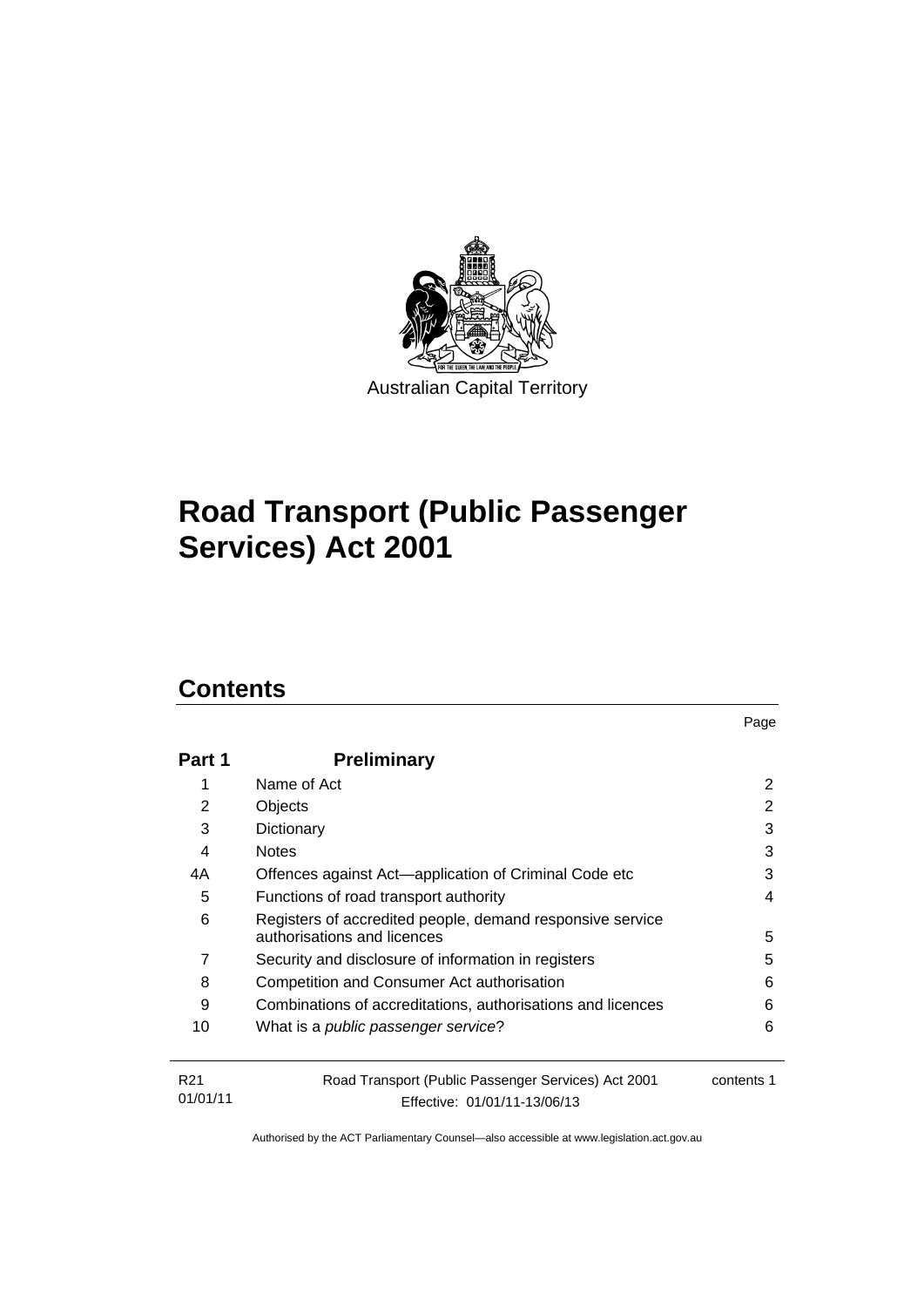### Contents

|                     |                                                                  | Page            |
|---------------------|------------------------------------------------------------------|-----------------|
| Part 2              | <b>Bus services</b>                                              |                 |
| <b>Division 2.1</b> | <b>Basic concepts</b>                                            |                 |
| 10A                 | Meaning of bus and public bus                                    | $\overline{7}$  |
| 11                  | Meaning of bus service                                           | $\overline{7}$  |
| 12                  | What is a regular route service?                                 | $\overline{7}$  |
| 13                  | What is a tour and charter service?                              | $\overline{7}$  |
| 14                  | What is a long-distance service?                                 | $\overline{7}$  |
| <b>Division 2.2</b> | <b>Accreditation of bus service operators</b>                    |                 |
| 15                  | Bus operators-purposes of accreditation                          | 8               |
| 16                  | Regulations about accreditation system                           | 8               |
| <b>Division 2.3</b> | Service contracts for regular route services                     |                 |
| 17                  | Service contracts-regular route services                         | 10              |
| <b>Division 2.4</b> | Entitlement to operate certain bus services                      |                 |
| 18                  | Entitlement to operate regular route services                    | 11              |
| 19                  | Entitlement to operate tour and charter services                 | 12              |
| 19A                 | Territory's entitlement to operate bus service                   | 12              |
| 20                  | Unaccredited operators not to operate certain bus services       | 12              |
| 21                  | Pretending to be an accredited bus service operator              | 13              |
| 22                  | Operators of regular route services to hold service contracts    | 13              |
| <b>Division 2.5</b> | <b>Regulation of bus services</b>                                |                 |
| 23                  | Regular route services-power to determine maximum fares          | 14              |
| 24                  | Regulations about operation of bus services by accredited people | 14              |
| 25                  | Regulations about operation of public buses                      | 15              |
| 26                  | Regulations about bus drivers                                    | 16              |
| 27                  | Regulations about conduct of passengers                          | 16              |
| Part 3              | <b>Taxi networks</b>                                             |                 |
| <b>Division 3.1</b> | <b>Basic concepts</b>                                            |                 |
| 28                  | Meaning of taxi network                                          | 18              |
| 29                  | Meaning of taxi booking service                                  | 18              |
| <b>Division 3.2</b> | Accreditation of taxi network providers                          |                 |
| 30                  | Taxi network providers-purposes of accreditation                 | 18              |
| 31                  | Taxi network providers-regulations about accreditation system    | 19              |
| contents 2          | Road Transport (Public Passenger Services) Act 2001              | R <sub>21</sub> |
|                     | Effective: 01/01/11-13/06/13                                     | 01/01/11        |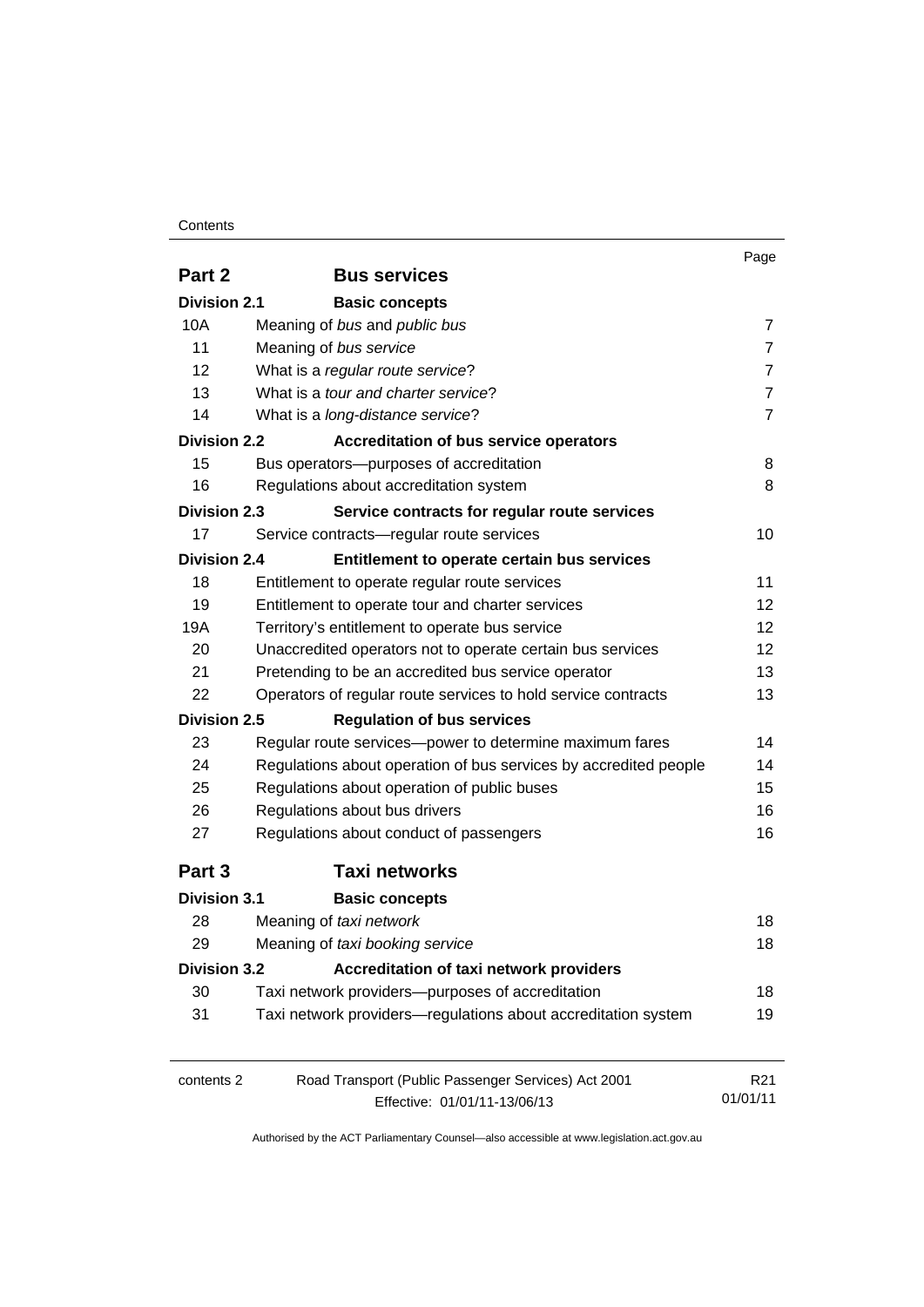|                     |                                                                   | Contents   |
|---------------------|-------------------------------------------------------------------|------------|
|                     |                                                                   | Page       |
| <b>Division 3.3</b> | Entitlement to operate taxi networks                              |            |
| 32                  | Entitlement to operate taxi networks                              | 20         |
| 33                  | Operating taxi network without entitlement                        | 20         |
| 34                  | Pretending to be an accredited taxi network provider              | 20         |
| <b>Division 3.4</b> | <b>Regulation of taxi networks</b>                                |            |
| 35                  | Regulations about operation of taxi networks by accredited people | 21         |
| 36                  | Regulations about operation of taxi networks                      | 22         |
| Part 4              | <b>Licensing of taxi vehicles</b>                                 |            |
| <b>Division 4.1</b> | <b>Basic concepts</b>                                             |            |
| 37                  | Meaning of taxi licence                                           | 24         |
| 38                  | Meaning of restricted taxi licence                                | 24         |
| <b>Division 4.2</b> | <b>Taxi licences</b>                                              |            |
| 39                  | Maximum numbers of taxi licences                                  | 24         |
| 40                  | Issue of taxi licences                                            | 24         |
| 41                  | Transferability of taxi licences                                  | 24         |
| 42                  | Use of vehicles as taxis                                          | 25         |
| 43                  | Pretending vehicles are licensed taxis                            | 26         |
| 44                  | Regulations about taxi licences                                   | 26         |
| Part 5              | <b>Taxi services</b>                                              |            |
| <b>Division 5.1</b> | <b>Basic concepts</b>                                             |            |
| 45                  | Meaning of taxi                                                   | 28         |
| 46                  | Meaning of restricted taxi                                        | 28         |
| 47                  | Meaning of taxi service                                           | 28         |
| 48                  | Meaning of restricted taxi service                                | 28         |
| <b>Division 5.2</b> | <b>Accreditation of taxi service operators</b>                    |            |
| 49                  | Taxi service operators-purposes of accreditation                  | 29         |
| 50                  | Taxi service operators—regulations about accreditation system     | 29         |
| Division 5.3        | Entitlement to operate taxi services                              |            |
| 51                  | Entitlement to operate taxi services                              | 31         |
| 52                  | Unaccredited operators not to operate taxi services               | 31         |
| 53                  | Pretending to be an accredited taxi service operator              | 31         |
| 54                  | Taxi service operators to be affiliated with taxi network         | 32         |
| R <sub>21</sub>     | Road Transport (Public Passenger Services) Act 2001               | contents 3 |
| 01/01/11            | Effective: 01/01/11-13/06/13                                      |            |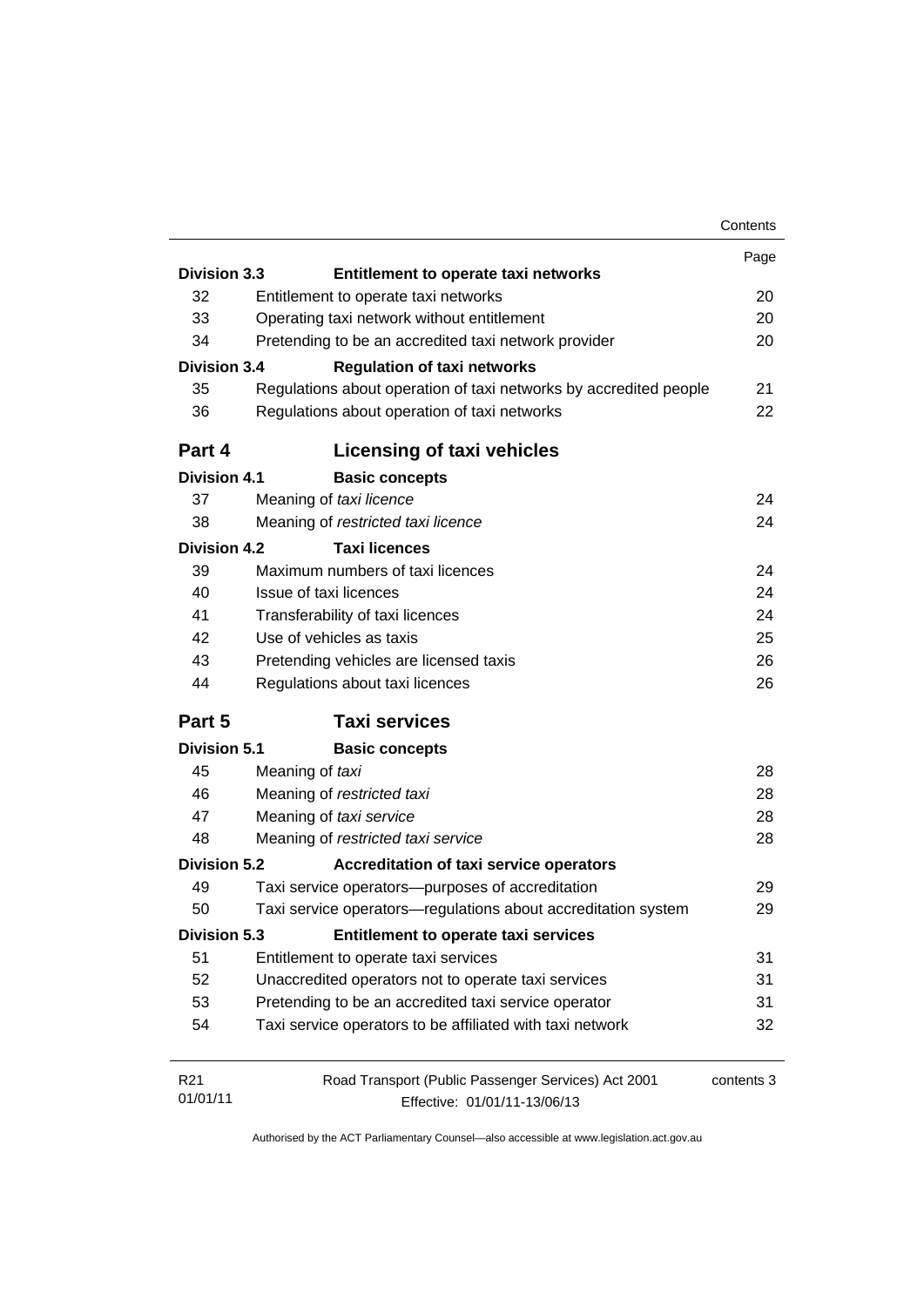### **Contents**

| 55                  | Pretending to be affiliated with taxi network                         | Page<br>32      |
|---------------------|-----------------------------------------------------------------------|-----------------|
| <b>Division 5.4</b> | <b>Regulation of taxi services</b>                                    |                 |
| 56                  | Regulations about operation of taxi services by accredited people     | 32              |
| 57                  | Regulations about operation of taxis                                  | 34              |
| 58                  | Regulations about taxi drivers                                        | 35              |
| 59                  | Regulations about conduct of taxi passengers                          | 35              |
| 60                  | Power to determine maximum taxi fares                                 | 35              |
| Part 6              | Licensing of hire cars                                                |                 |
| <b>Division 6.1</b> | <b>Basic concepts</b>                                                 |                 |
| 61                  | Meaning of hire car licence                                           | 37              |
| 62                  | Meaning of restricted hire car licence                                | 37              |
| <b>Division 6.2</b> | <b>Hire car licences</b>                                              |                 |
| 63                  | Transferability of hire car licences                                  | 37              |
| 64                  | Use of vehicles as hire cars                                          | 38              |
| 65                  | Pretending vehicles are licensed hire cars                            | 38              |
| 66                  | Regulations about hire car licences                                   | 39              |
| Part 7              | <b>Hire car services</b>                                              |                 |
| <b>Division 7.1</b> | <b>Basic concepts</b>                                                 |                 |
| 67                  | Meaning of hire car                                                   | 41              |
| 68                  | Meaning of restricted hire car                                        | 41              |
| 69                  | Meaning of hire car service                                           | 41              |
| 70                  | Meaning of restricted hire car service                                | 42              |
| <b>Division 7.2</b> | Accreditation of hire car service operators                           |                 |
| 71                  | Hire car service operators—purposes of accreditation                  | 42              |
| 72                  | Hire car service operators—regulations about accreditation system     | 42              |
| Division 7.3        | Entitlement to operate hire car services                              |                 |
| 73                  | Entitlement to operate hire car services                              | 44              |
| 74                  | Unaccredited operators not to operate hire car services               | 44              |
| 75                  | Pretending to be an accredited hire car service operator              | 45              |
| <b>Division 7.4</b> | <b>Regulation of hire car services</b>                                |                 |
| 76                  | Regulations about operation of hire car services by accredited people | 45              |
| 77                  | Regulations about operation of hire cars                              | 46              |
| contents 4          | Road Transport (Public Passenger Services) Act 2001                   | R <sub>21</sub> |
|                     | Effective: 01/01/11-13/06/13                                          | 01/01/11        |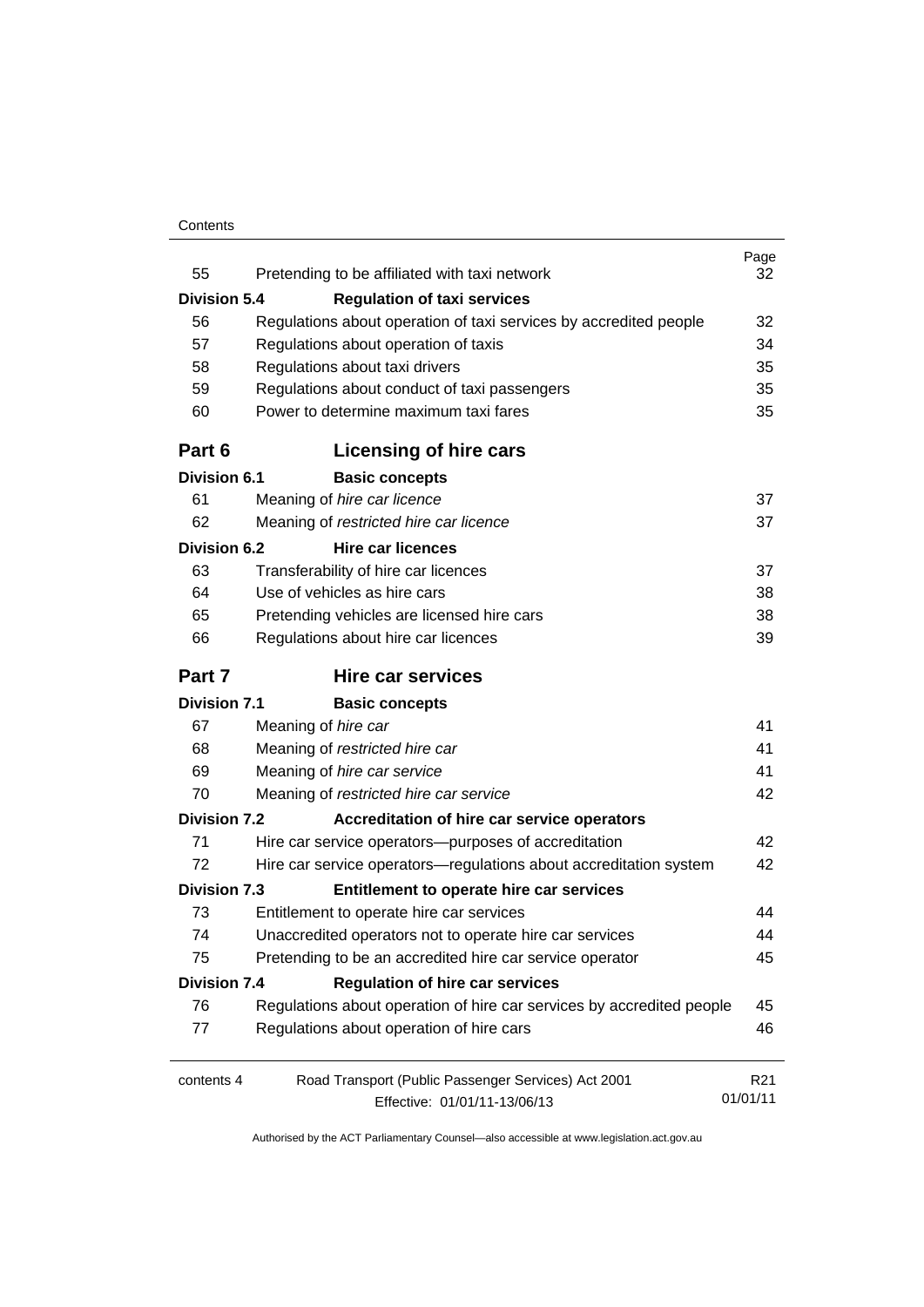| 78                  | Regulations about hire car drivers                                            | Page<br>47 |
|---------------------|-------------------------------------------------------------------------------|------------|
| 79                  | Regulations about conduct of hire car passengers                              | 47         |
| Part 8              | <b>Demand responsive services</b>                                             |            |
| <b>Division 8.1</b> | <b>Basic concepts</b>                                                         |            |
| 80                  | Meaning of demand responsive service                                          | 49         |
| 81                  | Meaning of demand responsive service vehicle                                  | 49         |
| <b>Division 8.2</b> | Authorisations to operate demand responsive services                          |            |
| 82                  | Demand responsive service authorisations                                      | 49         |
| 82A                 | Territory's entitlement to operate demand responsive service                  | 50         |
| 83                  | Demand responsive services-guidelines for giving authorisations               | 50         |
| 84                  | Demand responsive services-regulations about authorisations                   | 51         |
| 85                  | Use of vehicles for demand responsive services                                | 52         |
| 86                  | Representing vehicle as demand responsive service vehicle                     | 52         |
| <b>Division 8.3</b> | Accreditation of demand responsive service operators                          |            |
| 87                  | Demand responsive service operators-purposes of accreditation                 | 53         |
| 88                  | Demand responsive service operators-regulations about<br>accreditation system | 53         |
| <b>Division 8.4</b> | Service contracts for demand responsive services                              |            |
| 89                  | Service contracts-demand responsive services                                  | 54         |
| <b>Division 8.5</b> | Entitlement to operate demand responsive services                             |            |
| 90                  | Entitlement to operate demand responsive services                             | 56         |
| 91                  | Operating demand responsive service without entitlement                       | 57         |
| 92                  | Representing entitlement to operate demand responsive service                 | 57         |
| <b>Division 8.6</b> | <b>Regulation of demand responsive services</b>                               |            |
| 93                  | Demand responsive services-minimum fares                                      | 58         |
| 94                  | Regulations about operation of demand responsive services                     | 58         |
| 95                  | Regulations about operation of demand responsive service vehicles             | 60         |
| 96                  | Regulations about demand responsive service vehicle drivers                   | 61         |
| 97                  | Regulations about conduct of demand responsive vehicle passengers             | 61         |
| Part 8A             | Additional public passenger vehicle<br>insurance                              |            |
| 110                 | Definitions-pt 8A                                                             | 63         |
| R <sub>21</sub>     | Road Transport (Public Passenger Services) Act 2001                           | contents 5 |
| 01/01/11            | Effective: 01/01/11-13/06/13                                                  |            |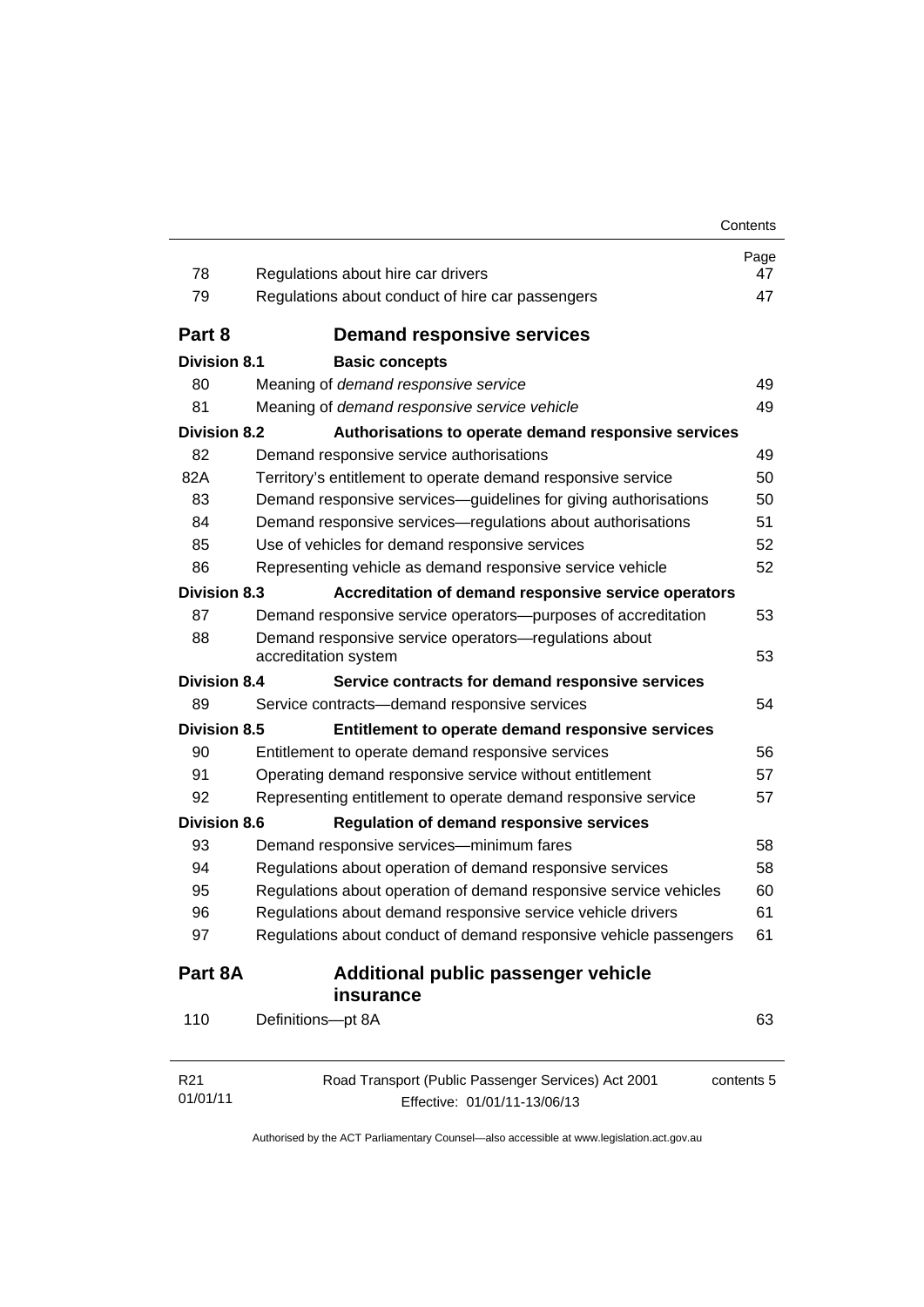| 111     | Public passenger vehicle insurance compulsory                                                     | Page<br>63 |
|---------|---------------------------------------------------------------------------------------------------|------------|
| 112     | Police officer or authorised person may require evidence of public<br>passenger vehicle insurance | 64         |
| Part 9  | <b>Enforcement</b>                                                                                |            |
| 115     | Purpose of powers under pt 9                                                                      | 65         |
| 116     | Power to require records or information                                                           | 65         |
| 117     | Power to inspect maintenance facilities                                                           | 66         |
| 118     | Power to inspect and test vehicles                                                                | 67         |
| 119     | Power to require vehicles or equipment to be inspected and tested                                 | 69         |
| 120     | Attachment and removal of noncompliance notices                                                   | 70         |
| 121     | Police officer or authorised person-power to require name and<br>address etc.                     | 71         |
| Part 10 | <b>Miscellaneous</b>                                                                              |            |
| 125     | Unauthorised public passenger services                                                            | 72         |
| 126     | Regulation-making power                                                                           | 73         |
| 127     | Minister may exempt vehicles and people from Act                                                  | 74         |
| 128     | Regulations may exempt vehicles and people from Act                                               | 74         |
| 129     | References to Motor Traffic Act, Traffic Act etc                                                  | 74         |
|         |                                                                                                   |            |

# **[Dictionary](#page-82-0)** [75](#page-82-0)

### **[Endnotes](#page-87-0)**

|   | About the endnotes     | 80  |
|---|------------------------|-----|
| 2 | Abbreviation key       | 80  |
| 3 | Legislation history    | 81  |
| 4 | Amendment history      | 84  |
| 5 | Earlier republications | 105 |
| 6 | Renumbered provisions  | 106 |

| contents 6 | Road Transport (Public Passenger Services) Act 2001 | R21      |
|------------|-----------------------------------------------------|----------|
|            | Effective: 01/01/11-13/06/13                        | 01/01/11 |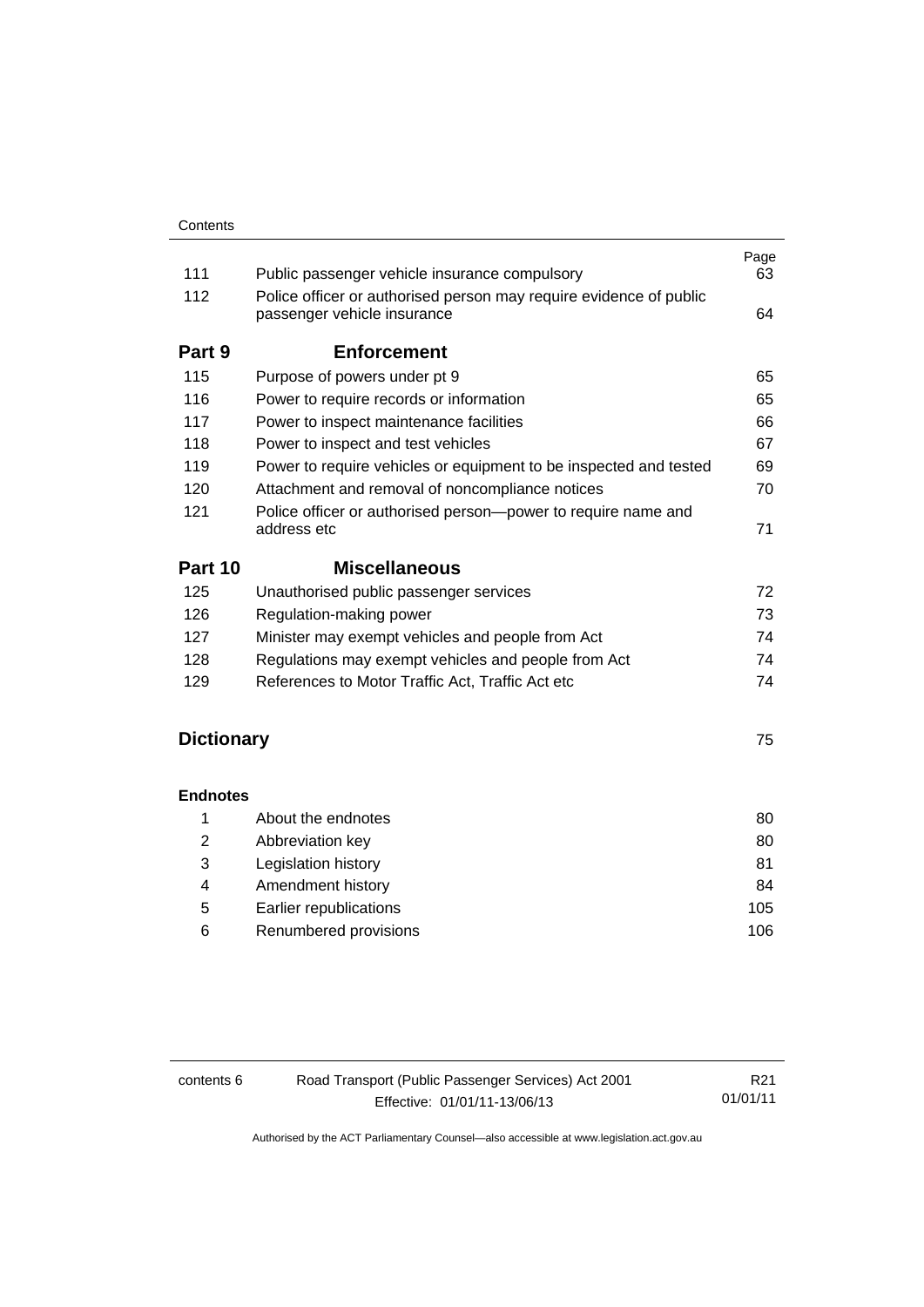

# **Road Transport (Public Passenger Services) Act 2001**

An Act to regulate public transport services, and for other purposes

R21 01/01/11

l

Road Transport (Public Passenger Services) Act 2001 Effective: 01/01/11-13/06/13

page 1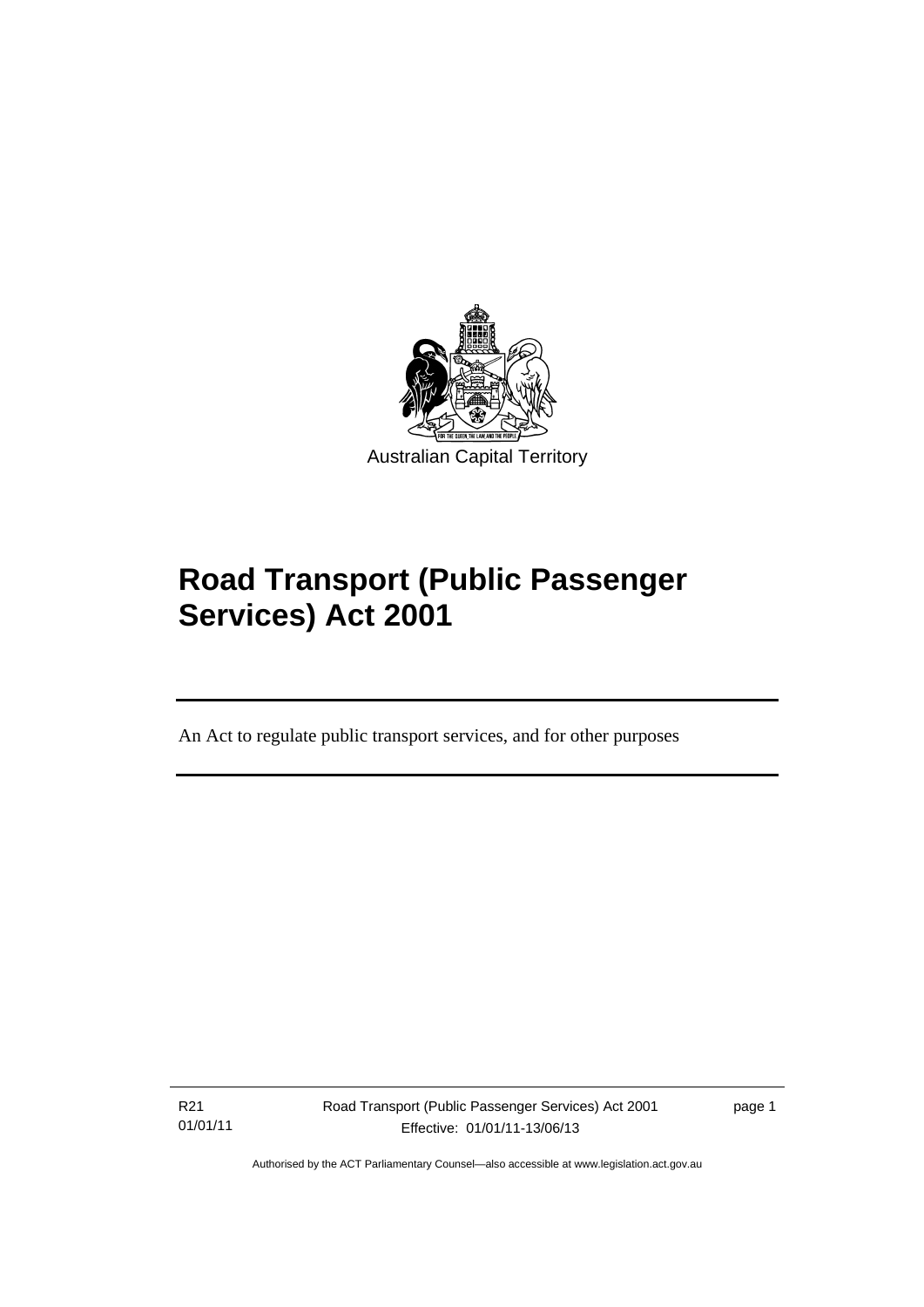#### Part 1 **Preliminary**

Section 1

# <span id="page-9-0"></span>**Part 1** Preliminary

### <span id="page-9-1"></span>**1 Name of Act**

This Act is the *Road Transport (Public Passenger Services) Act 2001.* 

- *Note 1* This Act is part of the road transport legislation. See the *[Road](http://www.legislation.act.gov.au/a/1999-77)  [Transport \(General\) Act 1999](http://www.legislation.act.gov.au/a/1999-77)* for various provisions about the administration and enforcement of the road transport legislation generally.
- *Note 2* Other road transport legislation includes the following:
	- *[Road Transport \(Alcohol and Drugs\) Act 1977](http://www.legislation.act.gov.au/a/1977-17)*
	- *[Road Transport \(Driver Licensing\) Act 1999](http://www.legislation.act.gov.au/a/1999-78)*
	- *[Road Transport \(General\) Act 1999](http://www.legislation.act.gov.au/a/1999-77)*
	- *[Road Transport \(Mass, Dimensions and Loading\) Act 2009](http://www.legislation.act.gov.au/a/2009-22)*
	- *[Road Transport \(Safety and Traffic Management\) Act 1999](http://www.legislation.act.gov.au/a/1999-80)*
	- *[Road Transport \(Third-Party Insurance\) Act 2008](http://www.legislation.act.gov.au/a/2008-1)*
	- *[Road Transport \(Vehicle Registration\) Act 1999](http://www.legislation.act.gov.au/a/1999-81)*.
- *Note 3* A reference to an Act includes a reference to the statutory instruments made or in force under the Act, including any regulation (see [Legislation Act,](http://www.legislation.act.gov.au/a/2001-14) s 104).

### <span id="page-9-2"></span>**2 Objects**

The objects of this Act include—

- (a) to provide for the accreditation of the operators of public passenger services and taxi networks that operate in or partly in the ACT; and
- (b) to provide for the licensing of vehicles used as taxis and hire cars in or partly in the ACT; and
- (c) to encourage public passenger services that meet the reasonable expectations of the community for safe, reliable and efficient public passenger services.

R21 01/01/11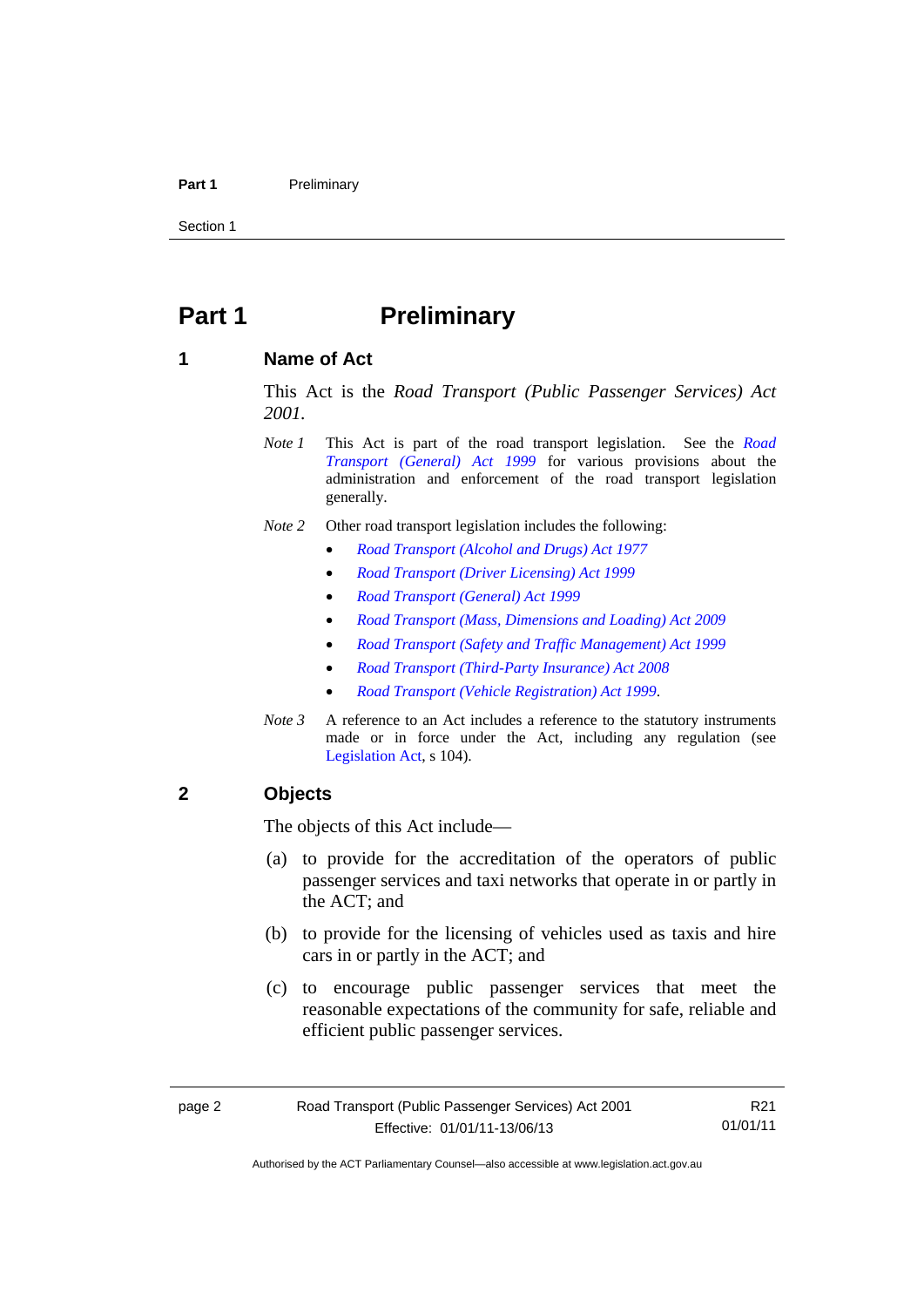### <span id="page-10-0"></span>**3 Dictionary**

The dictionary at the end of this Act is part of this Act.

*Note 1* The dictionary at the end of this Act defines certain terms used in this Act, and includes references (*signpost definitions*) to other terms defined elsewhere in this Act or in the road transport legislation.

> For example, the signpost definition '*bus service*—see section 11' means that the term 'bus service' is defined in section 11 of this Act.

*Note* 2 A definition in the dictionary (including a signpost definition) applies to the entire Act unless the definition, or another provision of the Act, provides otherwise or the contrary intention otherwise appears (see [Legislation Act,](http://www.legislation.act.gov.au/a/2001-14) s  $155$  and s  $156$  (1)).

### <span id="page-10-1"></span>**4 Notes**

A note included in this Act is explanatory and is not part of this Act.

*Note* See the [Legislation Act](http://www.legislation.act.gov.au/a/2001-14), s 127 (1), (4) and (5) for the legal status of notes.

#### <span id="page-10-2"></span>**4A Offences against Act—application of Criminal Code etc**

Other legislation applies in relation to offences against this Act.

#### *Note 1 Criminal Code*

The [Criminal Code](http://www.legislation.act.gov.au/a/2002-51), ch 2 applies to the following offences against this Act (see Code, pt 2.1):

- s 33 (Operating taxi network without entitlement)
- s 54 (Taxi service operators to be affiliated with taxi network)
- s 64 (Use of vehicles as hire cars)
- s 65 (Pretending vehicles are licensed hire cars)
- s 74 (Unaccredited operators not to operate hire car services)
- s 75 (Pretending to be an accredited hire car service operator)
- s 85 (Use of vehicles for demand responsive services)
- s 86 (Pretending vehicle is demand responsive service vehicle)
- s 91 (Operating demand responsive service without entitlement)
- s 92 (Pretending to be entitled to operate demand responsive service)

R21 01/01/11 page 3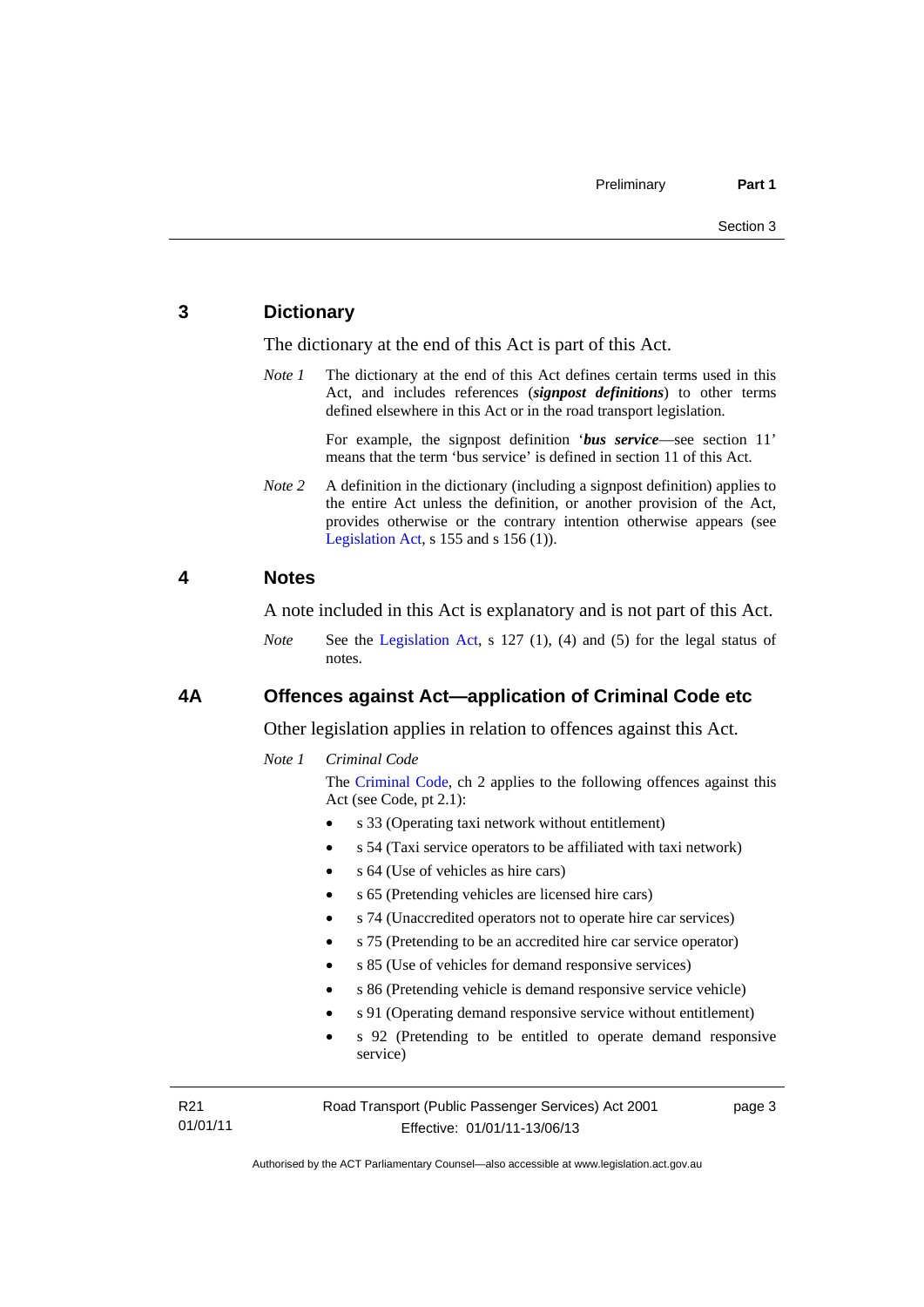- a provision of pt 9 (Enforcement)
- s 125 (Unauthorised public passenger services).

The chapter sets out the general principles of criminal responsibility (including burdens of proof and general defences), and defines terms used for offences to which the Code applies (eg *conduct*, *intention*, *recklessness* and *strict liability*).

#### *Note 2 Penalty units*

The [Legislation Act](http://www.legislation.act.gov.au/a/2001-14), s 133 deals with the meaning of offence penalties that are expressed in penalty units.

### <span id="page-11-0"></span>**5 Functions of road transport authority**

The functions of the road transport authority under this Act are—

- (a) to administer the accreditation schemes established under this Act for the accreditation of the operators of public passenger services and taxi networks; and
- (b) to administer the licensing schemes established under this Act for the licensing of taxis and hire cars; and
- (c) to administer demand responsive service authorisations given under this Act; and
- (d) to keep registers of accreditations given, and licences issued, under this Act; and
- (e) to keep a register of demand responsive service authorisations given under this Act; and
- (f) to provide information about accredited and licensed people, and authorised demand responsive service operators, in accordance with this Act and other laws in force in the ACT; and
- (g) to exercise any other functions given to the authority under this Act.

R21 01/01/11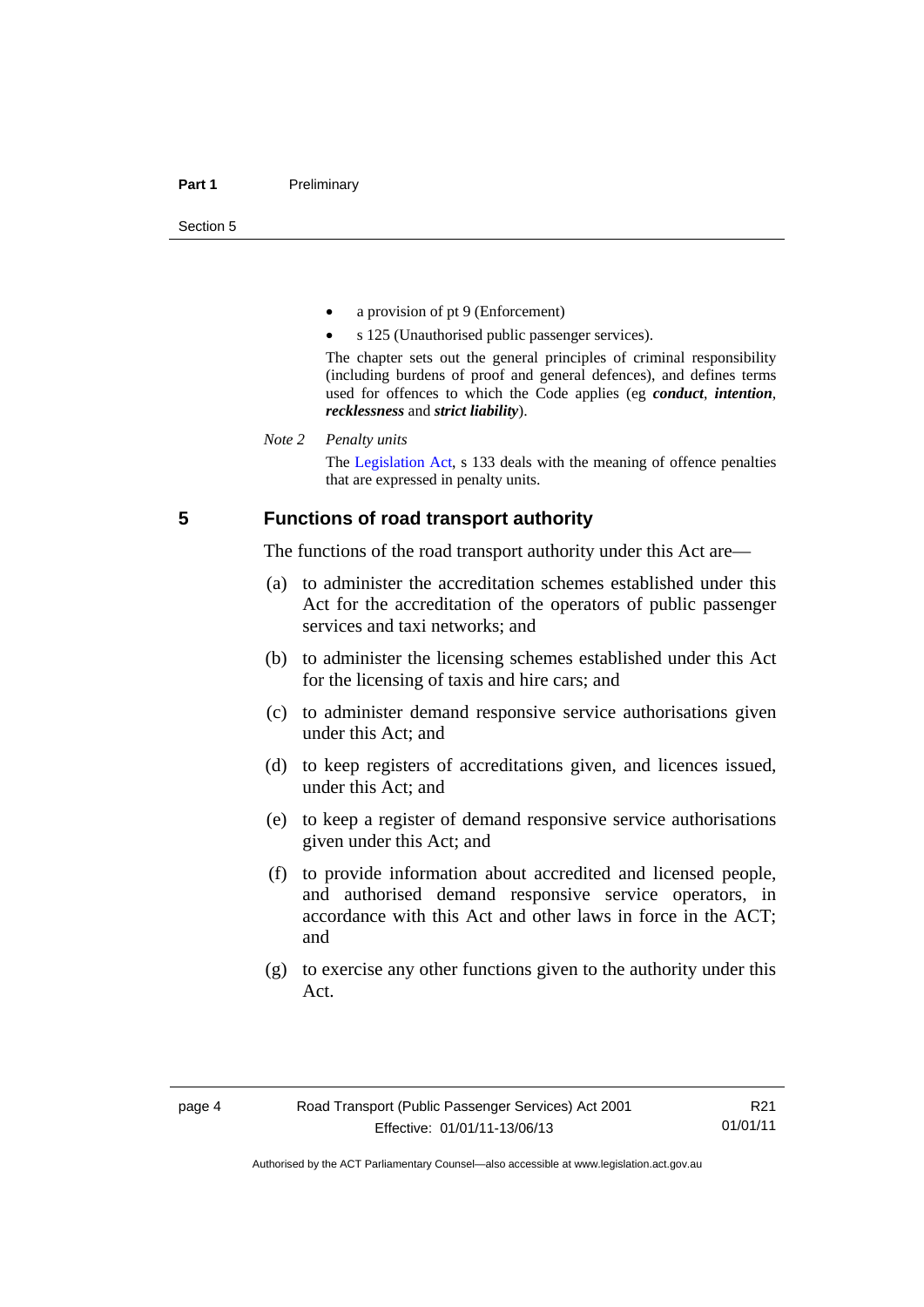### <span id="page-12-0"></span>**6 Registers of accredited people, demand responsive service authorisations and licences**

 (1) A register under this Act may include information given to the road transport authority or the Minister under this Act and any other information the authority considers appropriate.

*Note* Section 5 (c) and (ca) requires registers for the following to be kept:

- accredited bus service operators
- accredited demand responsive service operators
- accredited hire car operators
- accredited taxi network providers
- accredited taxi service operators
- demand responsive service authorisations
- hire car licences
- restricted hire car licences
- restricted taxi licences
- taxi licences.
- (2) A register may be kept in the form of, or as part of, 1 or more computer databases or in any other form the road transport authority considers appropriate.
- (3) The road transport authority may correct any mistake, error or omission in a register subject to the requirements (if any) prescribed by regulation.
- (4) This section does not limit the functions of the road transport authority in relation to a register.

### <span id="page-12-1"></span>**7 Security and disclosure of information in registers**

The road transport authority must ensure that information in a register under this Act is kept securely and disclosed only in accordance with this Act or another law in force in the ACT.

*Note 1* The Information Privacy Principles apply to the road transport authority. Principle 4 states requirements about the storage and security

page 5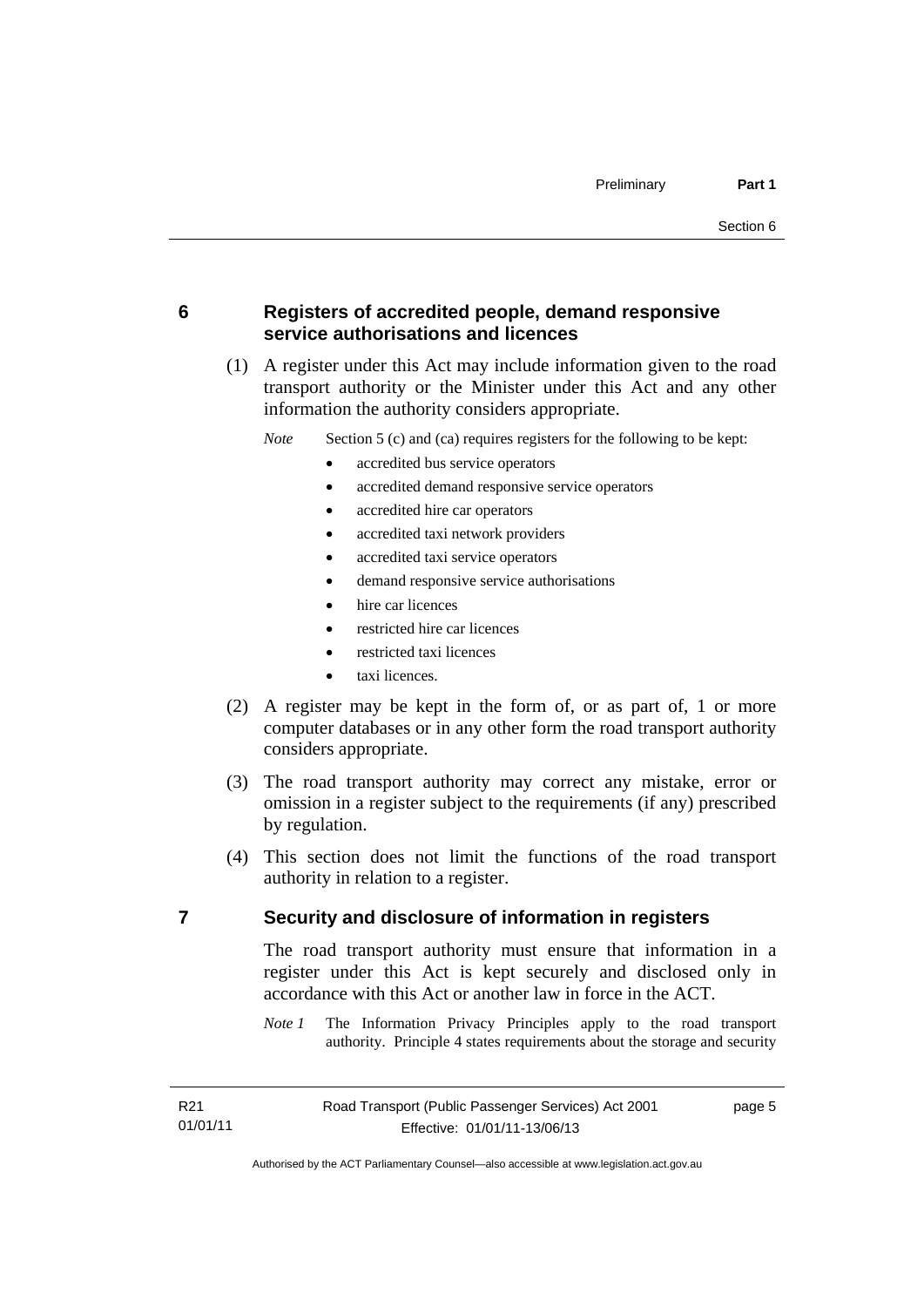of personal information and principle 11 states when personal information may be disclosed by an agency (see *[Privacy Act 1988](http://www.comlaw.gov.au/Current/C2004A03712)* (Cwlth), s 14).

*Note 2* Access to the register may be sought under the *[Freedom of Information](http://www.legislation.act.gov.au/a/alt_a1989-46co)  [Act 1989](http://www.legislation.act.gov.au/a/alt_a1989-46co)* (which also provides that certain information is exempt from disclosure).

#### <span id="page-13-0"></span>**8 Competition and Consumer Act authorisation**

For the *[Competition and Consumer Act 2010](http://www.comlaw.gov.au/Details/C2013C00004)* (Cwlth) and the Competition Code of the Australian Capital Territory, the following are authorised by this Act:

- (a) everything done under this Act;
- (b) all service contracts made under this Act;
- (c) everything done under a service contract, or a provision of a service contract, authorised by this Act.
- *Note 1* For the Competition Code of the Australian Capital Territory, see the *[Competition Policy Reform Act 1996](http://www.legislation.act.gov.au/a/1996-21)*, s 5 and s 10.
- *Note 2* A reference to an Act includes a reference to statutory instruments made or in force under the Act, including regulations (see [Legislation Act,](http://www.legislation.act.gov.au/a/2001-14) s 104).

### <span id="page-13-1"></span>**9 Combinations of accreditations, authorisations and licences**

This Act does not prevent a person from holding any combination of accreditations, authorisations and licences under this Act.

### <span id="page-13-2"></span>**10 What is a** *public passenger service***?**

A *public passenger service* is a service for the transport of passengers for a fare or other consideration by public passenger vehicles along a road or road related area.

Authorised by the ACT Parliamentary Counsel—also accessible at www.legislation.act.gov.au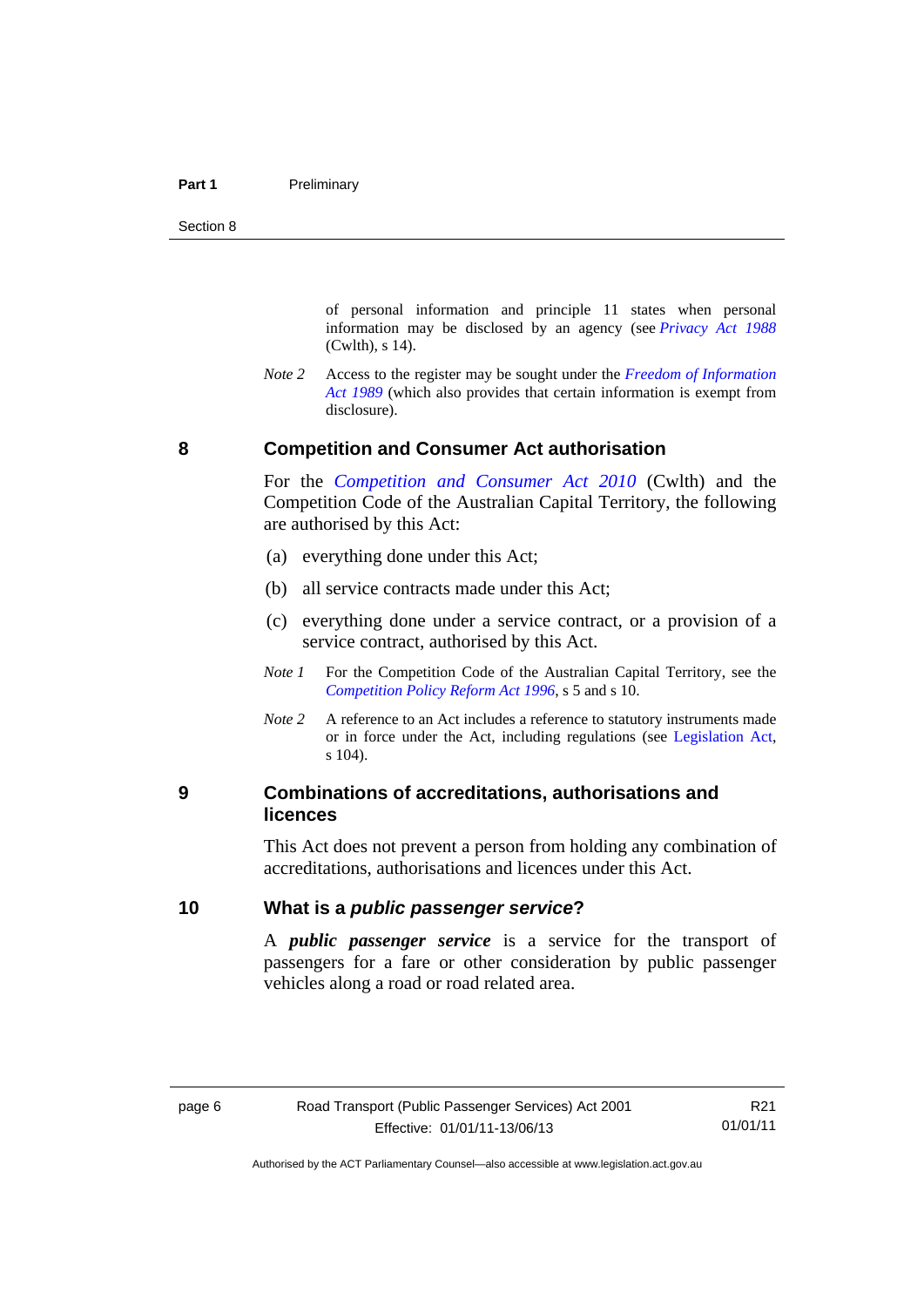# <span id="page-14-0"></span>**Part 2 Bus services**

# <span id="page-14-1"></span>**Division 2.1 Basic concepts**

# <span id="page-14-2"></span>**10A Meaning of** *bus* **and** *public bus*

In this Act:

*bus* means a motor vehicle built mainly to carry people that seats over 9 adults (including the driver).

*public bus* means a bus used to provide a bus service.

## <span id="page-14-3"></span>**11 Meaning of** *bus service*

A *bus service* is a public passenger service (other than a demand responsive service) operated using buses.

## <span id="page-14-4"></span>**12 What is a** *regular route service***?**

A bus service is a *regular route service* if it is conducted according to regular routes and timetables, but does not include—

- (a) a bus service designed mainly to transport tourists; or
- (b) a long-distance service.

## <span id="page-14-5"></span>**13 What is a** *tour and charter service***?**

A bus service is a *tour and charter service* if the bus service is not a regular route service or a long-distance service.

<span id="page-14-6"></span>**14 What is a** *long-distance service***?**

A bus service is a *long-distance service* if—

- (a) it is conducted according to regular routes and timetables; and
- (b) each passenger travels at least 40km.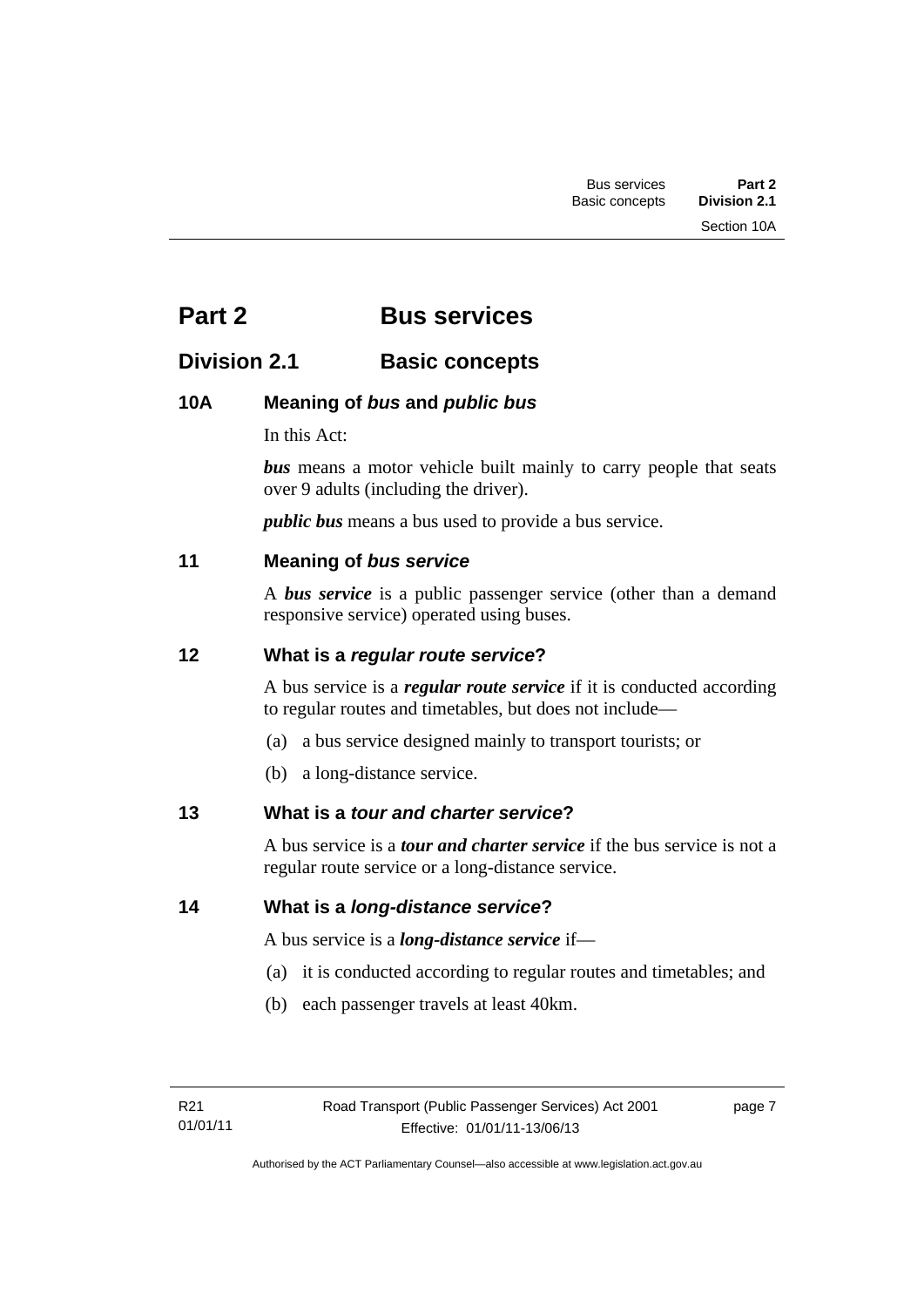# <span id="page-15-0"></span>**Division 2.2 Accreditation of bus service operators**

### <span id="page-15-1"></span>**15 Bus operators—purposes of accreditation**

The purpose of accreditation under the regulations to operate a bus service is to ensure that—

- (a) the accredited person has the financial capacity to meet the service standards for the service; and
- (b) the accredited person, and each person who is concerned with, or takes part in, the management of the service, are suitable people to operate the service; and
- (c) the accredited person, and each person who is concerned with, or takes part in, the management of the service, have demonstrated the capacity to comply with the relevant regulations and, in particular, the regulations about—
	- (i) the safety of passengers and the public; and
	- (ii) the maintenance of public buses.

### <span id="page-15-2"></span>**16 Regulations about accreditation system**

- (1) A regulation may provide a system for the accreditation of operators of bus services, including, for example—
	- (a) the kinds of accreditations; and
	- (b) the bus services that a person who holds a kind of accreditation is entitled to operate; and
	- (c) the conditions of accreditations; and
	- (d) matters relating to the giving, refusal or surrender of accreditations; and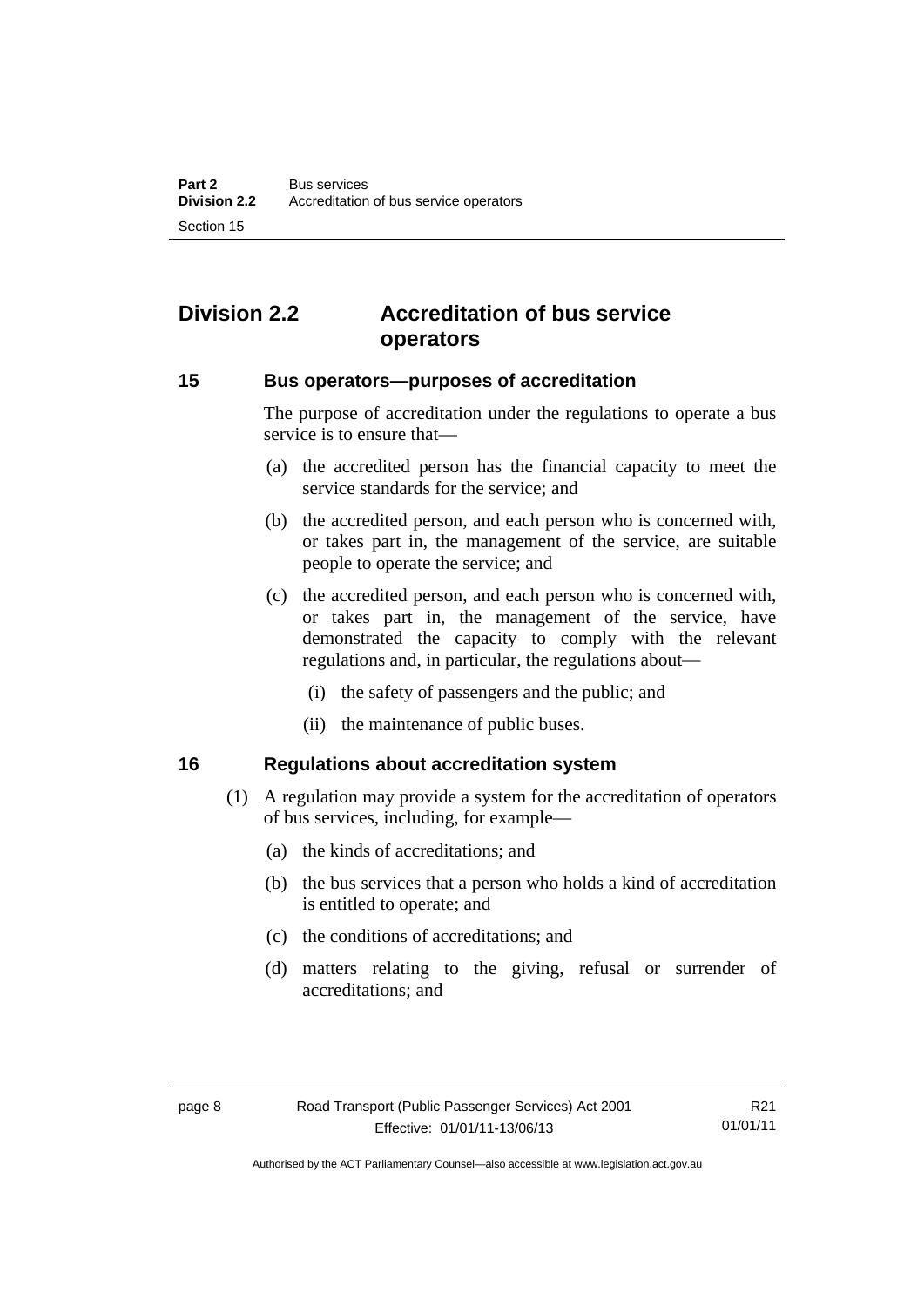- (e) the action that may be taken in relation to accreditations in circumstances prescribed by regulation, including—
	- (i) the suspension or cancellation of an accreditation; and
	- (ii) the imposition of a condition on, or the amendment of a condition of, an accreditation; and
	- (iii) an order that an accredited person pay to the Territory an amount of not more than—
		- (A) for an individual—\$5 000; or
		- (B) for a corporation—\$25 000; and
	- (iv) the reprimanding of an accredited person.
- *Note* An example is part of the Act, is not exhaustive and may extend, but does not limit, the meaning of the provision in which it appears (see [Legislation Act,](http://www.legislation.act.gov.au/a/2001-14) s 126 and s 132).
- (2) A regulation may make provision in relation to the accreditation of people to operate bus services, including, for example—
	- (a) requirements about the suitability of the applicant and each person who will be concerned with, or take part in, the management of the services; and
	- (b) capacity to meet service standards; and
	- (c) financial viability.
- (3) For subsection (1) (a), the regulations must provide for the accreditation of people to operate the following kinds of bus services:
	- (a) regular route services;
	- (b) tour and charter services.
- (4) However, this section does not require the regulations to provide an accreditation system for all kinds of bus services.

page 9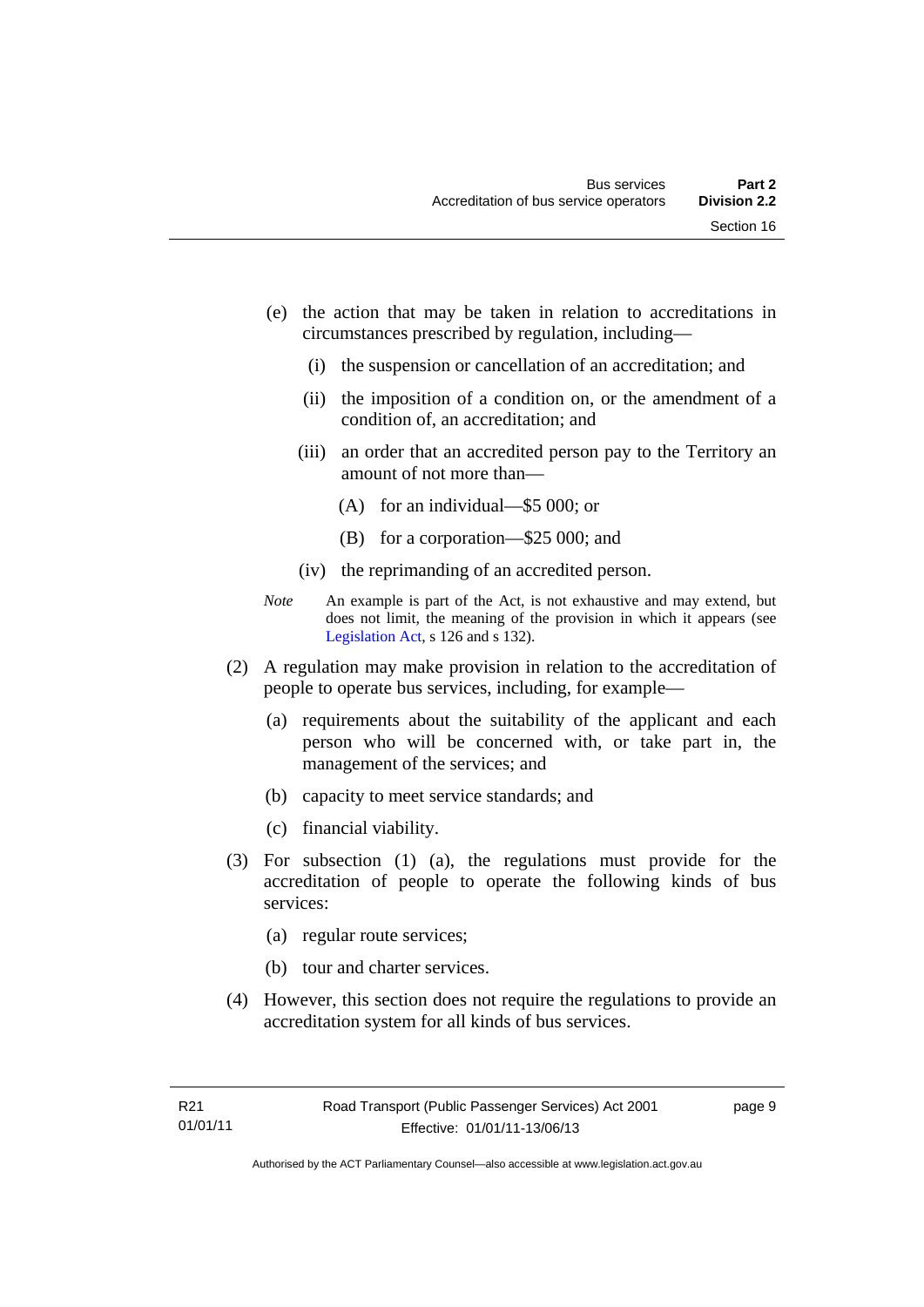# <span id="page-17-0"></span>**Division 2.3 Service contracts for regular route services**

### <span id="page-17-1"></span>**17 Service contracts—regular route services**

- (1) The road transport authority may, on behalf of the Territory, enter into a contract (a *service contract*) for the operation of a regular route service with a person accredited to operate regular route services.
- (2) A service contract must state whether the right given under the contract to operate a route is an exclusive right to operate the route or a stated part of the route.
- (3) A service contract may make provision in relation to the operation of a regular route service and the administration of the contract, including, for example—
	- (a) service requirements under the contract; and
	- (b) the transfer, suspension, cancellation and surrender of the contract; and
	- (c) the fees (if any) payable under the contract; and
	- (d) the adjustment of payments and refunds in relation to any contract fees; and
	- (e) financial or other penalties for breaches of the contract; and
	- (f) the records (including accounts) to be made and kept, how they are to be made and kept, and their inspection; and
	- (g) the provision of information and reports to the road transport authority about the regular route service and the verification of the information and reports; and
	- (h) the publication and the collection of fares payable by passengers; and

Authorised by the ACT Parliamentary Counsel—also accessible at www.legislation.act.gov.au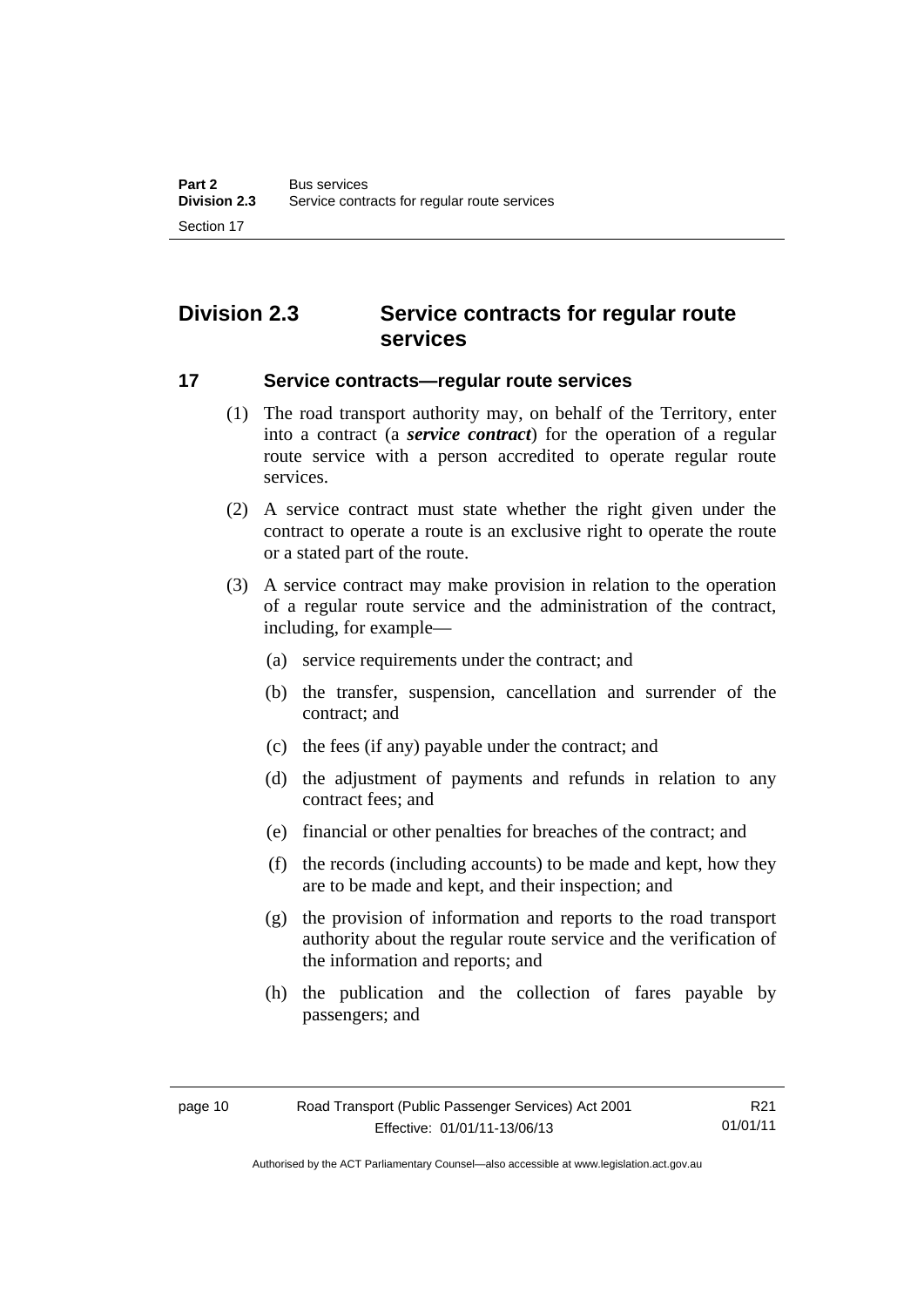(i) the sale of tickets and the conditions under which tickets must be sold; and

- (j) free or reduced fares for travel; and
- (k) the issue and acceptance of free or concession passes.
- *Note* An example is part of the Act, is not exhaustive and may extend, but does not limit, the meaning of the provision in which it appears (see [Legislation Act,](http://www.legislation.act.gov.au/a/2001-14) s 126 and s 132).
- (4) Subsection (3) does not limit the matters about which a service contract may make provision.

# <span id="page-18-0"></span>**Division 2.4 Entitlement to operate certain bus services**

### <span id="page-18-1"></span>**18 Entitlement to operate regular route services**

- (1) A person is entitled to operate a regular route service, in or partly in the ACT, if—
	- (a) the person is accredited under the regulations to operate regular route services; and
	- (b) the person holds a service contract for the service.
- (2) However, the Territory is entitled to operate a regular route service whether or not the Territory—
	- (a) is accredited under the regulations to operate regular route services; or
	- (b) holds a service contract for the service.
- (3) If the Territory operates a regular route service, part 2 (Bus services) applies in relation to the Territory's operation of the service as if—
	- (a) the Territory were accredited to operate the service; and
	- (b) the Territory held a service contract for the service; and

page 11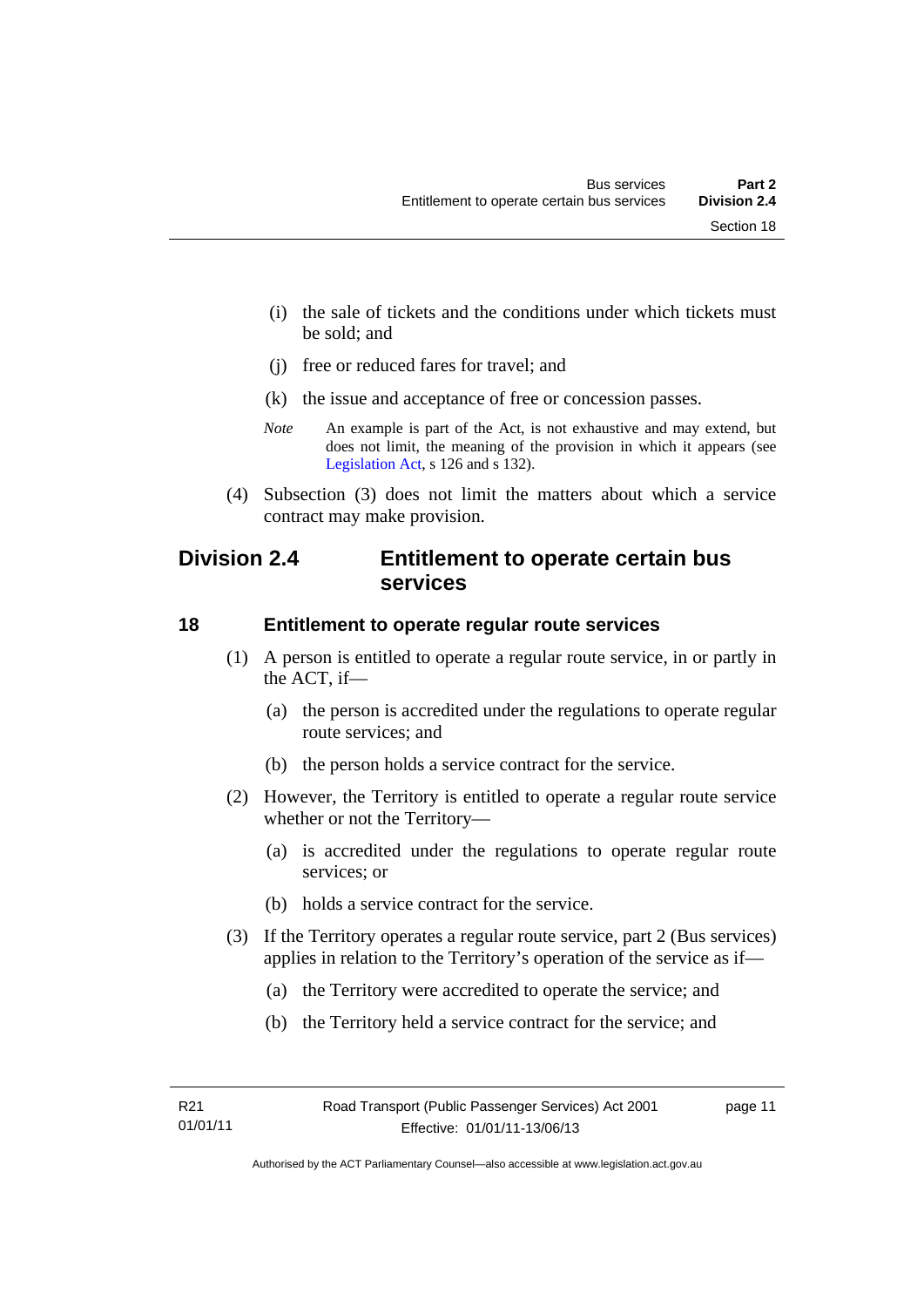(c) all necessary changes, and any changes prescribed by regulation, were made.

### <span id="page-19-0"></span>**19 Entitlement to operate tour and charter services**

- (1) A person is entitled to operate a tour and charter service, in or partly in the ACT, if the person is accredited under the regulations to operate tour and charter services.
- (2) However, the Territory is entitled to operate a tour and charter service, whether or not the Territory is accredited under the regulations to operate tour and charter services.
- (3) If the Territory operates a tour and charter service, part 2 (Bus services) applies in relation to the Territory's operation of the service as if—
	- (a) the Territory were accredited to operate the service; and
	- (b) the Territory held a service contract for the service; and
	- (c) all necessary changes, and any changes prescribed by regulation, were made.

### <span id="page-19-1"></span>**19A Territory's entitlement to operate bus service**

If the Territory operates a bus service, the territory may operate the service under a name prescribed by regulation.

### <span id="page-19-2"></span>**20 Unaccredited operators not to operate certain bus services**

(1) A person must not operate, in or partly in the ACT, a regular route service unless the person is accredited under the regulations to operate regular route services.

Maximum penalty: 50 penalty units.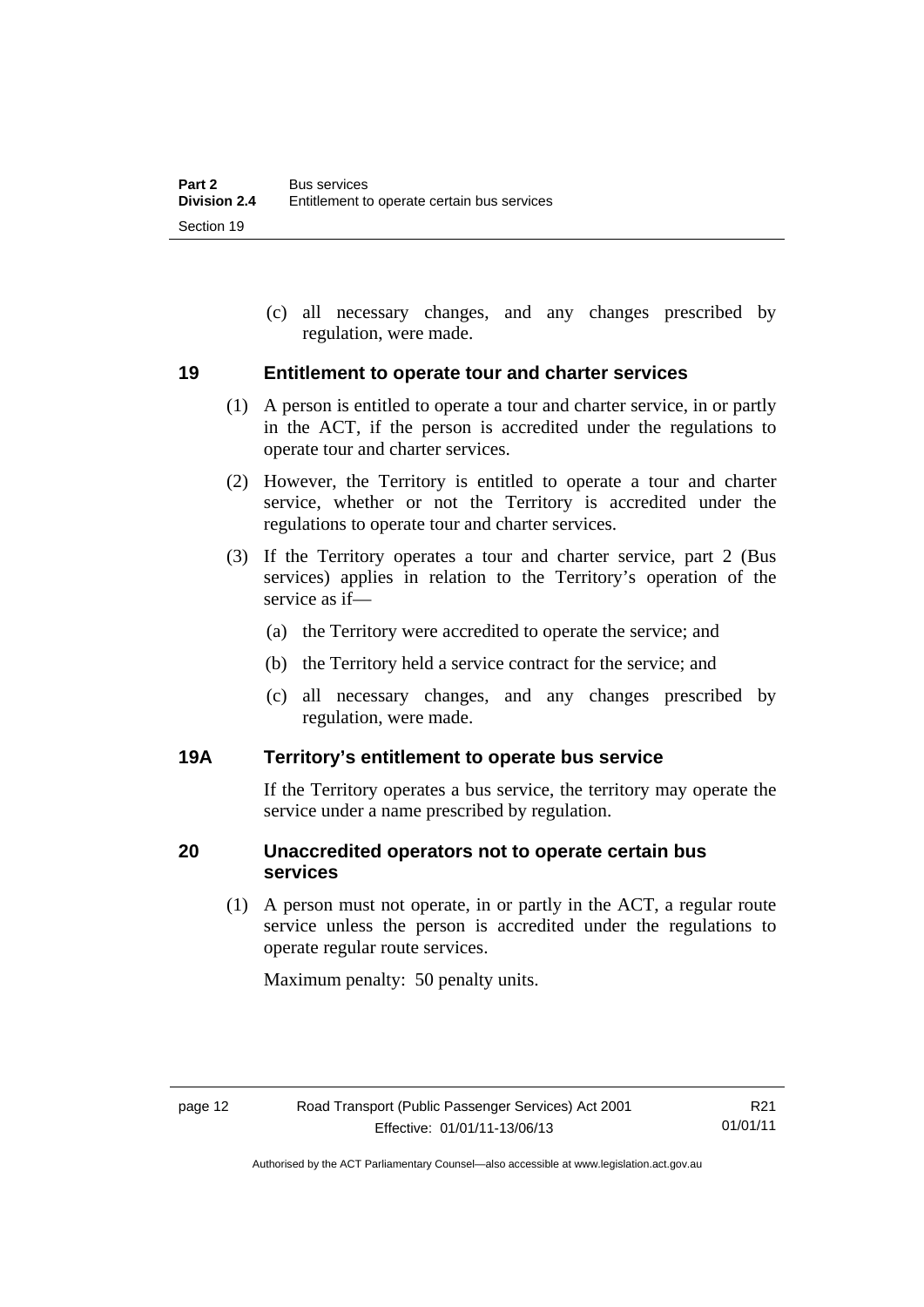(2) A person must not operate, in or partly in the ACT, a tour and charter service unless the person is accredited under the regulations to operate tour and charter services.

Maximum penalty: 50 penalty units.

 (3) This section does not apply to the operation of a bus service by the Territory.

# <span id="page-20-0"></span>**21 Pretending to be an accredited bus service operator**

A person must not pretend to be accredited under the regulations to operate a bus service.

Maximum penalty: 30 penalty units.

### <span id="page-20-1"></span>**22 Operators of regular route services to hold service contracts**

(1) A person must not operate, in or partly in the ACT, a regular route service unless the person holds a service contract for the service.

Maximum penalty: 50 penalty units.

- (2) However, if a regular route service is discontinued because of a variation or termination of a service contract, the road transport authority may make arrangements with an appropriately accredited person to operate a temporary regular route service to replace the discontinued service even though the person does not hold a service contract for the replacement service.
- (3) This section does not apply to the operation of a regular route service by the Territory.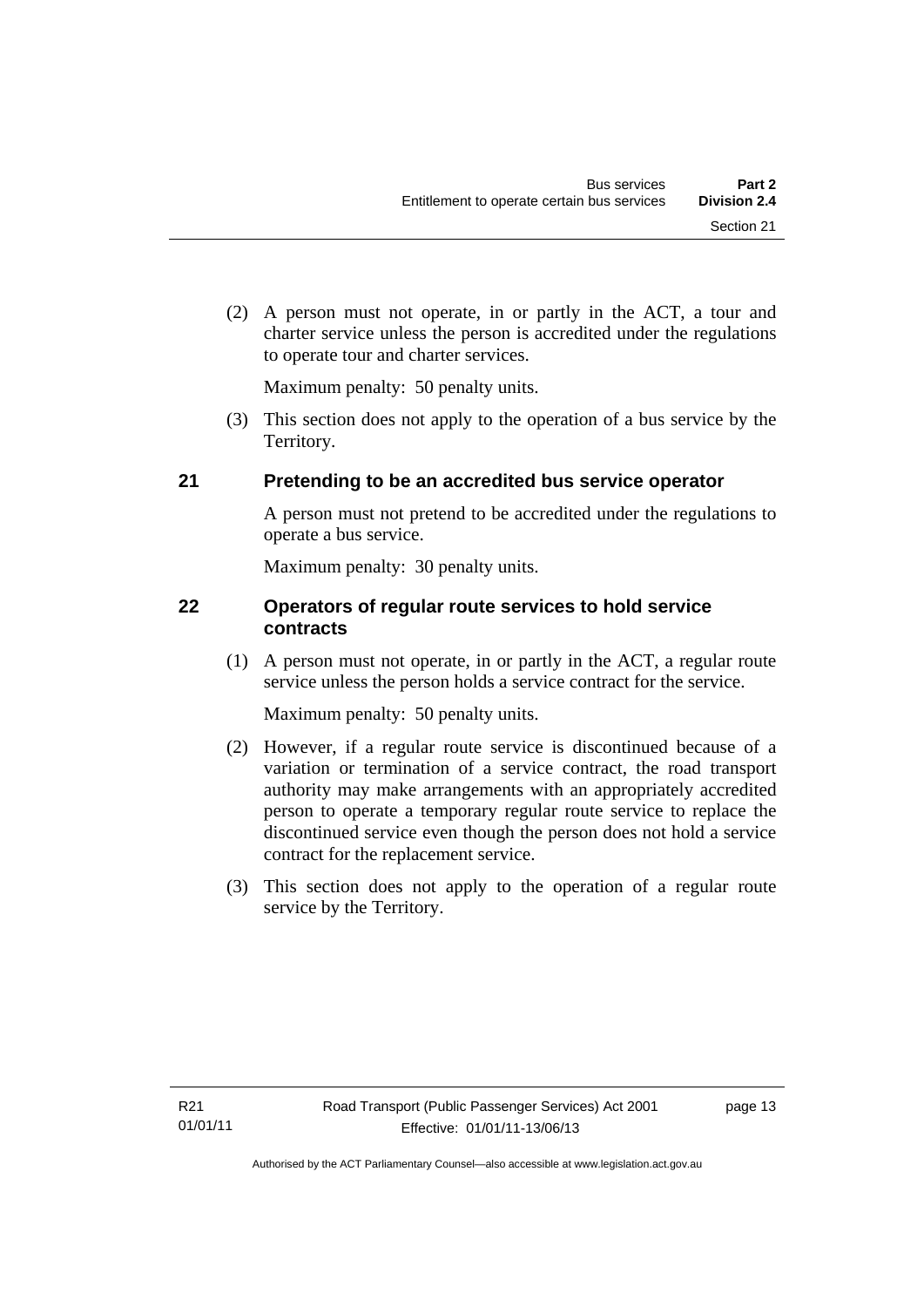# <span id="page-21-0"></span>**Division 2.5 Regulation of bus services**

### <span id="page-21-1"></span>**23 Regular route services—power to determine maximum fares**

- (1) The Minister may determine maximum fares, and ways of calculating maximum fares, payable by passengers on regular route services.
- (2) A determination is a disallowable instrument.
	- *Note* A disallowable instrument must be notified and presented to the Legislative Assembly, under the [Legislation Act.](http://www.legislation.act.gov.au/a/2001-14)

### <span id="page-21-2"></span>**24 Regulations about operation of bus services by accredited people**

A regulation may make provision in relation to the operation of bus services by accredited bus service operators, including, for example—

- (a) the conduct of bus services, including, for example—
	- (i) the safety of passengers (including, for example, by the use of particular kinds of security devices) and the public; and
	- (ii) the qualifications, training and experience of bus drivers and other people providing services on behalf of accredited bus service operators; and
	- (iii) maximum driving times and minimum rest times of bus drivers; and
	- (iv) insurance; and
	- (v) the issue of tickets; and
	- (vi) customer complaints and inquiries; and
- (b) the preparation and publication of, and compliance with, timetables for regular route services; and

| page 14 | Road Transport (Public Passenger Services) Act 2001 | R21      |
|---------|-----------------------------------------------------|----------|
|         | Effective: 01/01/11-13/06/13                        | 01/01/11 |

Authorised by the ACT Parliamentary Counsel—also accessible at www.legislation.act.gov.au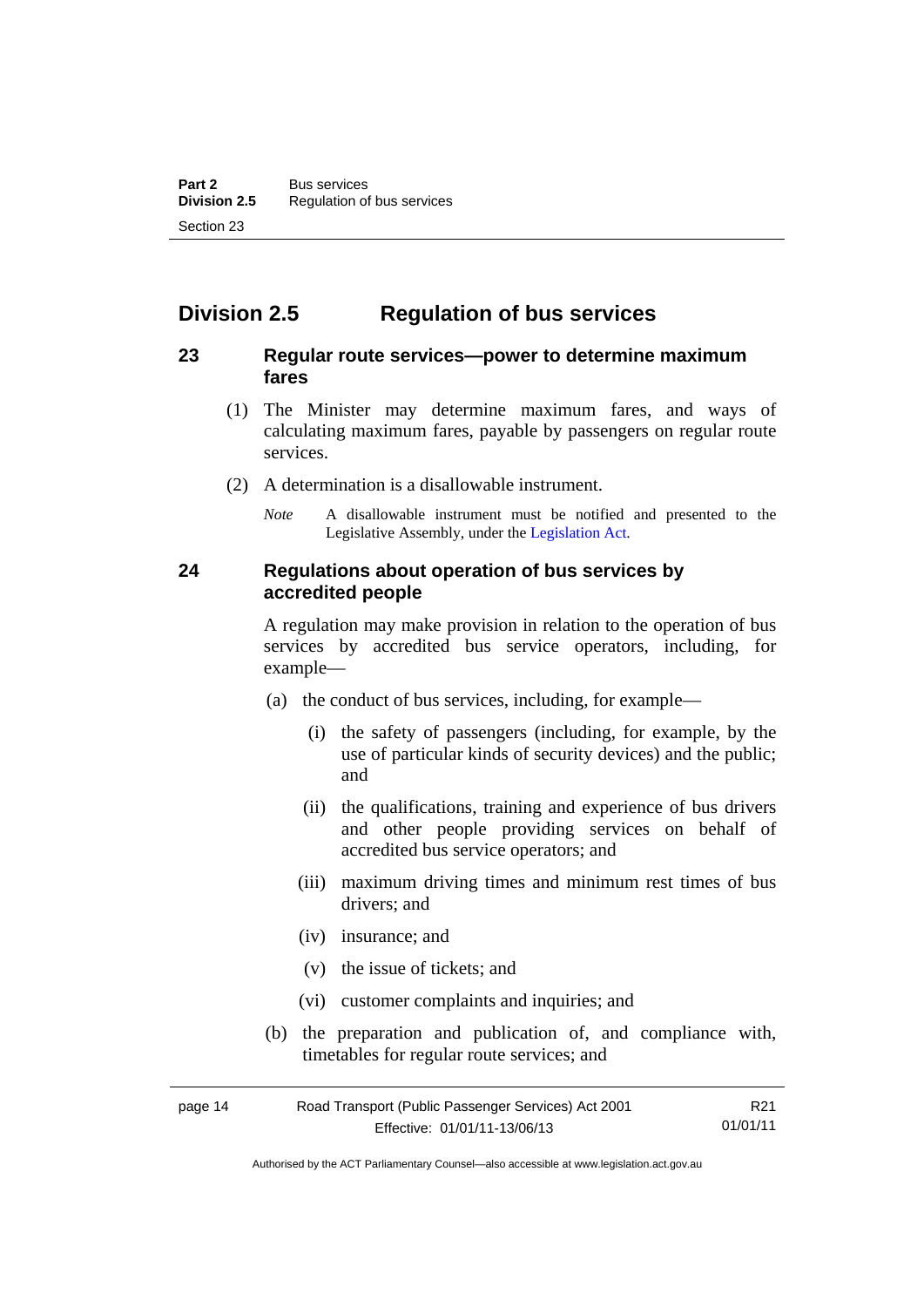- (c) the obligations of drivers of public buses and other people providing services on behalf of accredited bus service operators; and
- (d) the requirements that public buses, and their equipment and fittings (internal and external), must comply with; and
- (e) the maintenance and cleaning of public buses; and
- (f) maintenance, parking and other facilities for public buses; and
- (g) the making and keeping of records and their inspection; and
- (h) the auditing of records and systems; and
- (i) requirements for display of accreditation numbers on advertisements for the service; and
- (j) the provision of information and reports to the road transport authority.
- *Note* An example is part of the Act, is not exhaustive and may extend, but does not limit, the meaning of the provision in which it appears (see [Legislation Act,](http://www.legislation.act.gov.au/a/2001-14) s 126 and s 132).

### <span id="page-22-0"></span>**25 Regulations about operation of public buses**

A regulation may make provision in relation to the operation of public buses, including, for example—

- (a) the regulation or prohibition of the use of public buses on certain roads or road related areas; and
- (b) the picking-up and dropping-off of passengers and other matters relating to the transport of passengers; and
- (c) the records to be made and kept by, how they are to be made and kept, and their inspection; and
- (d) the transport of passengers' luggage or other goods, and animals; and

page 15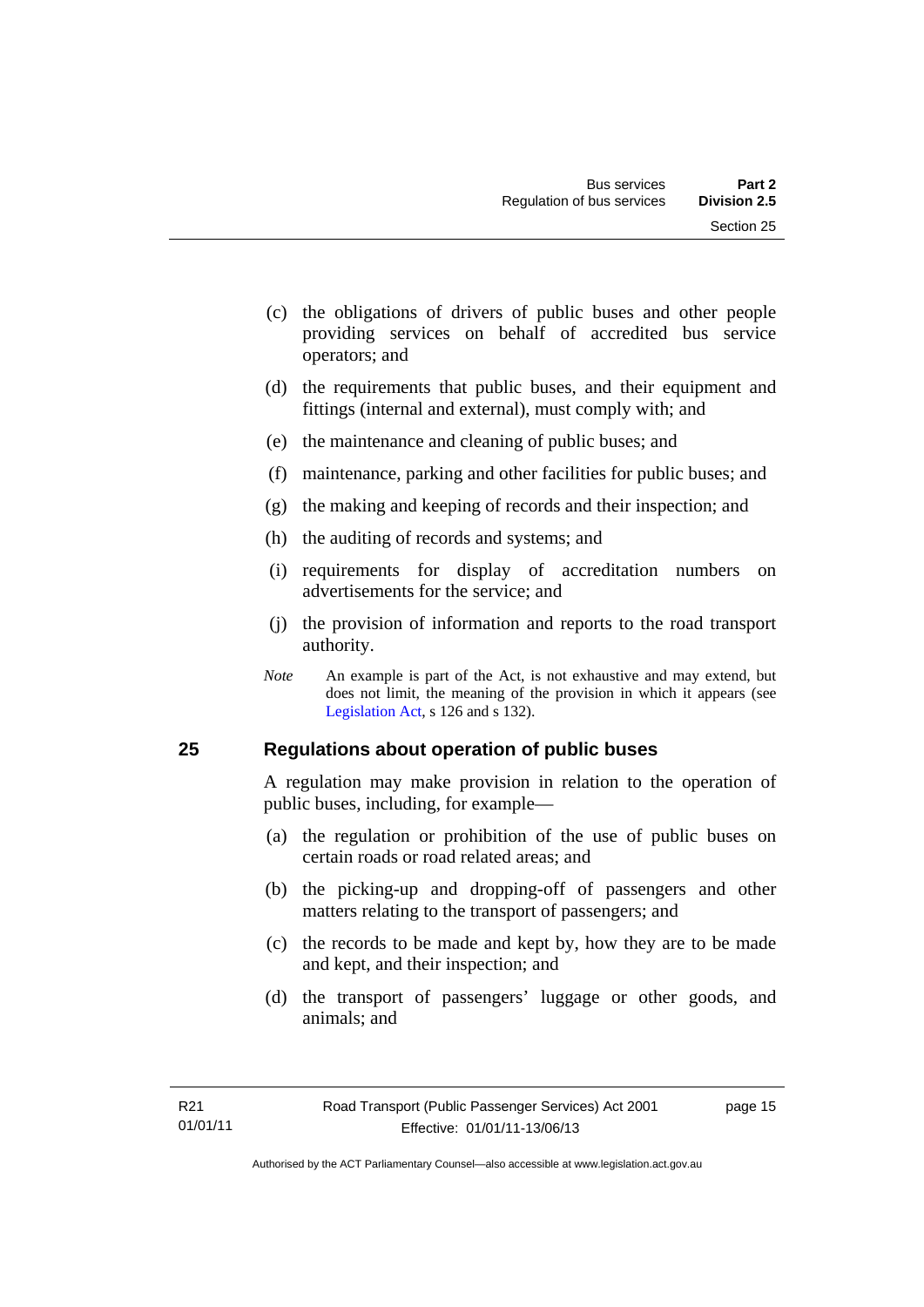- (e) the regulation or prohibition of the transport of passengers standing in or on any part of a public bus; and
- (f) the maximum speed of public buses; and
- (g) the prohibition of anyone from soliciting for passengers or for a hiring; and
- (h) the design, equipment and fittings (internal or external) of public buses; and
- (i) the sections, terminal points and bus stops on bus routes; and
- (j) the regulation or prohibition of notices, signs and advertisements inside or on the outside of public buses.
- *Note* An example is part of the Act, is not exhaustive and may extend, but does not limit, the meaning of the provision in which it appears (see [Legislation Act,](http://www.legislation.act.gov.au/a/2001-14) s 126 and s 132).

### <span id="page-23-0"></span>**26 Regulations about bus drivers**

A regulation may make provision in relation to drivers of public buses, including, for example—

- (a) the powers, duties and conduct of drivers; and
- (b) how drivers must dress.
- *Note* An example is part of the Act, is not exhaustive and may extend, but does not limit, the meaning of the provision in which it appears (see [Legislation Act,](http://www.legislation.act.gov.au/a/2001-14) s 126 and s 132).

### <span id="page-23-1"></span>**27 Regulations about conduct of passengers**

A regulation may make provision in relation to the conduct of passengers on public buses, including, for example—

(a) the regulation or prohibition of eating and drinking; and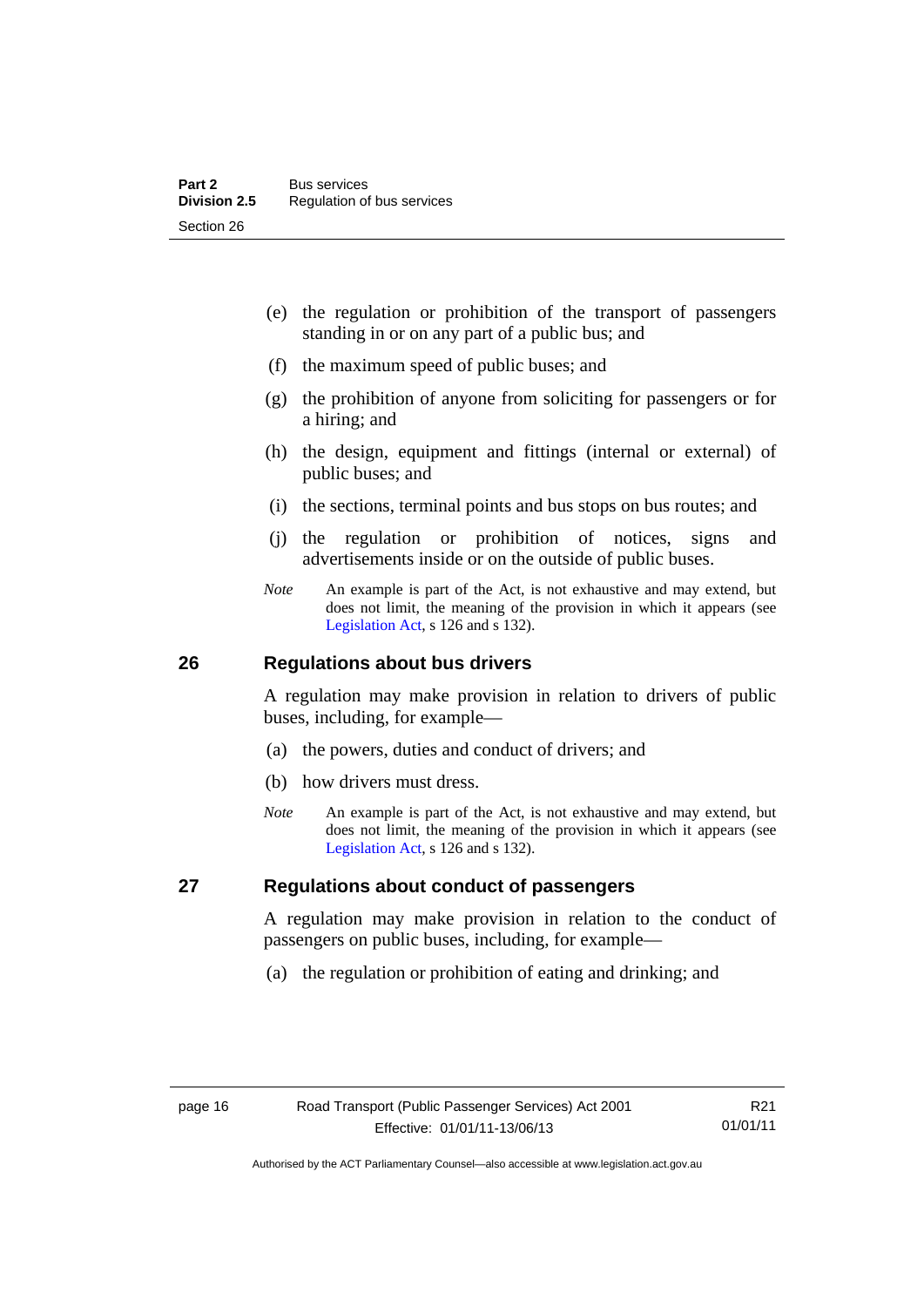- (b) the authority of public bus drivers, police officers and authorised people to direct people contravening a regulation to leave a bus and to remove them if they fail to leave.
- *Note* An example is part of the Act, is not exhaustive and may extend, but does not limit, the meaning of the provision in which it appears (see [Legislation Act,](http://www.legislation.act.gov.au/a/2001-14) s 126 and s 132).

R21 01/01/11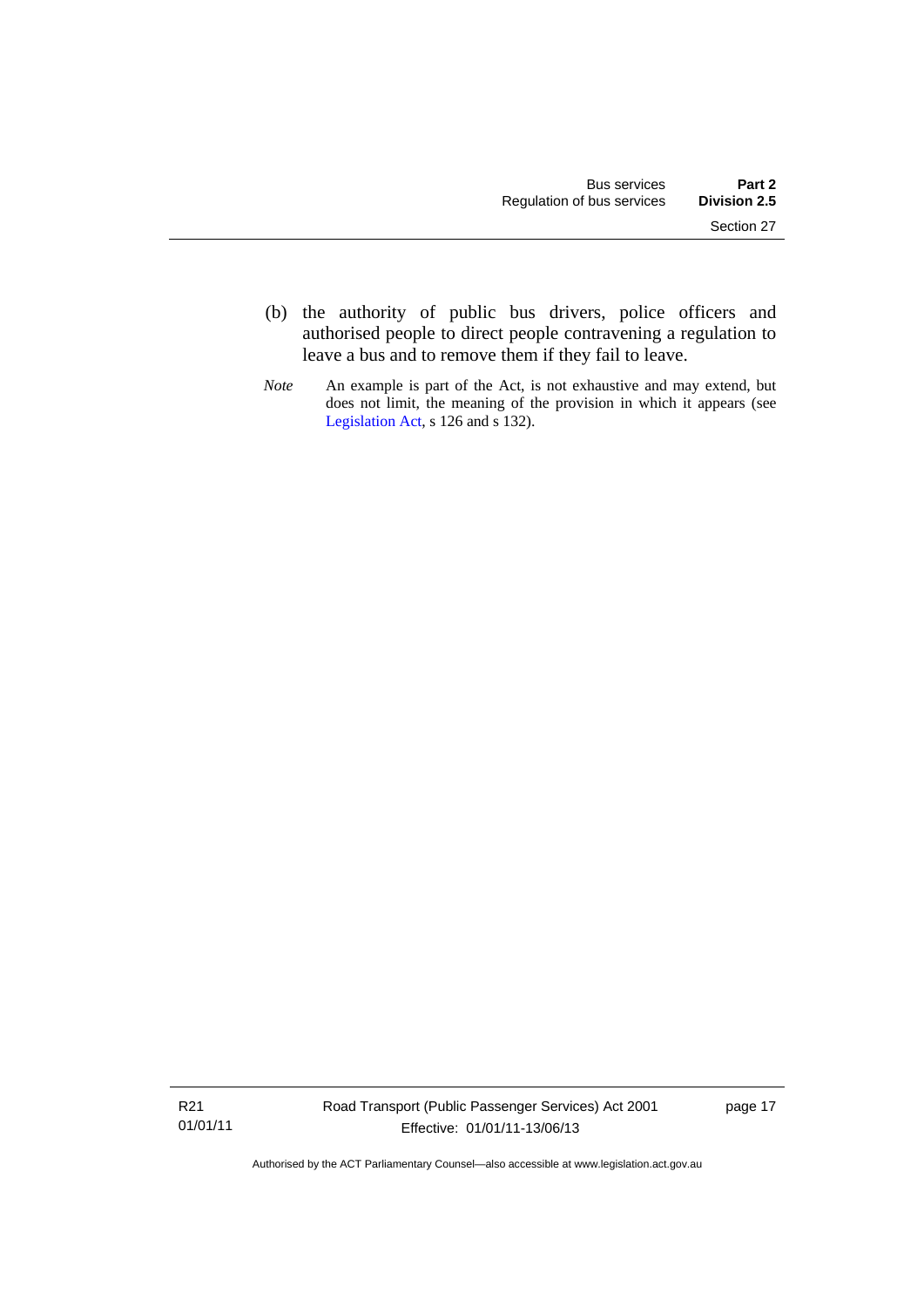**Part 3 Taxi networks**<br>**Division 3.1 Basic concept Division 3.1** Basic concepts Section 28

# <span id="page-25-0"></span>**Part 3 Taxi networks**

# <span id="page-25-1"></span>**Division 3.1 Basic concepts**

### <span id="page-25-2"></span>**28 Meaning of** *taxi network*

A *taxi network* is an entity that provides taxi related services to affiliated accredited taxi service operators, including providing (directly or through another entity) a taxi booking service for the network.

### <span id="page-25-3"></span>**29 Meaning of** *taxi booking service*

A *taxi booking service* is a service provided by or for an accredited taxi network provider that—

- (a) accepts bookings for taxis from people; and
- (b) sends messages about bookings to taxi drivers by electromagnetic energy to equipment in taxis that can receive such messages.

# <span id="page-25-4"></span>**Division 3.2 Accreditation of taxi network providers**

### <span id="page-25-5"></span>**30 Taxi network providers—purposes of accreditation**

The purpose of accreditation under the regulations to operate a taxi network is to ensure that—

- (a) the accredited person has the financial capacity to meet the service standards for the network; and
- (b) the accredited person, and each person who is concerned with, or takes part in, the management of the network, are suitable people to operate the network; and
- (c) the accredited person, and each person who is concerned with, or takes part in, the management of the network, have

| page 18 | Road Transport (Public Passenger Services) Act 2001 | R21      |
|---------|-----------------------------------------------------|----------|
|         | Effective: 01/01/11-13/06/13                        | 01/01/11 |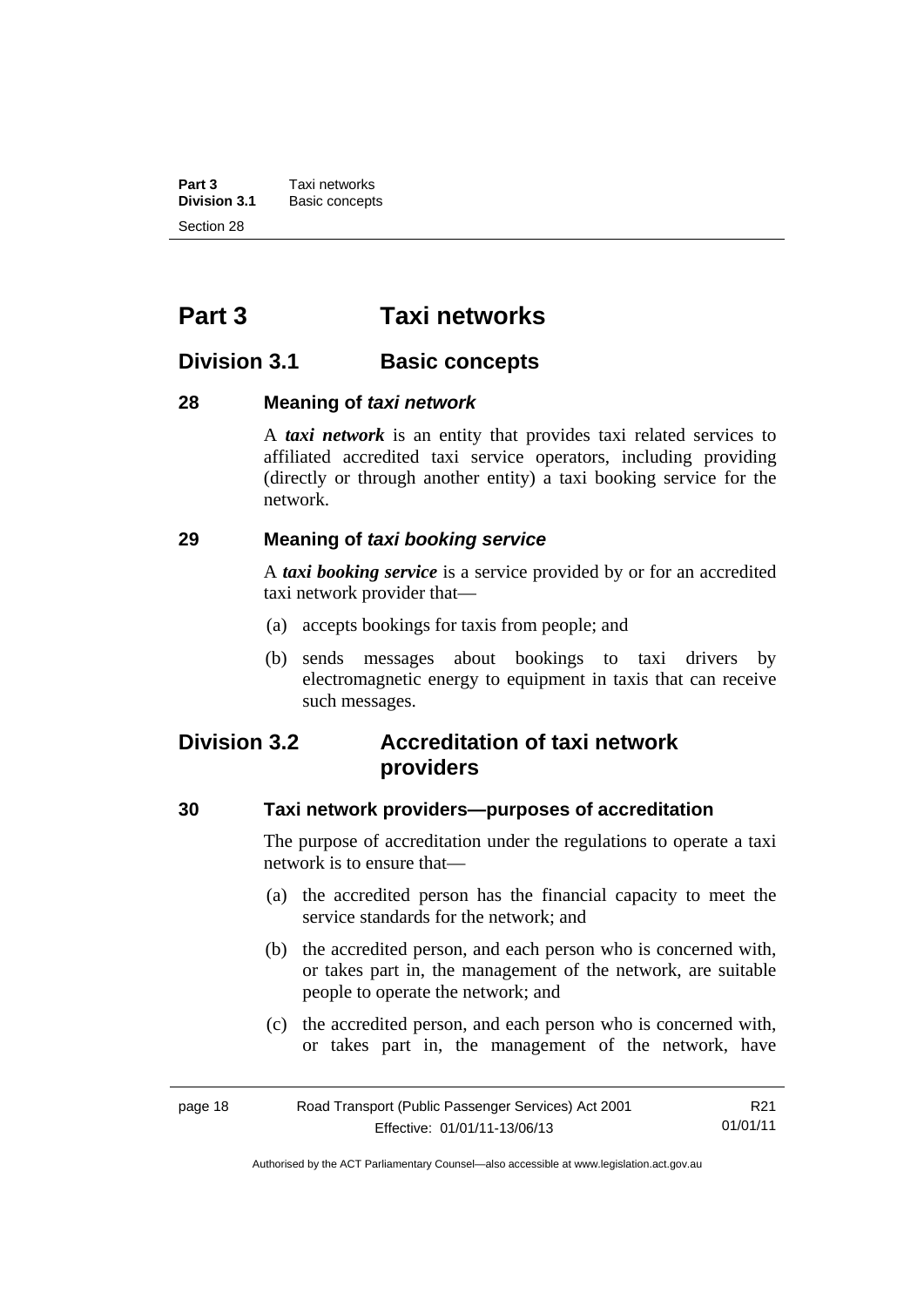demonstrated the capacity to comply with the relevant regulations and, in particular, the regulations about—

- (i) the operation of the network; and
- (ii) the supervision and monitoring of affiliated accredited taxi service operators and drivers of taxis operated by affiliated accredited taxi service operators.

### <span id="page-26-0"></span>**31 Taxi network providers—regulations about accreditation system**

- (1) A regulation may provide a system for the accreditation of people to operate taxi networks, including, for example—
	- (a) the conditions of an accreditation; and
	- (b) matters relating to the giving, refusal or surrender of an accreditation; and
	- (c) the action that may be taken in relation to an accredited person in circumstances prescribed by regulation, including—
		- (i) the suspension or cancellation of an accreditation; and
		- (ii) the imposition of a condition on, or the amendment of a condition of, an accreditation; and
		- (iii) an order that an accredited person pay to the Territory an amount of not more than—
			- (A) for an individual—\$5 000; or
			- (B) for a corporation—\$25 000; and
		- (iv) the reprimanding of an accredited person.
- (2) A regulation may make provision in relation to the accreditation of people to operate taxi networks, including, for example—

page 19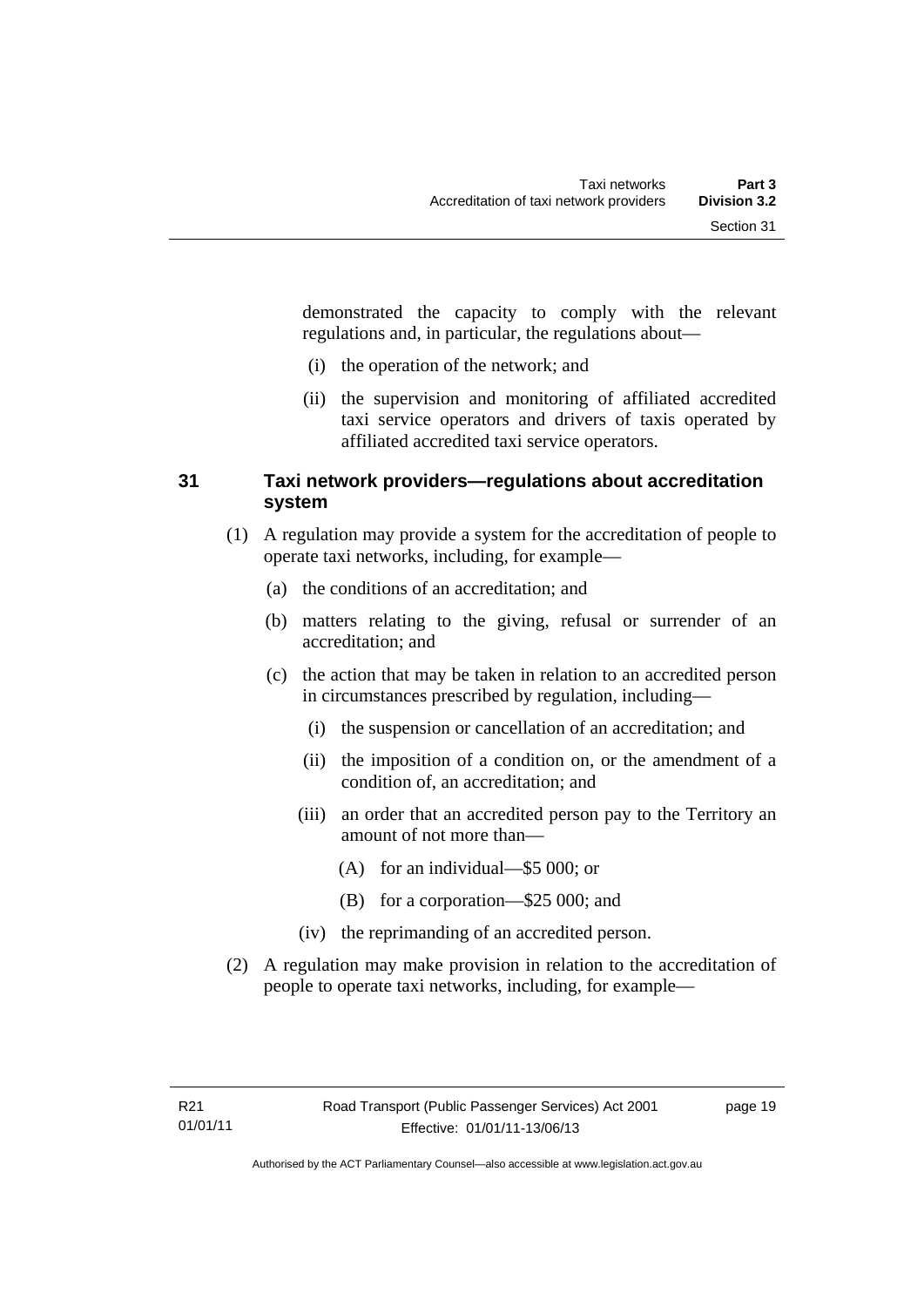- (a) requirements about the suitability of the applicant and each person who will be concerned with, or take part in, the management of the network; and
- (b) capacity to meet service standards; and
- (c) financial viability.
- *Note* An example is part of the Act, is not exhaustive and may extend, but does not limit, the meaning of the provision in which it appears (see [Legislation Act,](http://www.legislation.act.gov.au/a/2001-14) s 126 and s 132).

# <span id="page-27-0"></span>**Division 3.3 Entitlement to operate taxi networks**

### <span id="page-27-1"></span>**32 Entitlement to operate taxi networks**

A person is entitled to operate a taxi network, in or partly in the ACT, if the person is accredited under the regulations to operate a taxi network.

### <span id="page-27-2"></span>**33 Operating taxi network without entitlement**

- (1) A person commits an offence if—
	- (a) the person operates, in or partly in the ACT, a taxi network; and
	- (b) the person is not accredited under the regulation to operate a taxi network.

Maximum penalty: 50 penalty units.

(2) An offence against this section is a strict liability offence.

### <span id="page-27-3"></span>**34 Pretending to be an accredited taxi network provider**

A person must not pretend to be accredited under the regulations to operate a taxi network.

Maximum penalty: 30 penalty units.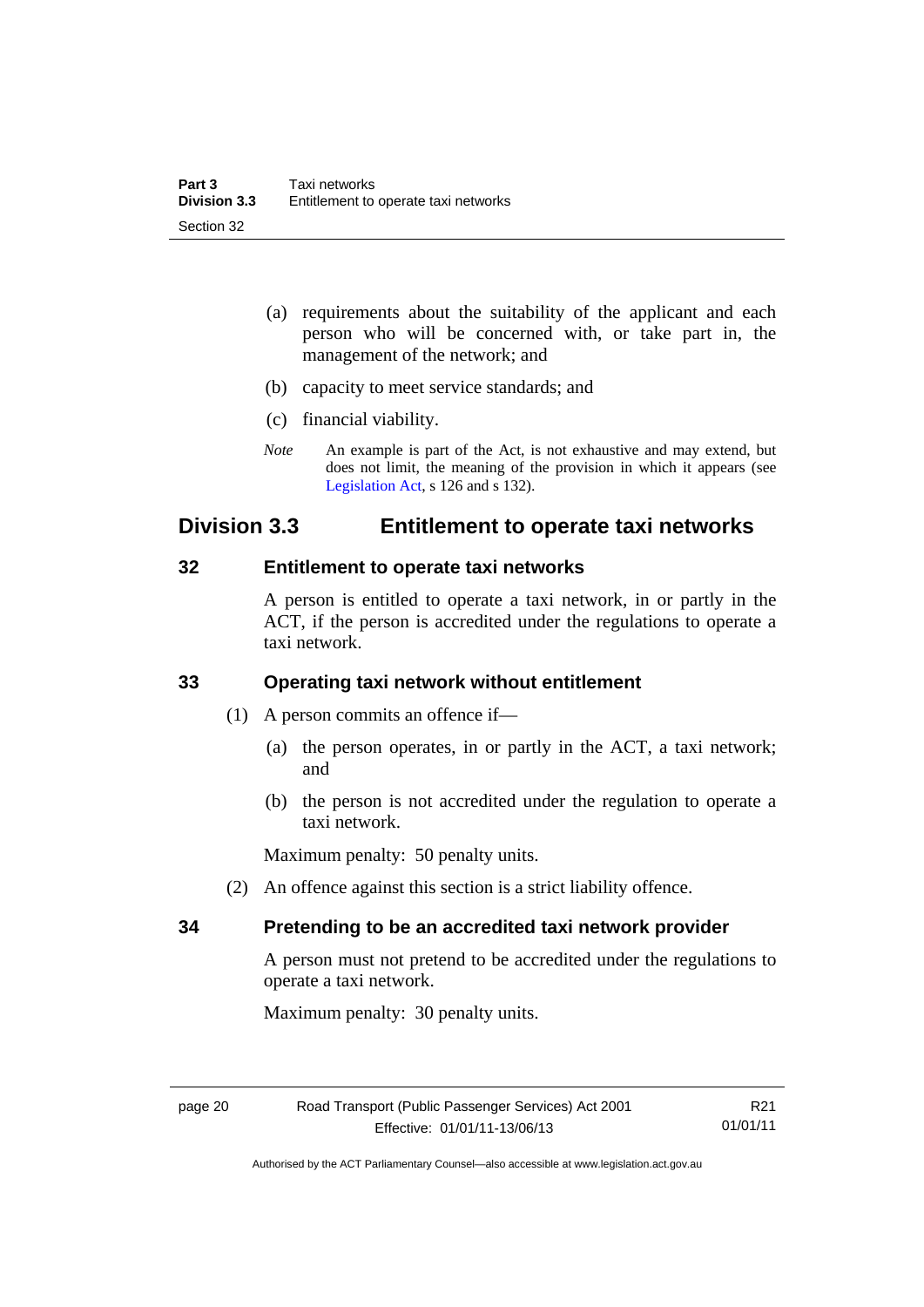# <span id="page-28-0"></span>**Division 3.4 Regulation of taxi networks**

# <span id="page-28-1"></span>**35 Regulations about operation of taxi networks by accredited people**

A regulation may make provision in relation to the operation of taxi networks by accredited people, including, for example—

- (a) the affiliation of accredited taxi service operators with networks; and
- (b) network rules for affiliated accredited taxi service operators and drivers of taxis operated by affiliated accredited taxi service operators; and
- (c) the specifications for equipment operated by or for networks for sending messages (including messages sent through a taxi booking service) to taxi drivers; and
- (d) the specifications for taximeters; and
- (e) the circumstances in which networks must accept applications for affiliation from, and maintain affiliation with, accredited taxi service operators; and
- (f) the operation of, and service standards for, taxi booking services operated by or for networks (including, for example, service standards about when a booking must be transferred to another taxi or a taxi booking service for another taxi network); and
- (g) the numbers and kinds of taxis, and the numbers of taxis with particular equipment (including, for example, baby capsules), operated by affiliated accredited taxi service operators that are to be available at particular times and places; and
- (h) directions that networks may give to affiliated accredited taxi service operators and drivers of taxis operated by affiliated accredited taxi service operators; and

page 21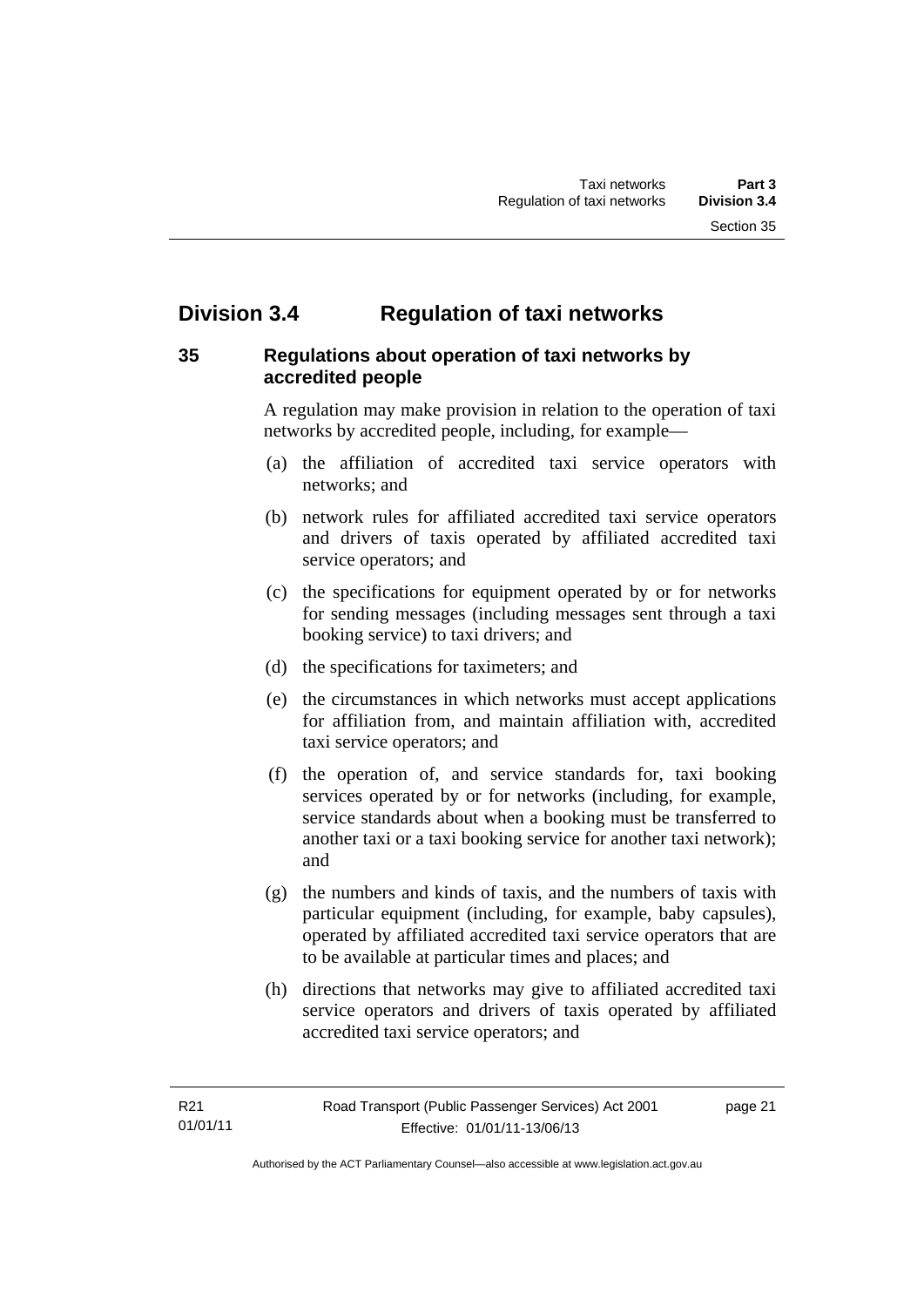- (i) the supervision and monitoring of affiliated accredited taxi service operators, and drivers of taxis operated by affiliated accredited taxi service operators, for compliance with network service standards and other requirements and the responsibilities of networks in relation to a failure to comply with the standards; and
- (j) the management of particular kinds of taxis (including, for example, taxis with wheelchair access) and taxi services; and
- (k) customer complaints and inquiries; and
- (l) the making and keeping of records and their inspection; and
- (m) the auditing of records and systems; and
- (n) the provision of information and reports to the road transport authority.
- *Note* An example is part of the Act, is not exhaustive and may extend, but does not limit, the meaning of the provision in which it appears (see [Legislation Act,](http://www.legislation.act.gov.au/a/2001-14) s 126 and s 132).

### <span id="page-29-0"></span>**36 Regulations about operation of taxi networks**

A regulation may make provision in relation to the obligations that an accredited taxi network provider must ensure that affiliated accredited taxi service operators, and drivers of taxis operated by affiliated accredited taxi service operators, must comply with, including, for example—

- (a) service standards for booked taxis; and
- (b) the safety of drivers and passengers (including, for example, particular kinds of security devices); and
- (c) the qualifications, training and experience of affiliated accredited taxi service operators, taxi drivers and other people providing services on behalf of networks; and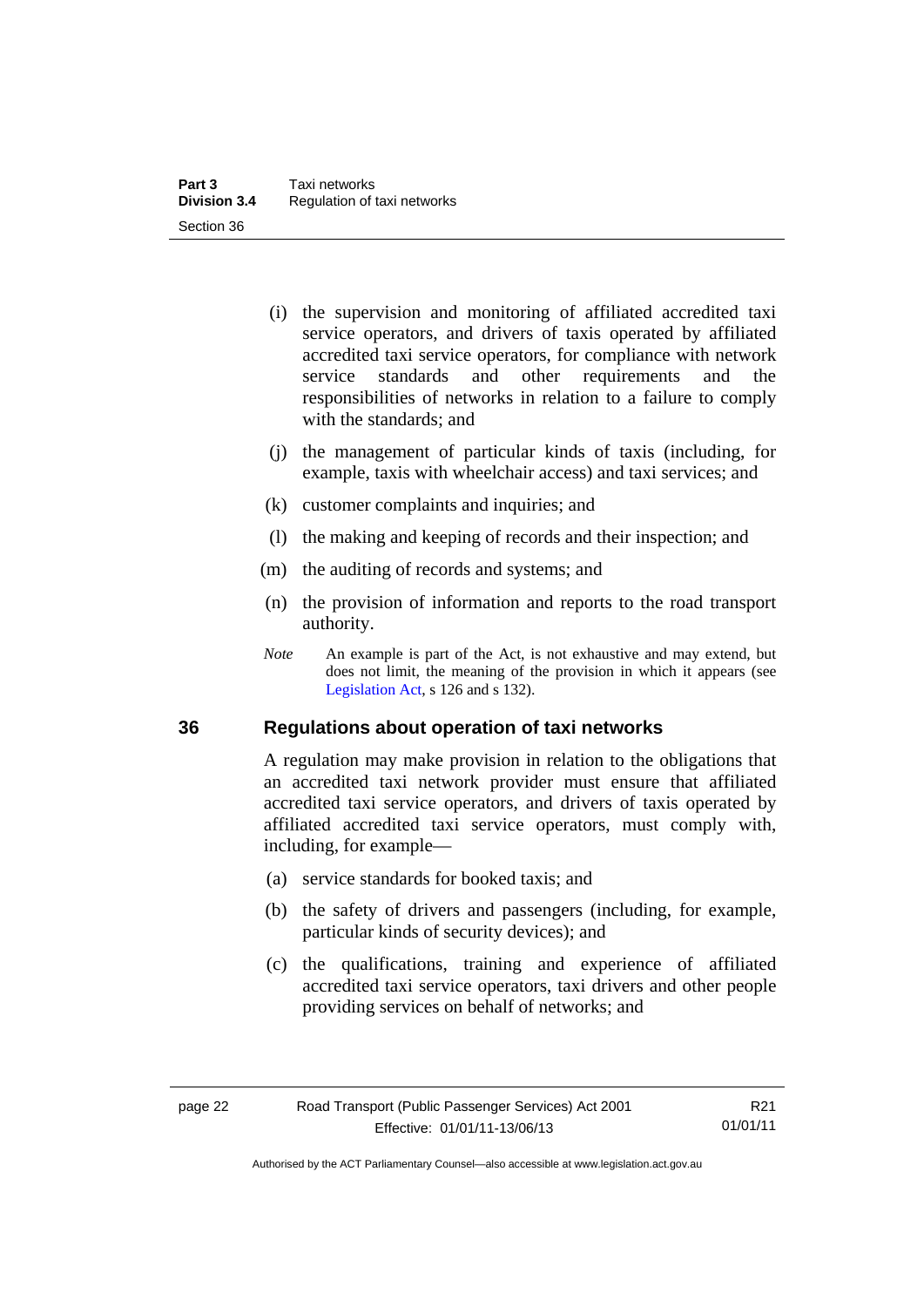- (d) the operation of equipment for sending messages between a network (including messages sent through a taxi booking service) and taxi drivers; and
- (e) the maintenance and cleaning of taxis.
- *Note* An example is part of the Act, is not exhaustive and may extend, but does not limit, the meaning of the provision in which it appears (see [Legislation Act,](http://www.legislation.act.gov.au/a/2001-14) s 126 and s 132).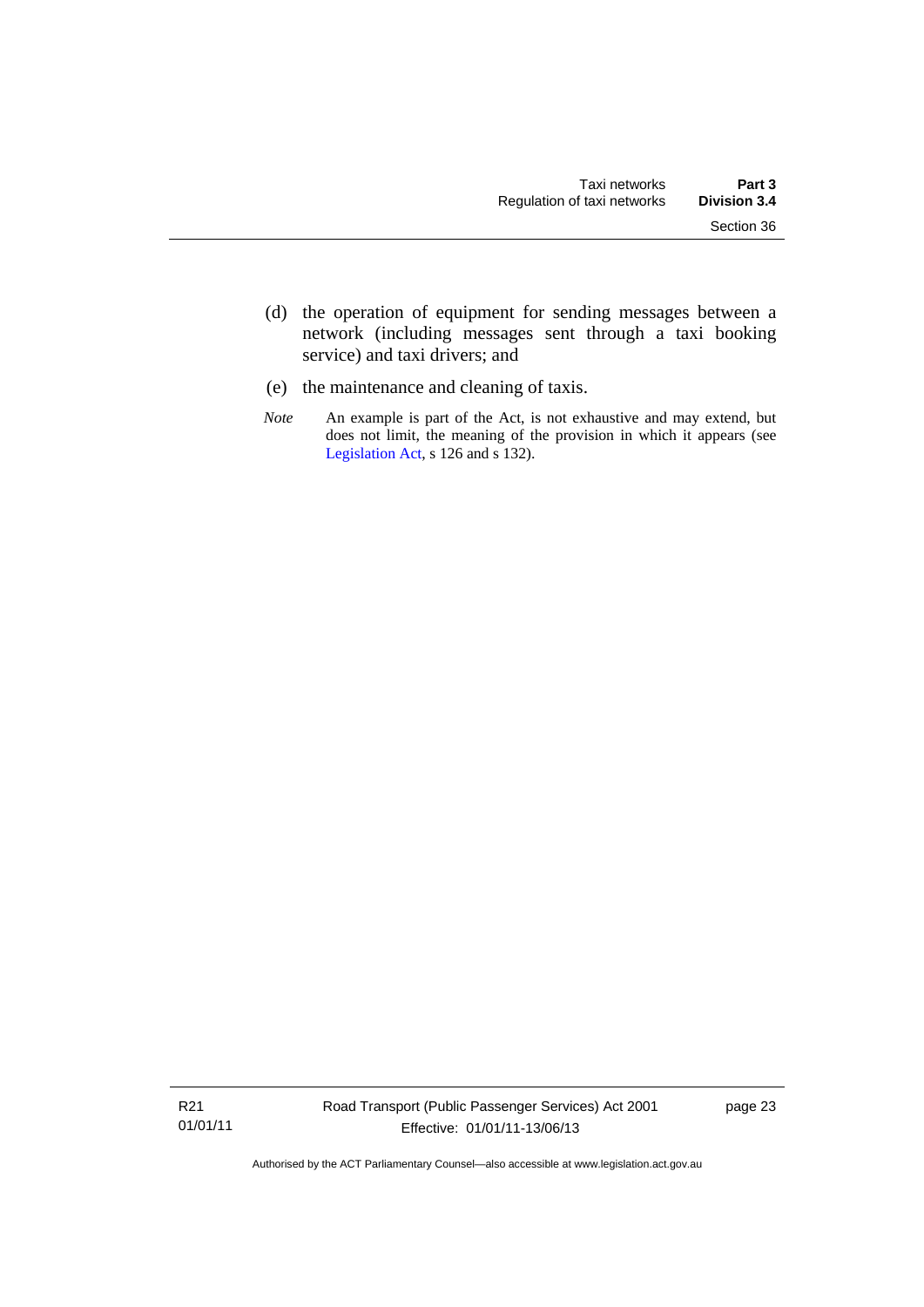**Part 4 Licensing of taxi vehicles**<br>**Division 4.1 Basic concepts Division 4.1** Basic concepts Section 37

# <span id="page-31-0"></span>**Part 4 Licensing of taxi vehicles**

# <span id="page-31-1"></span>**Division 4.1 Basic concepts**

### <span id="page-31-2"></span>**37 Meaning of** *taxi licence*

A *taxi licence* is a licence issued under the regulations to use a vehicle as a taxi, and includes a restricted taxi licence.

*Note* References to *taxi licence* include a *restricted taxi licence* unless the contrary intention otherwise appears (see [Legislation Act,](http://www.legislation.act.gov.au/a/2001-14) s 155).

### <span id="page-31-3"></span>**38 Meaning of** *restricted taxi licence*

A *restricted taxi licence* is a licence issued under the regulations to use a vehicle as a restricted taxi.

# <span id="page-31-4"></span>**Division 4.2 Taxi licences**

### <span id="page-31-5"></span>**39 Maximum numbers of taxi licences**

- (1) The Minister may, in writing, determine the number of taxi licences or restricted taxi licences.
- (2) A determination is a notifiable instrument.

*Note* A notifiable instrument must be notified under the [Legislation Act](http://www.legislation.act.gov.au/a/2001-14).

### <span id="page-31-6"></span>**40 Issue of taxi licences**

The road transport authority must not issue a taxi licence or a restricted taxi licence if the number of taxi licences or restricted taxi licences (as appropriate) would exceed the relevant number determined by the Minister.

### <span id="page-31-7"></span>**41 Transferability of taxi licences**

(1) A taxi licence (other than a restricted taxi licence) issued before the commencement of the *[Road Transport Legislation Amendment](http://www.legislation.act.gov.au/a/2006-26)  [Act 2006](http://www.legislation.act.gov.au/a/2006-26)* (the *amendment Act*) is transferable.

| page 24 | Road Transport (Public Passenger Services) Act 2001 | R21      |
|---------|-----------------------------------------------------|----------|
|         | Effective: 01/01/11-13/06/13                        | 01/01/11 |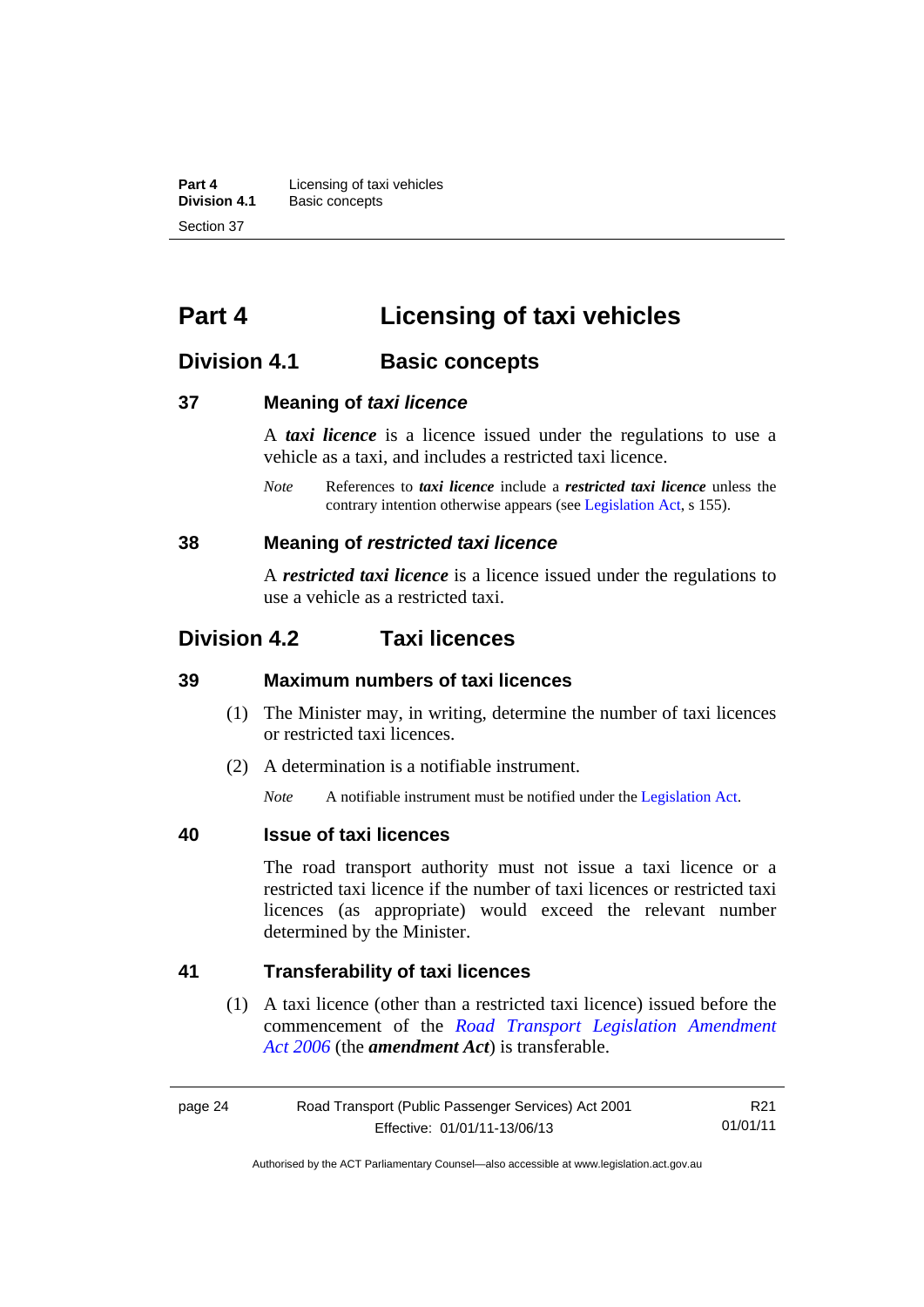- (2) A taxi licence (other than a restricted taxi licence) issued after the commencement of the amendment Act may be issued as a transferable or non-transferable taxi licence.
- (3) If the holder of a taxi licence mentioned in subsection (1), or of a taxi licence issued as a transferable taxi licence, asks the road transport authority to transfer the licence to someone else, the authority must transfer the licence to the person.
- (4) The following taxi licences are not transferable:
	- (a) a taxi licence issued as a non-transferable taxi licence;
	- (b) a restricted taxi licence.
- (5) A taxi licence mentioned in subsection (4) that is issued after the commencement of the amendment Act is issued subject to the condition that the licence-holder must not transfer the licence to anyone else.

### **Example of transfer of licence**

The licence-holder hiring the licence to someone else.

*Note* An example is part of the Act, is not exhaustive and may extend, but does not limit, the meaning of the provision in which it appears (see [Legislation Act,](http://www.legislation.act.gov.au/a/2001-14) s 126 and s 132).

## <span id="page-32-0"></span>**42 Use of vehicles as taxis**

 (1) A person must not use a vehicle as a taxi (other than a restricted taxi) unless the vehicle is licensed under the regulations as a taxi.

Maximum penalty: 50 penalty units.

 (2) A person must not use a vehicle as a restricted taxi unless the vehicle is licensed under the regulations as a restricted taxi.

Maximum penalty: 50 penalty units.

 (3) This section does not apply to a person in relation to the hiring of a vehicle used by the person if—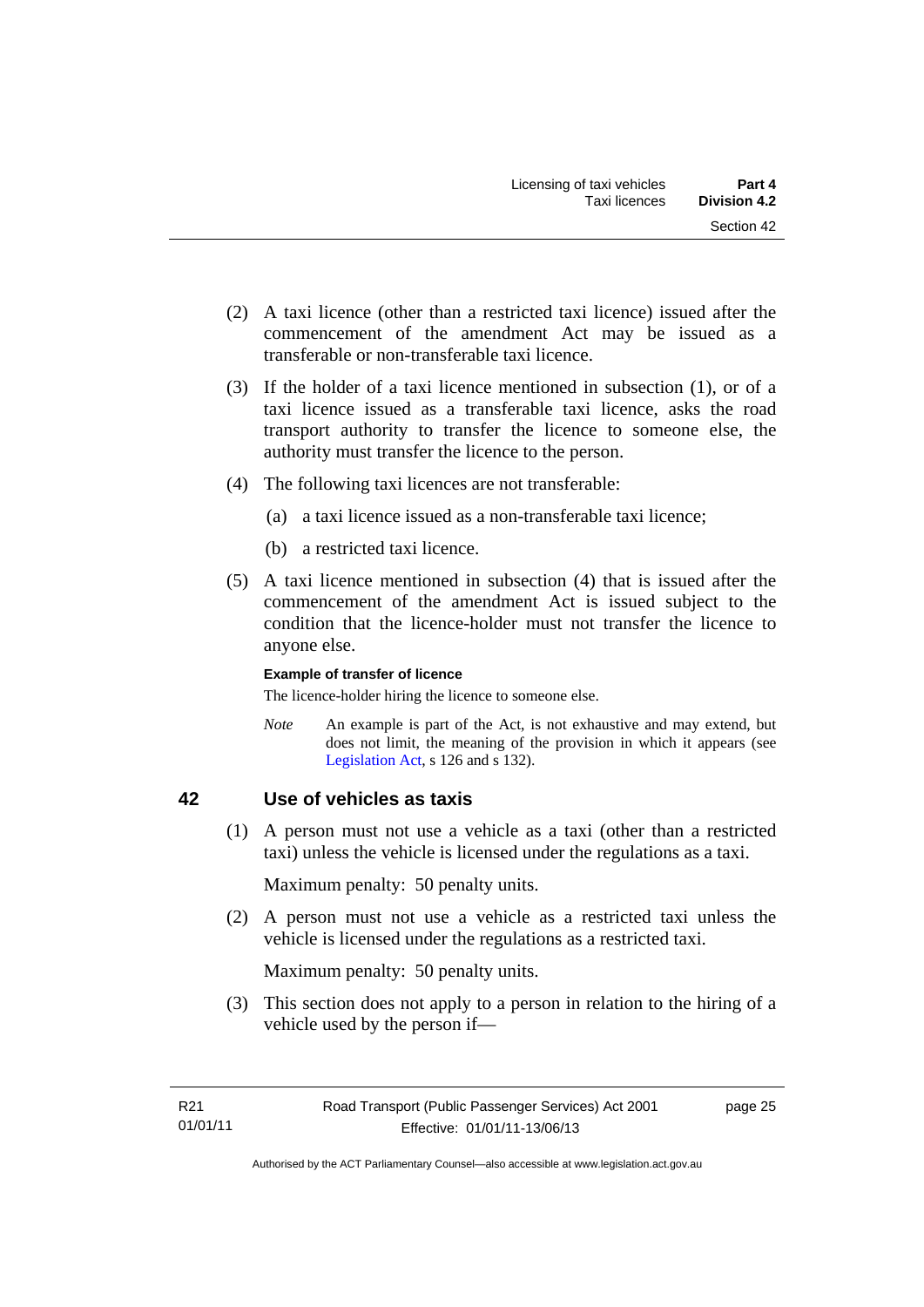- (a) the vehicle is licensed as a taxi under the law of another jurisdiction; and
- (b) the hiring begins in that jurisdiction and is completed in the ACT.
- (4) This section also does not apply to a person who is using a substitute vehicle as a licensed taxi in accordance with the regulations.

### <span id="page-33-0"></span>**43 Pretending vehicles are licensed taxis**

(1) A person must not pretend that a vehicle is licensed under the regulations as a taxi (other than a restricted taxi).

Maximum penalty: 30 penalty units.

 (2) A person must not pretend that a vehicle is licensed under the regulations as a restricted taxi.

Maximum penalty: 30 penalty units.

### <span id="page-33-1"></span>**44 Regulations about taxi licences**

- (1) A regulation may provide a system for the licensing of taxis and restricted taxis, including, for example—
	- (a) matters relating to the giving, refusal or surrender of licences; and
	- (b) the term (if any) of taxi licences; and
	- (c) the conditions of licences; and
	- (d) the circumstances in which a substitute vehicle may be used as a licensed taxi; and
	- (e) the action that may be taken in relation to licences in circumstances prescribed by regulation, including—
		- (i) the suspension or cancellation of a licence; and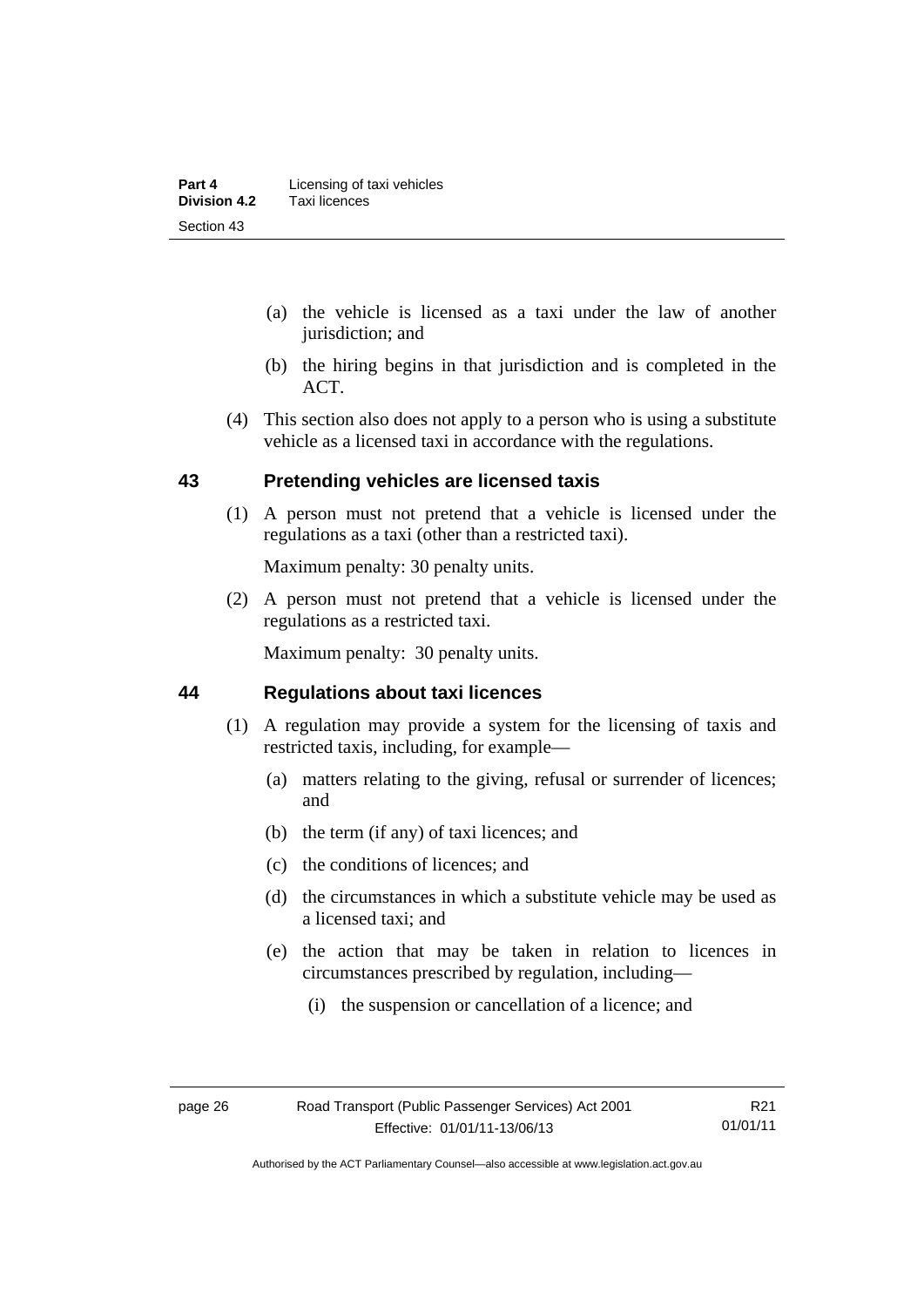- (ii) the imposition of a condition on, or the amendment of a condition of, a licence; and
- (iii) an order that the holder of a licence pay to the Territory an amount of not more than—
	- (A) for an individual—\$5 000; or
	- (B) for a corporation—\$25 000; and
- (iv) the reprimanding of the holder of a licence.

#### **Examples of conditions for restricted taxi licences—s (1) (c)**

- 1 how the vehicle to which the restricted taxi licence relates must be equipped
- 2 the kinds of restricted taxi services that may be operated using the vehicle
- *Note* An example is part of the Act, is not exhaustive and may extend, but does not limit, the meaning of the provision in which it appears (see [Legislation Act,](http://www.legislation.act.gov.au/a/2001-14) s 126 and s 132).
- (2) The regulations may place different requirements on the person to whom a taxi licence (other than a restricted taxi licence) is issued and a person to whom the licence is hired.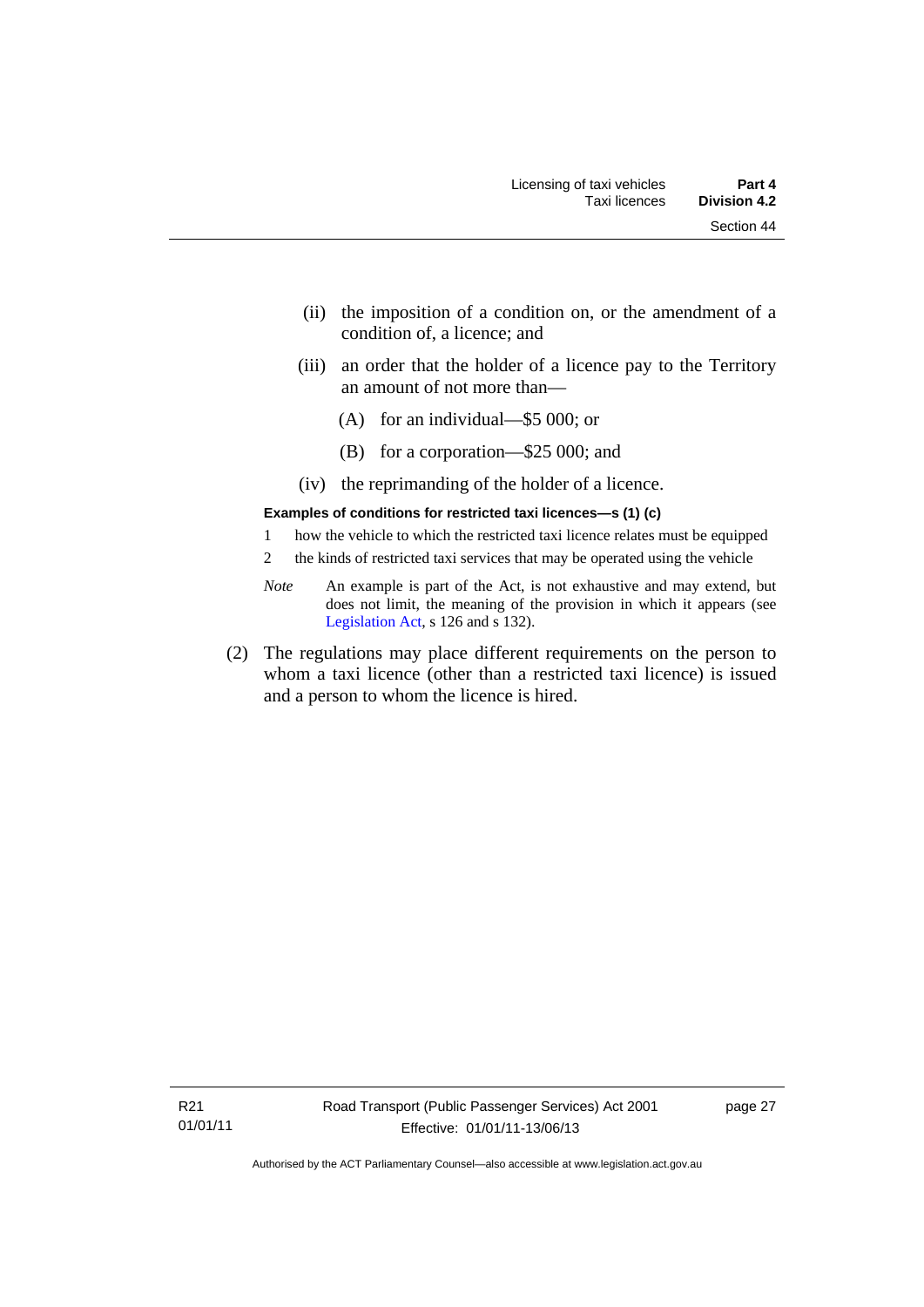**Part 5 Taxi services**<br>**Division 5.1 Basic concept Division 5.1** Basic concepts Section 45

# <span id="page-35-0"></span>**Part 5 Taxi services**

# <span id="page-35-1"></span>**Division 5.1 Basic concepts**

### <span id="page-35-2"></span>**45 Meaning of** *taxi*

A *taxi* is a vehicle (other than a bus or demand responsive service vehicle) that stands or plies for hire for the transport of passengers along a road or road related area, and includes a restricted taxi.

*Note* References to *taxi* include a *restricted taxi* unless the contrary intention otherwise appears (see [Legislation Act,](http://www.legislation.act.gov.au/a/2001-14) s 155).

### <span id="page-35-3"></span>**46 Meaning of** *restricted taxi*

A *restricted taxi* is a vehicle (other than a bus or demand responsive service vehicle) that stands or plies for hire for the transport of passengers along a road or road related area and that is licensed under the regulations as a restricted taxi.

### <span id="page-35-4"></span>**47 Meaning of** *taxi service*

A *taxi service* is a public passenger service operated using 1 or more taxis (including restricted taxis).

### <span id="page-35-5"></span>**48 Meaning of** *restricted taxi service*

A *restricted taxi service* is a public passenger service operated using only 1 or more restricted taxis.

#### **Examples of kinds of restricted taxi services**

- 1 a service that must give priority to the transport of people with disabilities
- 2 a service with no requirement to give priority to the transport of people with disabilities
- *Note* An example is part of the Act, is not exhaustive and may extend, but does not limit, the meaning of the provision in which it appears (see [Legislation Act,](http://www.legislation.act.gov.au/a/2001-14) s 126 and s 132).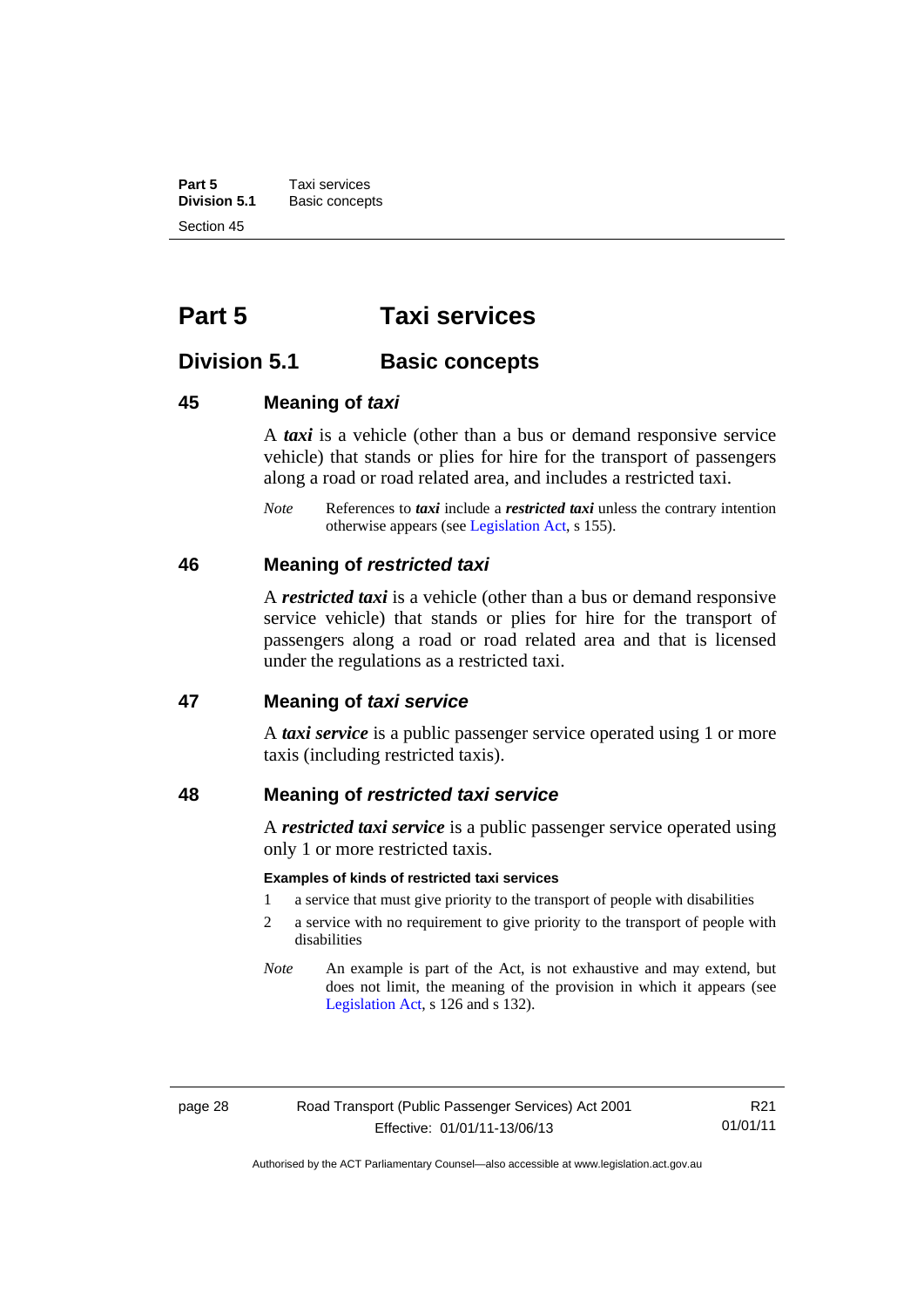## **Division 5.2 Accreditation of taxi service operators**

## **49 Taxi service operators—purposes of accreditation**

The purpose of accreditation under the regulations to operate a taxi service is to ensure that—

- (a) the accredited person has the financial capacity to meet the service standards for the service; and
- (b) the accredited person, and each person who is concerned with, or takes part in, the management of the service, are suitable people to operate the service; and
- (c) the accredited person, and each person who is concerned with, or takes part in, the management of the service, have demonstrated the capacity to comply with the relevant regulations and, in particular, the regulations about—
	- (i) the safety of passengers and the public; and
	- (ii) the maintenance of taxis.

## **50 Taxi service operators—regulations about accreditation system**

- (1) A regulation may provide a system for the accreditation of people to operate taxi services, including, for example—
	- (a) the kinds of accreditations; and
	- (b) the kinds of taxis and taxi services that a person who holds a particular kind of accreditation is entitled to operate; and
	- (c) the conditions of accreditations; and
	- (d) matters relating to the giving, refusal or surrender of accreditations; and
	- (e) the action that may be taken in relation to an accredited person in circumstances prescribed by regulation, including—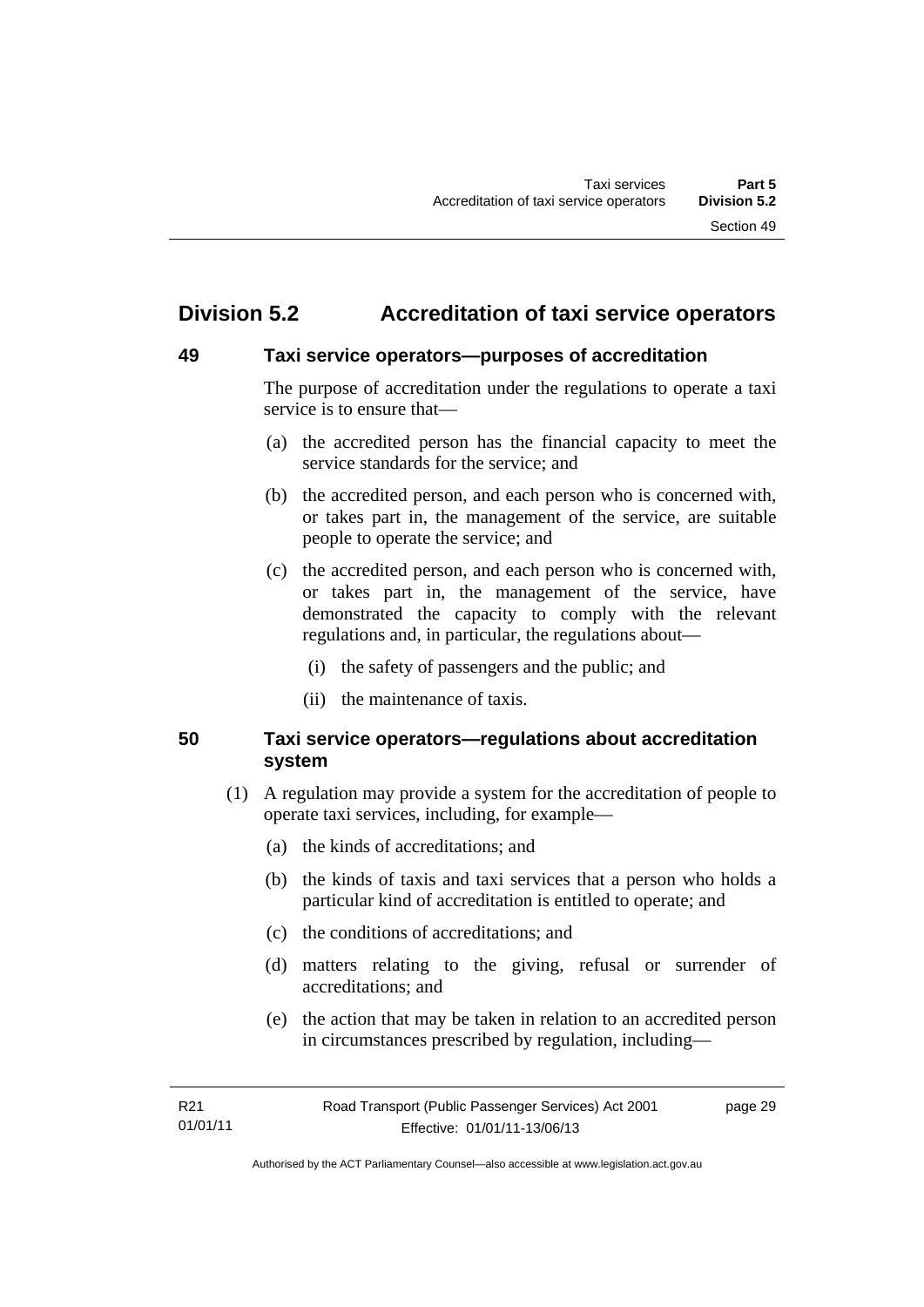- (i) the suspension or cancellation of an accreditation; and
- (ii) the imposition of a condition on, or the amendment of a condition of, an accreditation; and
- (iii) an order that an accredited person pay to the Territory an amount of not more than—
	- (A) for an individual—\$5 000; or
	- (B) for a corporation—\$25 000; and
- (iv) the reprimanding of an accredited person.
- *Note* An example is part of the Act, is not exhaustive and may extend, but does not limit, the meaning of the provision in which it appears (see [Legislation Act,](http://www.legislation.act.gov.au/a/2001-14) s 126 and s 132).
- (2) The regulations may make provision in relation to the accreditation of people to operate taxi services, including, for example—
	- (a) requirements about the suitability of the applicant and each person who will be concerned with, or take part in, the management of the service; and
	- (b) capacity to meet service standards; and
	- (c) financial viability.
- (3) For subsection (1) (a), the regulations must provide for the accreditation of people to operate—
	- (a) a taxi service (other than a restricted taxi service); and
	- (b) a restricted taxi service.
	- *Note* For examples of kinds of restricted taxi services, see s 48.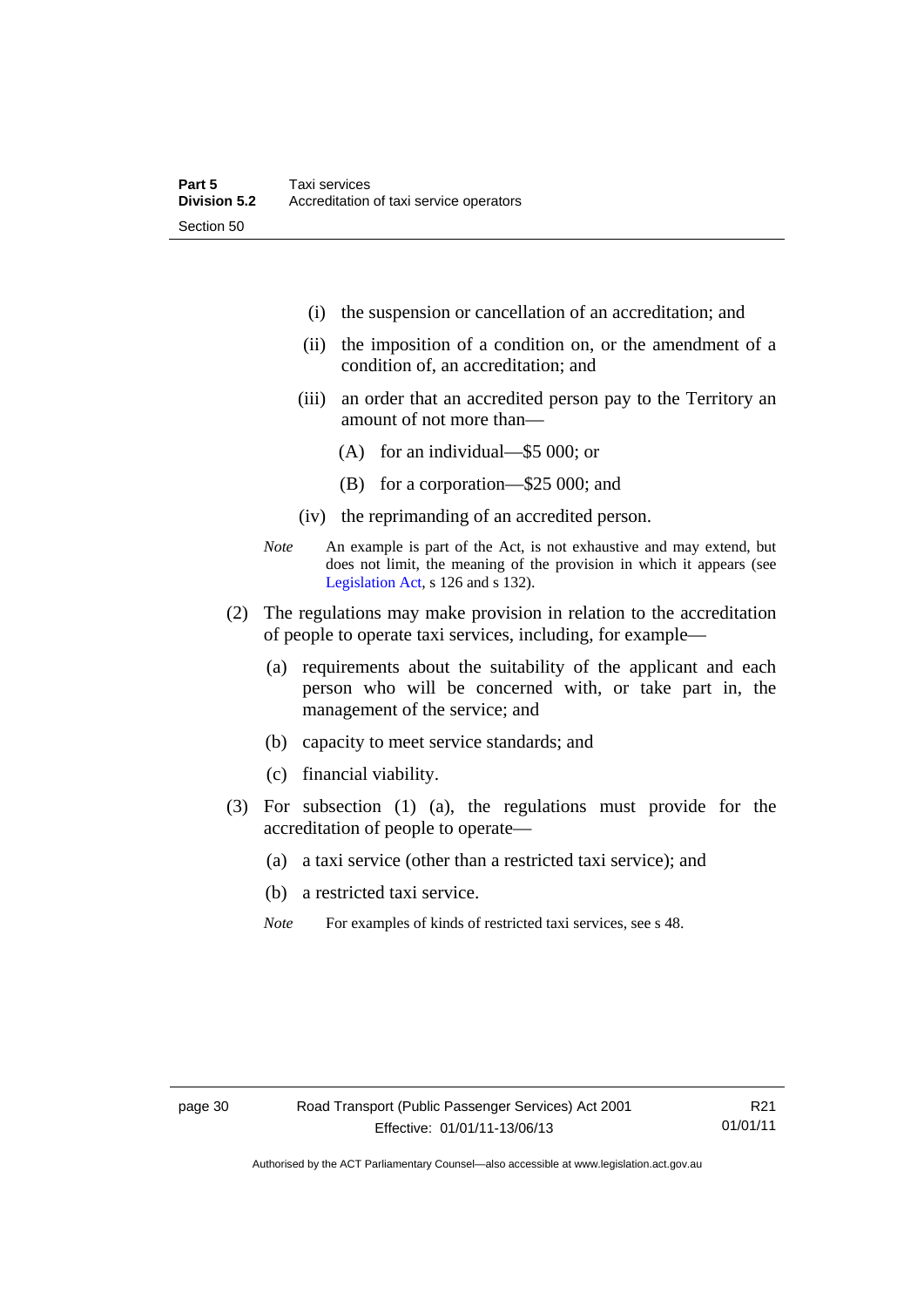## **Division 5.3 Entitlement to operate taxi services**

## **51 Entitlement to operate taxi services**

A person is entitled to operate a particular kind of taxi service, in or partly in the ACT, if—

- (a) the person is accredited under the regulations to operate a taxi service of that kind; and
- (b) the vehicles used to operate the service are licensed under the regulations as taxis for that kind of taxi service; and
- (c) the person is affiliated with an accredited taxi network provider.

## **52 Unaccredited operators not to operate taxi services**

(1) A person must not operate, in or partly in the ACT, a taxi service of a particular kind unless the person is accredited under the regulations to operate the taxi service of that kind.

Maximum penalty: 50 penalty units.

- (2) This section does not apply to a person in relation to the hiring of a taxi operated by the person if—
	- (a) the person is authorised to operate a taxi service under the law of another jurisdiction; and
	- (b) the hiring begins in that jurisdiction and is completed in the ACT.

## **53 Pretending to be an accredited taxi service operator**

(1) A person must not pretend to be accredited under the regulations to operate a taxi service.

Maximum penalty: 30 penalty units.

page 31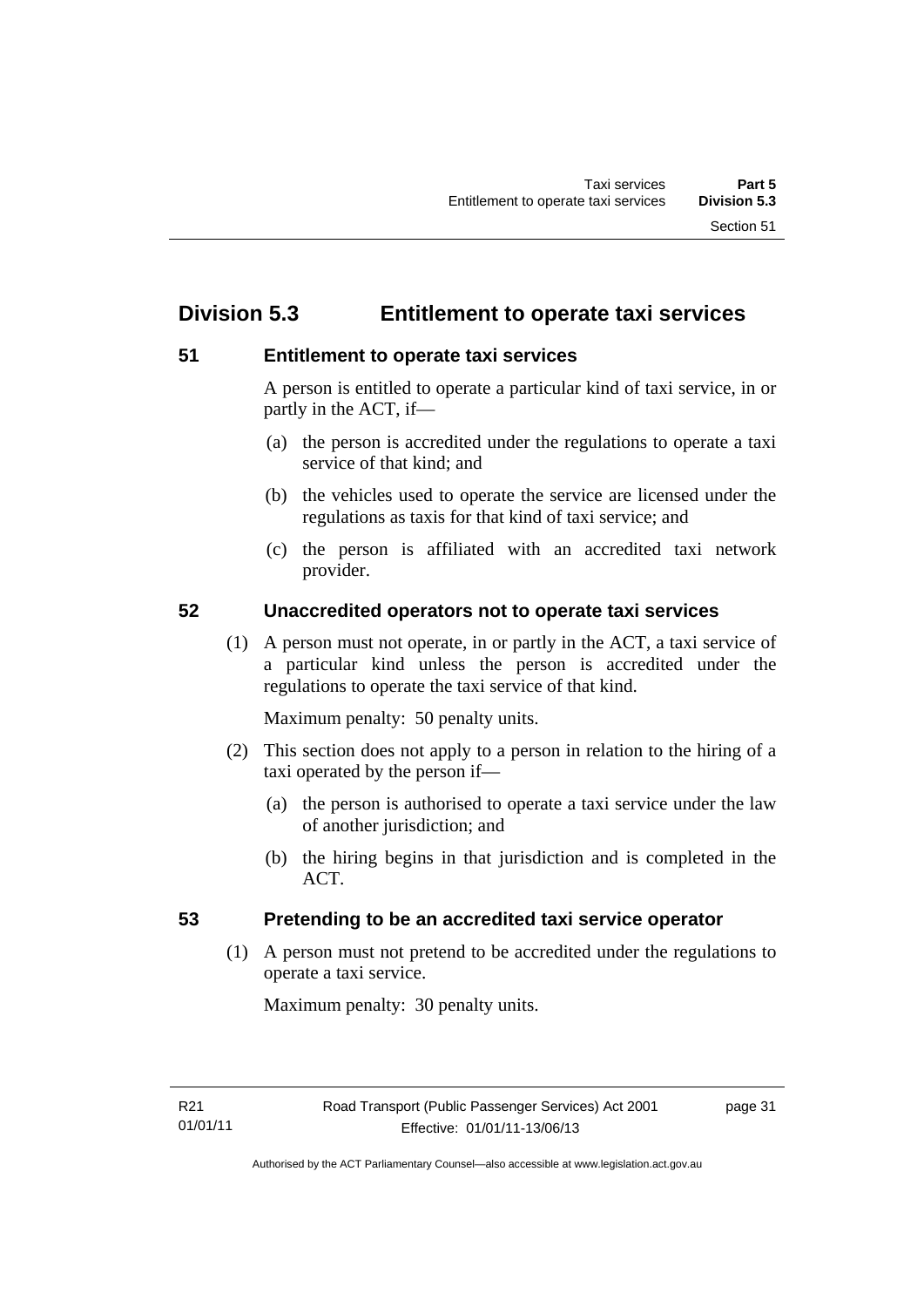(2) A person must not pretend to be accredited under the regulations to operate a particular kind of taxi service.

Maximum penalty: 30 penalty units.

## **54 Taxi service operators to be affiliated with taxi network**

- (1) The accredited operator of a taxi service commits an offence if—
	- (a) the operator operates a taxi service; and
	- (b) the operator is not affiliated with an accredited taxi network provider.

Maximum penalty: 50 penalty units.

(2) An offence against this section is a strict liability offence.

## **55 Pretending to be affiliated with taxi network**

A person must not pretend to be affiliated with an accredited taxi network provider.

Maximum penalty: 30 penalty units.

## **Division 5.4 Regulation of taxi services**

## **56 Regulations about operation of taxi services by accredited people**

A regulation may make provision in relation to the operation of taxi services by accredited taxi service operators, including, for example—

 (a) the specifications for, and operation of, equipment in taxis operated by accredited taxi service operators to receive messages from the accredited taxi network provider with which the operator is affiliated and for taximeters; and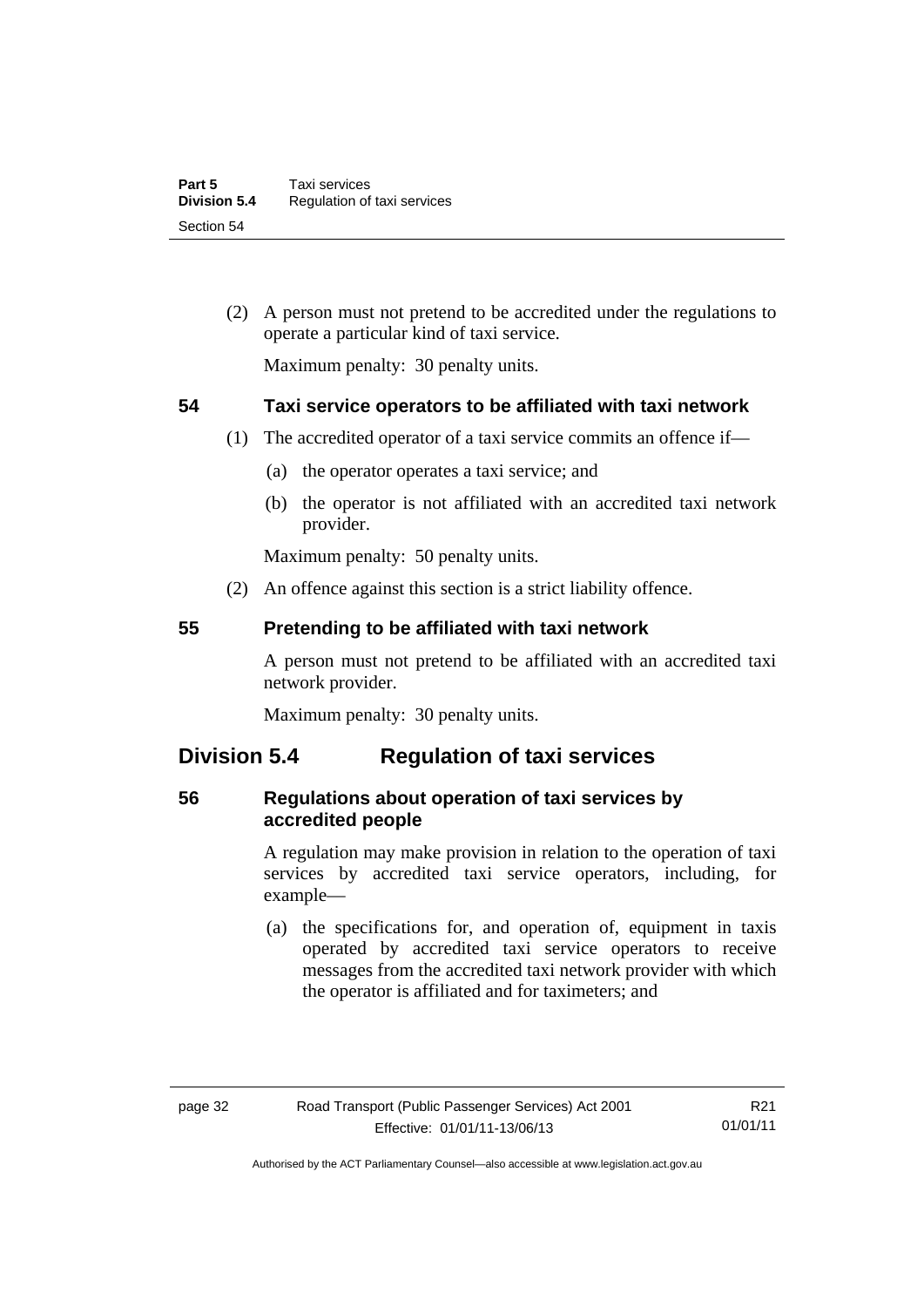- (b) compliance with the requirements of the accredited taxi network provider with which an accredited taxi service operator is affiliated; and
- (c) the supervision and monitoring of drivers of taxis for compliance with the service standards and other requirements of the operator's affiliated taxi network provider and the responsibilities of the operator in relation to a failure to comply with the standards; and
- (d) the safety of passengers (including, for example, by the use of particular kinds of security devices) and the public; and
- (e) the qualifications, training and experience of accredited taxi service operators and taxi drivers (including, for example, in relation to particular kinds of taxi services); and
- (f) maximum driving times and minimum rest times of taxi drivers; and
- (g) insurance; and
- (h) customer complaints and inquiries; and
	- *Note* For the vehicle age limitations on the registration of a motor vehicle as a taxi, see the *[Road Transport \(Vehicle Registration\)](http://www.legislation.act.gov.au/sl/2000-12)  [Regulation 2000](http://www.legislation.act.gov.au/sl/2000-12)*, s 32B.
- (i) lost property; and
- (j) the obligations of accredited taxi network providers and taxi drivers and other people providing services to or on behalf of accredited taxi service operators; and
- (k) the operation of particular kinds of taxis (including, for example, taxis with wheelchair access) and taxi services; and
- (l) the requirements that taxis, and their equipment and fittings (internal and external) (including, for example, baby capsules), must comply with; and
- (m) the maintenance and cleaning of taxis; and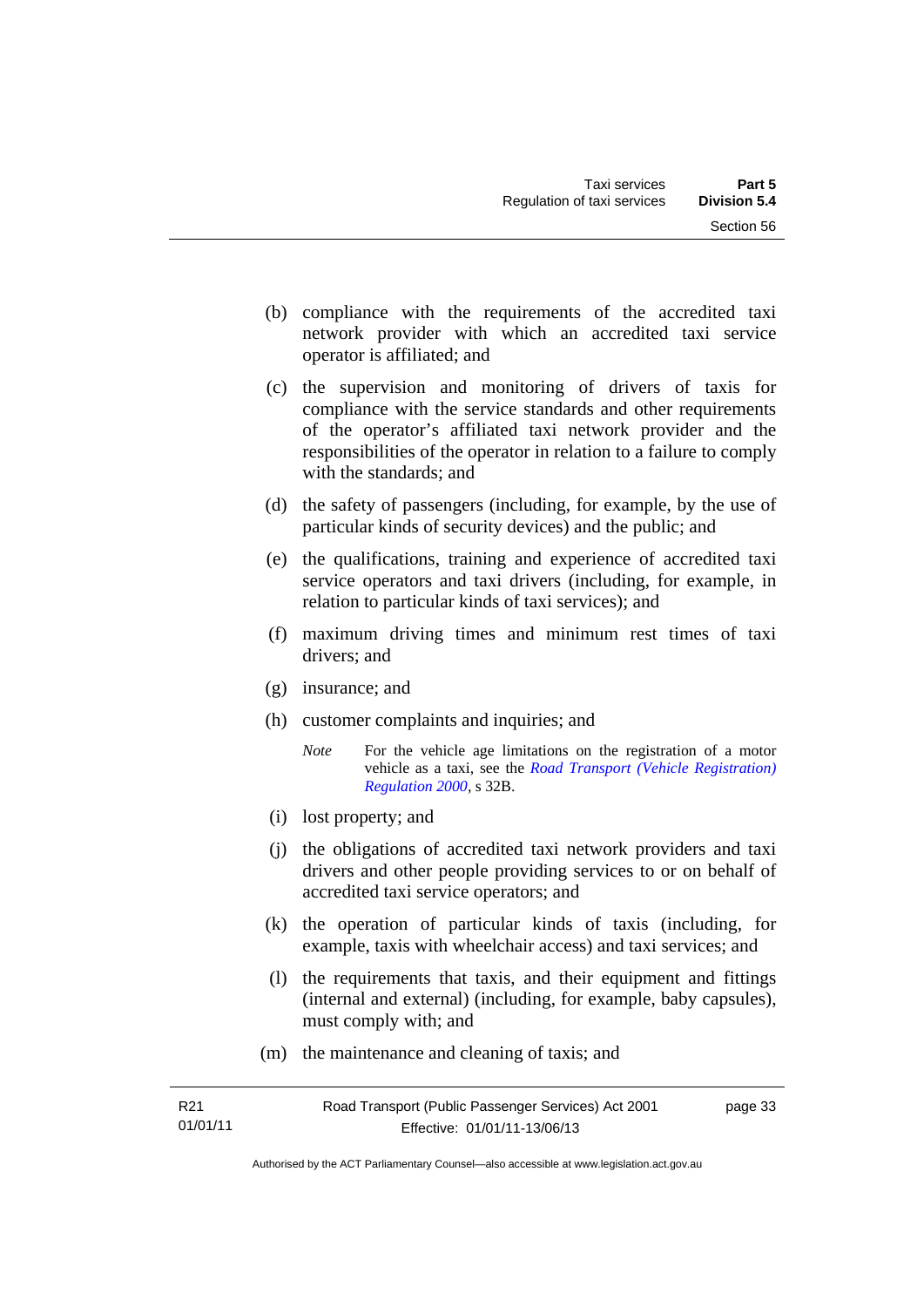- (n) the making and keeping of records and their inspection; and
- (o) the auditing of records and systems; and
- (p) the provision of information and reports to the road transport authority.
- *Note* An example is part of the Act, is not exhaustive and may extend, but does not limit, the meaning of the provision in which it appears (see [Legislation Act,](http://www.legislation.act.gov.au/a/2001-14) s 126 and s 132).

## **57 Regulations about operation of taxis**

A regulation may make provision in relation to the operation of taxis, including, for example—

- (a) the solicitation of passengers or hirings; and
- (b) the hiring of vehicles and the payment of fares; and
- (c) the picking-up and dropping-off of passengers and other matters relating to the transport of passengers; and
- (d) the transport of passengers' luggage or other goods, and animals; and
- (e) the regulation or prohibition of the use of vehicles on certain roads or road related areas; and
- (f) the maximum speed of a vehicle; and
- (g) the design, equipment and fittings (internal or external) of vehicles; and
- (h) the regulation or prohibition of notices, signs and advertisements inside or on the outside of vehicles; and
- (i) the records to be made and kept by drivers, how they are to be made and kept, and their inspection; and

Authorised by the ACT Parliamentary Counsel—also accessible at www.legislation.act.gov.au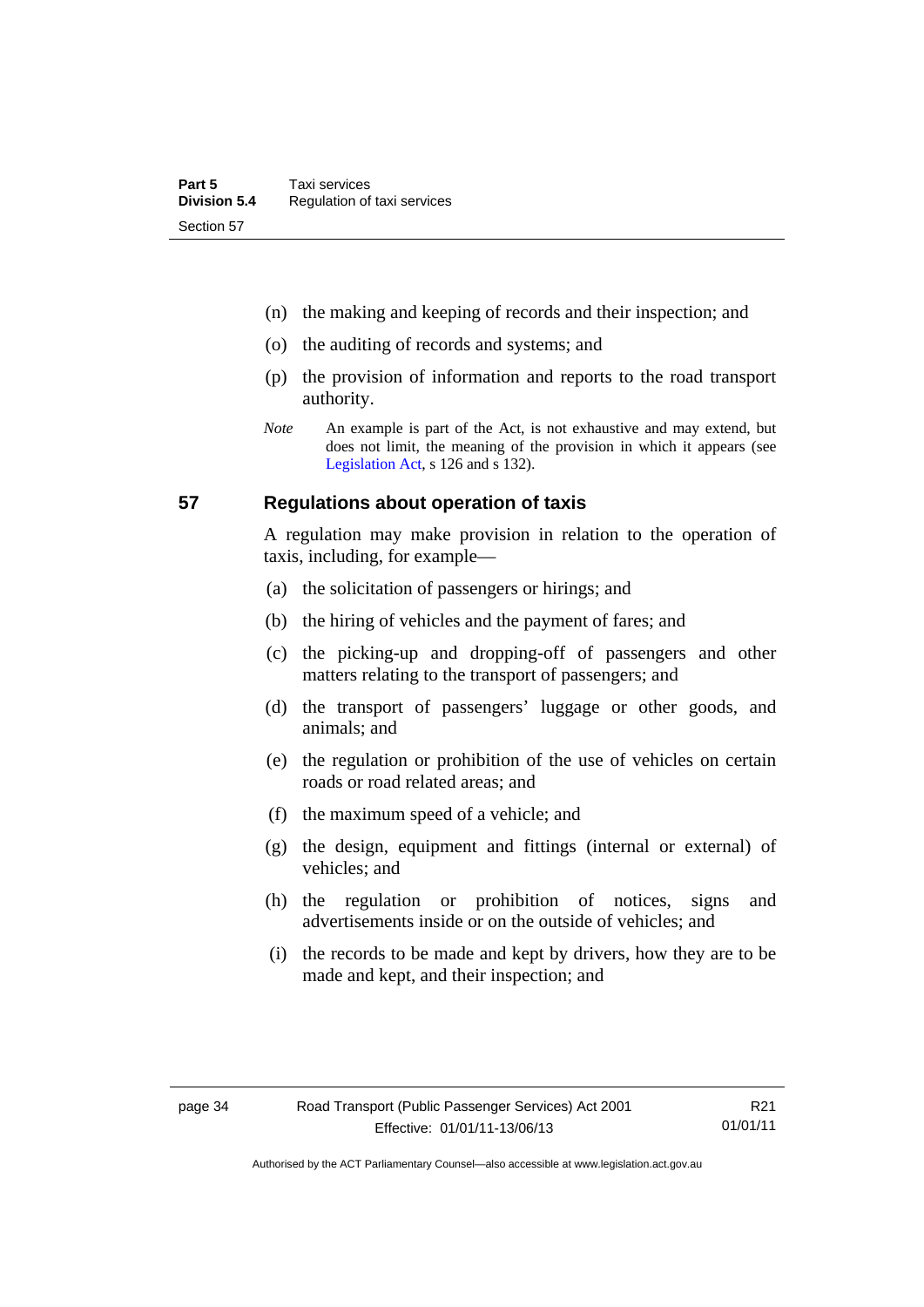- (j) the provision, use and operation of taxi zones.
- *Note* An example is part of the Act, is not exhaustive and may extend, but does not limit, the meaning of the provision in which it appears (see [Legislation Act,](http://www.legislation.act.gov.au/a/2001-14) s 126 and s 132).

#### **58 Regulations about taxi drivers**

A regulation may make provision in relation to taxi drivers, including, for example—

- (a) the powers, duties and conduct of taxi drivers; and
- (b) the training of drivers; and
- (c) how taxi drivers must dress.
- *Note 1* For the licensing of people to drive taxis, see the *[Road Transport](http://www.legislation.act.gov.au/sl/2000-14)  [\(Driver Licensing\) Regulation 2000](http://www.legislation.act.gov.au/sl/2000-14)*.
- *Note 2* An example is part of the Act, is not exhaustive and may extend, but does not limit, the meaning of the provision in which it appears (see [Legislation Act,](http://www.legislation.act.gov.au/a/2001-14) s 126 and s 132).

#### **59 Regulations about conduct of taxi passengers**

A regulation may make provision in relation to the conduct of passengers being carried by taxis, including, for example—

- (a) the regulation or prohibition of eating and drinking; and
- (b) the authority of taxi drivers, police officers and authorised people to direct people contravening a regulation to leave a taxi and to remove them if they fail to leave.

## **60 Power to determine maximum taxi fares**

- (1) The Minister may, in writing, determine maximum fares, and ways of calculating maximum fares, relating to hiring or using a taxi.
- (2) A determination is a disallowable instrument.
	- *Note* A disallowable instrument must be notified, and presented to the Legislative Assembly, under the [Legislation Act.](http://www.legislation.act.gov.au/a/2001-14)

| R21      | Road Transport (Public Passenger Services) Act 2001 | page 35 |
|----------|-----------------------------------------------------|---------|
| 01/01/11 | Effective: 01/01/11-13/06/13                        |         |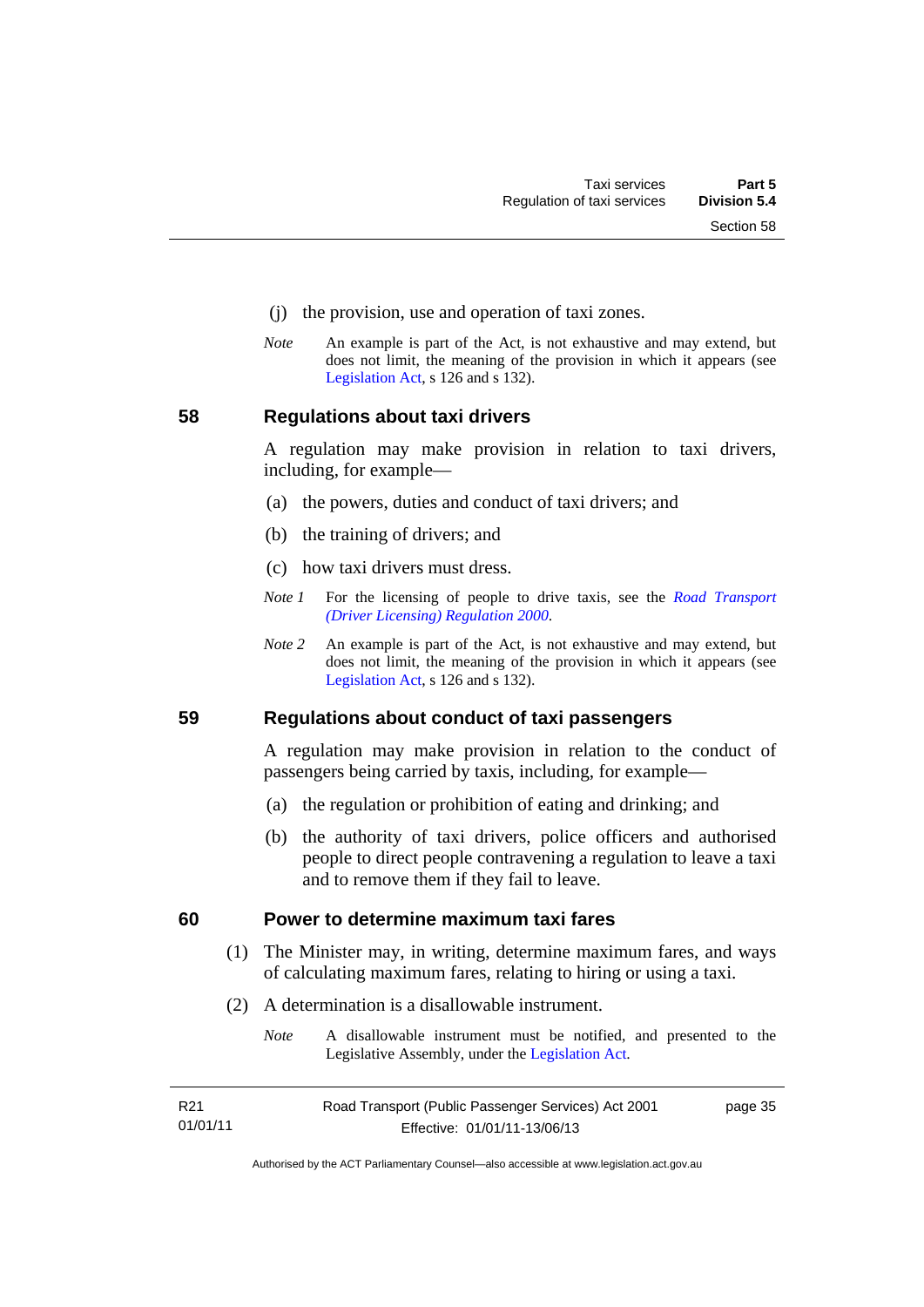- (3) This section does not require the Minister to determine maximum fares for hiring or using a taxi.
	- *Note* The Independent Competition and Regulatory Commission may give price directions for regulated industries, see the *Independent [Competition and Regulatory Commission Act 1997](http://www.legislation.act.gov.au/a/1997-77)*, s 20.
- (4) In this section:

*fare* includes a charge relating to hiring or using a taxi.

page 36 Road Transport (Public Passenger Services) Act 2001 Effective: 01/01/11-13/06/13

R21 01/01/11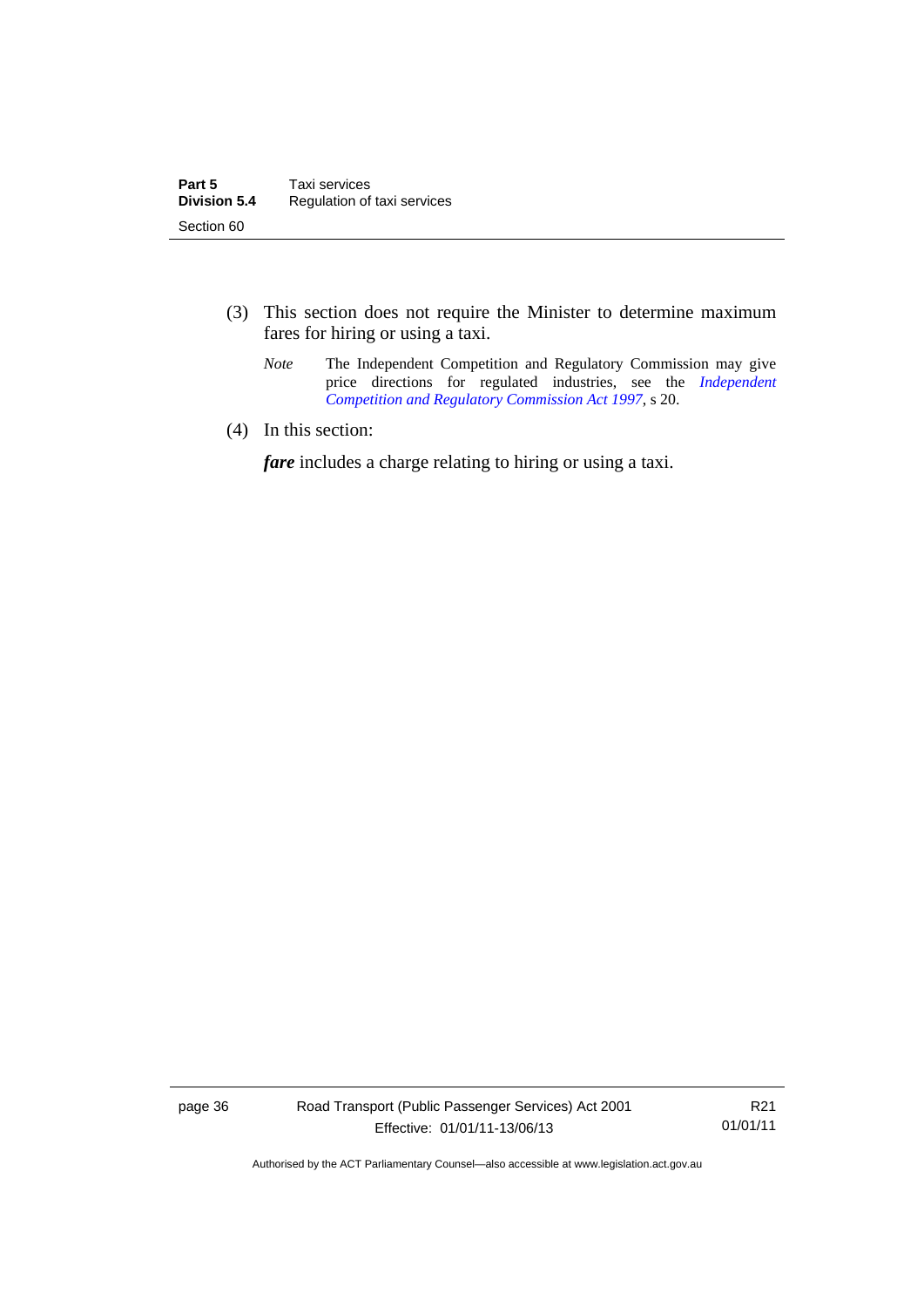# **Part 6 Licensing of hire cars**

## **Division 6.1 Basic concepts**

## **61 Meaning of** *hire car licence*

A *hire car licence* is a licence issued under the regulations to use a vehicle as a hire car, and includes a restricted hire car licence.

*Note* References to *hire car licence* include a *restricted hire car licence* unless the contrary intention otherwise appears (see [Legislation Act,](http://www.legislation.act.gov.au/a/2001-14) s 155).

## **62 Meaning of** *restricted hire car licence*

A *restricted hire car licence* is a licence issued under the regulations to use a vehicle as a restricted hire car.

## **Division 6.2 Hire car licences**

## **63 Transferability of hire car licences**

 (1) A hire car licence (other than a restricted hire car licence) issued before the commencement of this section is transferable.

## **Examples of how licence might be transferred**

- 1 hiring the licence to someone else
- 2 selling the licence to someone else
- *Note* An example is part of the Act, is not exhaustive and may extend, but does not limit, the meaning of the provision in which it appears (see [Legislation Act,](http://www.legislation.act.gov.au/a/2001-14) s 126 and s 132).
- (2) A hire car licence issued after the commencement of this section is not transferable.
- (3) A restricted hire car licence is not transferable.
- (4) If the holder of a transferable hire car licence asks the road transport authority to transfer the licence to someone else, the authority must transfer the licence to the person.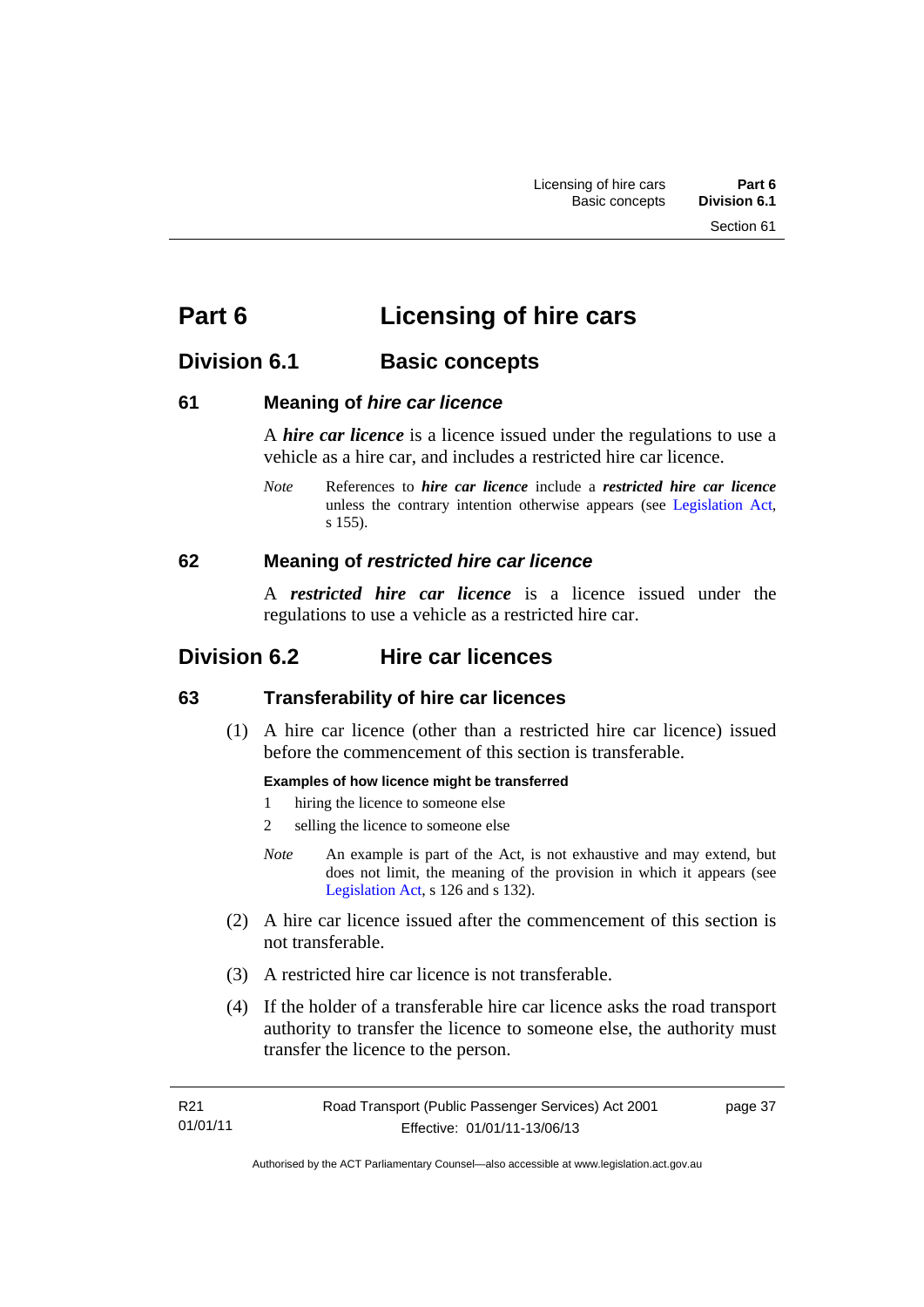## **64 Use of vehicles as hire cars**

 (1) A person must not use a vehicle as a hire car (other than a restricted hire car) unless the vehicle is licensed under the regulations as a hire car.

Maximum penalty: 50 penalty units.

 (2) A person must not use a vehicle as a restricted hire car unless the vehicle is licensed under the regulations as a restricted hire car.

Maximum penalty: 50 penalty units.

- (3) This section does not apply to a person in relation to the hiring of a vehicle used by the person if—
	- (a) the vehicle is licensed as a hire car under the law of another jurisdiction; and
	- (b) the hiring begins in that jurisdiction and is completed in the ACT.
- (4) This section also does not apply to a person who is using a substitute vehicle as a licensed hire car in accordance with the regulations.
- (5) An offence against this section is a strict liability offence.

#### **65 Pretending vehicles are licensed hire cars**

(1) A person must not pretend that a vehicle is licensed under the regulations as a hire car (other than a restricted hire car).

Maximum penalty: 30 penalty units.

 (2) A person must not pretend that a vehicle is licensed under the regulations as a restricted hire car.

Maximum penalty: 30 penalty units.

(3) An offence against this section is a strict liability offence.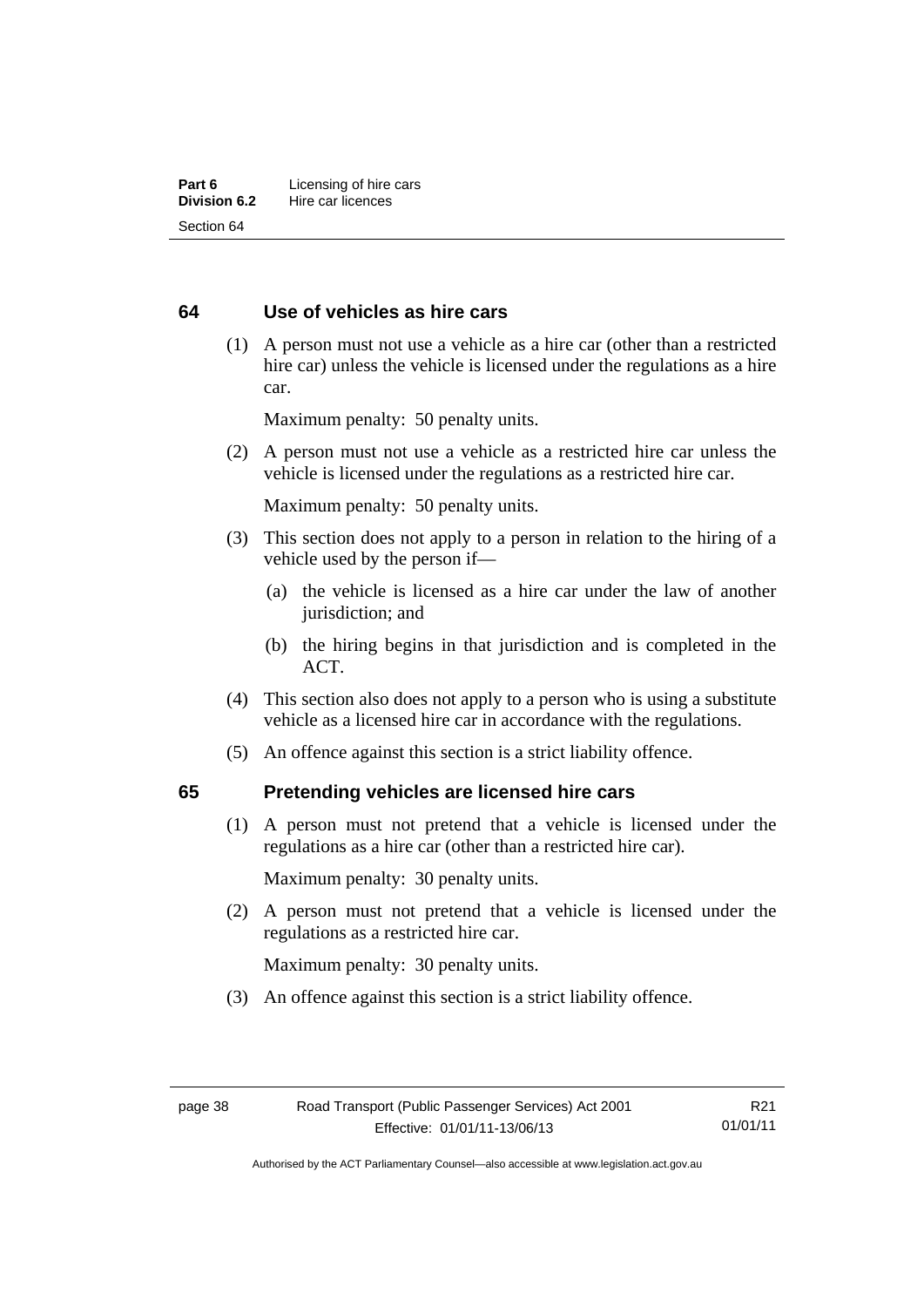#### **66 Regulations about hire car licences**

- (1) A regulation may provide a system for the licensing of hire cars and restricted hire cars, including, for example—
	- (a) matters in relation to the giving, refusal or surrender of licences; and
	- (b) the term of restricted hire car licences; and
	- (c) the conditions of licences; and
	- (d) the circumstances in which a substitute vehicle may be used as a licensed hire car; and
	- (e) the action that may be taken in relation to licences in circumstances prescribed by regulation, including, for example—
		- (i) the suspension or cancellation of a licence; and
		- (ii) the imposition of a condition on, or the amendment of a condition of, a licence; and
		- (iii) an order that the holder of a licence pay to the Territory an amount of not more than—
			- (A) for an individual—\$5 000; or
			- (B) for a corporation—\$25 000; and
		- (iv) the reprimanding of the holder of a licence.

#### **Examples of conditions for restricted hire car licences—s (1) (c)**

- 1 how the vehicle to which the restricted hire car licence relates must be equipped
- 2 the kinds of restricted hire car services that may be operated using the vehicle
- *Note* An example is part of the Act, is not exhaustive and may extend, but does not limit, the meaning of the provision in which it appears (see [Legislation Act,](http://www.legislation.act.gov.au/a/2001-14) s 126 and s 132).

R21 01/01/11 page 39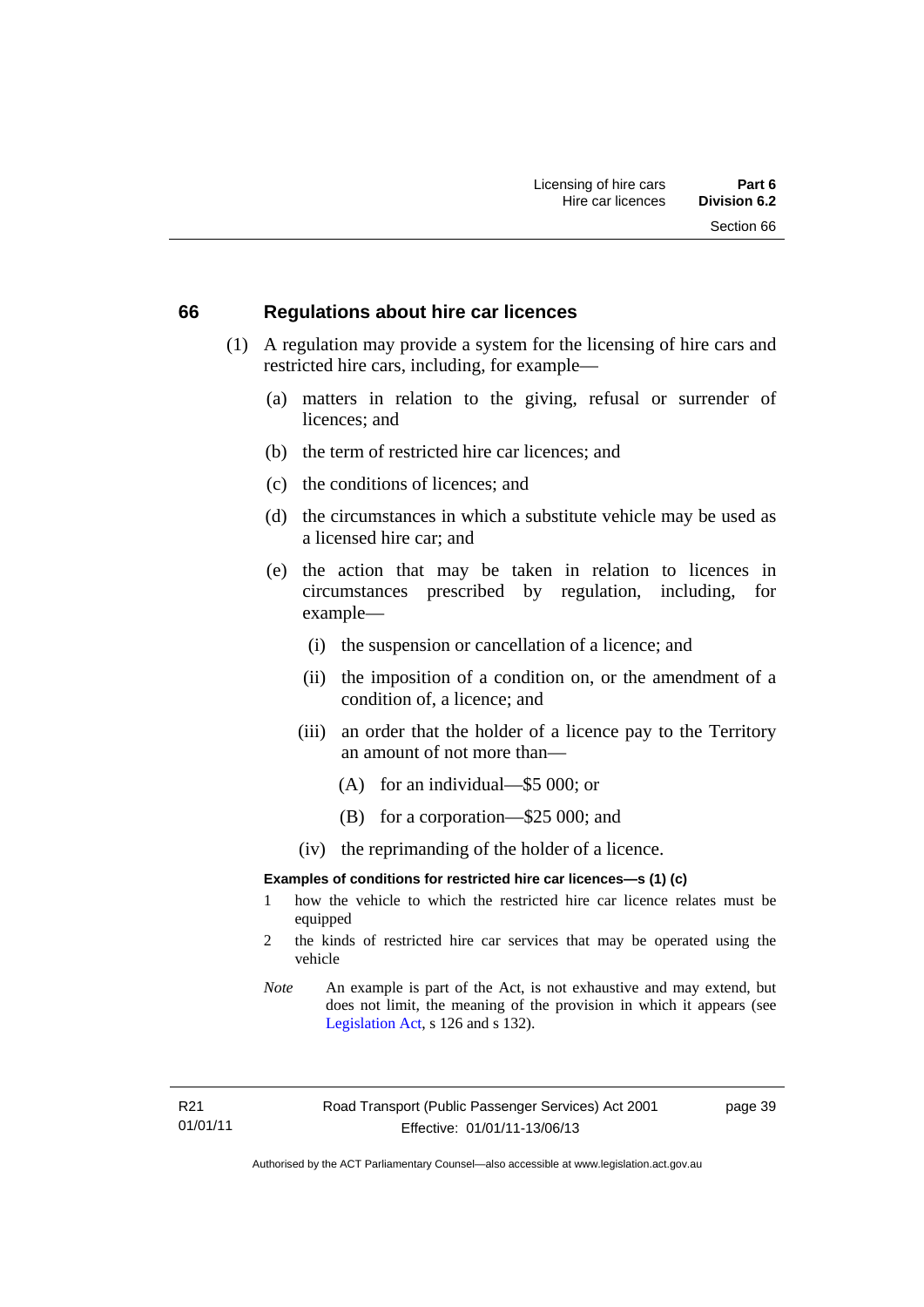| Part 6       | Licensing of hire cars |  |
|--------------|------------------------|--|
| Division 6.2 | Hire car licences      |  |
| Section 66   |                        |  |

 (2) The regulations may place different requirements on the person to whom a hire car licence (other than a restricted hire car licence) is issued and a person to whom the licence is hired.

page 40 Road Transport (Public Passenger Services) Act 2001 Effective: 01/01/11-13/06/13

R21 01/01/11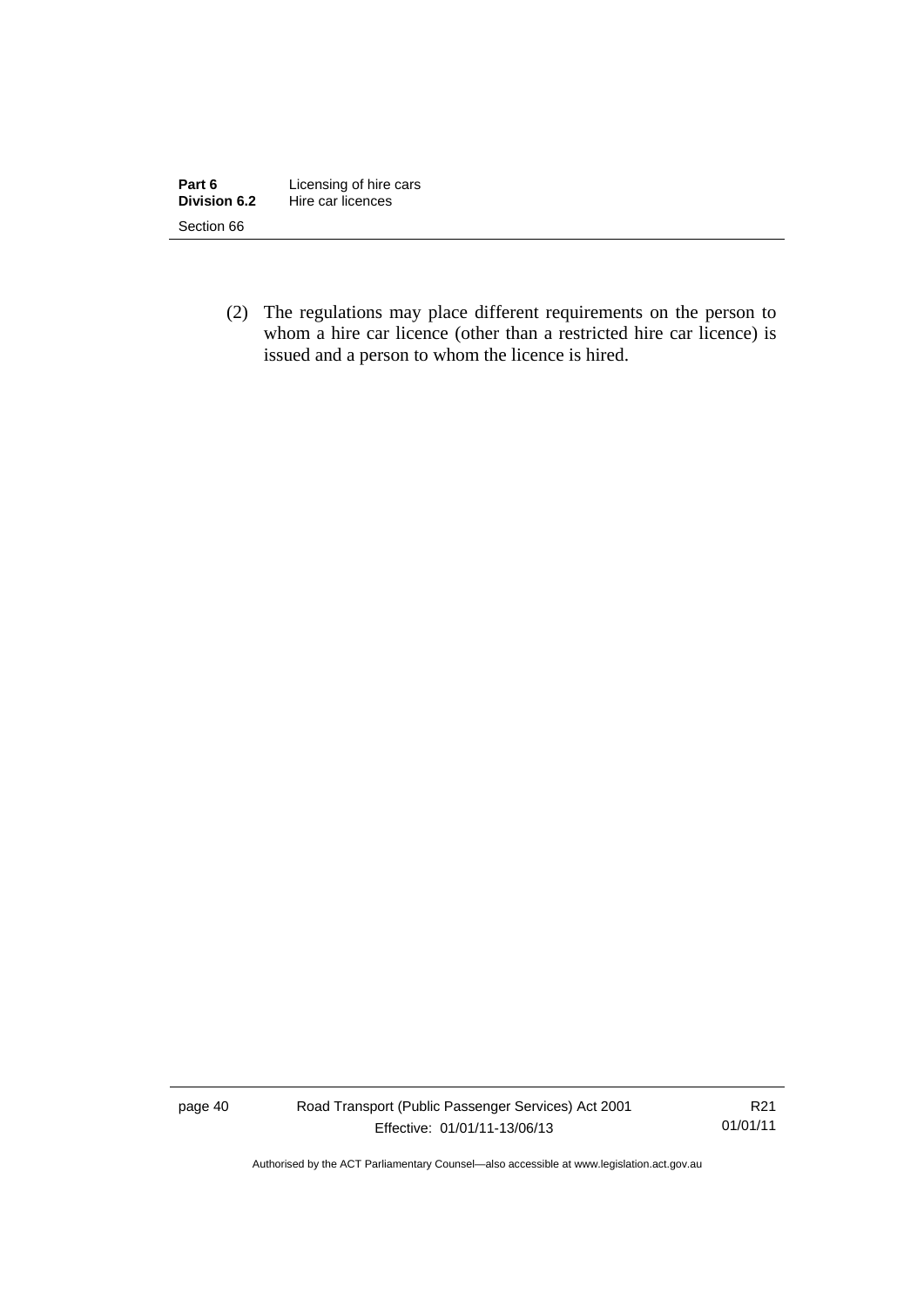Section 67

# **Part 7 Hire car services**

## **Division 7.1 Basic concepts**

## **67 Meaning of** *hire car*

A *hire car* is a vehicle (other than a bus, taxi or demand responsive service vehicle) that—

- (a) is used, or is intended to be used, for the transport of passengers under a contract; and
- (b) does not stand or ply for hire for the transport of passengers along a road or road related area;

and includes a restricted hire car.

*Note* References to *hire car* include a *restricted hire car* unless the contrary intention otherwise appears (see [Legislation Act](http://www.legislation.act.gov.au/a/2001-14), s 155).

## **68 Meaning of** *restricted hire car*

A *restricted hire car* is a vehicle (other than a bus, taxi or demand responsive service vehicle) that—

- (a) is used, or is intended to be used, for the transport of passengers under a contract; and
- (b) does not stand or ply for hire for the transport of passengers along a road or road related area; and
- (c) is licensed under the regulations as a restricted hire car.

## **69 Meaning of** *hire car service*

A *hire car service* is a public passenger service operated using 1 or more hire cars (including restricted hire cars).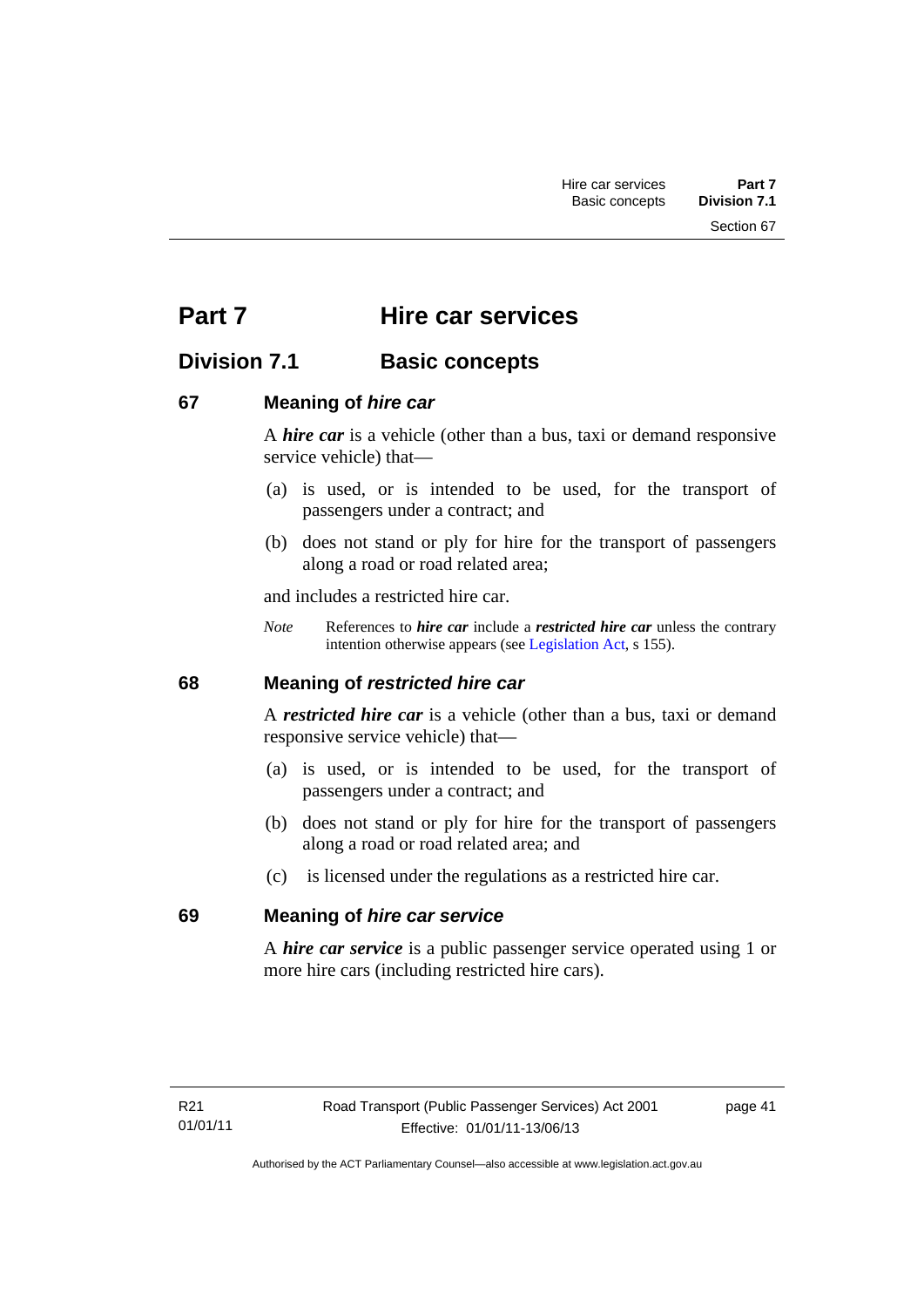## **70 Meaning of** *restricted hire car service*

A *restricted hire car service* is a public passenger service operated using only 1 or more restricted hire cars.

#### **Example of a restricted hire car service**

a pre-booked public passenger service that provides transport to weddings and school formals

## **Division 7.2 Accreditation of hire car service operators**

## **71 Hire car service operators—purposes of accreditation**

The purpose of accreditation under the regulations to operate a hire car service is to ensure that—

- (a) each person, including the accredited person, who is concerned with, or takes part in, the management of the service, is a suitable person to operate the service; and
- (b) each person, including the accredited person, who is concerned with, or takes part in, the management of the service, has demonstrated the capacity to comply with the relevant regulations and, in particular, the regulations about—
	- (i) the safety of passengers and the public; and
	- (ii) the maintenance of hire cars.

## **72 Hire car service operators—regulations about accreditation system**

- (1) A regulation may provide a system for the accreditation of people to operate hire car services, including, for example—
	- (a) the kinds of accreditations; and

| page 42 | Road Transport (Public Passenger Services) Act 2001 | R <sub>21</sub> |
|---------|-----------------------------------------------------|-----------------|
|         | Effective: 01/01/11-13/06/13                        | 01/01/11        |

Authorised by the ACT Parliamentary Counsel—also accessible at www.legislation.act.gov.au

*Note* An example is part of the Act, is not exhaustive and may extend, but does not limit, the meaning of the provision in which it appears (see [Legislation Act,](http://www.legislation.act.gov.au/a/2001-14) s 126 and s 132).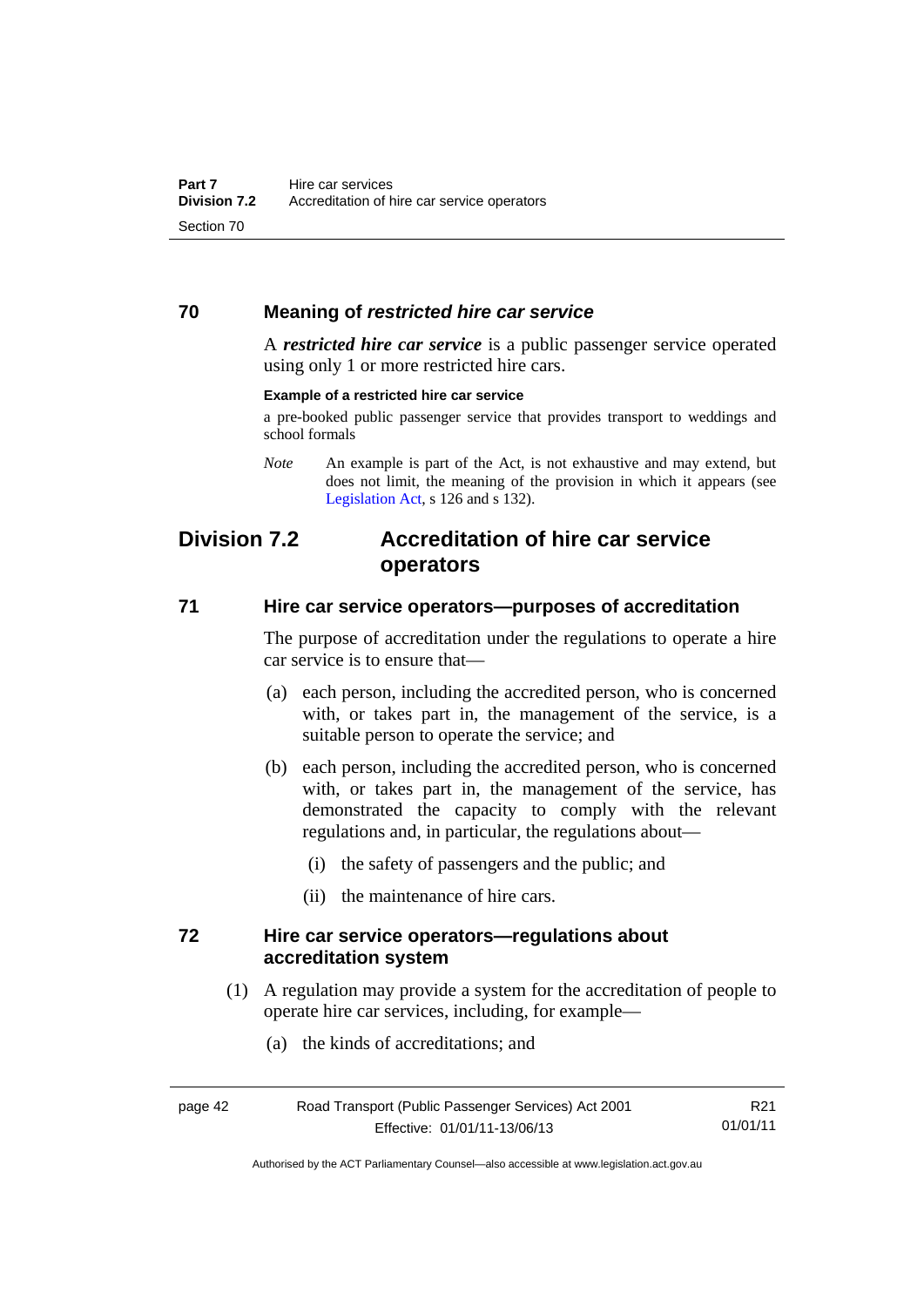- (b) the kinds of hire cars and hire car services that a person who holds a particular kind of accreditation is entitled to operate; and
- (c) the conditions of accreditations; and
- (d) matters in relation to the giving, refusal or surrender of accreditations; and
- (e) the action that may be taken in relation to an accredited person in circumstances prescribed by regulation, including, for example—
	- (i) the suspension or cancellation of an accreditation; and
	- (ii) the imposition of a condition on, or the amendment of a condition of, an accreditation; and
	- (iii) an order that an accredited person pay to the Territory an amount of not more than—
		- (A) for an individual—\$5 000; or
		- (B) for a corporation—\$25 000; and
	- (iv) the reprimanding of an accredited person.
- *Note* An example is part of the Act, is not exhaustive and may extend, but does not limit, the meaning of the provision in which it appears (see [Legislation Act,](http://www.legislation.act.gov.au/a/2001-14) s 126 and s 132).
- (2) The regulations may make provision in relation to the accreditation of people to operate hire car services, including, for example—
	- (a) requirements about the suitability of the applicant and each person who will be concerned with, or take part in, the management of the service; and
	- (b) capacity to meet service standards.
- (3) For subsection (1) (a), the regulations must provide for the accreditation of people to operate—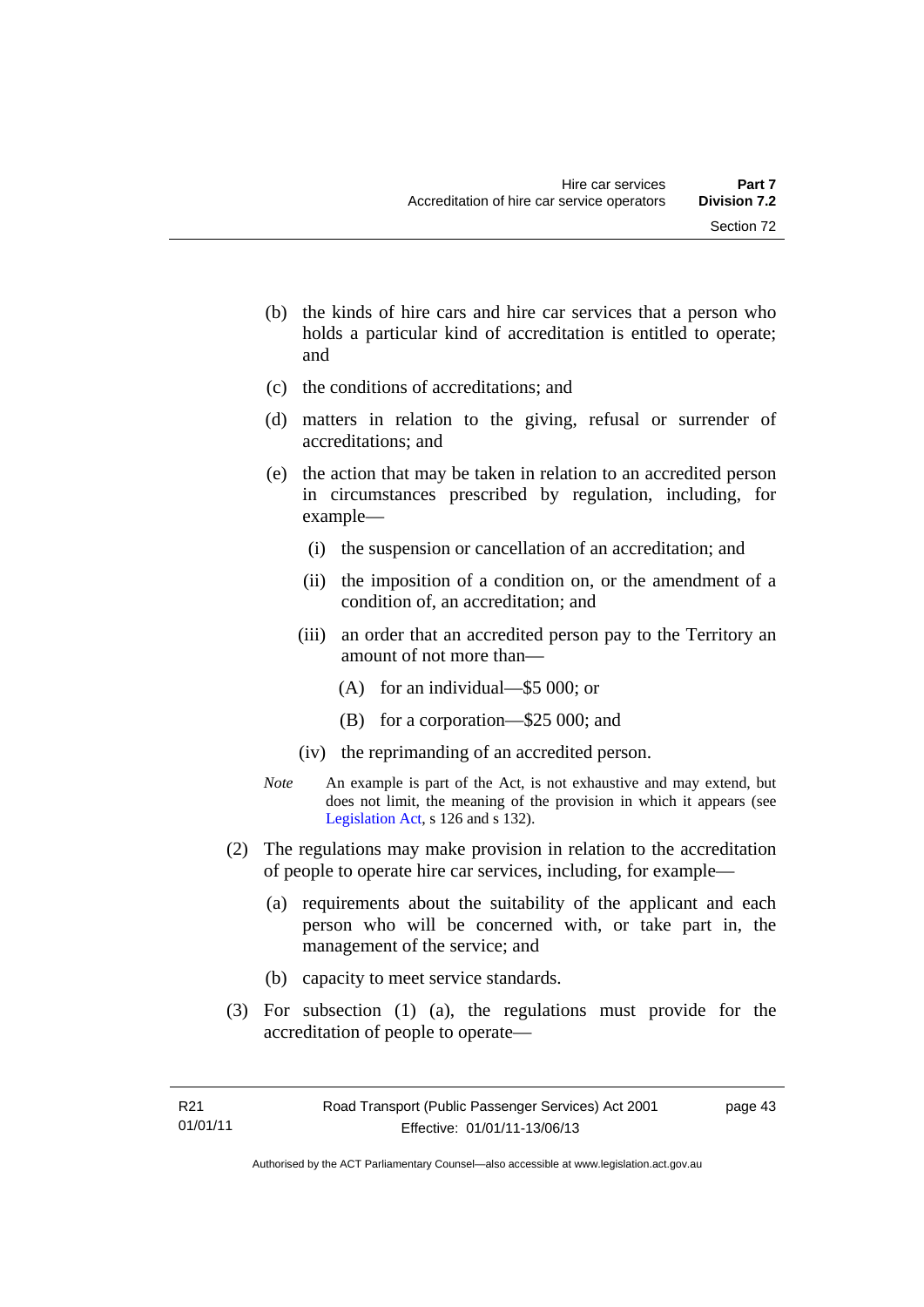- (a) a hire car service (other than a restricted hire car service); and
- (b) a restricted hire car service.
- *Note* For examples of kinds of restricted hire car services, see s 70.

## **Division 7.3 Entitlement to operate hire car services**

## **73 Entitlement to operate hire car services**

A person is entitled to operate a particular kind of hire car service, in or partly in the ACT, if—

- (a) the person is accredited under the regulations to operate a hire car service of that kind; and
- (b) the vehicles used to operate the service are licensed under the regulations as hire cars for that kind of hire car service.

## **74 Unaccredited operators not to operate hire car services**

(1) A person must not operate, in or partly in the ACT, a hire car service of a particular kind unless the person is accredited under the regulations to operate a hire car service of that kind.

Maximum penalty: 50 penalty units.

- (2) This section does not apply to a person in relation to the hiring of a hire car operated by the person if—
	- (a) the person is authorised to operate a hire car service under the law of another jurisdiction; and
	- (b) the hiring begins in that jurisdiction and is completed in the ACT; and
	- (c) the hiring is of a kind that the person is authorised to operate under the law of that jurisdiction.
- (3) An offence against this section is a strict liability offence.

page 44 Road Transport (Public Passenger Services) Act 2001 Effective: 01/01/11-13/06/13 R21 01/01/11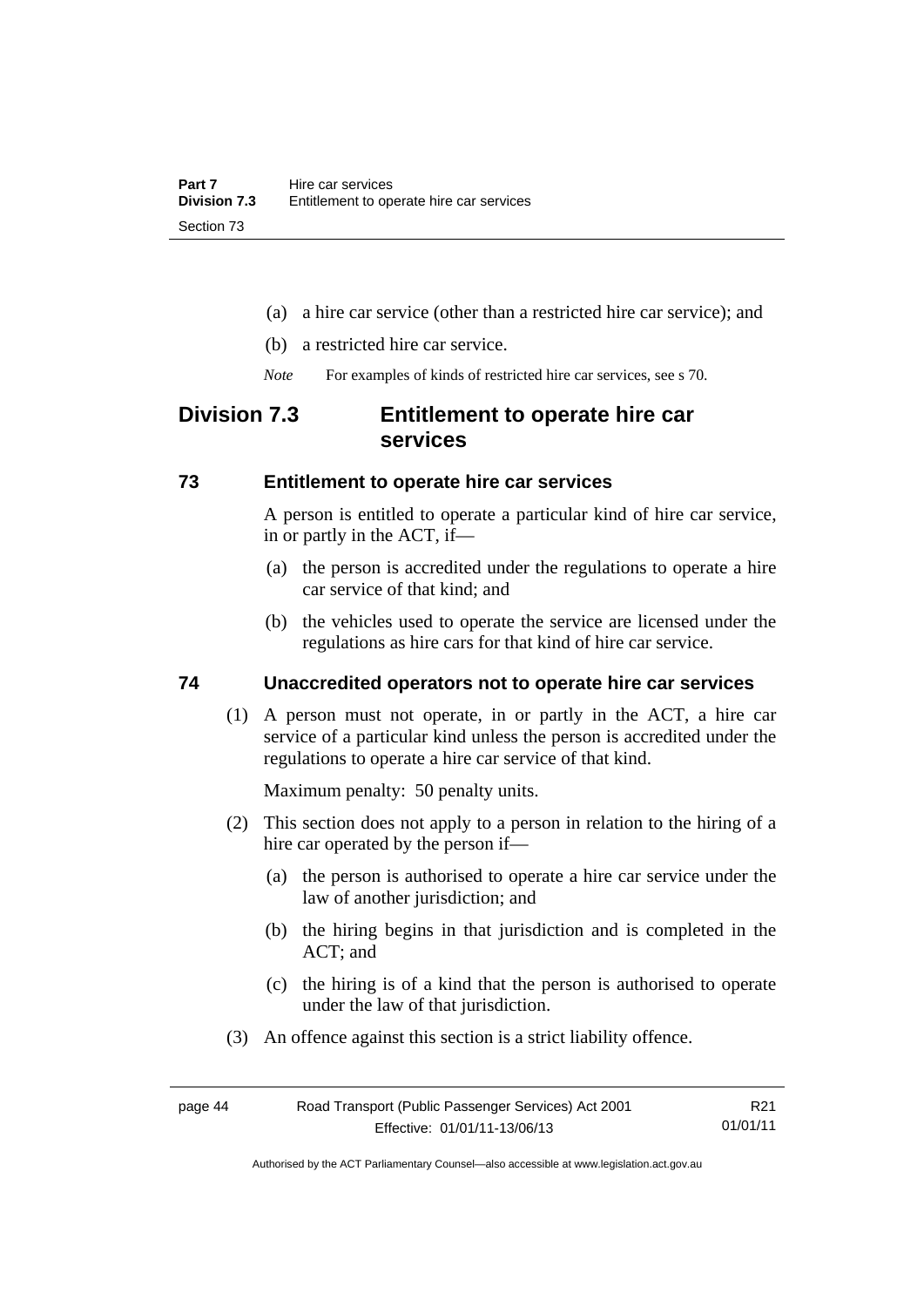## **75 Pretending to be an accredited hire car service operator**

 (1) A person must not pretend to be accredited under the regulations to operate a hire car service.

Maximum penalty: 30 penalty units.

 (2) A person must not pretend to be accredited under the regulations to operate a particular kind of hire car service.

Maximum penalty: 30 penalty units.

(3) An offence against this section is a strict liability offence.

## **Division 7.4 Regulation of hire car services**

## **76 Regulations about operation of hire car services by accredited people**

A regulation may make provision in relation to the operation of hire car services by accredited hire car service operators, including, for example—

- (a) the supervision and monitoring of drivers of hire cars for compliance with the service standards and the responsibilities of the operator in relation to a failure to comply with the standards; and
- (b) the safety of passengers (including, for example, by the use of particular kinds of security devices) and the public; and
- (c) the qualifications, training and experience of accredited hire car service operators and hire car drivers (including, for example, in relation to particular kinds of hire car services); and
- (d) maximum driving times and minimum rest times of hire car drivers; and
- (e) insurance; and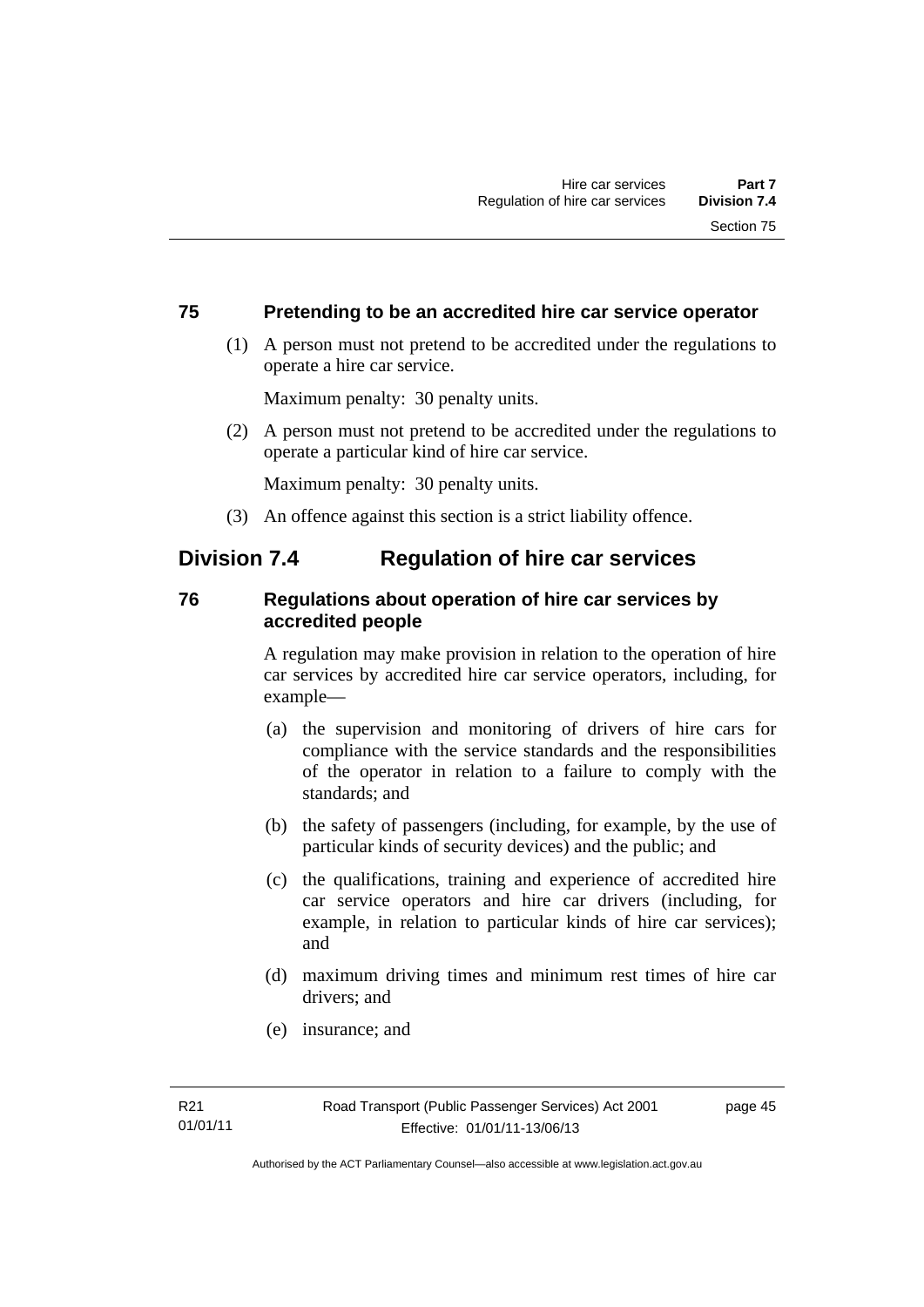- (f) customer complaints and inquiries; and
- (g) lost property; and
- (h) the operation of particular kinds of hire cars and hire car services; and
- (i) the requirements that hire cars, and their equipment and fittings (internal and external) (including, for example, baby capsules), must comply with; and
- (j) the maintenance and cleaning of hire cars; and
- (k) the making and keeping of records and their inspection; and
- (l) the auditing of records and systems; and
- (m) the display of licences; and
- (n) requirements for display of accreditation numbers on advertisements for the service; and
- (o) the provision of information and reports to the road transport authority.
- *Note* An example is part of the Act, is not exhaustive and may extend, but does not limit, the meaning of the provision in which it appears (see [Legislation Act,](http://www.legislation.act.gov.au/a/2001-14) s 126 and s 132).

## **77 Regulations about operation of hire cars**

A regulation may make provision in relation to the operation of hire cars, including, for example—

- (a) the solicitation of passengers or hirings; and
- (b) the hiring of vehicles; and
- (c) the picking-up and dropping-off of passengers and other matters relating to the transport of passengers; and
- (d) the transport of passengers' luggage or other goods, and animals; and

| page 46 | Road Transport (Public Passenger Services) Act 2001 | R21      |
|---------|-----------------------------------------------------|----------|
|         | Effective: 01/01/11-13/06/13                        | 01/01/11 |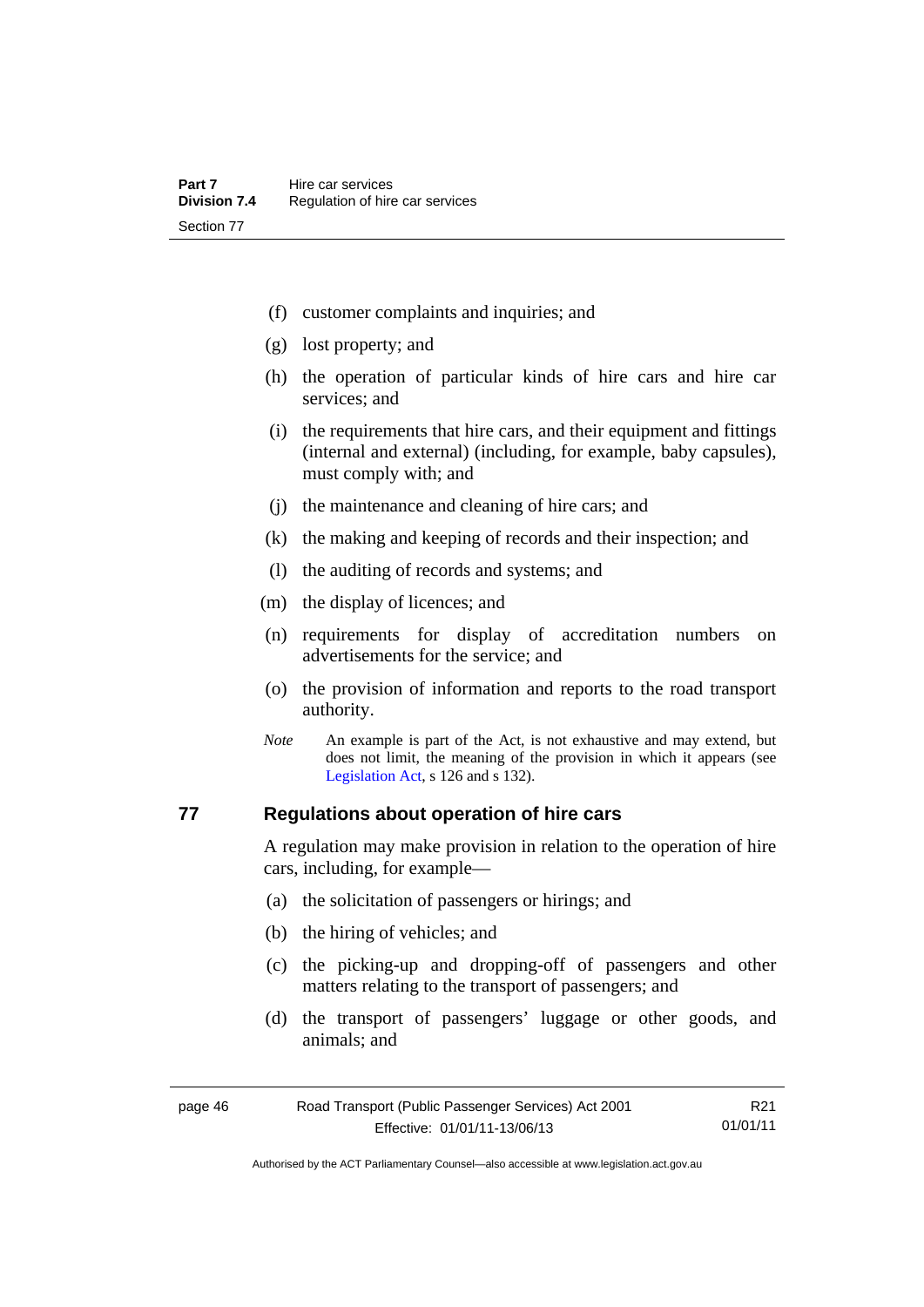- (e) the regulation or prohibition of the use of vehicles on certain roads or road related areas; and
- (f) the maximum speed of a vehicle; and
- (g) the design, equipment and fittings (internal or external) of vehicles; and
- (h) the regulation or prohibition of notices, signs and advertisements inside or on the outside of vehicles; and
- (i) the records to be made and kept, how they are to be made and kept, and their inspection; and
- (j) approval of uniforms or industry codes of practice for dress standards.
- *Note* An example is part of the Act, is not exhaustive and may extend, but does not limit, the meaning of the provision in which it appears (see [Legislation Act,](http://www.legislation.act.gov.au/a/2001-14) s 126 and s 132).

#### **78 Regulations about hire car drivers**

A regulation may make provision in relation to hire car drivers, including, for example—

- (a) the powers, duties and conduct of hire car drivers; and
- (b) the training of drivers; and
- (c) how hire car drivers must dress.
- *Note 1* For the licensing of people to drive hire cars, see the *Road Transport [\(Driver Licensing\) Regulation 2000](http://www.legislation.act.gov.au/sl/2000-14)*.
- *Note 2* An example is part of the Act, is not exhaustive and may extend, but does not limit, the meaning of the provision in which it appears (see [Legislation Act,](http://www.legislation.act.gov.au/a/2001-14) s 126 and s 132).

## **79 Regulations about conduct of hire car passengers**

A regulation may make provision in relation to the conduct of passengers being carried by hire cars, including, for example the

page 47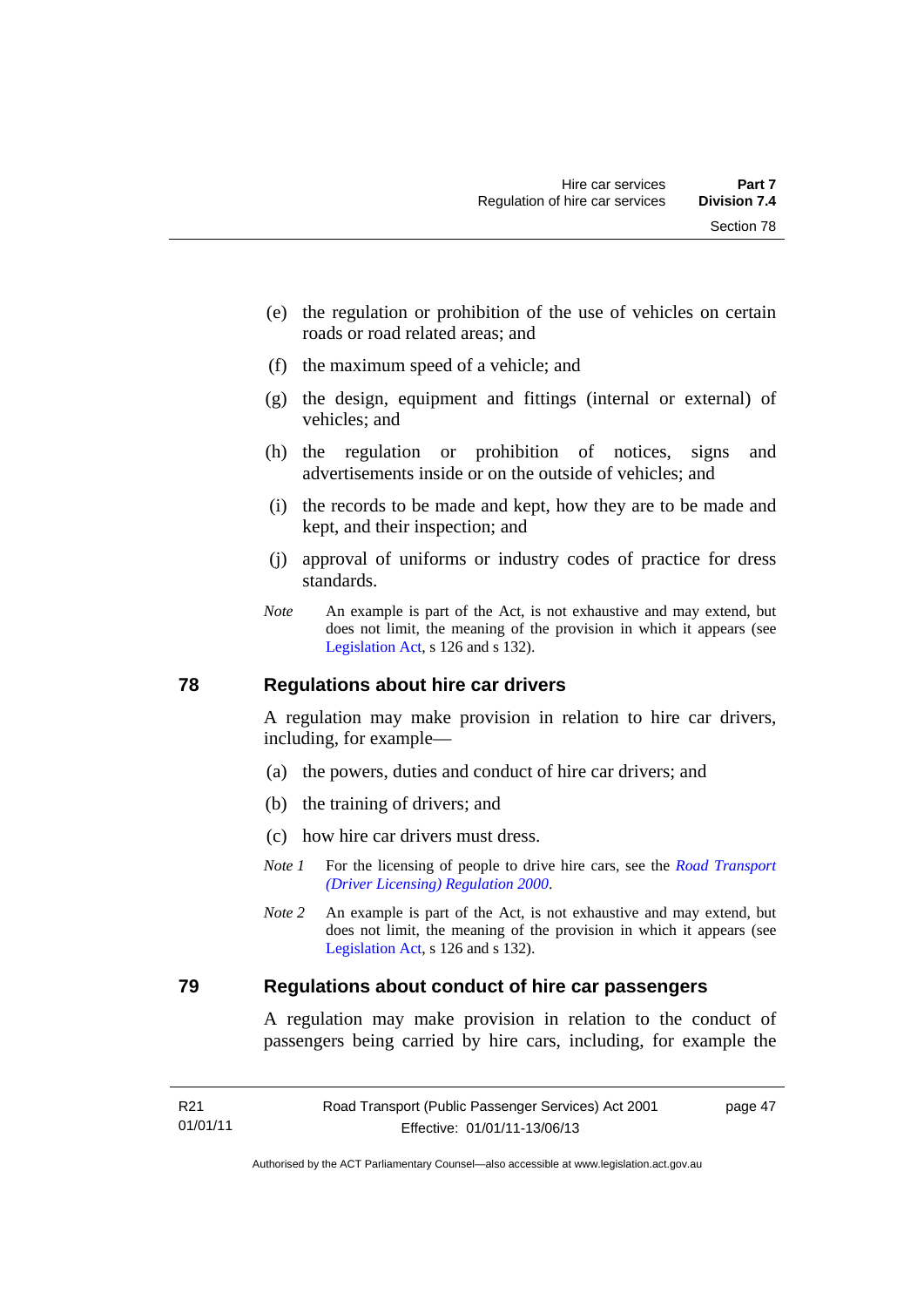authority of hire car drivers, police officers and authorised people to direct people contravening a regulation to leave a hire car and to remove them if they fail to leave.

*Note* An example is part of the Act, is not exhaustive and may extend, but does not limit, the meaning of the provision in which it appears (see [Legislation Act,](http://www.legislation.act.gov.au/a/2001-14) s 126 and s 132).

page 48 Road Transport (Public Passenger Services) Act 2001 Effective: 01/01/11-13/06/13

R21 01/01/11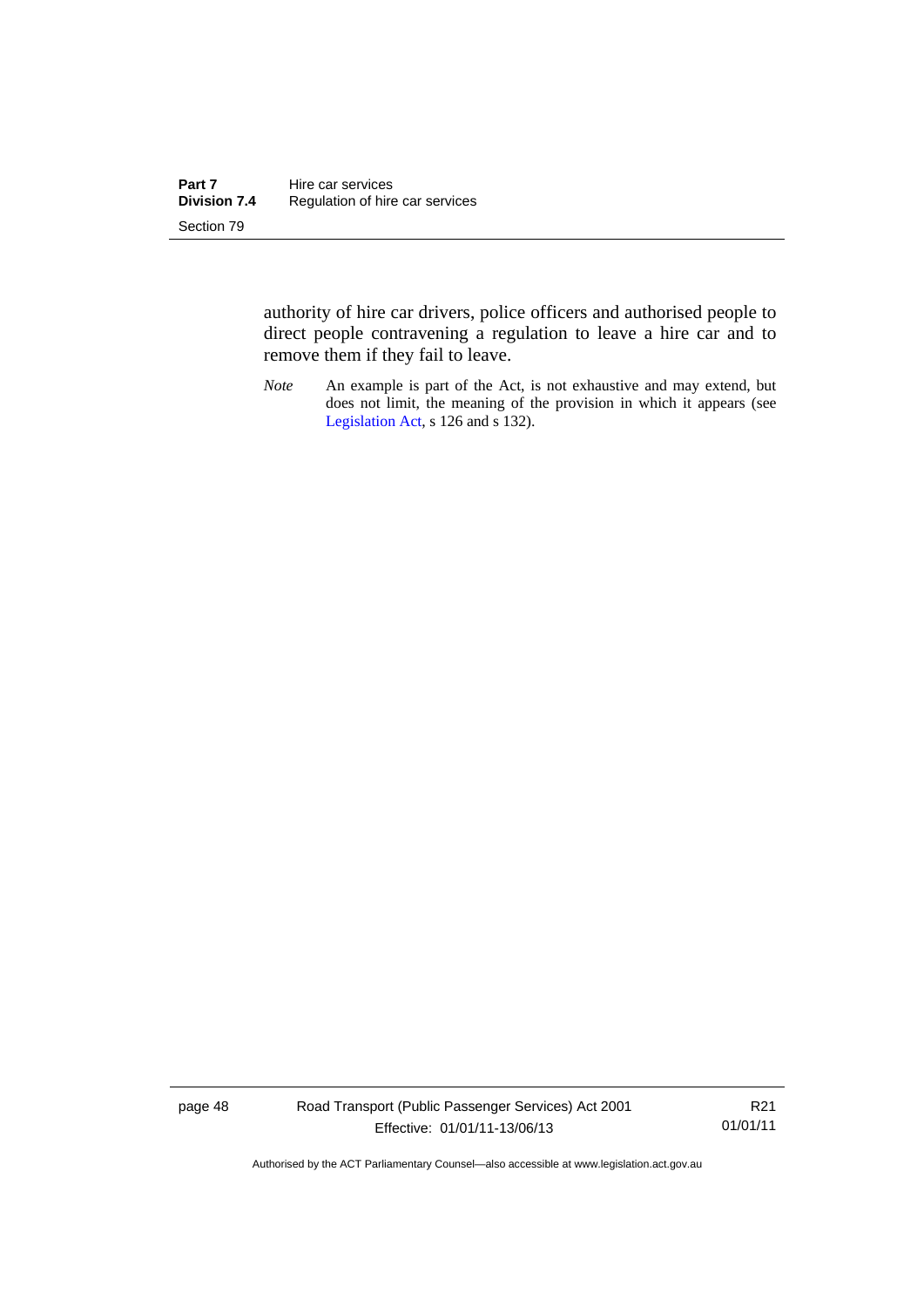# **Part 8 Demand responsive services**

## **Division 8.1 Basic concepts**

## **80 Meaning of** *demand responsive service*

A *demand responsive service* is a public passenger service that a person may operate under an authorisation given for this part.

## **81 Meaning of** *demand responsive service vehicle*

A *demand responsive service vehicle* is a motor vehicle used, in accordance with a demand responsive service authorisation, to operate the demand responsive service.

## **Division 8.2 Authorisations to operate demand responsive services**

## **82 Demand responsive service authorisations**

- (1) The Minister must have regard to the guidelines approved under section 83 in deciding whether to give a person an authorisation to operate a demand responsive service.
- (2) A demand responsive service authorisation may exempt a person or vehicle from this Act (or a stated provision of this Act).
	- *Note* A reference to an Act includes a reference to the statutory instruments made or in force under the Act, including any regulation (see [Legislation Act,](http://www.legislation.act.gov.au/a/2001-14) s 104).
- (3) An authorisation is a disallowable instrument.
	- *Note* A disallowable instrument must be notified, and presented to the Legislative Assembly, under the [Legislation Act.](http://www.legislation.act.gov.au/a/2001-14)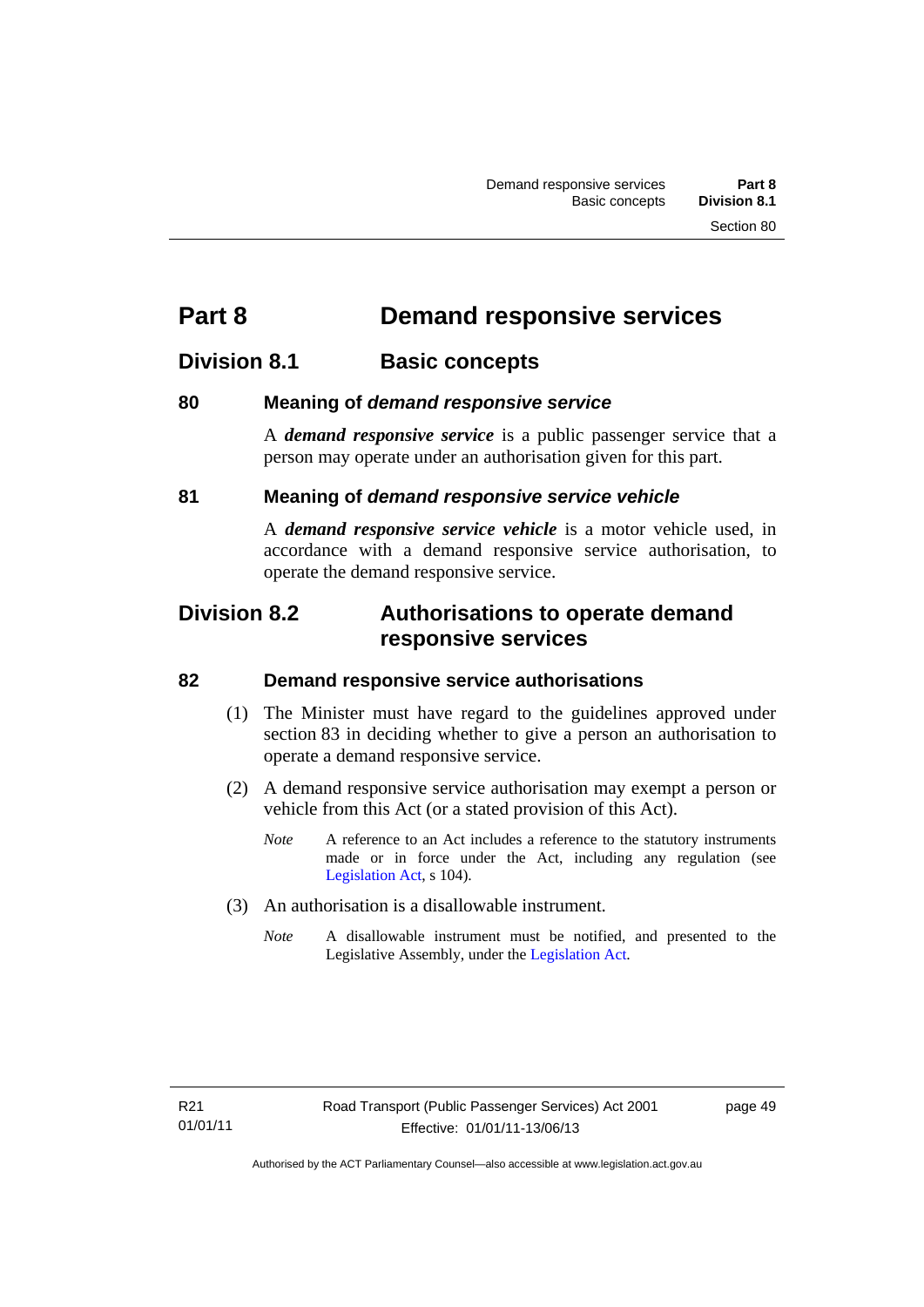## **82A Territory's entitlement to operate demand responsive service**

If the Territory operates a demand responsive service, the Territory may operate the service under a name prescribed by regulation.

## **83 Demand responsive services—guidelines for giving authorisations**

- (1) The Minister may approve guidelines for the giving of authorisations to operate demand responsive services.
- (2) The guidelines may make provision in relation to—
	- (a) the kinds of public passenger services that may be operated under demand responsive service authorisations, including, for example, matters in relation to—
		- (i) hours of operation; and
		- (ii) routes and areas of operation; and
		- (iii) kinds of passengers that may be transported; and
		- (iv) accessing of services by passengers; and
	- (b) the kinds of vehicles that may be used to operate demand responsive services.
	- *Note* An example is part of the Act, is not exhaustive and may extend, but does not limit, the meaning of the provision in which it appears (see [Legislation Act,](http://www.legislation.act.gov.au/a/2001-14) s 126 and s 132).
- (3) The guidelines must provide that the Minister must not give a person an authorisation for a demand responsive service if the operation of the service will have an adverse impact on the viability of an existing regular route service.
- (4) Approved guidelines are a disallowable instrument.
	- *Note* A disallowable instrument must be notified, and presented to the Legislative Assembly, under the [Legislation Act.](http://www.legislation.act.gov.au/a/2001-14)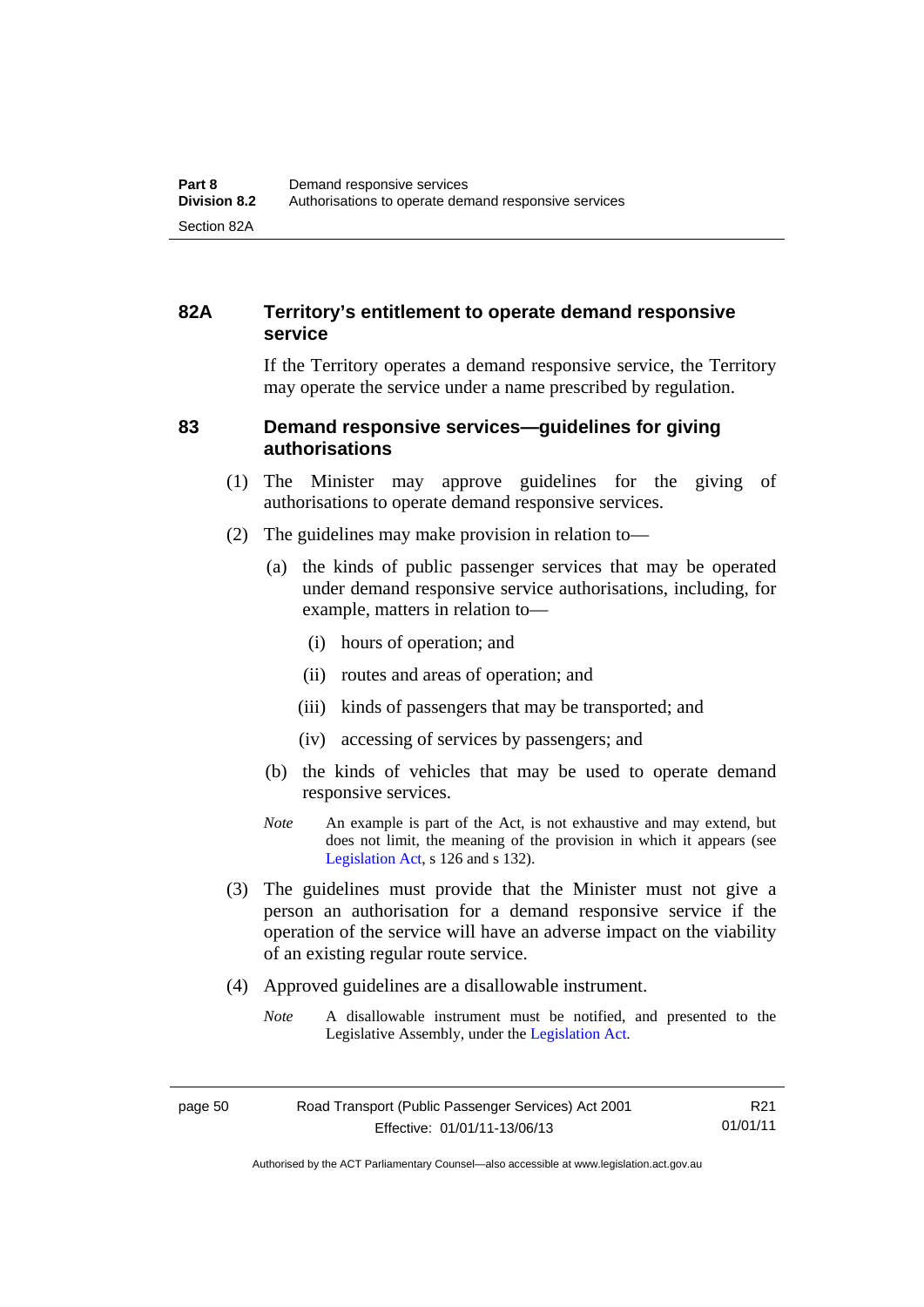## **84 Demand responsive services—regulations about authorisations**

A regulation may make provision in relation to authorisations to operate demand responsive services, including, for example—

- (a) the term of authorisations; and
- (b) the conditions of authorisations; and
- (c) matters relating to the giving, refusal or surrender of an authorisation; and
- (d) the action that may be taken in relation to an authorised demand responsive service operator in circumstances prescribed by regulation, including—
	- (i) the suspension or cancellation of an authorisation; and
	- (ii) the imposition of a condition on, or the amendment of a condition of, an authorisation; and
	- (iii) an order that an authorised demand responsive service operator pay to the Territory an amount of not more than—
		- (A) for an individual—\$5 000; or
		- (B) for a corporation—\$25 000; and
	- (iv) the reprimanding of an authorised demand responsive service operator.
- *Note* An example is part of the Act, is not exhaustive and may extend, but does not limit, the meaning of the provision in which it appears (see [Legislation Act,](http://www.legislation.act.gov.au/a/2001-14) s 126 and s 132).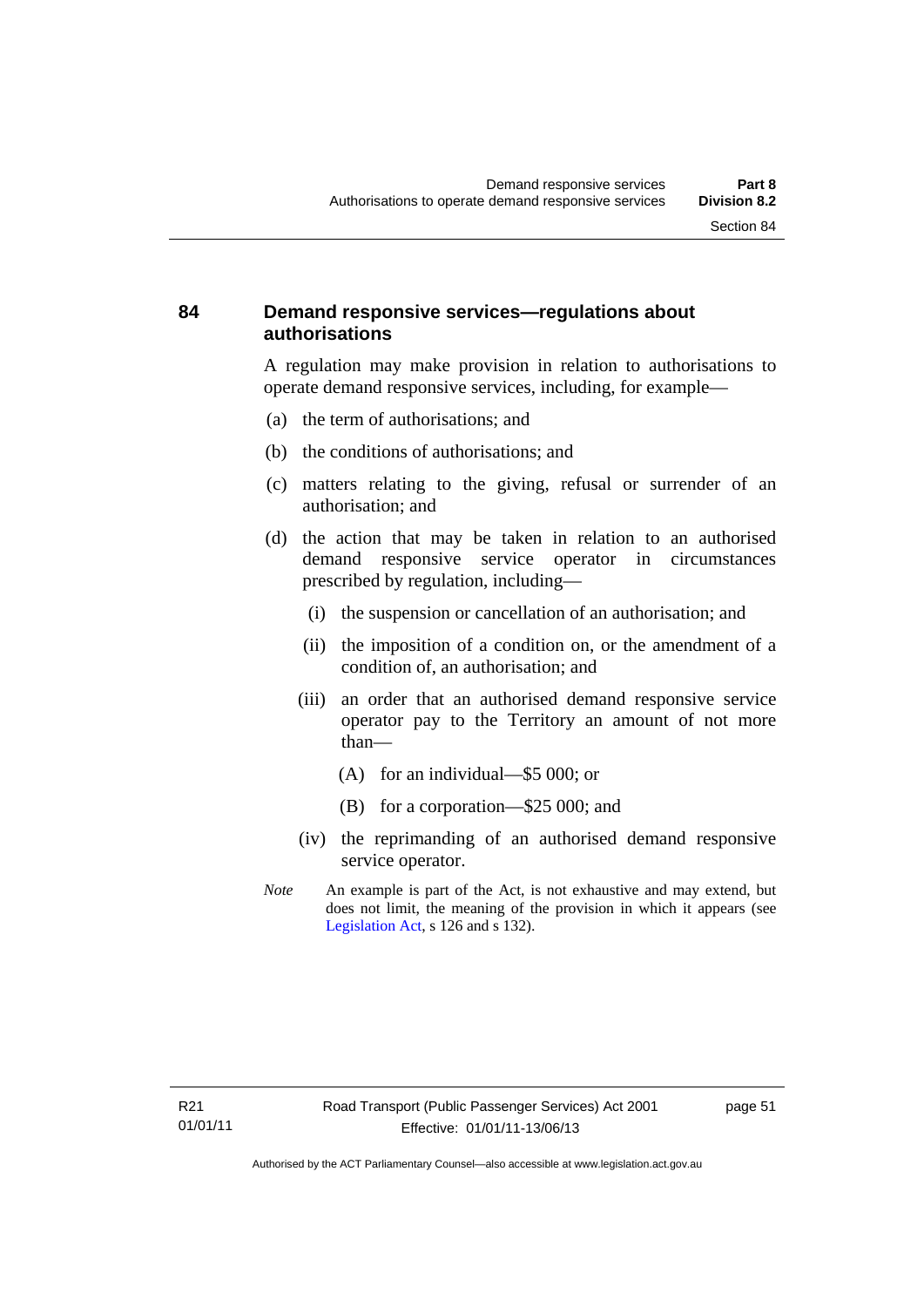## **85 Use of vehicles for demand responsive services**

- (1) An authorised demand responsive service operator commits an offence if—
	- (a) the operator uses a vehicle to operate a demand responsive service; and
	- (b) the operator is not authorised by the demand responsive service authorisation for the service to use the vehicle to operate the service.

Maximum penalty: 50 penalty units.

(2) An offence against this section is a strict liability offence.

## **86 Representing vehicle as demand responsive service vehicle**

- (1) A person commits an offence if—
	- (a) the person represents a vehicle to be a demand responsive service vehicle; and
	- (b) the person is reckless about whether the person's conduct represents the vehicle to be a demand responsive service vehicle; and
	- (c) the vehicle is not a demand responsive service vehicle.

Maximum penalty: 30 penalty units.

(2) Strict liability applies to subsection (1) (c).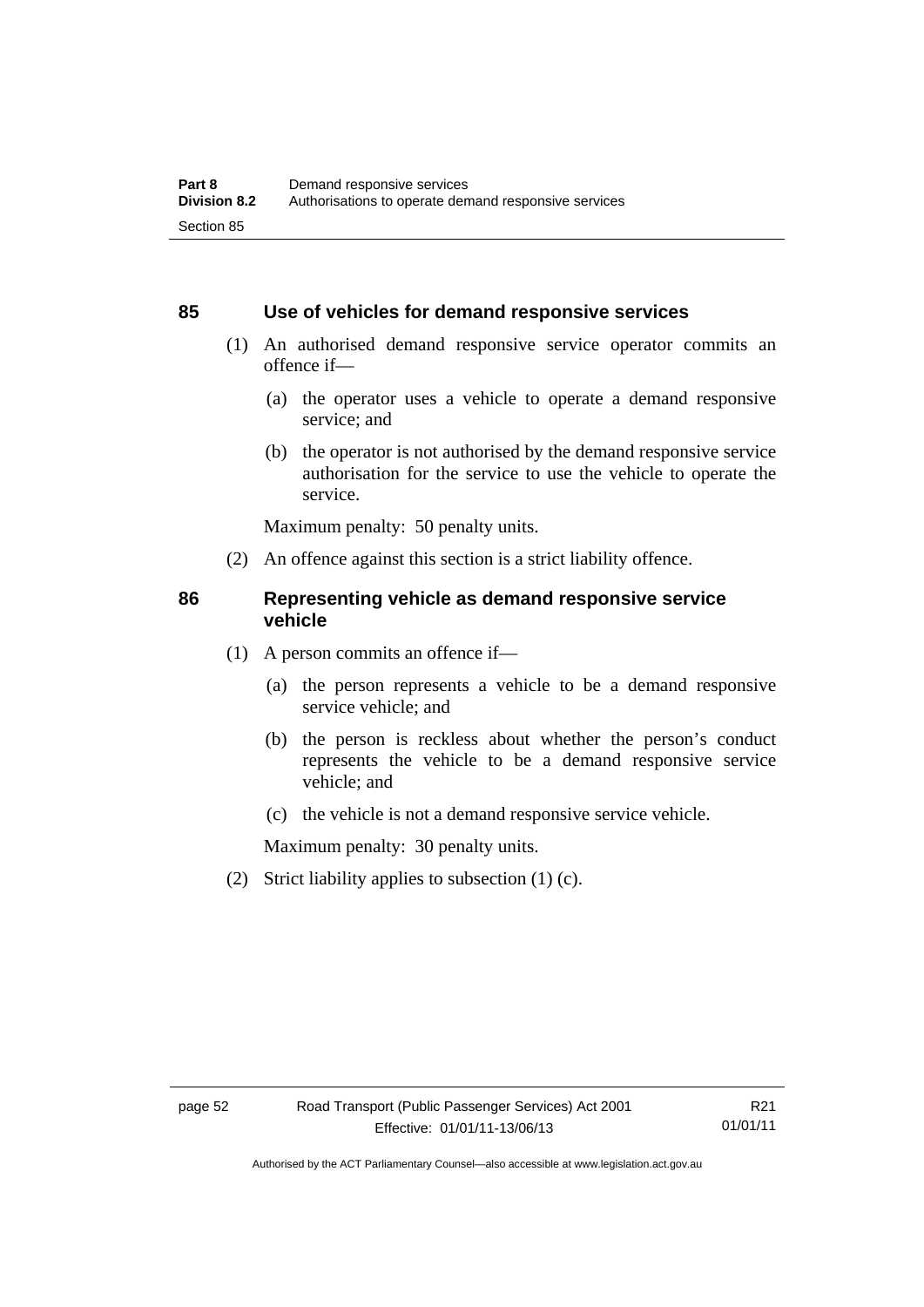## **Division 8.3 Accreditation of demand responsive service operators**

## **87 Demand responsive service operators—purposes of accreditation**

The purpose of accreditation under the regulations to operate a demand responsive service is to ensure that—

- (a) the accredited person has the financial capacity to meet the service standards for the service; and
- (b) the accredited person, and each person who is concerned with, or takes part in, the management of the service, are suitable people to operate the service; and
- (c) the accredited person, and each person who is concerned with, or takes part in, the management of the service, have demonstrated the capacity to comply with the relevant regulations and, in particular, regulations about—
	- (i) the safety of passengers and the public; and
	- (ii) the maintenance of demand responsive service vehicles.

## **88 Demand responsive service operators—regulations about accreditation system**

- (1) The regulations may provide a system for the accreditation of people to operate demand responsive services, including, for example—
	- (a) the kinds of accreditations; and
	- (b) the conditions of accreditations; and
	- (c) matters relating to the giving, refusal or surrender of accreditations; and
	- (d) the action that may be taken in relation to an accredited person in circumstances prescribed by regulation, including—

| R21      | Road Transport (Public Passenger Services) Act 2001 | page 53 |
|----------|-----------------------------------------------------|---------|
| 01/01/11 | Effective: 01/01/11-13/06/13                        |         |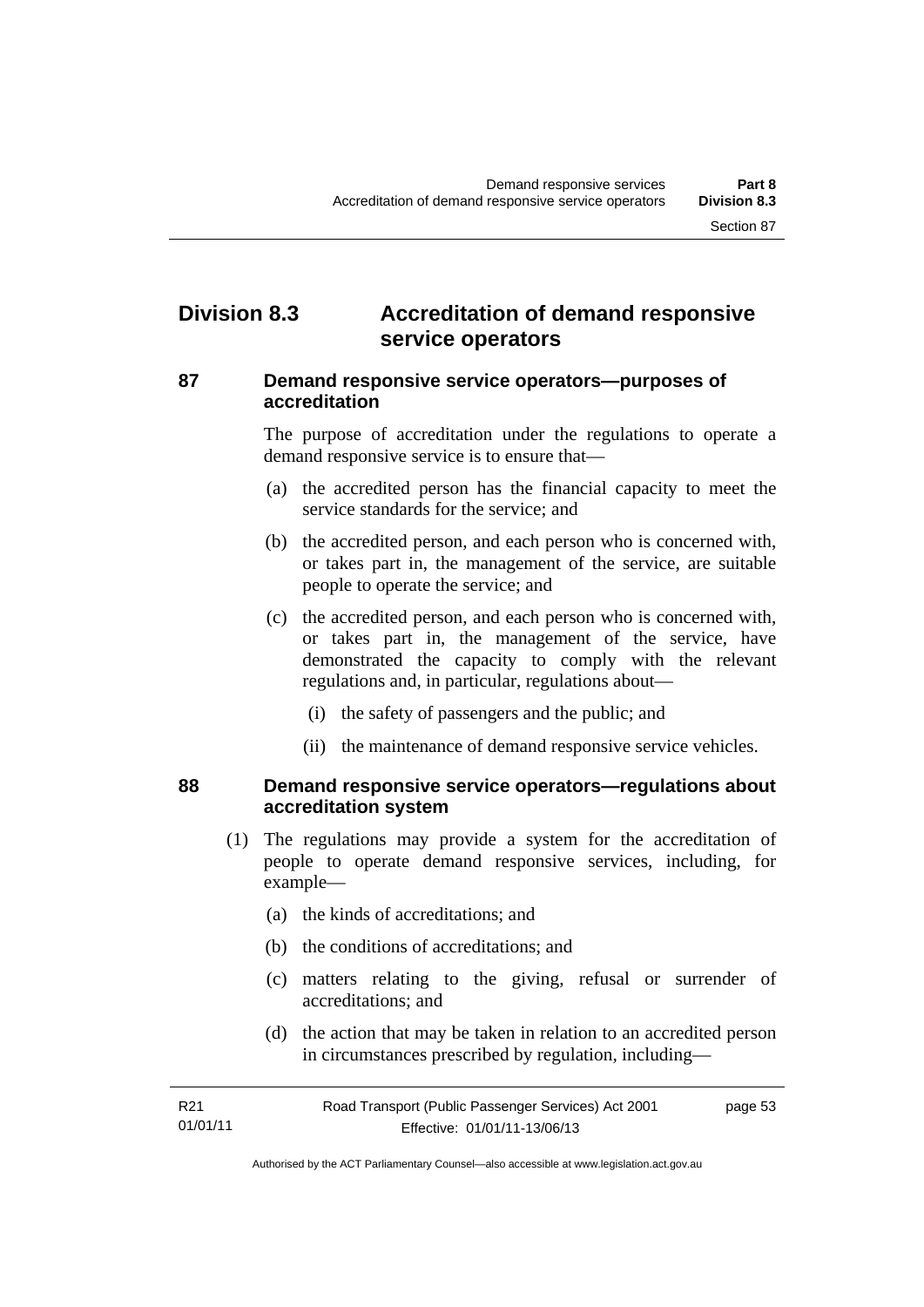- (i) the suspension or cancellation of an accreditation; and
- (ii) the imposition of a condition on, or the amendment of a condition of, an accreditation; and
- (iii) an order that an accredited person pay to the Territory an amount of not more than—
	- (A) for an individual—\$5 000; or
	- (B) for a corporation—\$25 000; and
- (iv) the reprimanding of an accredited person.
- *Note* An example is part of the Act, is not exhaustive and may extend, but does not limit, the meaning of the provision in which it appears (see [Legislation Act,](http://www.legislation.act.gov.au/a/2001-14) s 126 and s 132).
- (2) The regulations may make provision in relation to the accreditation of people to operate demand responsive services, including, for example—
	- (a) requirements about the suitability of the applicant and each person who will be concerned with, or take part in, the management of the service; and
	- (b) capacity to meet service standards; and
	- (c) financial viability.

## **Division 8.4 Service contracts for demand responsive services**

## **89 Service contracts—demand responsive services**

- (1) The road transport authority may, on behalf of the Territory, enter into a contract (a *service contract*) for the operation of a demand responsive service with an authorised demand responsive service operator.
- (2) A service contract must state whether the right given under the contract to operate a demand responsive service is an exclusive right

| page 54 | Road Transport (Public Passenger Services) Act 2001 | R21      |
|---------|-----------------------------------------------------|----------|
|         | Effective: 01/01/11-13/06/13                        | 01/01/11 |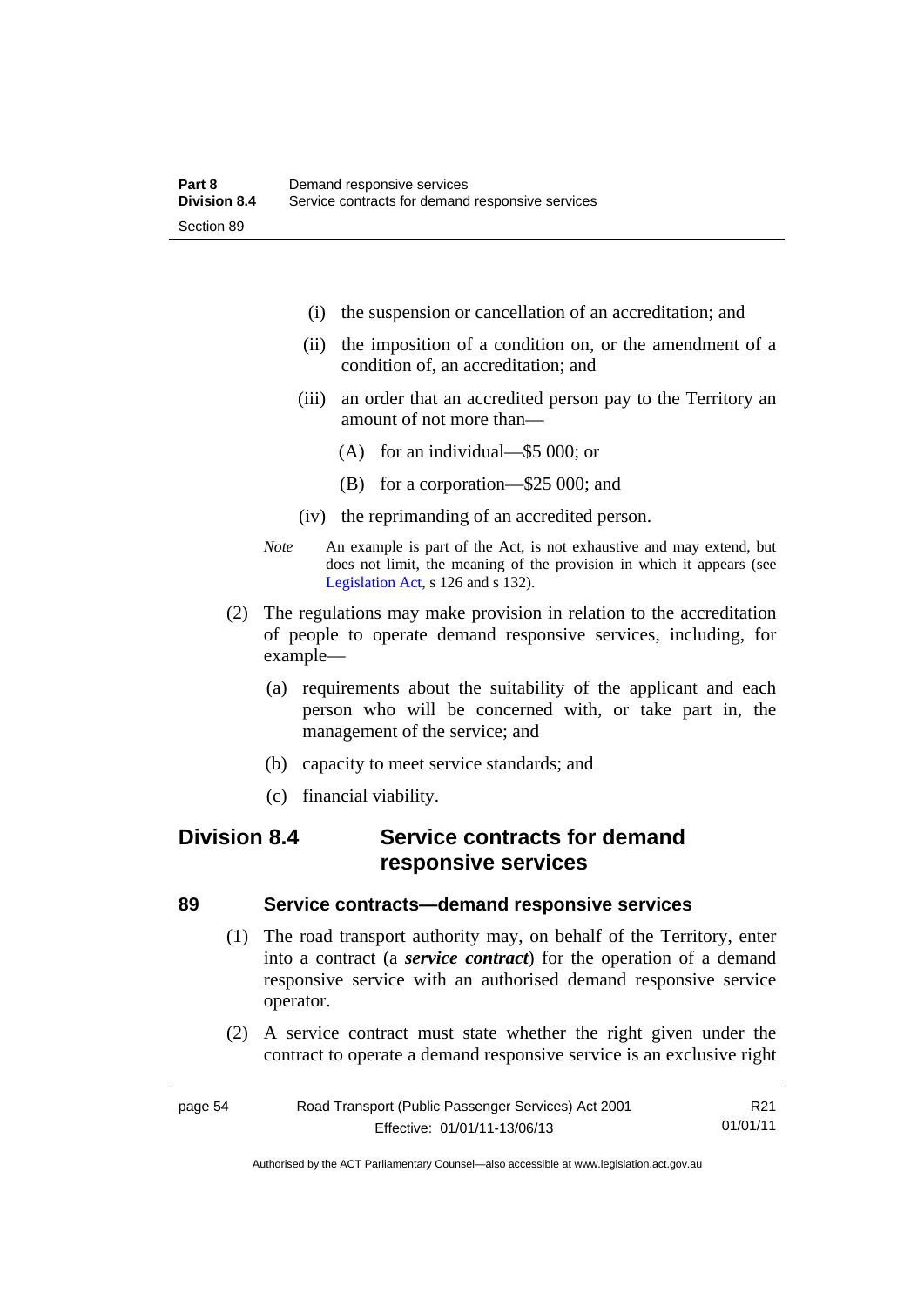to operate a demand responsive service, or a demand responsive service operated in a particular way, along a particular route or in a particular area.

- (3) A service contract may make provision in relation to the operation of a demand responsive service and the administration of the contract, including, for example—
	- (a) service requirements under the contract; and
	- (b) the availability and use of booking services for the service; and
	- (c) the transfer, suspension, cancellation and surrender of the contract; and
	- (d) the fees (if any) payable under the contract; and
	- (e) the adjustment of payments and refunds in relation to any contract fees; and
	- (f) financial or other penalties for breaches of the contract; and
	- (g) the records (including accounts) to be made and kept, how they are to be made and kept, and their inspection; and
	- (h) the provision of information and reports to the road transport authority about the demand responsive service and the verification of the information and reports; and
	- (i) the publication and the collection of fares payable by passengers; and
	- (j) the sale of tickets and the conditions under which tickets must be sold.
	- (k) free or reduced fares for travel; and
	- (l) the issue and acceptance of free or concession passes.
	- *Note* An example is part of the Act, is not exhaustive and may extend, but does not limit, the meaning of the provision in which it appears (see [Legislation Act,](http://www.legislation.act.gov.au/a/2001-14) s 126 and s 132).

page 55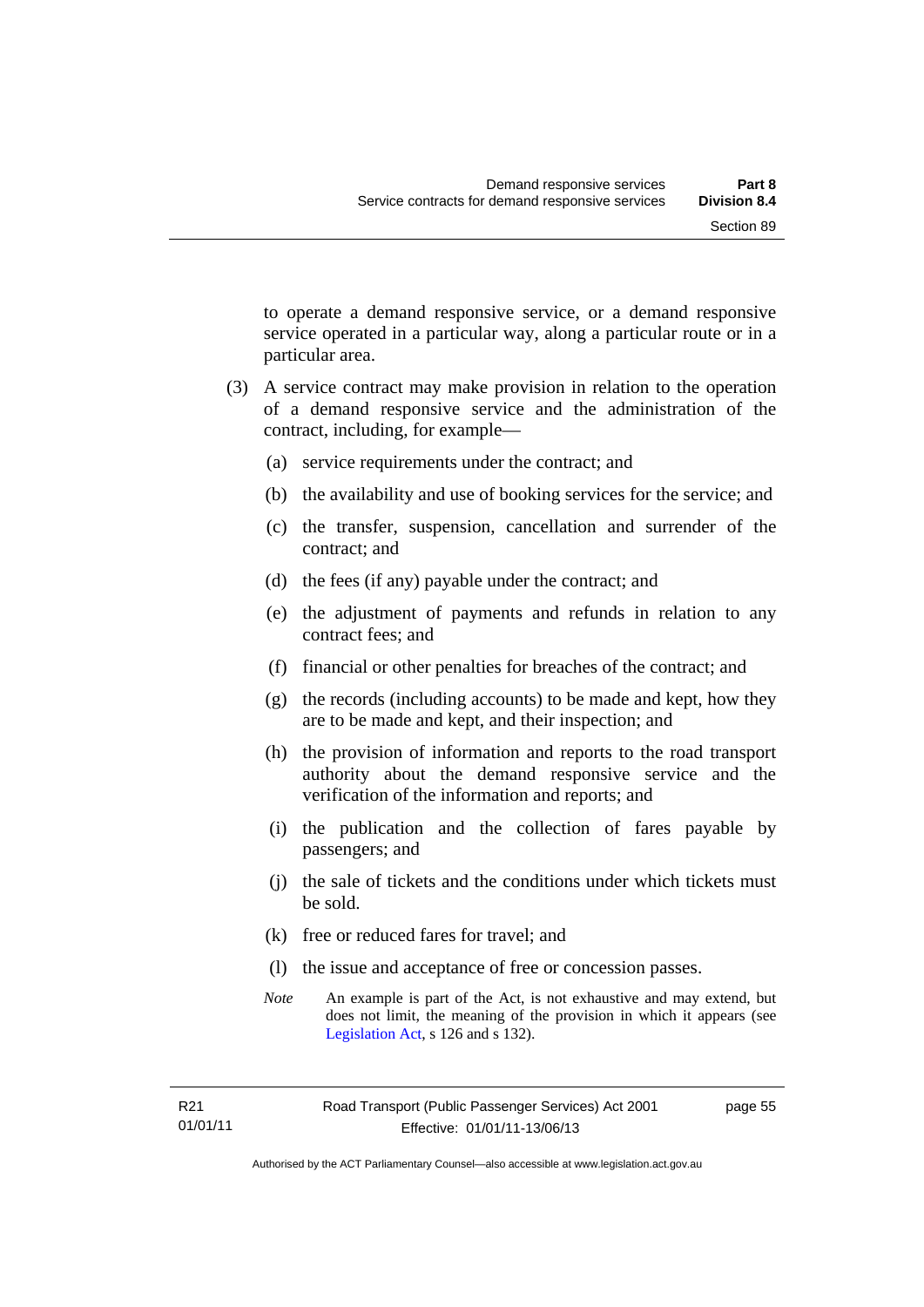(4) Subsection (3) does not limit the matters about which a service contract may make provision.

## **Division 8.5 Entitlement to operate demand responsive services**

#### **90 Entitlement to operate demand responsive services**

- (1) A person is entitled to operate a demand responsive service, in or partly in the ACT, if the person—
	- (a) holds an authorisation to operate the service; and
	- (b) holds a service contract for the service; and
	- (c) is an accredited demand responsive service operator.
- (2) However, the Territory is entitled to operate a demand responsive service, whether or not the Territory—
	- (a) holds an authorisation to operate the service; or
	- (b) holds a service contract for the service; or
	- (c) is an accredited demand responsive service operator.
- (3) If the Territory operates a demand responsive service, part 8 (Demand responsive services) applies in relation to the Territory's operation of the service as if—
	- (a) the Territory held an authorisation to operate the service; and
	- (b) the Territory held a service contract for the service; and
	- (c) the Territory were accredited to operate the service; and
	- (d) all necessary changes, and any changes prescribed by regulation, were made.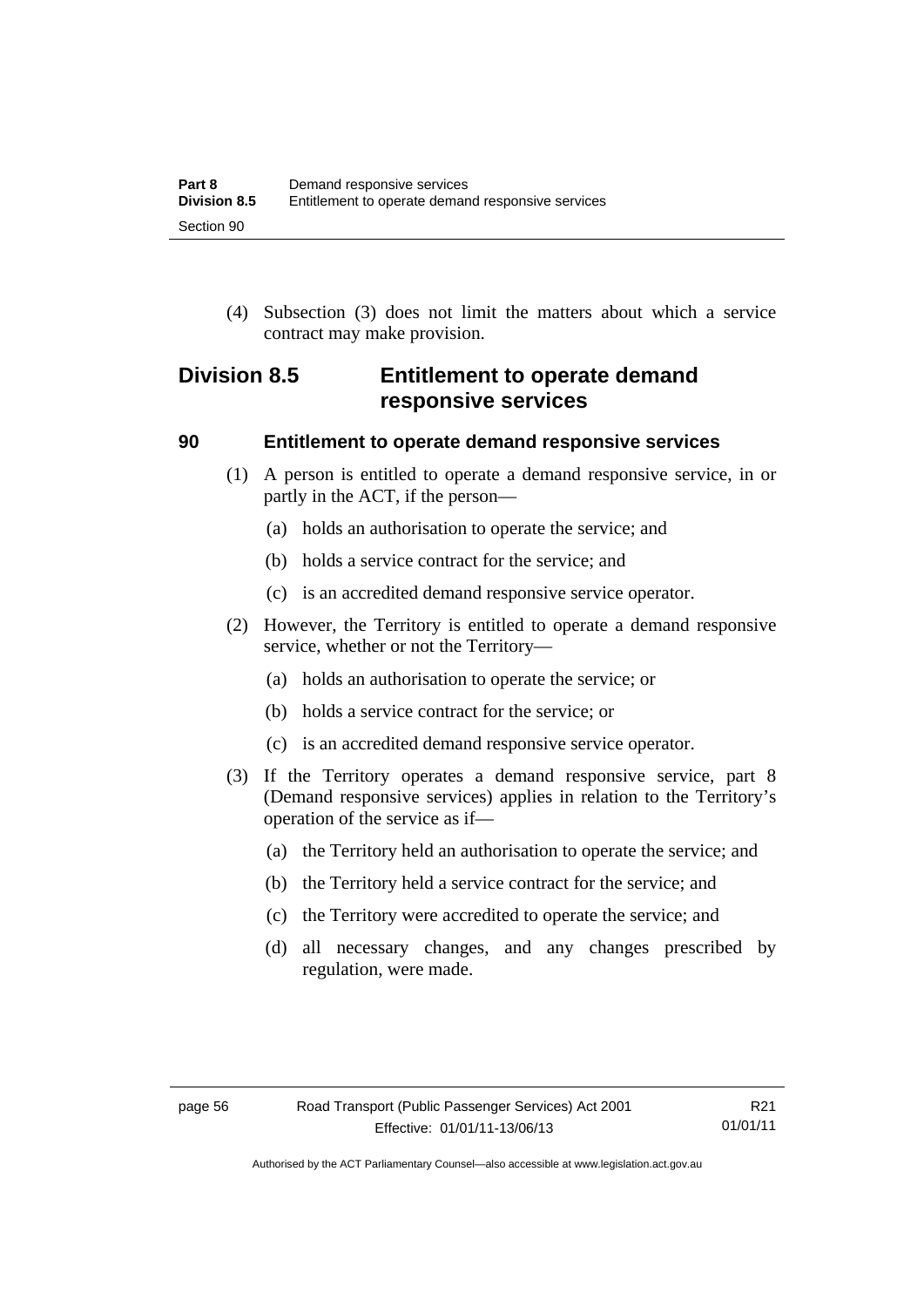## **91 Operating demand responsive service without entitlement**

- (1) A person commits an offence if—
	- (a) the person operates, in or partly in the ACT, a demand responsive service; and
	- (b) the person is not entitled under section 90 to operate the service.

Maximum penalty: 50 penalty units.

- (2) An offence against this section is a strict liability offence.
- (3) However, section 90 (b) does not apply in relation to the person if—
	- (a) a demand responsive service is discontinued because of a variation or termination of a service contract; and
	- (b) the road transport authority has made arrangements with the person, to operate a temporary demand responsive service without a service contract, to replace the discontinued service.
- (4) Also, this section does not apply to the operation of a demand responsive service by the Territory.

## **92 Representing entitlement to operate demand responsive service**

- (1) A person commits an offence if—
	- (a) the person represents that the person is entitled to operate a demand responsive service; and
	- (b) the person is reckless about whether the person's conduct represents that the person is entitled to operate a demand responsive service; and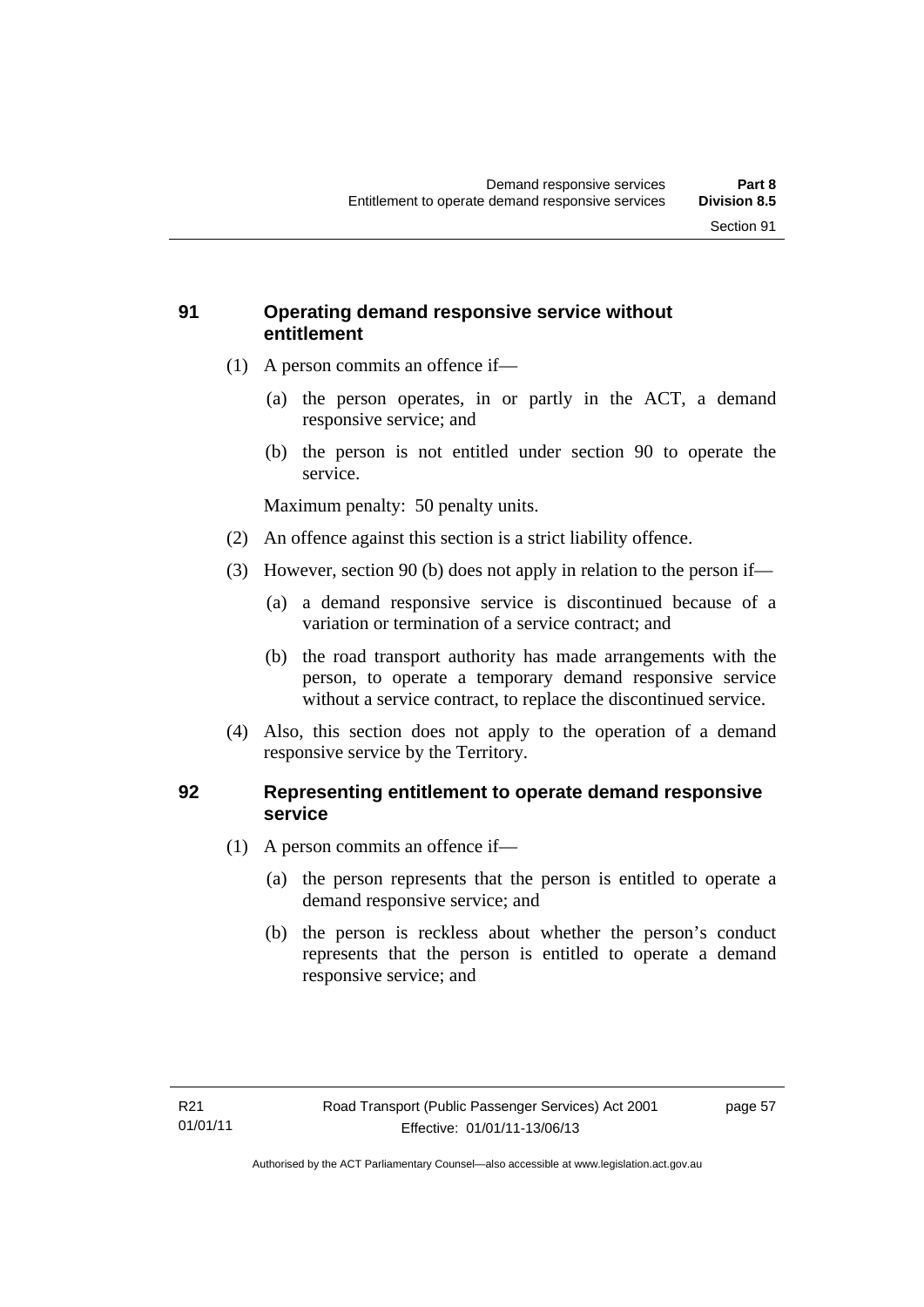(c) the person is not entitled to operate a demand responsive service.

Maximum penalty: 30 penalty units.

- (2) Strict liability applies to subsection (1) (c).
	- *Note* For the entitlement of a person to operate a demand responsive service, see s 90.

## **Division 8.6 Regulation of demand responsive services**

#### **93 Demand responsive services—minimum fares**

- (1) The Minister must determine minimum fares, or ways of calculating minimum fares, payable by passengers for a demand responsive service.
- (2) A determination is a disallowable instrument.
	- *Note* A disallowable instrument must be notified, and presented to the Legislative Assembly, under the [Legislation Act.](http://www.legislation.act.gov.au/a/2001-14)

## **94 Regulations about operation of demand responsive services**

A regulation may make provision in relation to the operation of demand responsive services by authorised demand responsive service operators, including, for example—

- (a) the conduct of demand responsive services, including, for example—
	- (i) the supervision and monitoring of drivers of demand responsive service vehicles for compliance with the service standards and the responsibilities of the operator in relation to a failure to comply with the standards; and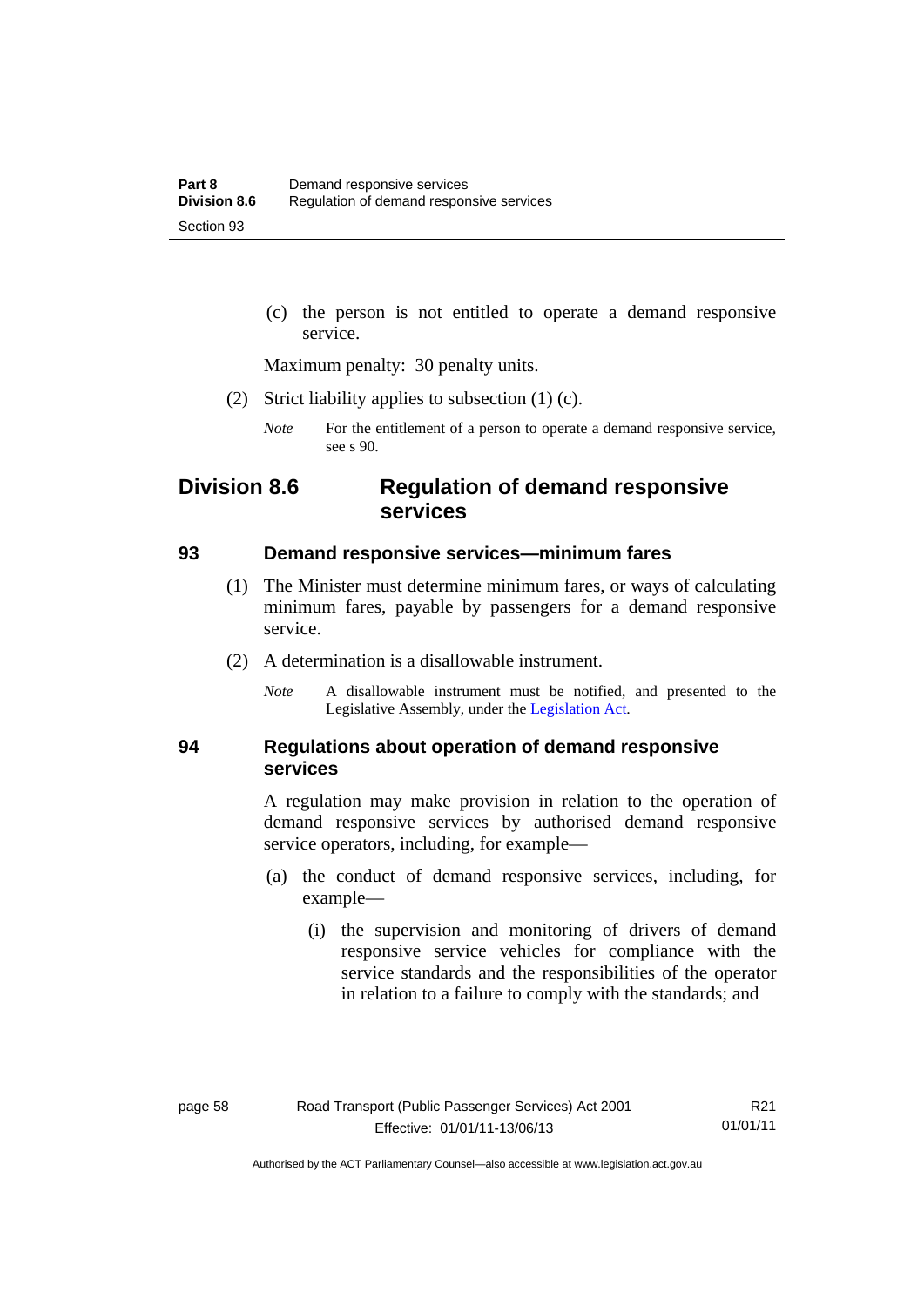- (ii) the safety of passengers (including, for example, by the use of particular kinds of security devices) and the public; and
- (iii) the qualifications, training and experience of demand responsive service vehicle drivers and other people providing services on behalf of authorised demand responsive service operators; and
- (iv) maximum driving times and minimum rest times of demand responsive service vehicle drivers; and
- (v) insurance; and
- (vi) if appropriate, the issue of tickets; and
- (vii) customer complaints and inquiries; and
- (viii) lost property; and
- (b) the preparation and publication of service information for demand responsive services, including timetables (if any) and compliance with any timetables; and
- (c) the obligations of drivers of demand responsive service vehicles and other people providing services on behalf of authorised demand responsive service operators; and
- (d) the requirements that demand responsive service vehicles, and their equipment and fittings (internal and external), must comply with; and
- (e) the maintenance and cleaning of demand responsive service vehicles; and
- (f) maintenance, parking and other facilities for demand responsive service vehicles; and
- (g) the making and keeping of records and their inspection; and
- (h) the auditing of records and systems; and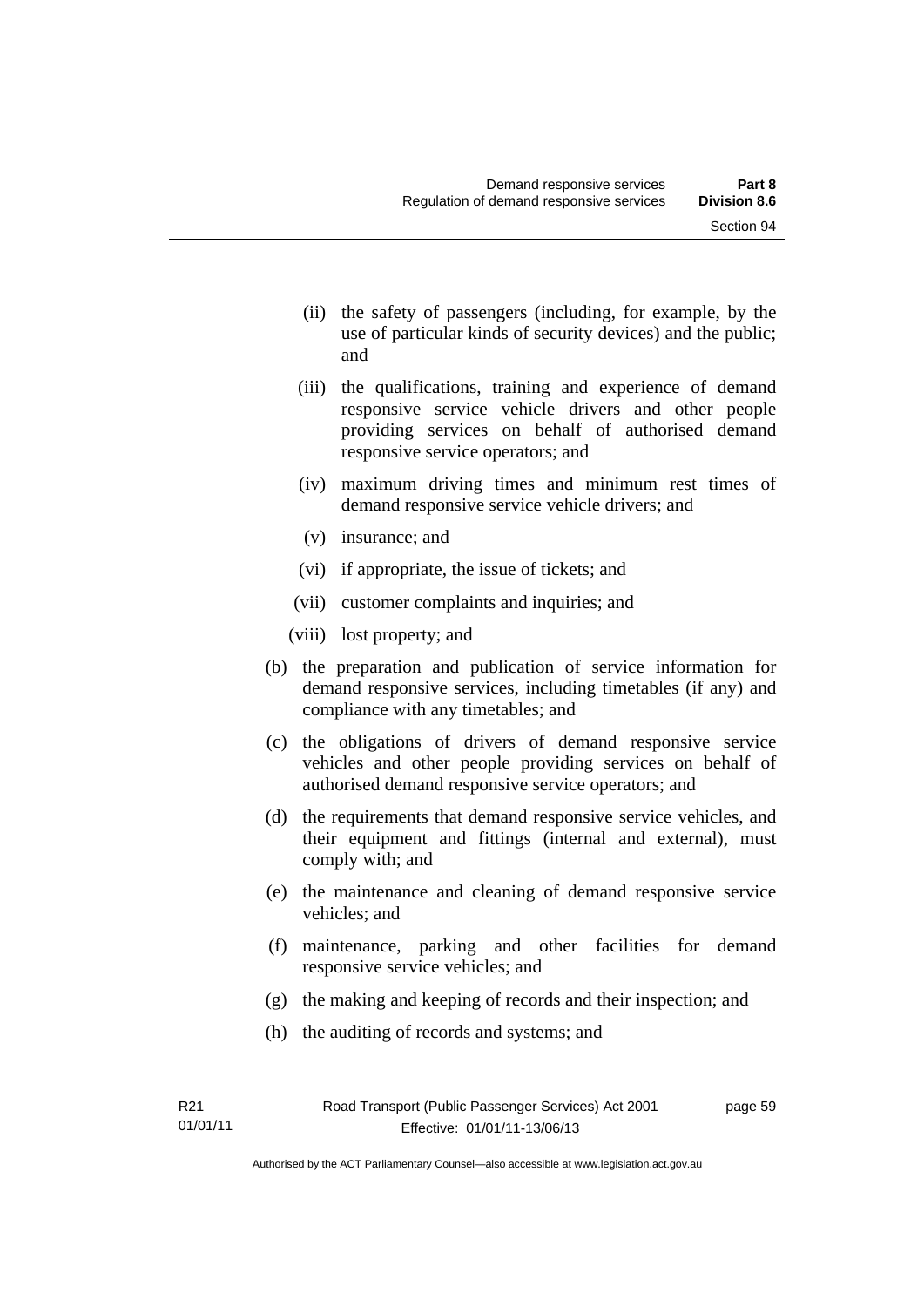- (i) requirements for display of authorisation numbers on advertisements for the service; and
- (j) the provision of information and reports to the road transport authority.
- *Note* An example is part of the Act, is not exhaustive and may extend, but does not limit, the meaning of the provision in which it appears (see [Legislation Act,](http://www.legislation.act.gov.au/a/2001-14) s 126 and s 132).

## **95 Regulations about operation of demand responsive service vehicles**

A regulation may make provision in relation to the operation of demand responsive service vehicles, including, for example—

- (a) the use of demand responsive services by people, including the payment of fares; and
- (b) the regulation or prohibition of the use of demand responsive service vehicles on certain roads or road related areas; and
- (c) the picking-up and dropping-off of passengers and other matters relating to the transport of passengers; and
- (d) the records to be made and kept, how they are to be made and kept, and their inspection; and
- (e) the transport of passengers' luggage or other goods, and animals; and
- (f) if the demand responsive service vehicle is a bus—the regulation or prohibition of the transport of passengers standing in or on any part of the vehicle; and
- (g) the maximum speed of demand responsive service vehicles; and
- (h) the solicitation of passengers; and
- (i) the payment of fares; and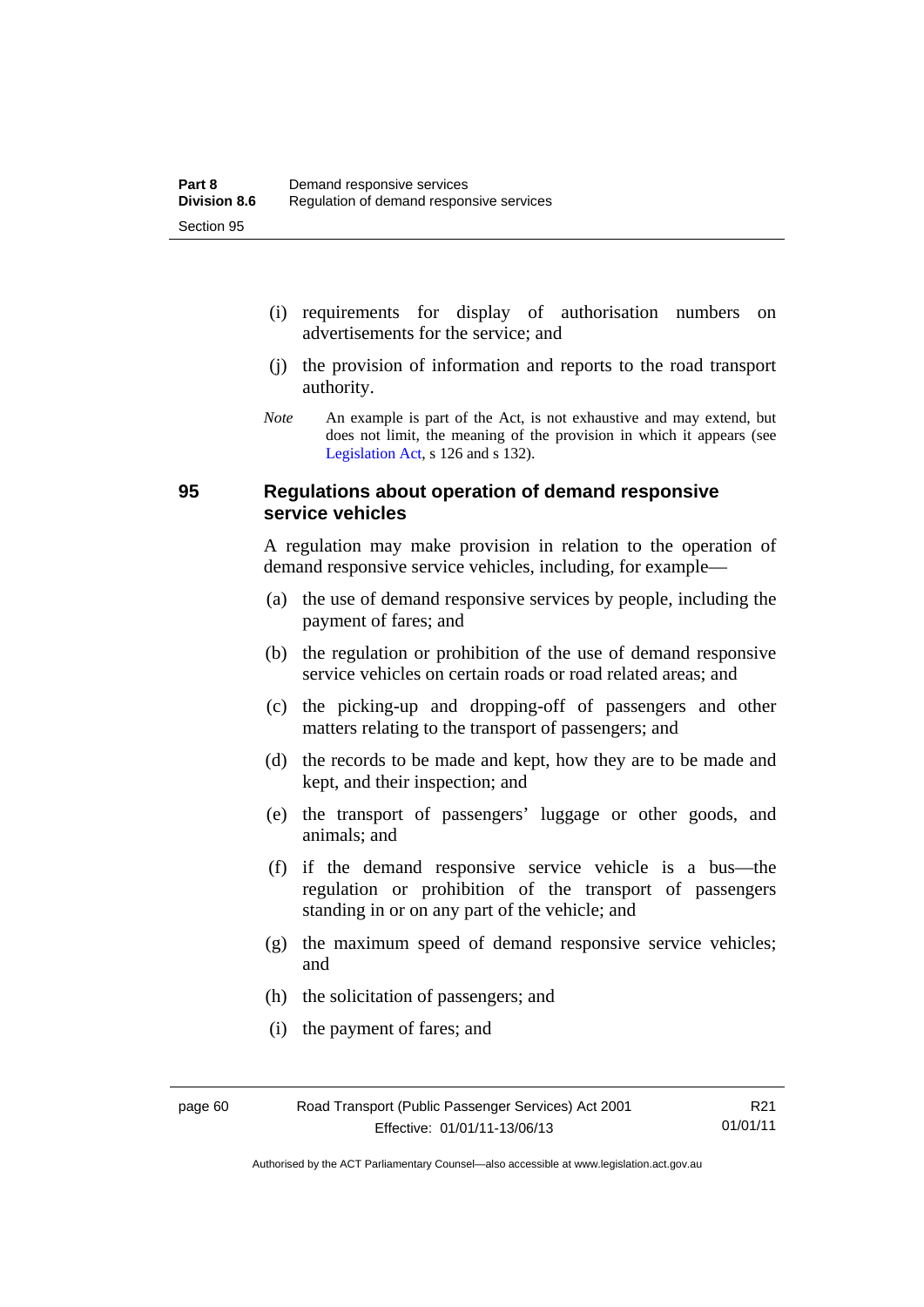- (j) the design, equipment and fittings (internal or external) of demand responsive service vehicles; and
- (k) the use of bus, minibus, loading and taxi zones; and
- (l) the regulation or prohibition of notices, signs, and advertisements inside or on the outside of demand responsive service vehicles; and
- (m) the use of decal signs and livery for demand responsive service vehicles; and
- (n) approval of uniforms or industry codes of practice for dress standards.
- *Note* An example is part of the Act, is not exhaustive and may extend, but does not limit, the meaning of the provision in which it appears (see [Legislation Act,](http://www.legislation.act.gov.au/a/2001-14) s 126 and s 132).

## **96 Regulations about demand responsive service vehicle drivers**

A regulation may make provision in relation to drivers of demand responsive service vehicles, including, for example—

- (a) the powers, duties and conduct of drivers; and
- (b) the training of drivers; and
- (c) how drivers must dress.
- *Note* An example is part of the Act, is not exhaustive and may extend, but does not limit, the meaning of the provision in which it appears (see [Legislation Act,](http://www.legislation.act.gov.au/a/2001-14) s 126 and s 132).

## **97 Regulations about conduct of demand responsive vehicle passengers**

A regulation may make provision in relation to the conduct of passengers being carried by demand responsive service vehicles, including, for example—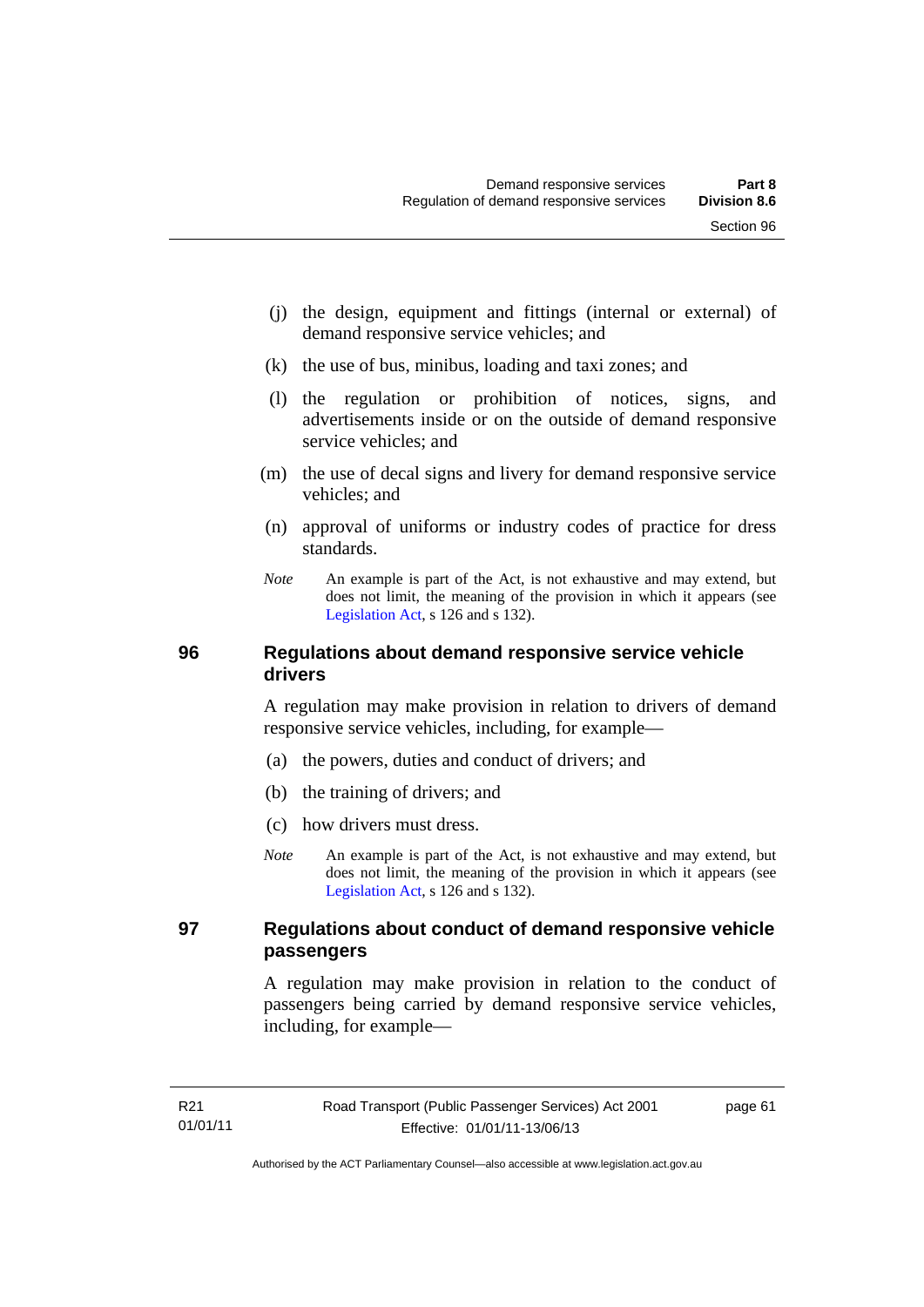- (a) the regulation or prohibition of eating and drinking; and
- (b) the authority of demand responsive service vehicle drivers, police officers and authorised people to direct people contravening a regulation to leave a demand responsive service vehicle and to remove them if they fail to leave.
- *Note* An example is part of the Act, is not exhaustive and may extend, but does not limit, the meaning of the provision in which it appears (see [Legislation Act,](http://www.legislation.act.gov.au/a/2001-14) s 126 and s 132).

page 62 Road Transport (Public Passenger Services) Act 2001 Effective: 01/01/11-13/06/13

R21 01/01/11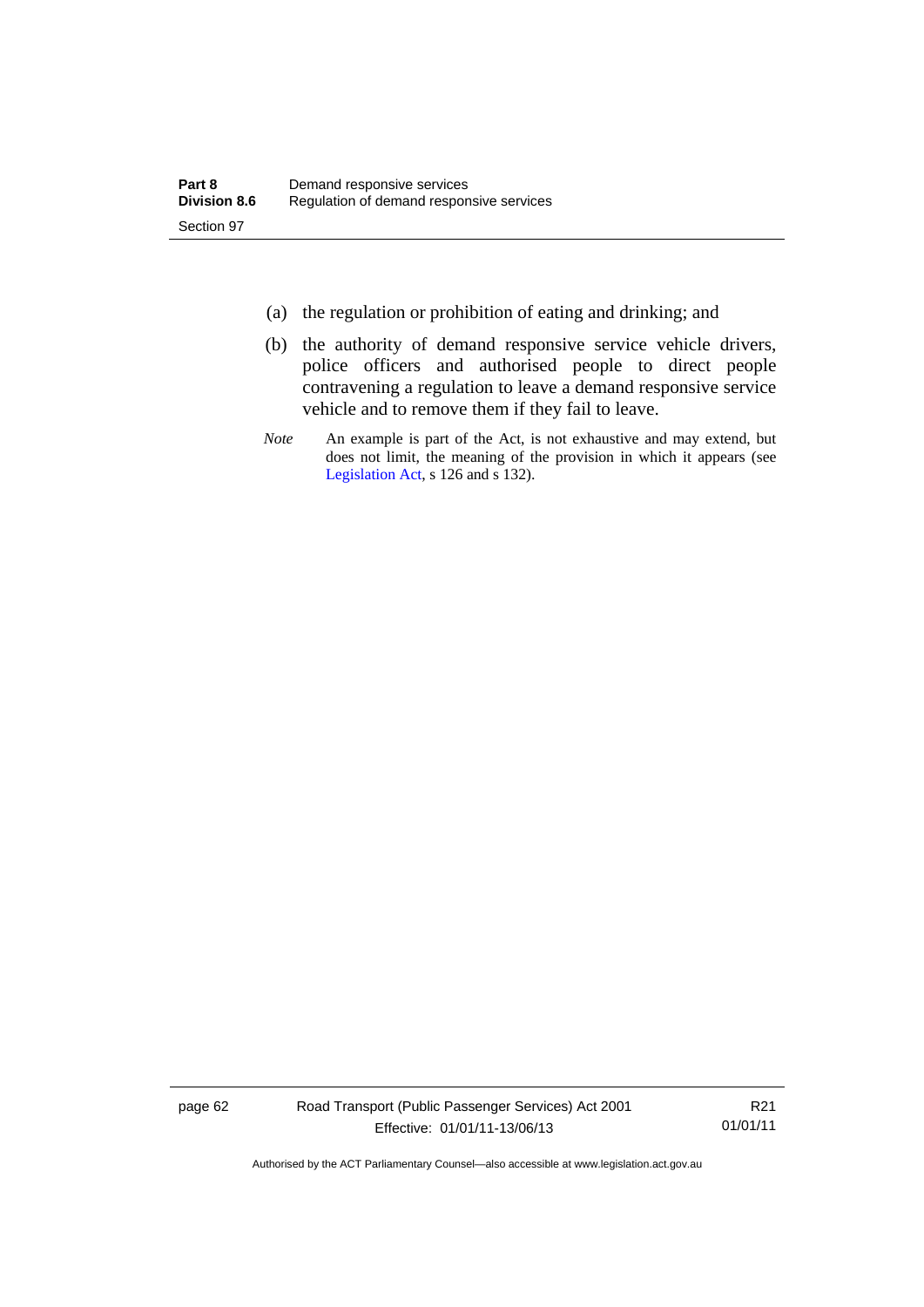# **Part 8A Additional public passenger vehicle insurance**

## **110 Definitions—pt 8A**

In this part:

*accredited operator*, of a public passenger vehicle, means a person who is accredited to operate the public passenger service for which the vehicle is operated.

*public passenger vehicle policy* means a policy that—

- (a) is issued (or renewed) by a corporation authorised under the *[Insurance Act 1973](http://www.comlaw.gov.au/Details/C2013C00019)* (Cwlth); and
- (b) insures the accredited operator of the public passenger vehicle to which the policy applies against liability in relation to damage to property caused by, or arising out of the use of, the vehicle anywhere in Australia (whether or not on a road or road related area).

## **111 Public passenger vehicle insurance compulsory**

- (1) The accredited operator of a public passenger vehicle commits an offence if—
	- (a) the accredited operator operates the public passenger vehicle; and
	- (b) there is no public passenger vehicle policy for at least \$5 000 000 for the vehicle.

Maximum penalty: 50 penalty units.

 (2) To remove any doubt, it is irrelevant that a public passenger vehicle policy also insures the accredited operator against other risks.

page 63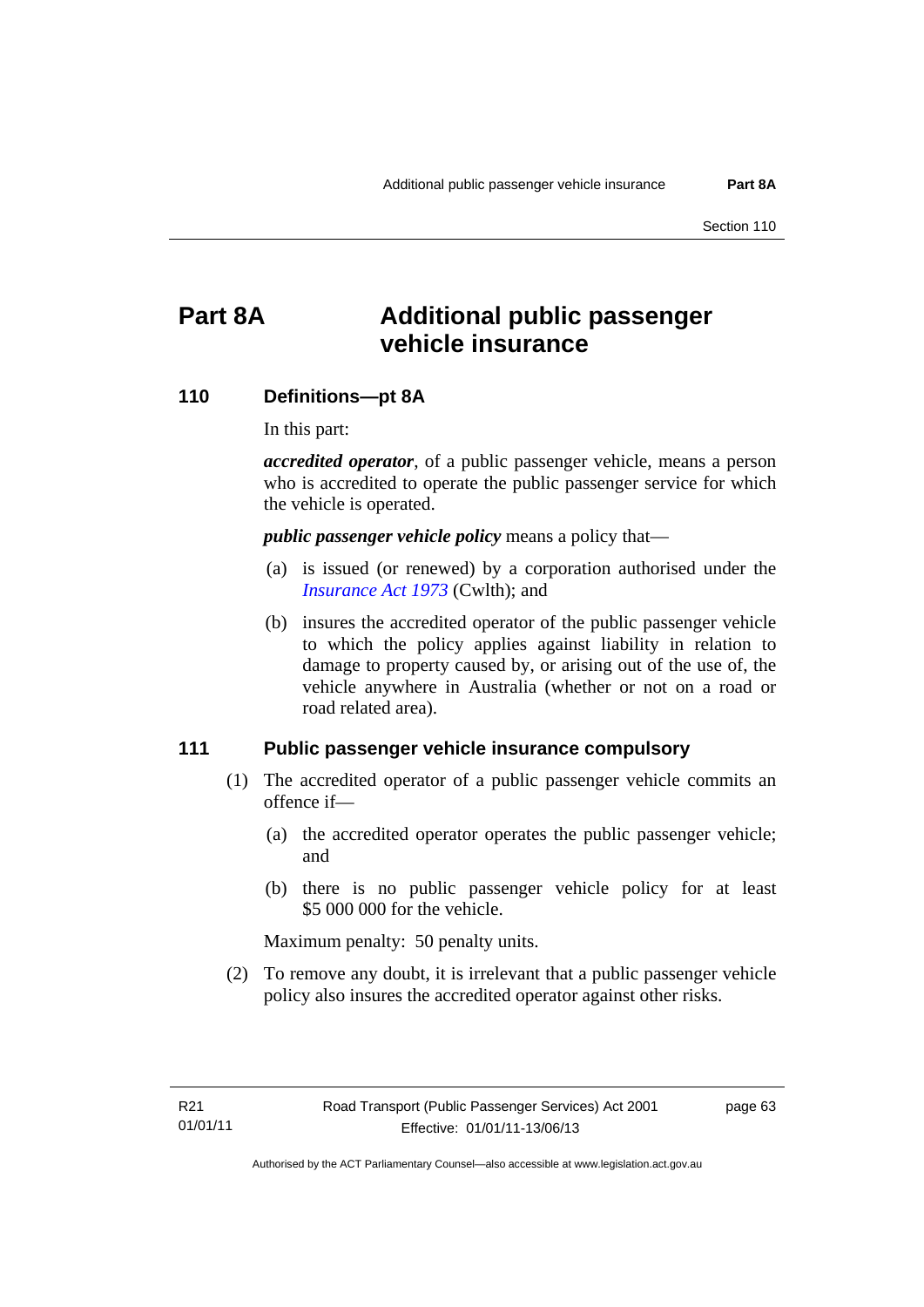Section 112

## **112 Police officer or authorised person may require evidence of public passenger vehicle insurance**

- (1) A police officer or authorised person may require the accredited operator of a public passenger vehicle to produce evidence that a public passenger vehicle policy is in force for the vehicle.
- (2) The accredited operator must not fail to produce the evidence when required to do so.

Maximum penalty: 20 penalty units.

- (3) It is a defence to an offence against subsection (2) if—
	- (a) the accredited operator has a reasonable excuse for failing to produce the evidence when required to do so; and
	- (b) within 3 days after being required to produce the evidence, produces the evidence at a place prescribed by regulation or as directed by the police officer or authorised person.

R21 01/01/11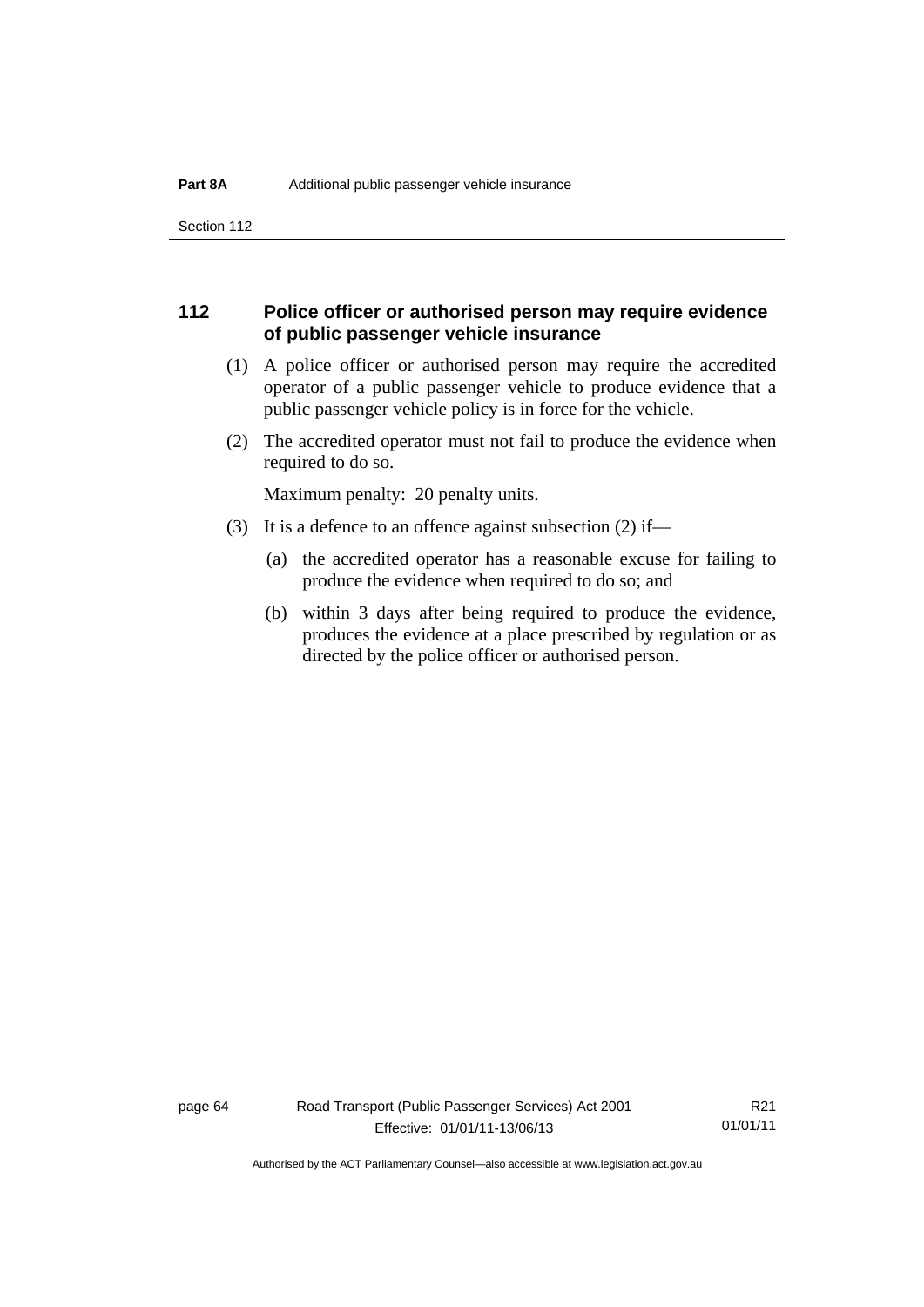# **Part 9 Enforcement**

# **115 Purpose of powers under pt 9**

The powers under this part may be exercised by the road transport authority, a police officer or an authorised person to decide whether—

- (a) there has been compliance with, or a contravention of, this Act (including, for example, the conditions of an accreditation, taxi licence or hire car licence); or
- (b) a public passenger vehicle complies with the *[Road Transport](http://www.legislation.act.gov.au/a/1999-81)  [\(Vehicle Registration\) Act 1999](http://www.legislation.act.gov.au/a/1999-81)*.
- *Note 1* A reference to an Act includes a reference to the statutory instruments made or in force under the Act, including any regulation (see [Legislation Act,](http://www.legislation.act.gov.au/a/2001-14) s 104).
- *Note 2* An example is part of the regulation, is not exhaustive and may extend, but does not limit, the meaning of the provision in which it appears (see [Legislation Act,](http://www.legislation.act.gov.au/a/2001-14) s 126 and s 132).

# **116 Power to require records or information**

- (1) The road transport authority, a police officer or an authorised person may, by written notice, require a person to provide records or information within the reasonable time stated in the notice.
- (2) The notice may only require a person to provide records that are in the person's possession or control.
- (3) The road transport authority, police officer or authorised person may take copies of any record provided in response to the notice.
- (4) A record required by a notice must be provided in written form except as provided by the notice.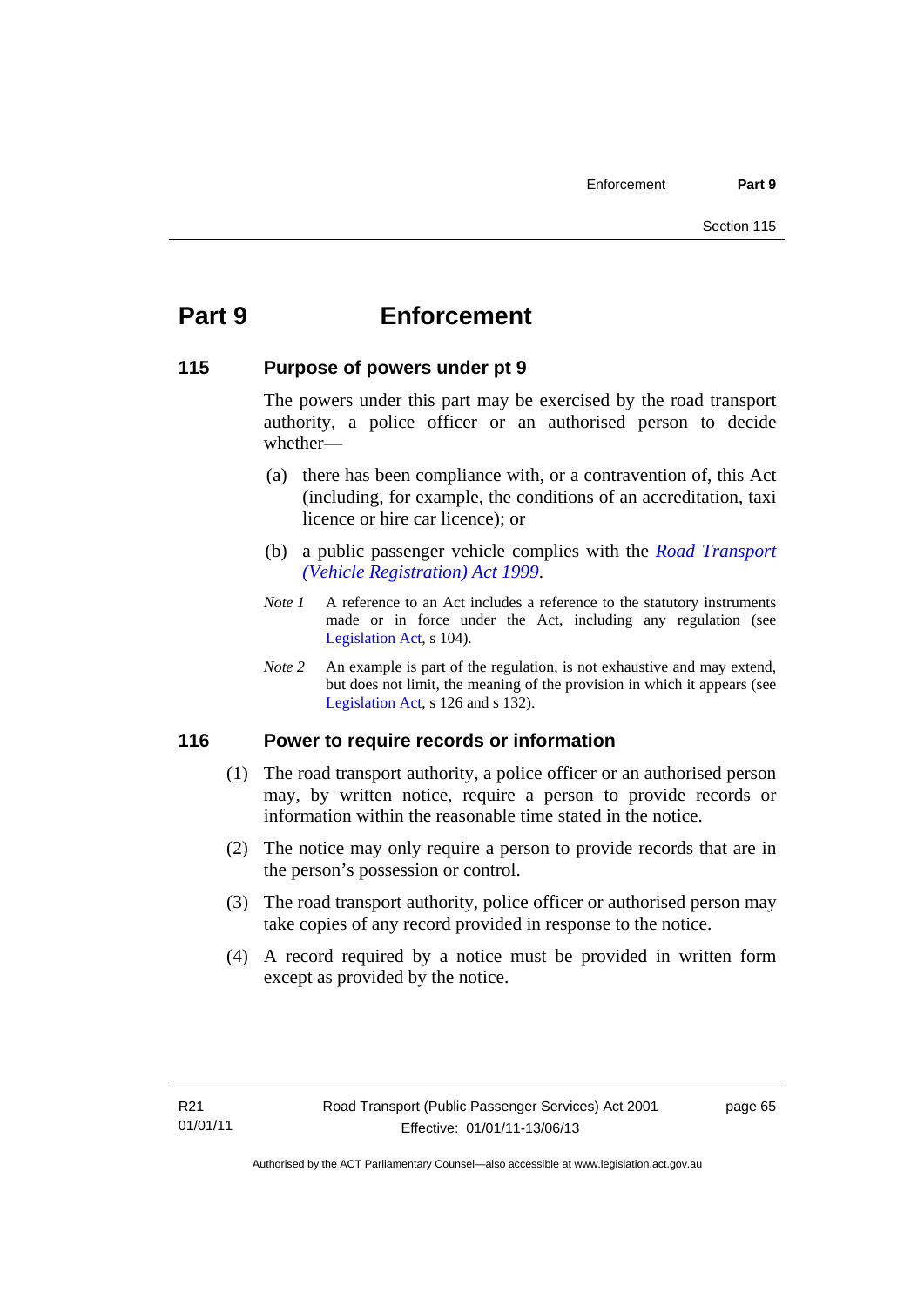Section 117

 (5) A person commits an offence if the person fails to comply with a notice given to the person under this section.

Maximum penalty: 20 penalty units.

(6) An offence against this section is a strict liability offence.

# **117 Power to inspect maintenance facilities**

- (1) For this part, a police officer or authorised person may, at any reasonable time, enter any premises used for or in relation to the maintenance of a public passenger vehicle (other than any part of premises being used solely for residential purposes).
- (2) The police officer or authorised person may—
	- (a) inspect records in the premises relating to the maintenance of public passenger vehicles carried out at the premises; and
	- (b) inspect the premises; and
	- (c) inspect or test any equipment in the premises used or proposed to be used for or in relation to the maintenance of a public passenger vehicle.
	- *Note* The dictionary definition of *inspect* a vehicle includes observe the performance of the vehicle or any of its equipment, with or without the use of instruments.
- (3) For subsection (2) (a), the police officer or authorised person may—
	- (a) require the person apparently in charge of the premises, or anyone else who has the custody or control of the records, to produce them to the police officer or authorised person for inspection; and
	- (b) make copies of, or take extracts from, a record and, for that purpose, may take possession of the record and, if necessary, keep it for not longer than 7 days.

R21 01/01/11

Authorised by the ACT Parliamentary Counsel—also accessible at www.legislation.act.gov.au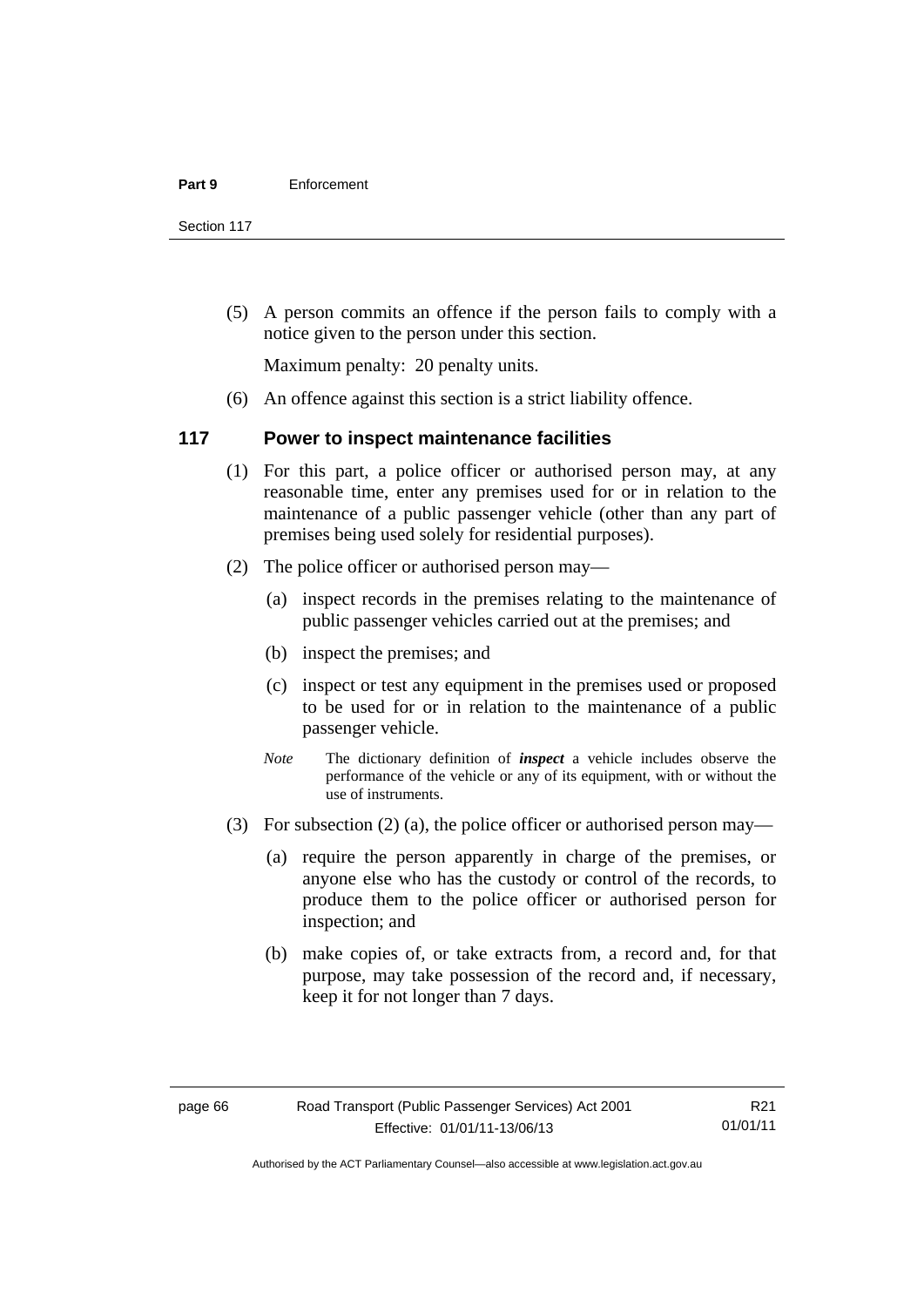- (4) For subsection (2) (c), the police officer or authorised person may do any 1 or more of the following:
	- (a) operate any equipment in the premises;
	- (b) require the person apparently in charge of the premises to give the police officer or authorised person any information the police officer or authorised person reasonably needs to inspect or test any equipment in the premises;
	- (c) require the person apparently in charge of the premises to do anything else the police officer or authorised person reasonably needs to inspect or test any equipment in the premises.
- (5) A person commits an offence if the person fails to comply with a requirement made by a police officer or authorised person under this section.

Maximum penalty: 20 penalty units.

- (6) An offence against this section is a strict liability offence.
- (7) An authorised person who enters premises under this section is not authorised to remain in the premises if, when asked by the person in charge of the premises, the authorised person does not produce his or her identity card for inspection.

# **118 Power to inspect and test vehicles**

- (1) A police officer or authorised person may inspect a public passenger vehicle, or any other vehicle that the police officer or authorised person believes, on reasonable grounds, is operating, or has operated, as a public passenger vehicle, and may inspect and test its equipment and fittings.
	- *Note* The dictionary definition of *inspect* a vehicle includes observe the performance of the vehicle or any of its equipment, with or without the use of instruments.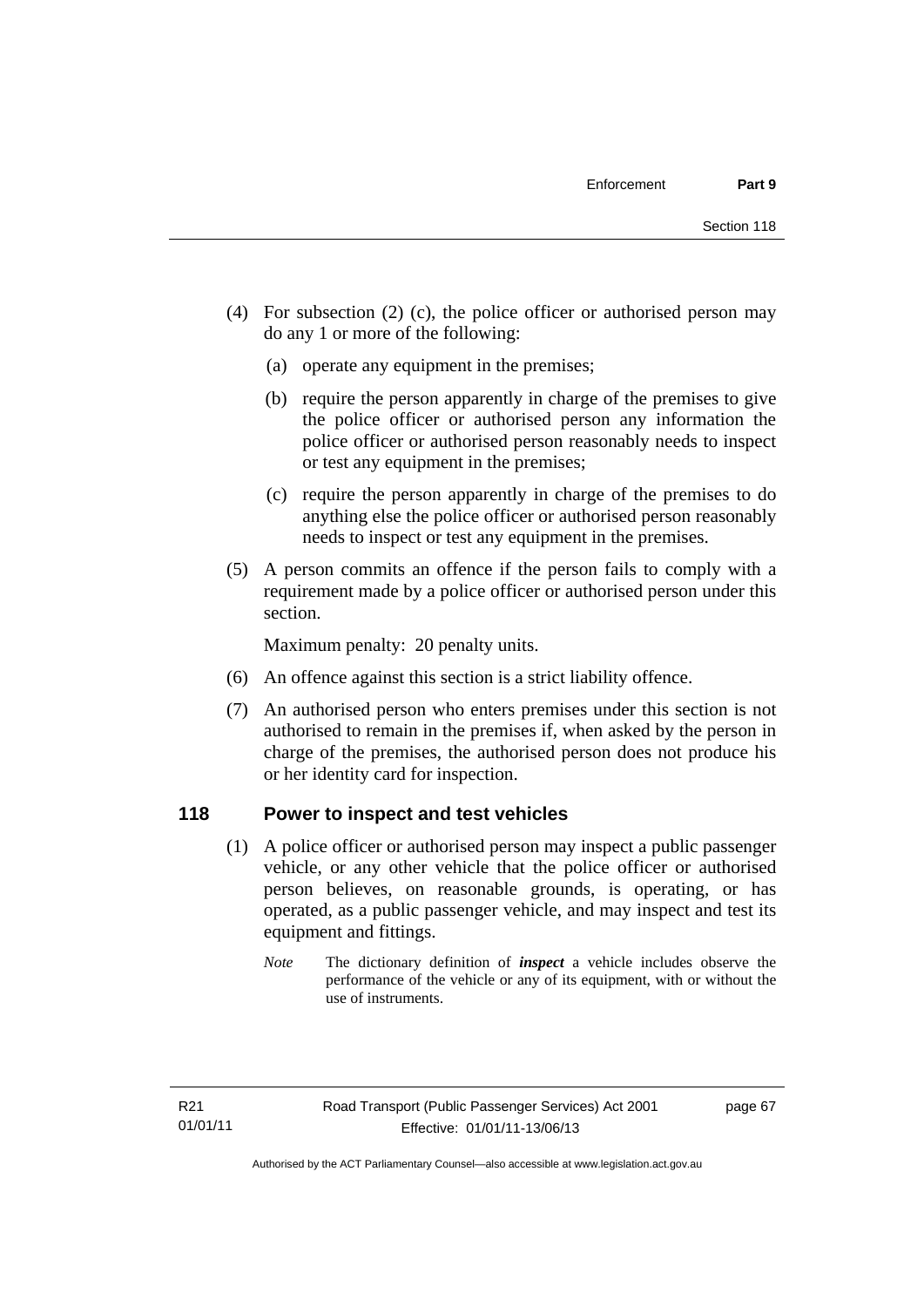Section 118

- (2) Without limiting subsection (1), the police officer or authorised person may, for that subsection, do any 1 or more of the following:
	- (a) if the vehicle is being driven—ask or signal the driver of the vehicle to stop the vehicle;
	- (b) get into or onto the vehicle and remain in or on the vehicle;
	- (c) operate the vehicle and any of its equipment;
	- (d) ask the driver or anyone else apparently in charge of the vehicle to—
		- (i) give the police officer or authorised person any information the police officer or authorised person reasonably requires to inspect or test the vehicle; or
		- (ii) do anything else the police officer or authorised person reasonably requires to inspect or test the vehicle.
- (3) If a vehicle is stopped because of a request or signal under subsection (2) (a), any inspection or testing of the vehicle must be carried out—
	- (a) at, or as near as practicable to, the place where the request or signal is made or given; and
	- (b) as soon as practicable, and in any case within 1 hour, after the vehicle is stopped.
- (4) A person commits an offence if the person fails to comply with a request or signal made or given by a police officer or authorised person under this section.

Maximum penalty: 20 penalty units.

(5) An offence against this section is a strict liability offence.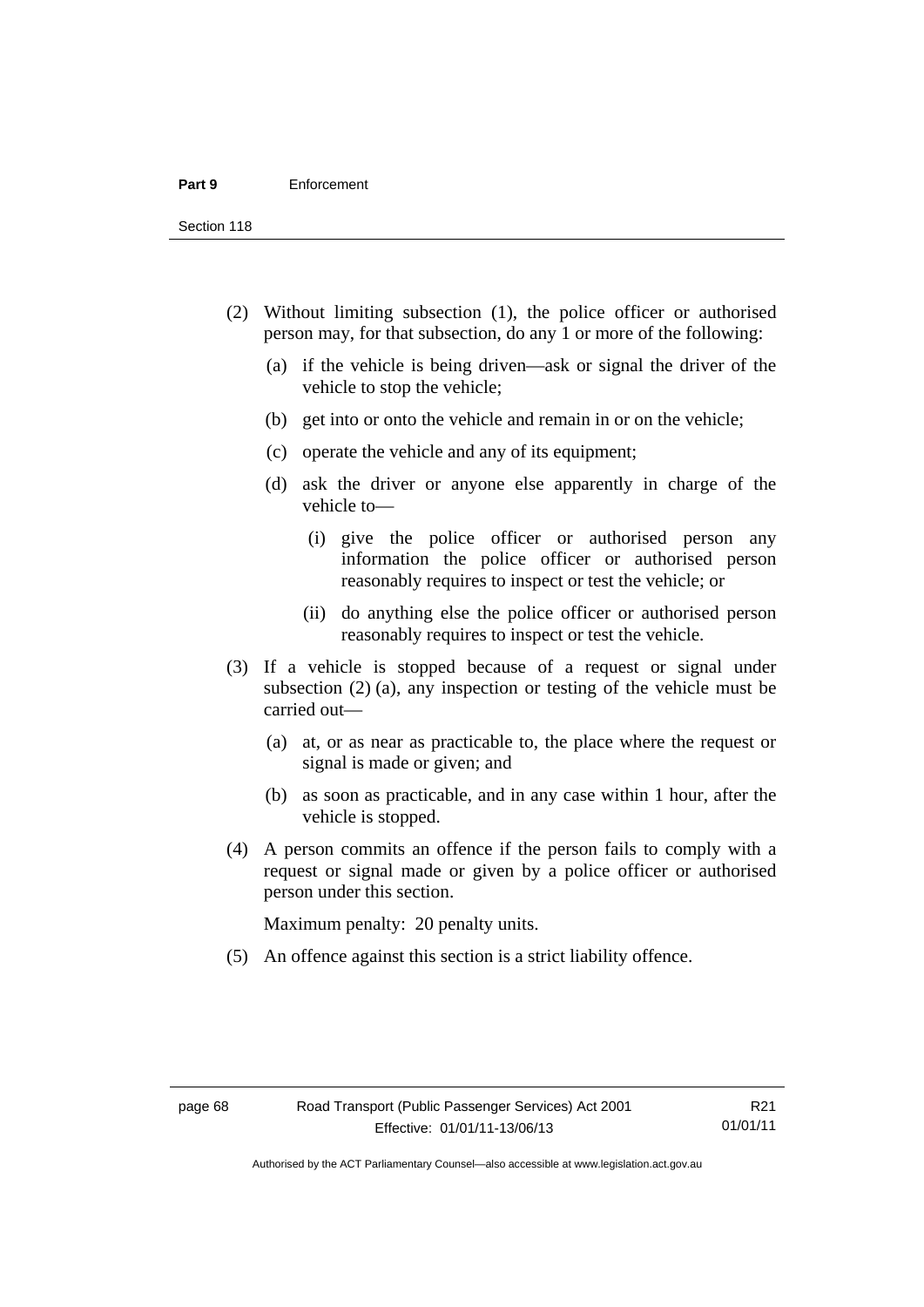# **119 Power to require vehicles or equipment to be inspected and tested**

- (1) A police officer or authorised person may, by written notice given to the operator of a public passenger vehicle, or any other vehicle that the police officer or authorised person believes, on reasonable grounds, is operating, or has operated, as a public passenger vehicle, require the person to have the vehicle and its equipment and fittings (or stated equipment) inspected or tested.
- (2) The notice may require any of the following:
	- (a) the inspection and testing to be carried out within or at a stated reasonable time;
	- (b) the inspection and testing to be carried out by or in the presence of a police officer, an authorised person or anyone else;
	- (c) the inspection and testing to be carried out at a stated reasonable place;
	- (d) a report of the inspection and testing to be given to a police officer, an authorised person or the road transport authority within a stated reasonable time;
	- (e) anything else reasonably necessary or convenient for the inspection and testing.
- (3) A person commits an offence if the person fails to comply with a notice given to the person under subsection (1).

Maximum penalty: 20 penalty units.

- (4) An offence against this section is a strict liability offence.
- (5) In subsection (1):

*operator*, of a vehicle, includes the responsible person for the vehicle within the meaning of the *[Road Transport \(General\) Act](http://www.legislation.act.gov.au/a/1999-77)  [1999](http://www.legislation.act.gov.au/a/1999-77)*, section 10 and section 11.

page 69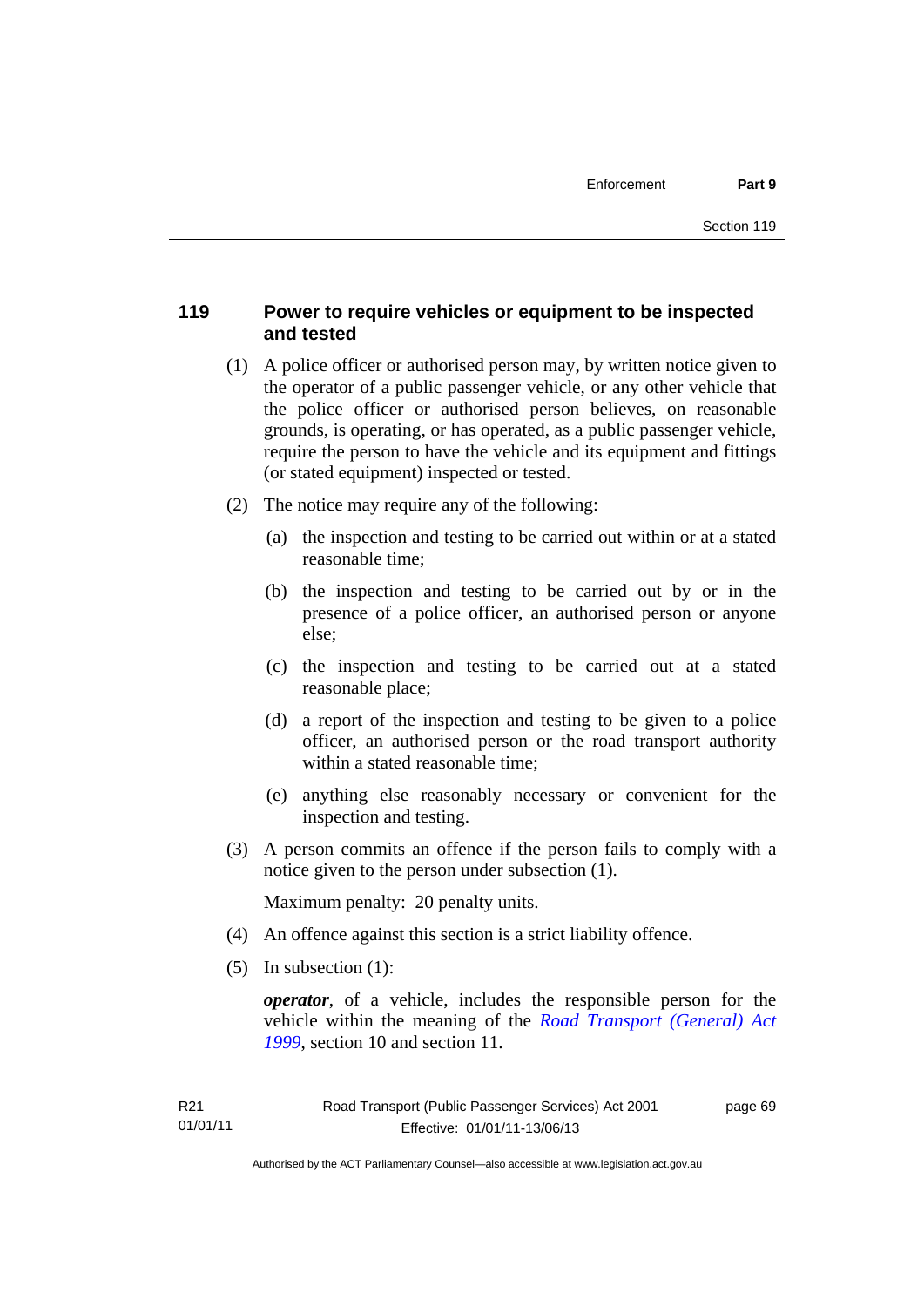### **Part 9** Enforcement

# **120 Attachment and removal of noncompliance notices**

- (1) A police officer or authorised person, or a person inspecting a vehicle under this part, may attach a notice (a *noncompliance notice*) to the vehicle if the officer or person suspects, on reasonable grounds, that—
	- (a) the vehicle or its equipment or fittings, or its servicing or maintenance, do not comply with this Act; or
	- (b) the vehicle (including its equipment and fittings) does not comply with the *[Road Transport \(Vehicle Registration\) Act](http://www.legislation.act.gov.au/a/1999-81)  [1999](http://www.legislation.act.gov.au/a/1999-81)*.
	- *Note* A reference to an Act includes a reference to the statutory instruments made or in force under the Act, including any regulation (see [Legislation Act,](http://www.legislation.act.gov.au/a/2001-14) s 104).
- (2) The notice must state—
	- (a) the action necessary for the vehicle, equipment or fittings, or its servicing or maintenance, to comply with this Act or the *[Road Transport \(Vehicle Registration\) Act 1999](http://www.legislation.act.gov.au/a/1999-81)*; and
	- (b) a date and time (the *time of effect*) after which the vehicle must not be operated as a public passenger vehicle if the notice has not been removed by a police officer or authorised person.
- (3) A police officer or authorised person may remove the noncompliance notice from the vehicle, or direct in writing that it be taken to have been removed, if satisfied on inspection or testing of the vehicle or its equipment or fittings that the necessary action mentioned in the notice has been taken.
- (4) A person other than a police officer or authorised person commits an offence if the person removes a noncompliance notice from a public passenger vehicle.

Maximum penalty: 20 penalty units.

(5) An offence against this section is a strict liability offence.

R21 01/01/11

Authorised by the ACT Parliamentary Counsel—also accessible at www.legislation.act.gov.au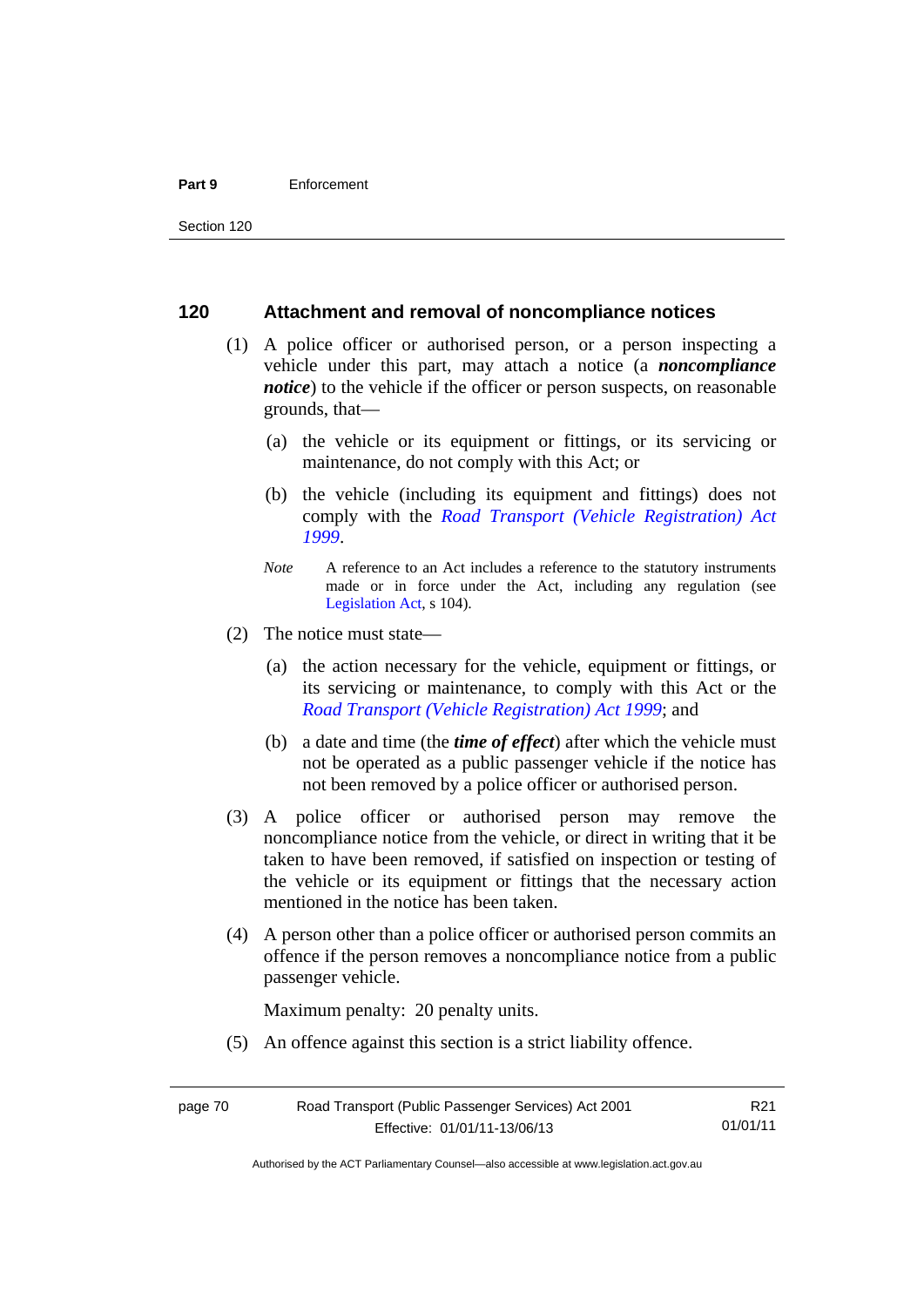(6) A police officer's or authorised person's power to issue a noncompliance notice for a public passenger vehicle under this section is additional to the power of the police officer or authorised person to issue a defect notice under the *[Road Transport \(Vehicle](http://www.legislation.act.gov.au/sl/2000-12)  [Registration\) Regulation 2000](http://www.legislation.act.gov.au/sl/2000-12)* for a public passenger vehicle.

# **121 Police officer or authorised person—power to require name and address etc**

- (1) A police officer or authorised person may require a person to state the person's name and home address if the police officer or authorised person believes, on reasonable grounds, that the person is committing or has committed an offence against this Act.
	- *Note* A reference to an Act includes a reference to the statutory instruments made or in force under the Act, including any regulation (see [Legislation Act,](http://www.legislation.act.gov.au/a/2001-14) s 104).
- (2) The police officer or authorised person must tell the person the reason for the requirement and, as soon as practicable, record the reason.
- (3) The person may ask the police officer or authorised person to produce his or her identity card for inspection by the person.
- (4) A person must comply with a requirement made of the person under subsection (1) if—
	- (a) the police officer or authorised person tells the person the reason for the requirement; and
	- (b) for a request made by an authorised person—the authorised person has complied with the *[Road Transport \(General\) Act](http://www.legislation.act.gov.au/a/1999-77)  [1999](http://www.legislation.act.gov.au/a/1999-77)*, section 21 (Power not to be exercised before identity card shown).

Maximum penalty: 10 penalty units.

(5) An offence against this section is a strict liability offence.

page 71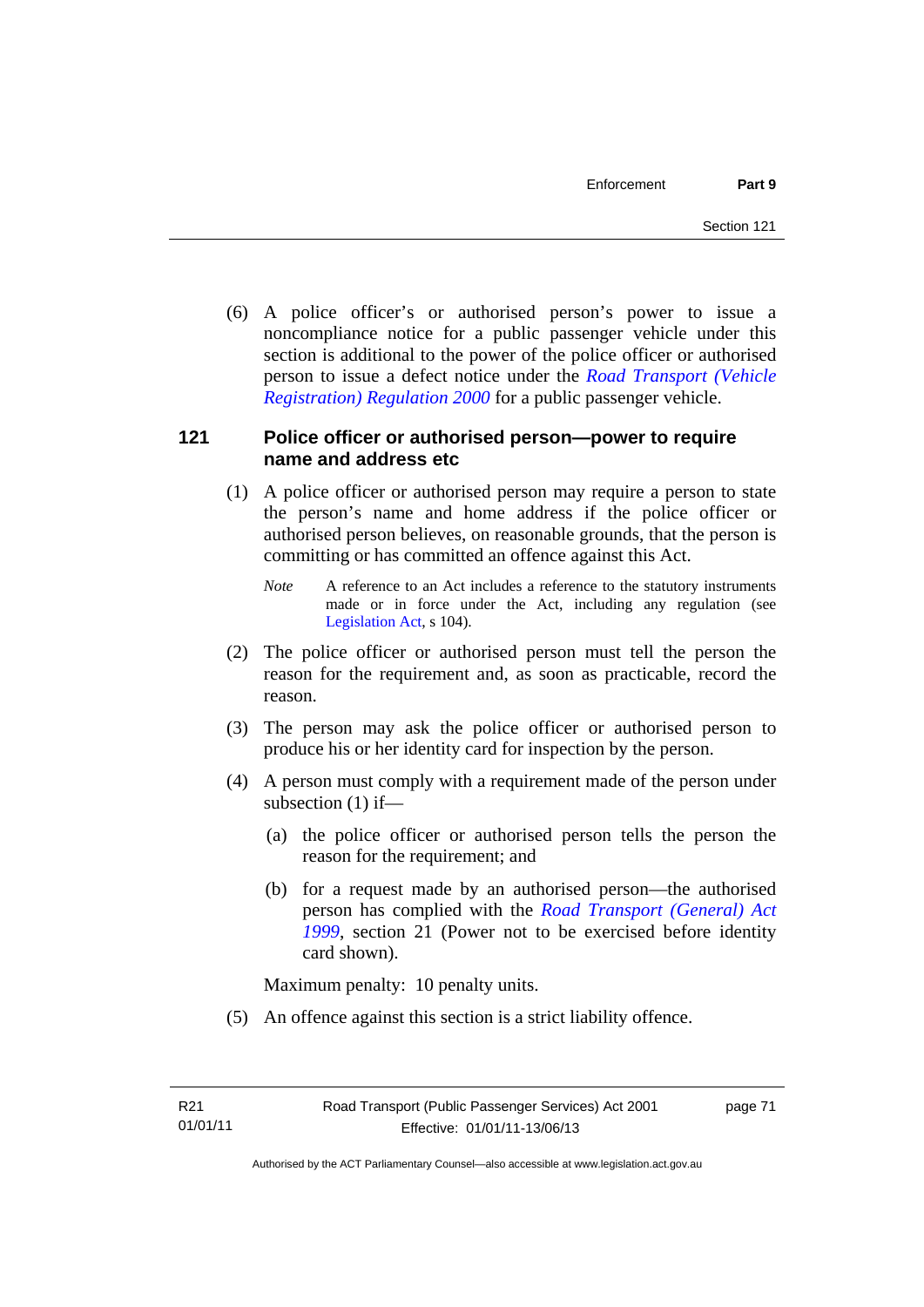### **Part 10** Miscellaneous

Section 125

# **Part 10 Miscellaneous**

## **125 Unauthorised public passenger services**

 (1) A person must not use a vehicle for the transport of passengers for a fare or other consideration along a road or road related area.

Maximum penalty: 50 penalty units.

- (2) This section does not apply to the person if—
	- (a) the monetary or other consideration receivable by the person is not more than the cost of operating the vehicle to transport the passengers; or
	- (b) the person is entitled under this Act to operate the public passenger service being operated by the person.

### **Examples for par (a)**

- 1 A car pool in which participants share the costs of operating the vehicle for the car pool.
- 2 Helen is a member of Bush Hikers Anonymous. She carries 2 other members in her car to a club walk. The 2 other members pay Helen part of the costs of operating her car for the club walk.
- *Note 1* For the entitlement of a person to operate a public passenger service, see the following provisions:
	- $\bullet$  s 18 and s 19 (bus services)
	- s 51 (taxi services)
	- s 73 (hire car services)
	- s 90 (demand responsive services).
- *Note* 2 This section also does not apply if the person is exempted from the operation of this section under s 127 or s 128.
- *Note 3* An example is part of the Act, is not exhaustive and may extend, but does not limit, the meaning of the provision in which it appears (see [Legislation Act,](http://www.legislation.act.gov.au/a/2001-14) s 126 and s 132).
- (3) An offence against this section is a strict liability offence.

R21 01/01/11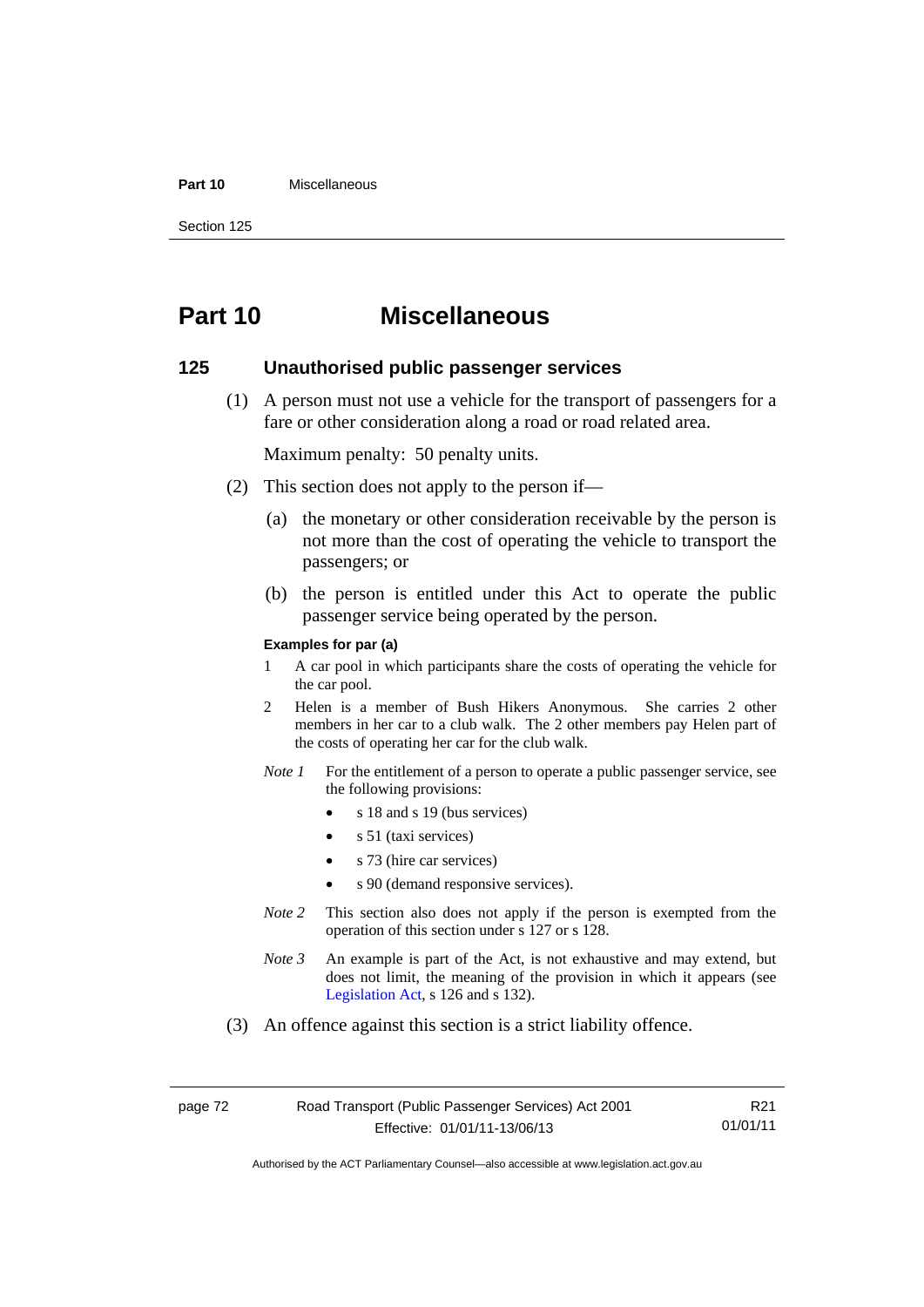# **126 Regulation-making power**

- (1) The Executive may make regulations for this Act.
	- *Note* Regulations must be notified and presented to the Legislative Assembly, under the [Legislation Act.](http://www.legislation.act.gov.au/a/2001-14)
- (2) A regulation may apply, adopt or incorporate a law of another jurisdiction or an instrument, or a provision of a law of another jurisdiction or instrument, as in force from time to time.
	- *Note 1* The text of an applied, adopted or incorporated law or instrument, whether applied as in force from time to time or as at a particular time. is taken to be a notifiable instrument if the operation of the [Legislation](http://www.legislation.act.gov.au/a/2001-14)  [Act](http://www.legislation.act.gov.au/a/2001-14), s 47 (5) or (6) is not disapplied (see s 47 (7)).
	- *Note 2* A notifiable instrument must be notified under the [Legislation Act](http://www.legislation.act.gov.au/a/2001-14).
- (3) A regulation may make provision in relation to the powers and duties of police officers and authorised people in relation to public passenger services, including, for example, in relation to public passenger vehicles, drivers of public passenger vehicles and passengers.
	- *Note* An example is part of the Act, is not exhaustive and may extend, but does not limit, the meaning of the provision in which it appears (see [Legislation Act,](http://www.legislation.act.gov.au/a/2001-14) s 126 and s 132).
- (4) A regulation may make provision in relation to insurance against liability for damage to property caused by, or arising out of the use of, a public passenger vehicle.
- (5) A regulation may create offences and fix maximum penalties of not more than 20 penalty units for the offences.
- (6) In this section:

*law of another jurisdiction*—see the [Legislation Act](http://www.legislation.act.gov.au/a/2001-14), section 47 (10).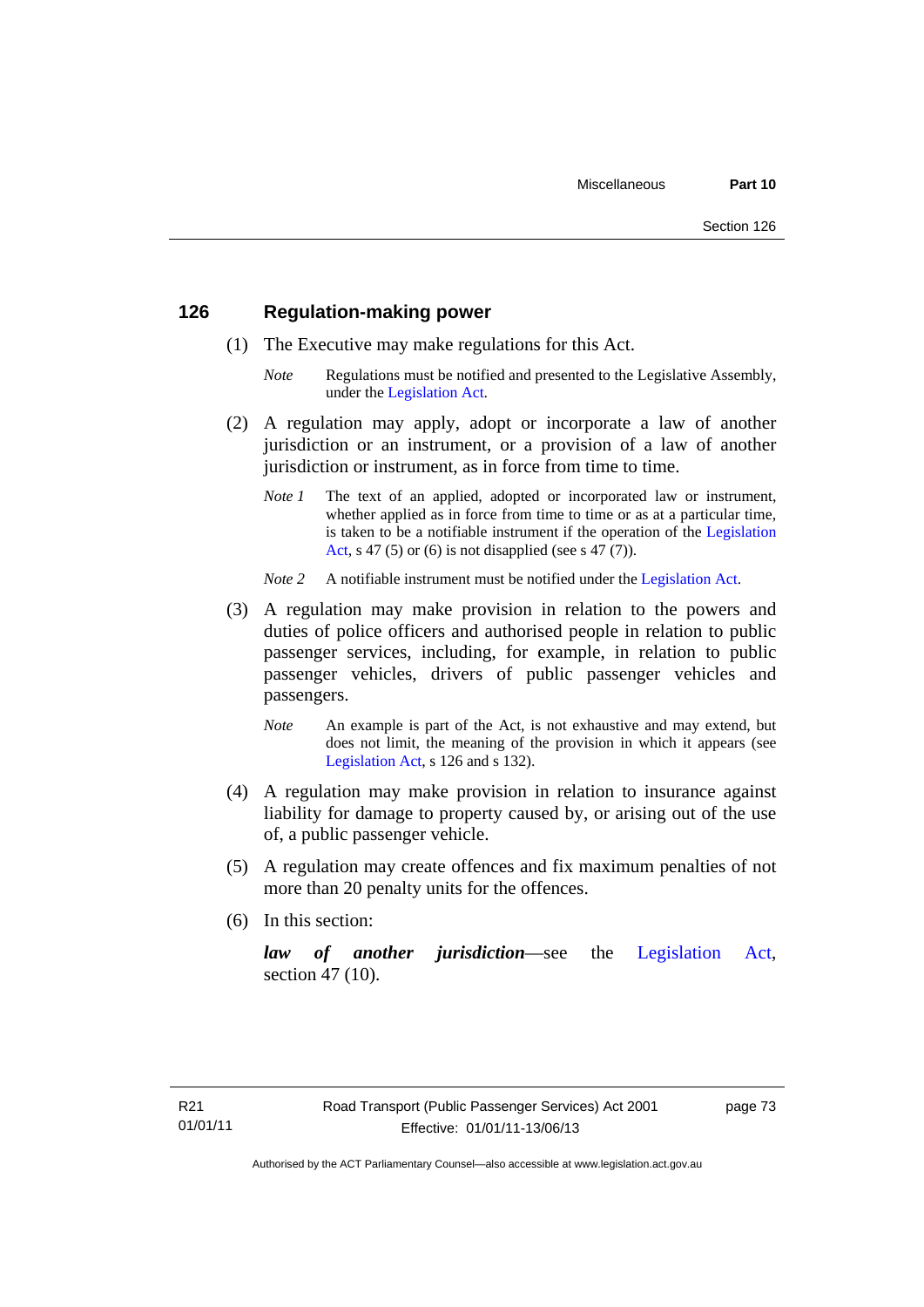### **Part 10** Miscellaneous

Section 127

# **127 Minister may exempt vehicles and people from Act**

- (1) The Minister may exempt a vehicle or person from this Act (or a stated provision of this Act).
- (2) An exemption is a disallowable instrument.
	- *Note* A disallowable instrument must be notified, and presented to the Legislative Assembly, under the [Legislation Act.](http://www.legislation.act.gov.au/a/2001-14)

# **128 Regulations may exempt vehicles and people from Act**

- (1) A regulation may—
	- (a) exempt a vehicle or person, or a kind of vehicle or person, prescribed by regulation from this Act (or a stated provision of this Act); or
	- (b) authorise the road transport authority to exempt a vehicle or person, or a kind of vehicle or person, by regulation from this Act (or a stated provision of this Act).
- (2) An exemption given under a regulation mentioned in subsection (1) may be conditional.
- (3) A regulation may provide for the road transport authority to—
	- (a) suspend the operation of a regulation mentioned in subsection (1) (a) in the way and circumstances prescribed by regulation; or
	- (b) suspend the operation of an exemption given by the authority to a vehicle or person in the way and circumstances prescribed by regulation.

# **129 References to Motor Traffic Act, Traffic Act etc**

(1) In any Act, instrument made under an Act or document, a reference to an earlier law is, in relation to anything to which this Act applies, a reference to this Act.

Authorised by the ACT Parliamentary Counsel—also accessible at www.legislation.act.gov.au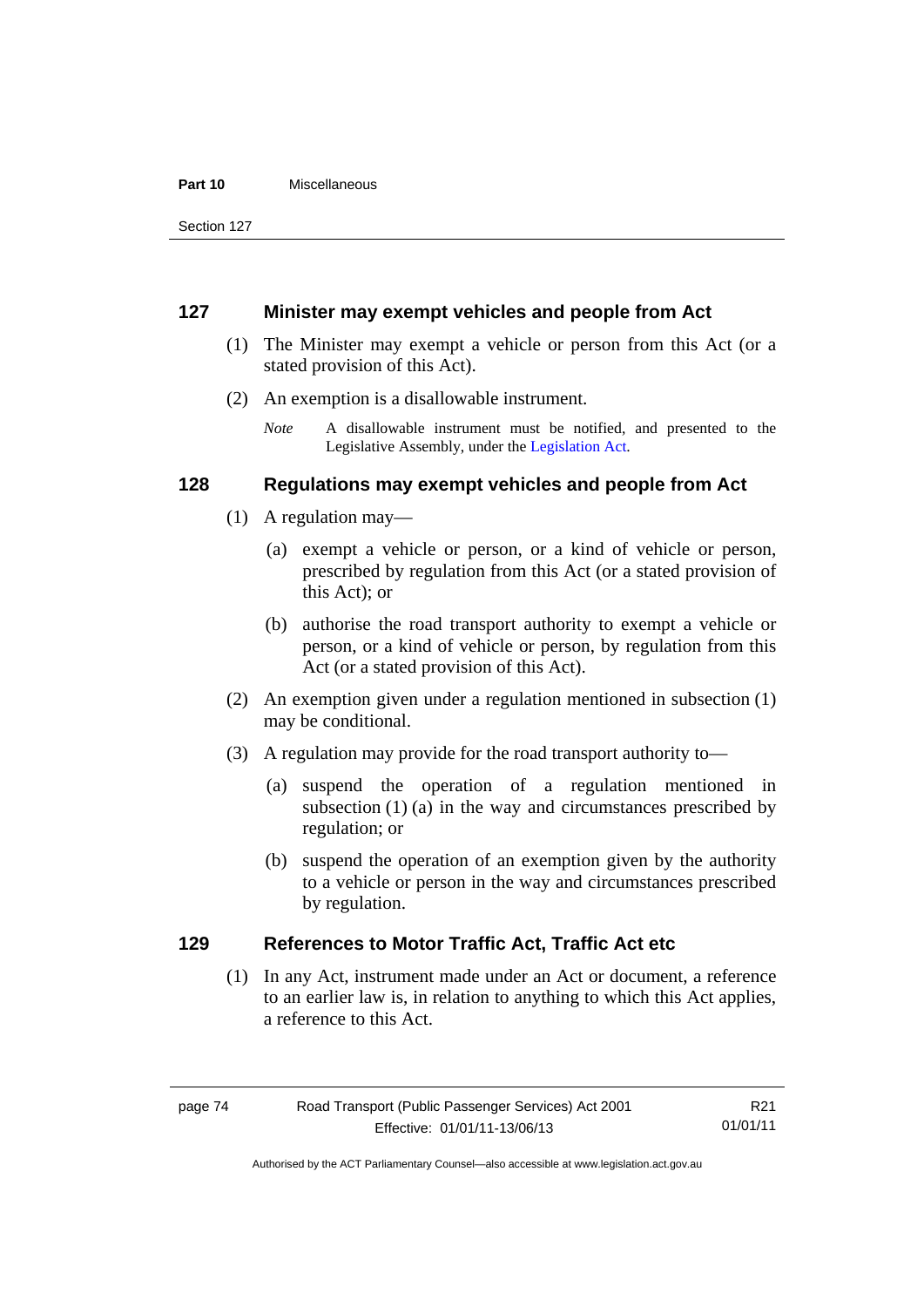(2) In this section:

*earlier law* means any of the following:

- (a) *[Motor Traffic Act 1936](http://www.legislation.act.gov.au/a/1936-45)*;
- (b) *[Motor Traffic Regulations 1934](http://www.legislation.act.gov.au/sl/1934-6)*;
- (c) *[Road Transport \(Bus Services\) Regulations 2000](http://www.legislation.act.gov.au/sl/2000-9)*;
- (d) *[Road Transport \(General\) Act 1999](http://www.legislation.act.gov.au/a/1999-77)*;
- (e) *[Road Transport \(Hire Vehicle Services\) Regulations 2000](http://www.legislation.act.gov.au/sl/2000-4)*;
- (f) *[Road Transport \(Taxi Services\) Regulations 2000](http://www.legislation.act.gov.au/sl/2000-5)*.

# **Dictionary**

(see s 4)

- Note 1 The [Legislation Act](http://www.legislation.act.gov.au/a/2001-14) contains definitions and other provisions relevant to this Act.
- *Note 2* In particular, the [Legislation Act,](http://www.legislation.act.gov.au/a/2001-14) dict, pt 1, defines the following terms:
	- ACT
	- exercise
	- function
	- home address
	- the Territory.
- *Note 3* The *[Road Transport \(General\) Act 1999](http://www.legislation.act.gov.au/a/1999-77)* contains definitions relevant to this Act. For example, the following terms are defined in the *[Road](http://www.legislation.act.gov.au/a/1999-77)  [Transport \(General\) Act 1999](http://www.legislation.act.gov.au/a/1999-77)*, dictionary:
	- another jurisdiction
	- Australian Road Rules
	- driver
	- jurisdiction
	- motor vehicle
	- road transport authority (or authority) (see s 16)
	- road transport legislation (see s 6)

R21 01/01/11 Road Transport (Public Passenger Services) Act 2001 Effective: 01/01/11-13/06/13

page 75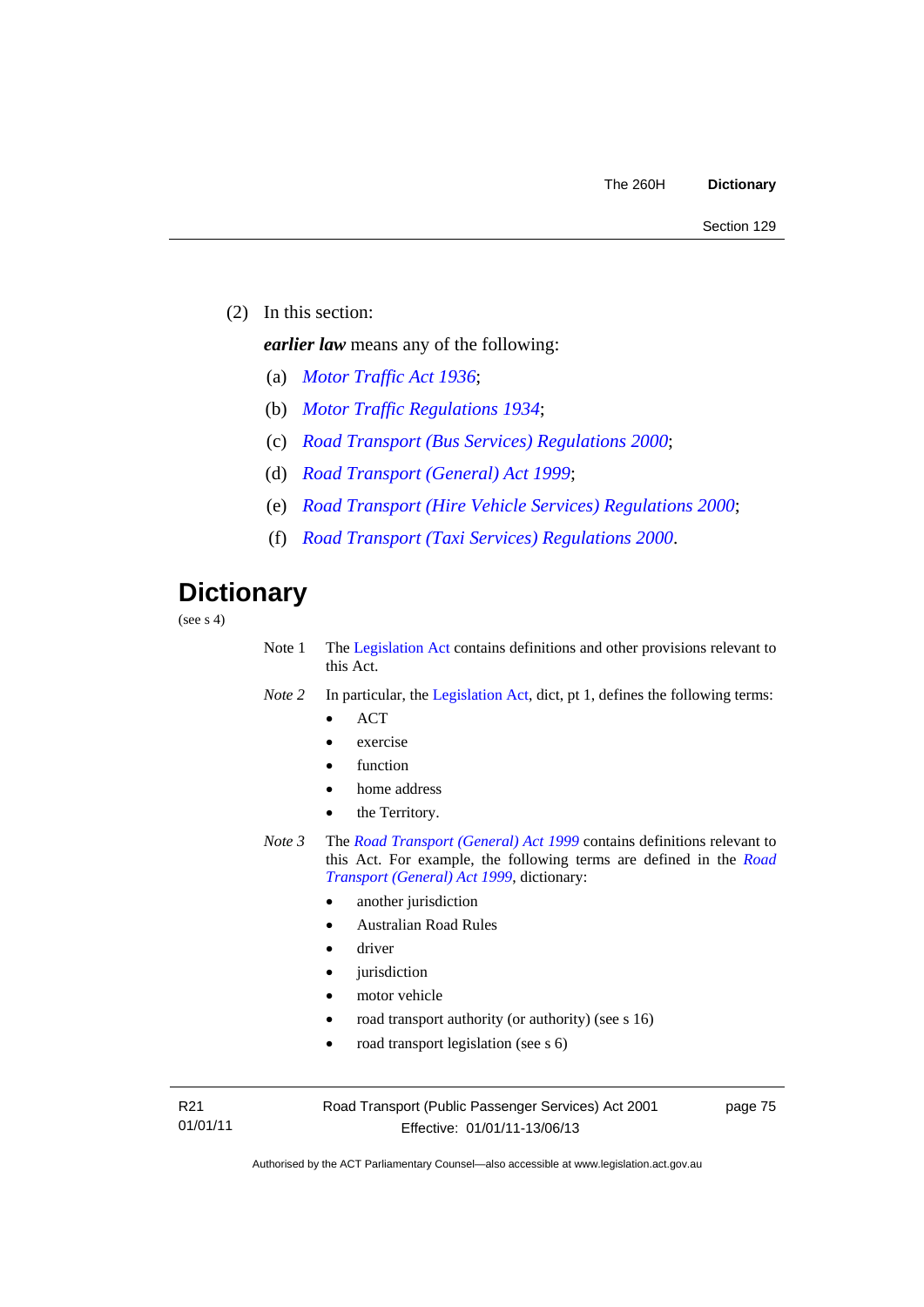- use (in relation to a vehicle).
- *Note 4* If a word or expression is defined in an Act (but not a regulation or another publication) included in the road transport legislation, the definition applies to each use of the word or expression in other road transport legislation unless the contrary intention appears (see *[Road](http://www.legislation.act.gov.au/a/1999-77)  [Transport \(General\) Act 1999](http://www.legislation.act.gov.au/a/1999-77)*, s 8).

*accredited*, in relation to a kind of public passenger service, means accredited under the regulations to operate that kind of public passenger service.

*accredited demand responsive service operator* means accredited under a regulation to operate a demand responsive service.

*accredited hire car service operator* means accredited under the regulations to operate a hire car service.

*accredited taxi network provider* means accredited under the regulations to operate a taxi network.

*accredited taxi service operator* means accredited under the regulations to operate a taxi service.

*affiliated*, in relation to an accredited taxi service operator, means affiliated with an accredited taxi network provider.

*authorisation*, in relation to a demand responsive service, means an authorisation under this Act to operate a demand responsive service.

*authorised demand responsive service operator* means a person who is authorised under this Act to operate a demand responsive service.

*bus*—see section 10A.

*bus service*—see section 11.

*demand responsive service—*see section 80.

*demand responsive service vehicle—*see section 81.

R21 01/01/11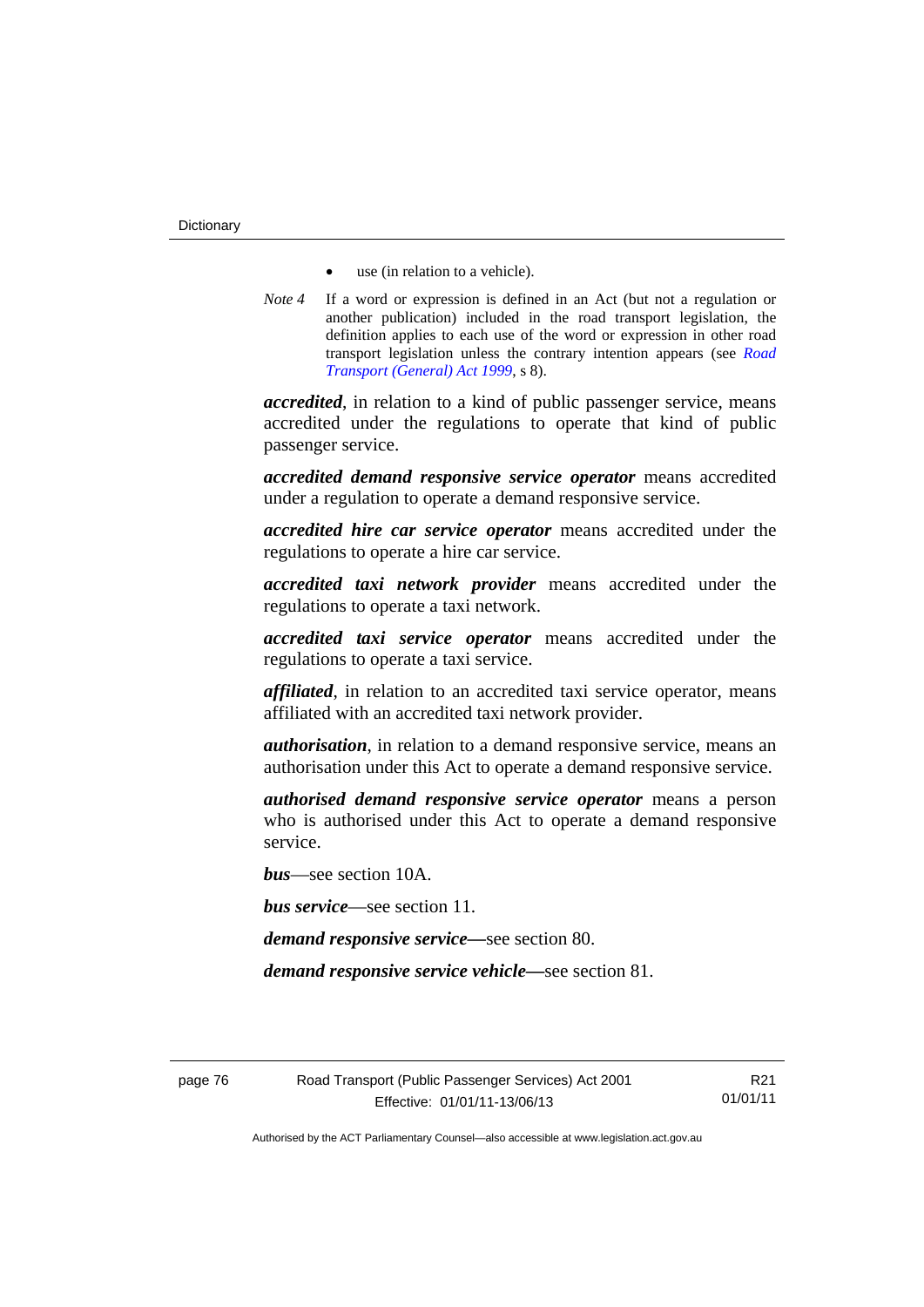*fare* means the amount payable by passengers for transport, or for the transport of passengers' luggage or other goods, on public passenger vehicles.

*fittings*, of a vehicle, includes the seats, seat covers and floor coverings of the vehicle.

*hire car*—see section 67.

*hire car licence*—see section 61.

*hire car service*—see section 69.

*inspect* a vehicle includes observe the performance of the vehicle or any of its equipment, with or without the use of instruments.

*long-distance service*—see section 14.

*noncompliance notice*—see section 120 (1).

*public bus*—see section 10A.

*public passenger service*—see section 10.

*public passenger vehicle* means a public bus, taxi, hire car or demand responsive service vehicle.

*public vehicle licence*—see the *[Road Transport \(Driver Licensing\)](http://www.legislation.act.gov.au/a/1999-78)  [Act 1999](http://www.legislation.act.gov.au/a/1999-78)*, dictionary.

*regular route service*—see section 12.

*restricted hire car*—see section 68.

*restricted hire car licence*—see section 62.

*restricted hire car service*—see section 70.

*restricted taxi*—see section 46.

*restricted taxi licence*—see section 38.

*restricted taxi service*—see section 48.

R21 01/01/11 page 77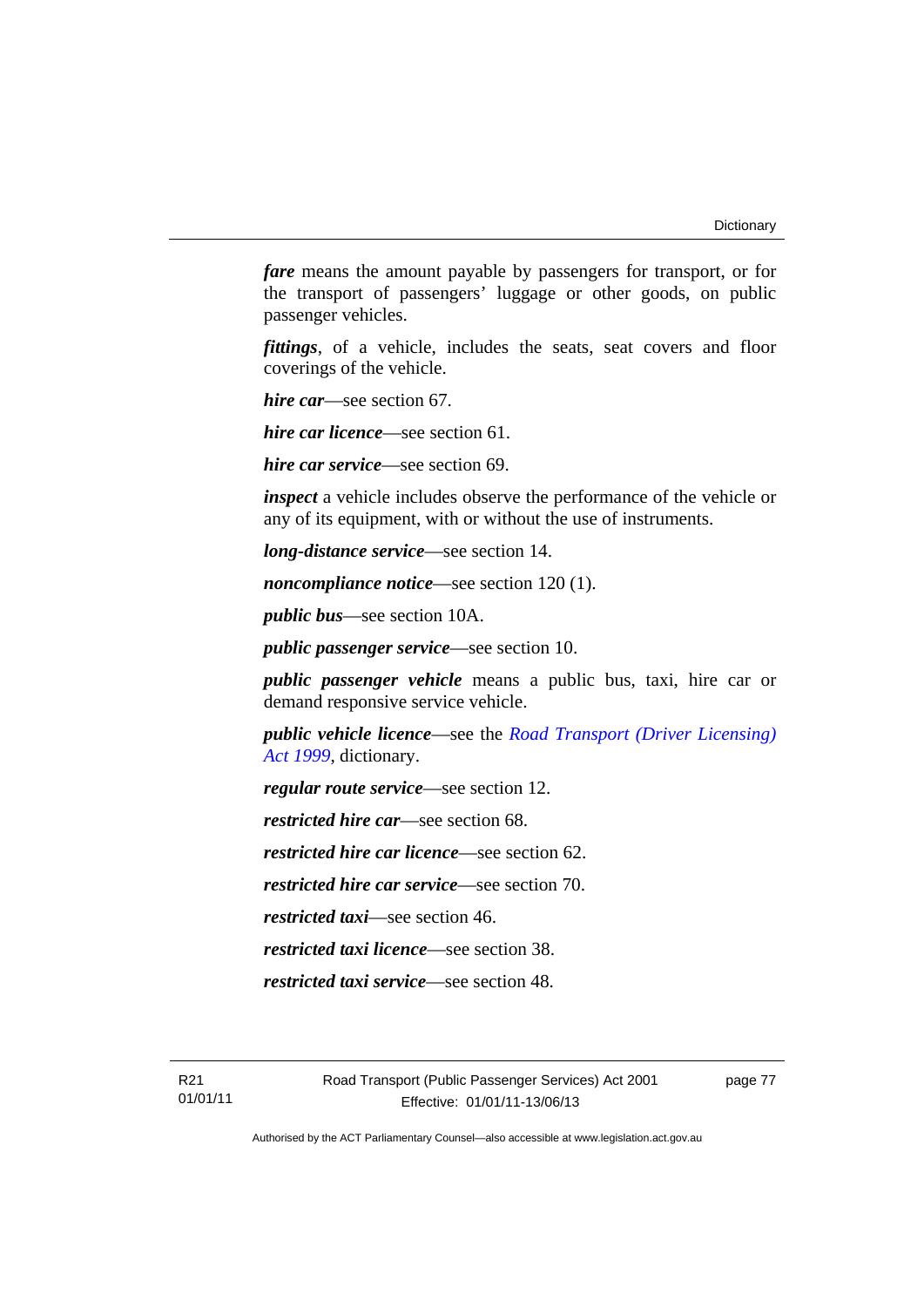*road* means an area that is open to or used by the public and is developed for, or has as 1 of its main uses, the driving or riding of motor vehicles, but does not include an area that would otherwise be a road so far as a declaration under the *[Road Transport \(General\)](http://www.legislation.act.gov.au/a/1999-77)  [Act 1999](http://www.legislation.act.gov.au/a/1999-77)*, section 12 (Power to include or exclude areas in road transport legislation) declares that this Act does not apply to the area.

# *road related area* means—

- (a) an area that divides a road; or
- (b) a footpath or nature strip adjacent to a road; or
- (c) an area that is open to the public and is designated for use by cyclists or animals; or
- (d) an area that is not a road and that is open to or used by the public for driving, riding or parking vehicles; or
- (e) a shoulder of a road; or
- (f) any other area that is open to or used by the public so far as a declaration under the *[Road Transport \(General\) Act 1999](http://www.legislation.act.gov.au/a/1999-77)*, section 12 (Power to include or exclude areas in road transport legislation) declares that this Act applies to the area;

but does not include an area that would otherwise be a road related area so far as a declaration under that section declares that this Act does not apply to the area.

## *service contract—*

- (a) for part 2 (Bus services)—see section 17; and
- (b) for part 8 (Demand responsive services)—see section 89.

*taxi*—see section 45.

*taxi booking service*—see section 29.

R21 01/01/11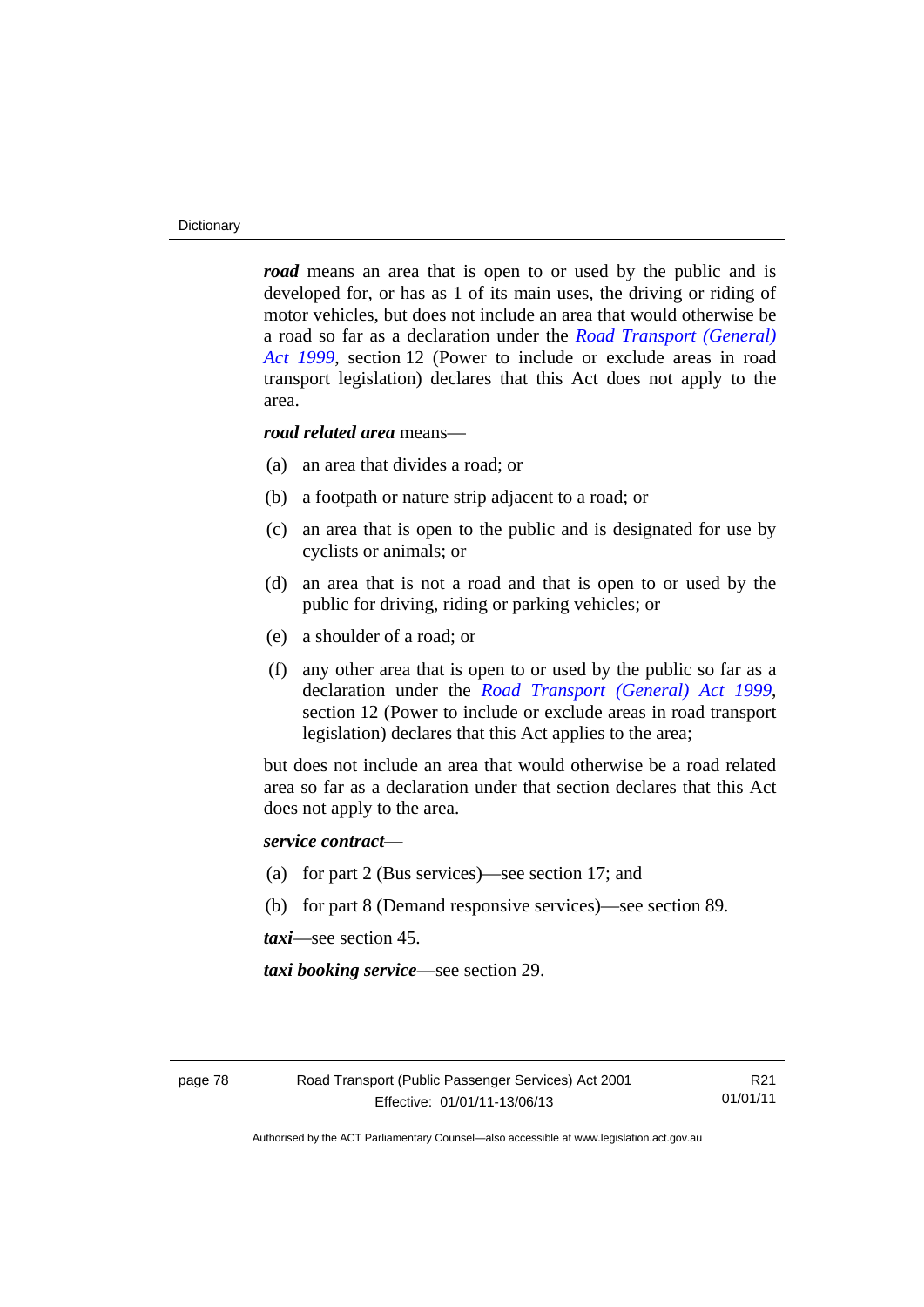*taxi driver* means the person driving a taxi if the person holds a public vehicle licence authorising the person to drive the taxi for hire or reward.

*taxi licence*—see section 37.

*taxi network*—see section 28.

*taxi service*—see section 47.

*taxi zone*—see the [Australian Road Rules](http://www.legislation.act.gov.au//ni/db_37271/default.asp), rule 182.

*time of effect*, for a noncompliance notice—see section 120 (2) (b).

*tour and charter service*—see section 13.

*vehicle* means—

- (a) any description of vehicle on wheels, other than a vehicle used on railways or tramways; or
- (b) any other vehicle prescribed by regulation;

and includes anything else that, under the regulations, is to be treated as a vehicle.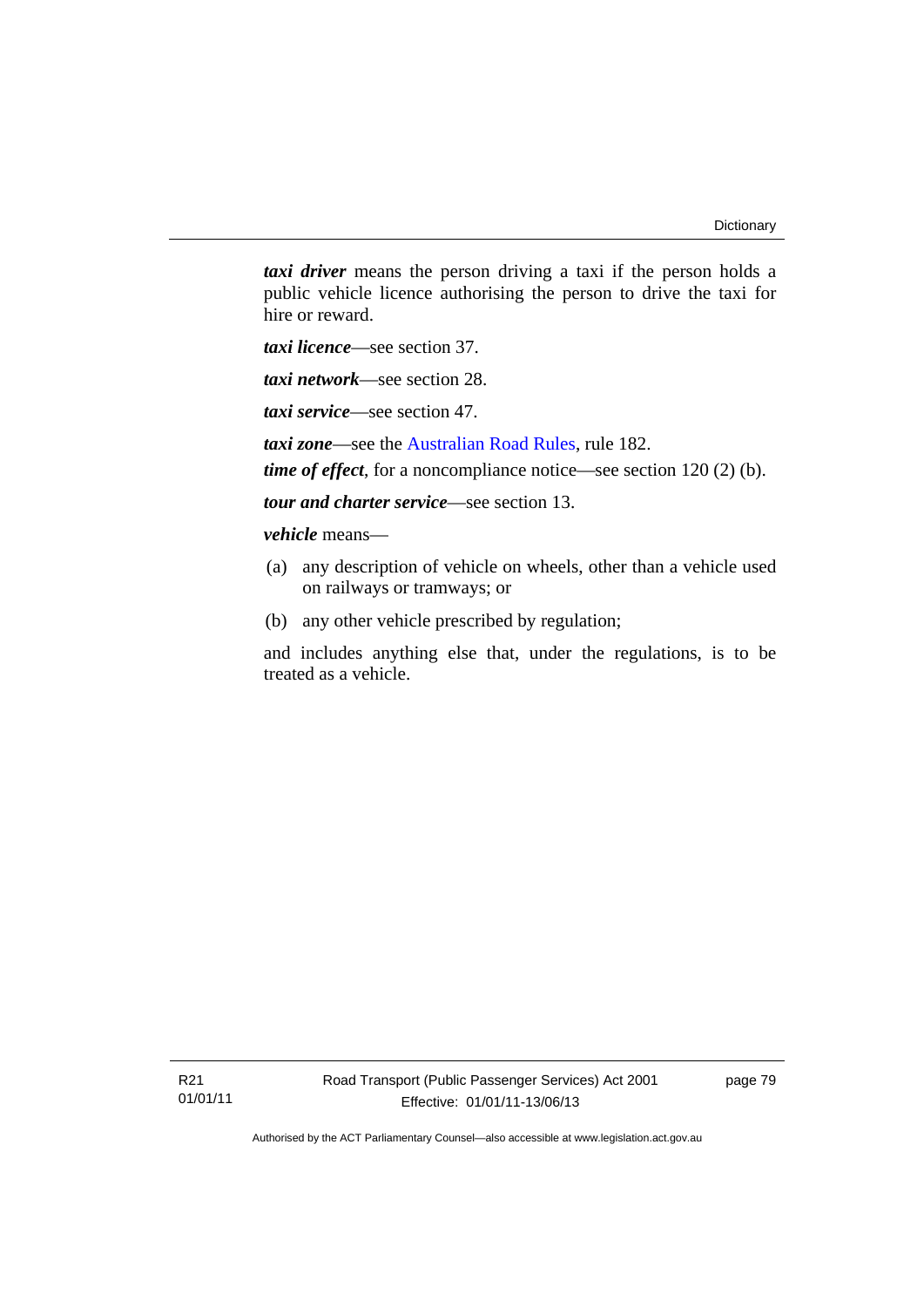1 About the endnotes

# **Endnotes**

# **1 About the endnotes**

Amending and modifying laws are annotated in the legislation history and the amendment history. Current modifications are not included in the republished law but are set out in the endnotes.

Not all editorial amendments made under the *[Legislation Act 2001](http://www.legislation.act.gov.au/a/2001-14)*, part 11.3 are annotated in the amendment history. Full details of any amendments can be obtained from the Parliamentary Counsel's Office.

Uncommenced amending laws and expiries are listed in the legislation history and the amendment history. These details are underlined. Uncommenced provisions and amendments are not included in the republished law but are set out in the last endnote.

If all the provisions of the law have been renumbered, a table of renumbered provisions gives details of previous and current numbering.

The endnotes also include a table of earlier republications.

| $A = Act$<br>$AF =$ Approved form<br>$am = amended$<br>$amdt = amendment$<br>$AR = Assembly resolution$<br>$ch = chapter$<br>$CN =$ Commencement notice<br>$def = definition$<br>$DI = Disallowable instrument$<br>$dict = dictionary$<br>$disallowed = disallowed by the Legislative$<br>Assembly<br>$div = division$<br>$exp = expires/expired$ | $NI =$ Notifiable instrument<br>$o = order$<br>om = omitted/repealed<br>$ord = ordinance$<br>orig = original<br>par = paragraph/subparagraph<br>pres = present<br>$prev = previous$<br>$(\text{prev}) = \text{previously}$<br>$pt = part$<br>$r = rule/subrule$<br>$reloc = relocated$<br>$renum = renumbered$<br>$R[X]$ = Republication No |
|---------------------------------------------------------------------------------------------------------------------------------------------------------------------------------------------------------------------------------------------------------------------------------------------------------------------------------------------------|---------------------------------------------------------------------------------------------------------------------------------------------------------------------------------------------------------------------------------------------------------------------------------------------------------------------------------------------|
| $Gaz = gazette$<br>$hdg =$ heading                                                                                                                                                                                                                                                                                                                | $RI = reissue$<br>$s = section/subsection$<br>$sch = schedule$                                                                                                                                                                                                                                                                              |
| $IA = Interpretation Act 1967$<br>$ins = inserted/added$                                                                                                                                                                                                                                                                                          | $sdiv = subdivision$                                                                                                                                                                                                                                                                                                                        |
| $LA =$ Legislation Act 2001                                                                                                                                                                                                                                                                                                                       | $SL = Subordinate$ law                                                                                                                                                                                                                                                                                                                      |
| $LR =$ legislation register<br>$LRA =$ Legislation (Republication) Act 1996<br>$mod = modified/modification$                                                                                                                                                                                                                                      | $sub =$ substituted<br>underlining = whole or part not commenced<br>or to be expired                                                                                                                                                                                                                                                        |

# **2 Abbreviation key**

page 80 Road Transport (Public Passenger Services) Act 2001 Effective: 01/01/11-13/06/13

R21 01/01/11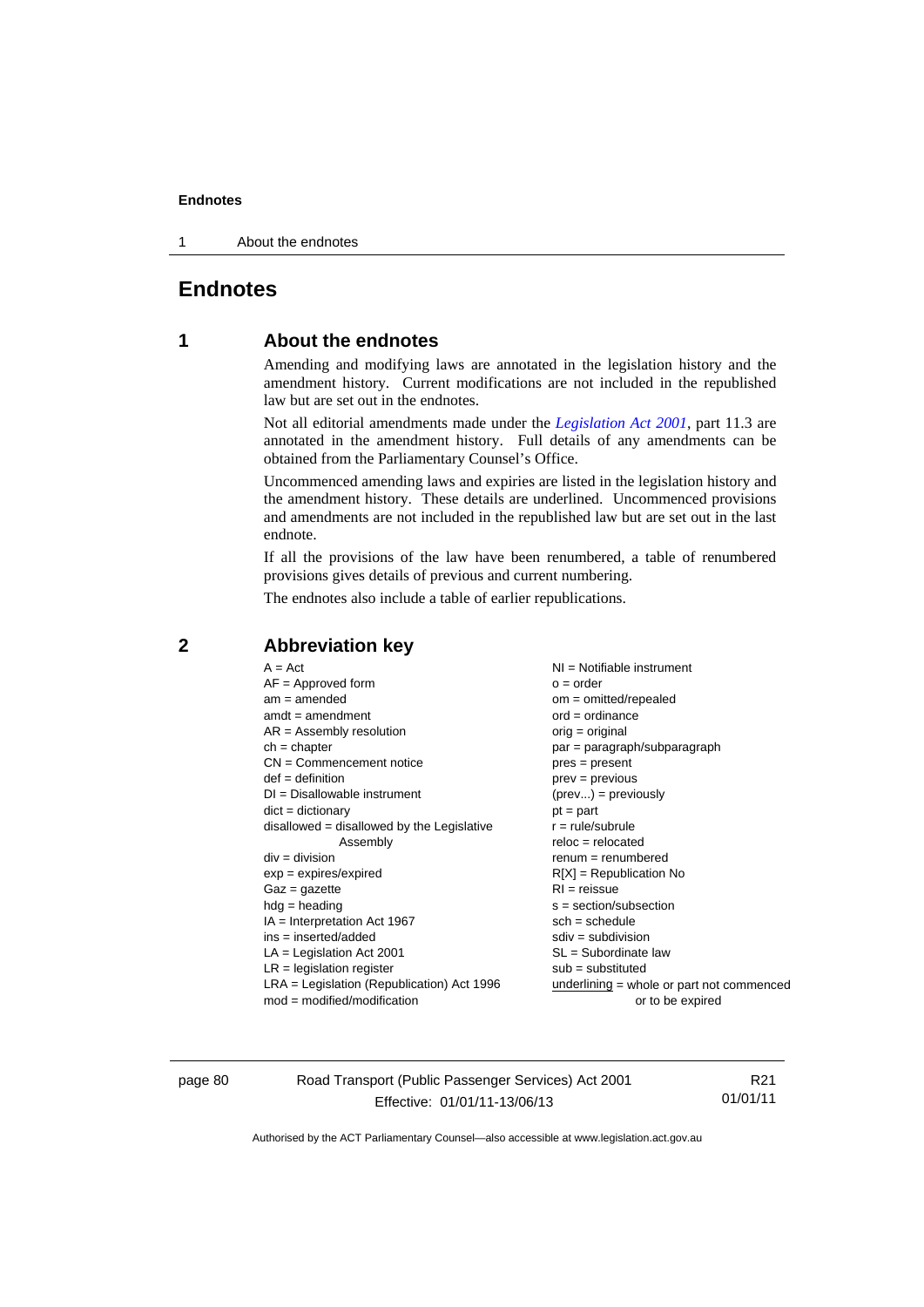## **3 Legislation history**

# **Road Transport (Public Passenger Services) Act 2001 A2001-62**

notified 10 September 2001 [\(Gaz 2001 No S66\)](http://www.legislation.act.gov.au/gaz/2001-S66/default.asp)

s 1, s 2 commenced 10 September 2001 (IA s 10B) remainder commenced 1 December 2001 (s 2 and [CN2001-2\)](http://www.legislation.act.gov.au/cn/2001-2/default.asp)

as amended by

### **[Road Transport \(Public Passenger Services\) Amendment Act 2001](http://www.legislation.act.gov.au/a/2001-94) A2001-94**

notified LR 27 September 2001

s 1, s 2 commenced 27 September 2001 (LA s 75) remainder commenced 1 March 2002 (s 2 and [CN2002-2\)](http://www.legislation.act.gov.au/cn/2002-2/default.asp)

### **[Statute Law Amendment Act 2002](http://www.legislation.act.gov.au/a/2002-30) A2002-30 pt 3.70**

notified LR 16 September 2002

s 1, s 2 taken to have commenced 19 May 1997 (LA s 75 (2))

pt 3.70 commenced 17 September 2002 (s 2 (1))

### **[Statute Law Amendment Act 2002 \(No 2\)](http://www.legislation.act.gov.au/a/2002-49) A2002-49 pt 3.23**

notified LR 20 December 2002 s 1, s 2 taken to have commenced 7 October 1994 (LA s 75 (2)) pt 3.23 commenced 17 January 2003 (s 2 (1))

### **[Road Transport \(Public Passenger Services\) \(Hire Cars\) Amendment](http://www.legislation.act.gov.au/a/2004-69)  [Act 2004](http://www.legislation.act.gov.au/a/2004-69) A2004-69 pt 2**

notified LR 9 September 2004 s 1, s 2 commenced 9 September 2004 (LA s 75 (1)) pt 2 commenced 9 March 2005 (s 2 and LA s 79)

as modified by

### **[Road Transport \(Public Passenger Services\) Regulation 2002](http://www.legislation.act.gov.au/sl/2002-3) SL2002-3 (as am by [SL2005-4](http://www.legislation.act.gov.au/sl/2005-4) s 12)**

notified LR 27 February 2002

s 1, s 2 commenced 27 February 2002 (LA s 75 (1))

s 132 (4) commenced 1 March 2003 (s 2 (2))

remainder commenced 1 March 2002 (s 2 (1) and see [CN2002-2](http://www.legislation.act.gov.au/cn/2002-2/default.asp))

R21 01/01/11 Road Transport (Public Passenger Services) Act 2001 Effective: 01/01/11-13/06/13

page 81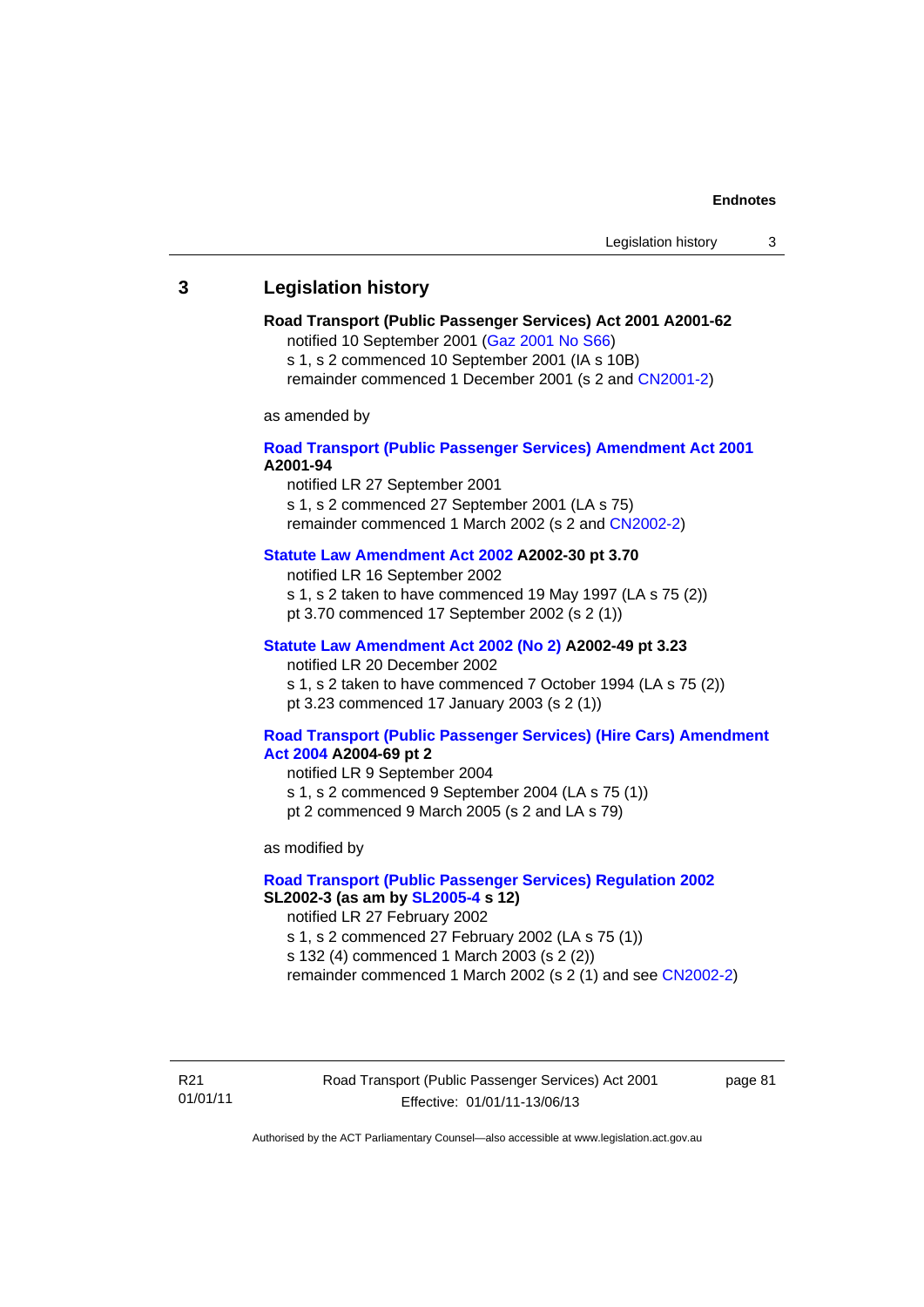3 Legislation history

### **[Road Transport Legislation \(Hire Cars\) Amendment Regulation 2005](http://www.legislation.act.gov.au/sl/2005-4)  [\(No 1\)](http://www.legislation.act.gov.au/sl/2005-4) SL2005-4 s 12**

notified LR 7 March 2005

s 1, s 2 commenced 7 March 2005 (LA s 75 (1))

s 12 commenced 9 March 2005 (s 2 and see [Road Transport \(Public](http://www.legislation.act.gov.au/a/2004-69)  [Passenger Services\) \(Hire Cars\) Amendment Act 2004](http://www.legislation.act.gov.au/a/2004-69) A2004-69, s 2 and LA s 79)

*Note* This regulation only amends the [Road Transport \(Public](http://www.legislation.act.gov.au/sl/2002-3)  [Passenger Services\) Regulation 2002](http://www.legislation.act.gov.au/sl/2002-3) SL2002-3.

as amended by

### **[Statute Law Amendment Act 2005](http://www.legislation.act.gov.au/a/2005-20) A2005-20 sch 3 pt 3.57**

notified LR 12 May 2005

s 1, s 2 taken to have commenced 8 March 2005 (LA s 75 (2)) amdt 3.372, amdt 3.374 commenced 2 June 2005 (s 2 (2)) sch 3 pt 3.57 remainder commenced 2 June 2005 (s 2 (1))

### **[Road Transport \(Public Passenger Services\) Amendment Act 2006](http://www.legislation.act.gov.au/a/2006-9) A2006-9**

notified LR 15 March 2006 s 1, s 2 commenced 15 March 2006 (LA s 75 (1)) remainder commenced 1 July 2006 (s 2 and [CN2006-13](http://www.legislation.act.gov.au/cn/2006-13/default.asp))

### **[Road Transport Legislation Amendment Act 2006](http://www.legislation.act.gov.au/a/2006-26) A2006-26 pt 2, s 31**

notified LR 14 June 2006 s 1, s 2 commenced 14 June 2006 (LA s 75 (1)) pt 2, s 31 commenced 2 July 2006 (s 2 and [CN2006-12](http://www.legislation.act.gov.au/cn/2006-12/default.asp))

**[Administrative \(Miscellaneous Amendments\) Act 2006](http://www.legislation.act.gov.au/a/2006-30) A2006-30 sch 1 pt 1.10** 

notified LR 16 June 2006 s 1, s 2 commenced 16 June 2006 (LA s 75 (1)) amdt 1.84 commenced 3 July 2006 (s 2 (2)) sch 1 pt 1.10 remainder commenced 1 July 2006 (s 2 (1))

### **[Road Transport \(Third-Party Insurance\) Act 2008](http://www.legislation.act.gov.au/a/2008-1) A2008-1 sch 1 pt 1.9 (as am by [A2008-39](http://www.legislation.act.gov.au/a/2008-39) s 4)**

notified LR 26 February 2008

s 1, s 2 commenced 26 February 2008 (LA s 75 (1))

sch 1 pt 1.9 commenced 1 October 2008 (s 2 as am by [A2008-39](http://www.legislation.act.gov.au/a/2008-39) s 4)

| page 82 | Road Transport (Public Passenger Services) Act 2001 | R <sub>21</sub> |
|---------|-----------------------------------------------------|-----------------|
|         | Effective: 01/01/11-13/06/13                        | 01/01/11        |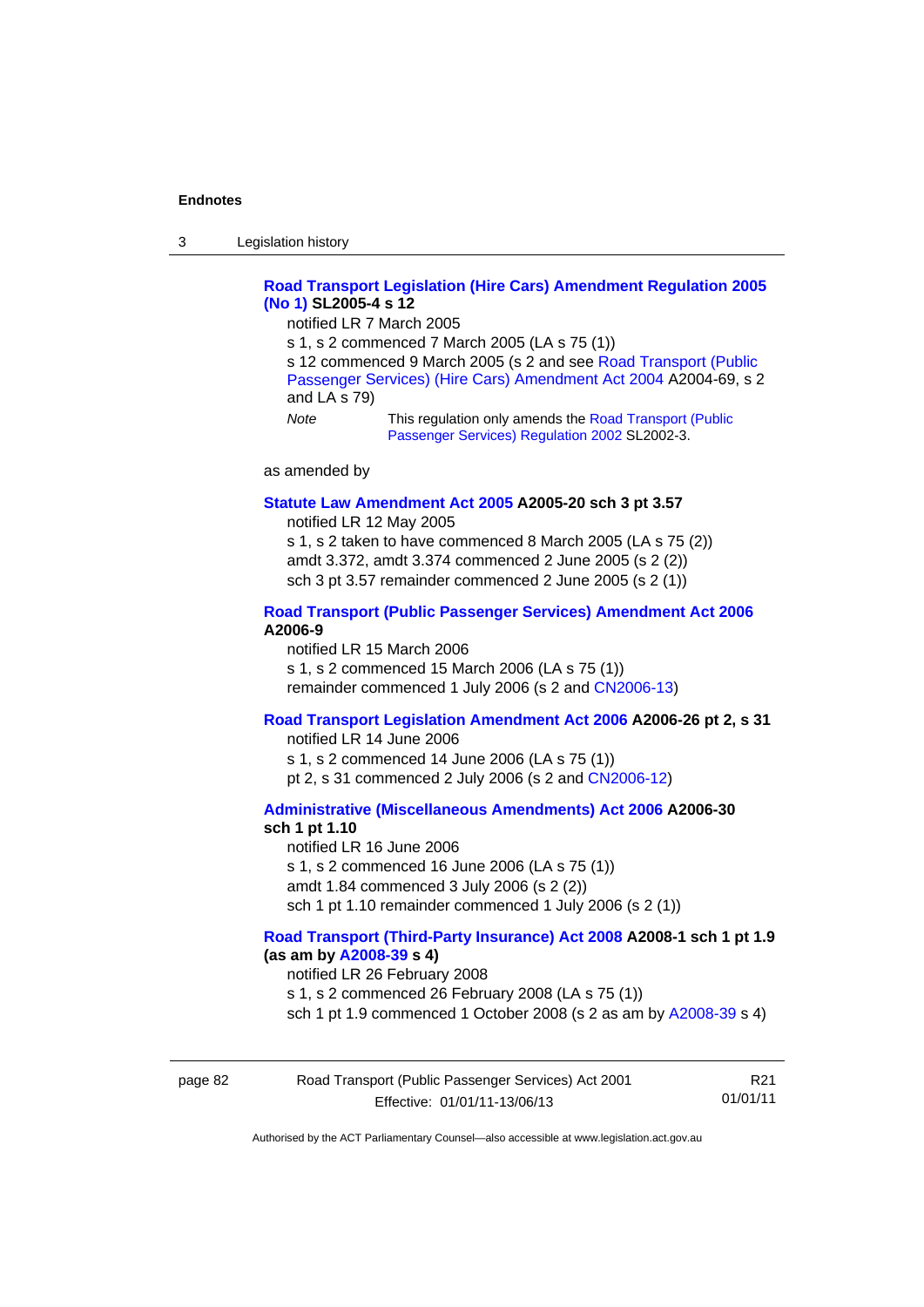# **[Road Transport \(Third-Party Insurance\) Amendment Act 2008](http://www.legislation.act.gov.au/a/2008-39) A2008-39**

notified LR 22 August 2008

s 1, s 2 commenced 22 August 2008 (LA s 75 (1))

remainder commenced 23 August 2008 (s 2)

*Note* This Act only amends the [Road Transport \(Third-Party](http://www.legislation.act.gov.au/a/2008-1)  [Insurance\) Act 2008](http://www.legislation.act.gov.au/a/2008-1) A2008-1.

as modified by

### **[Road Transport \(Third-Party Insurance\) Regulation 2008](http://www.legislation.act.gov.au/sl/2008-37) SL2008-37 s 103 and sch 20 mod 20.1**

notified LR 25 August 2008

s 1, s 2 commenced 25 August 2008 (LA s 75 (1)) s 103 and sch 20 mod 20.1 commenced 1 October 2008 (s 2 and see [Road Transport \(Third-Party Insurance\) Act 2008](http://www.legislation.act.gov.au/a/2008-1) A2008-1 s 2 (as am by [A2008-39](http://www.legislation.act.gov.au/a/2008-39) s 4))

as amended by

### **[Road Transport \(Third-Party Insurance\) Amendment Act 2009](http://www.legislation.act.gov.au/a/2009-16) A2009-16 sch 3 pt 3.3**

notified LR 30 June 2009 s 1, s 2 commenced 30 June 2009 (LA s 75 (1)) sch 3 pt 3.3 commenced 5 July 2009 (s 2)

### **[Road Transport \(Mass, Dimensions and Loading\) Act 2009](http://www.legislation.act.gov.au/a/2009-22/default.asp) A2009-22**

### **sch 1 pt 1.8**

notified LR 3 September 2009

s 1, s 2 commenced 3 September 2009 (LA s 75 (1))

sch 1 pt 1.8 commenced 3 March 2010 (s 2 and LA s 79)

### **[Statute Law Amendment Act 2009 \(No 2\)](http://www.legislation.act.gov.au/a/2009-49) A2009-49 sch 3 pt 3.63**

notified LR 26 November 2009 s 1, s 2 commenced 26 November 2009 (LA s 75 (1)) sch 3 pt 3.63 commenced 17 December 2009 (s 2)

#### **[Statute Law Amendment Act 2010](http://www.legislation.act.gov.au/a/2010-18) A2010-18 sch 3 pt 3.18**

notified LR 13 May 2010

s 1, s 2 commenced 13 May 2010 (LA s 75 (1))

sch 3 pt 3.18 commenced 3 June 2010 (s 2)

R21 01/01/11 Road Transport (Public Passenger Services) Act 2001 Effective: 01/01/11-13/06/13

page 83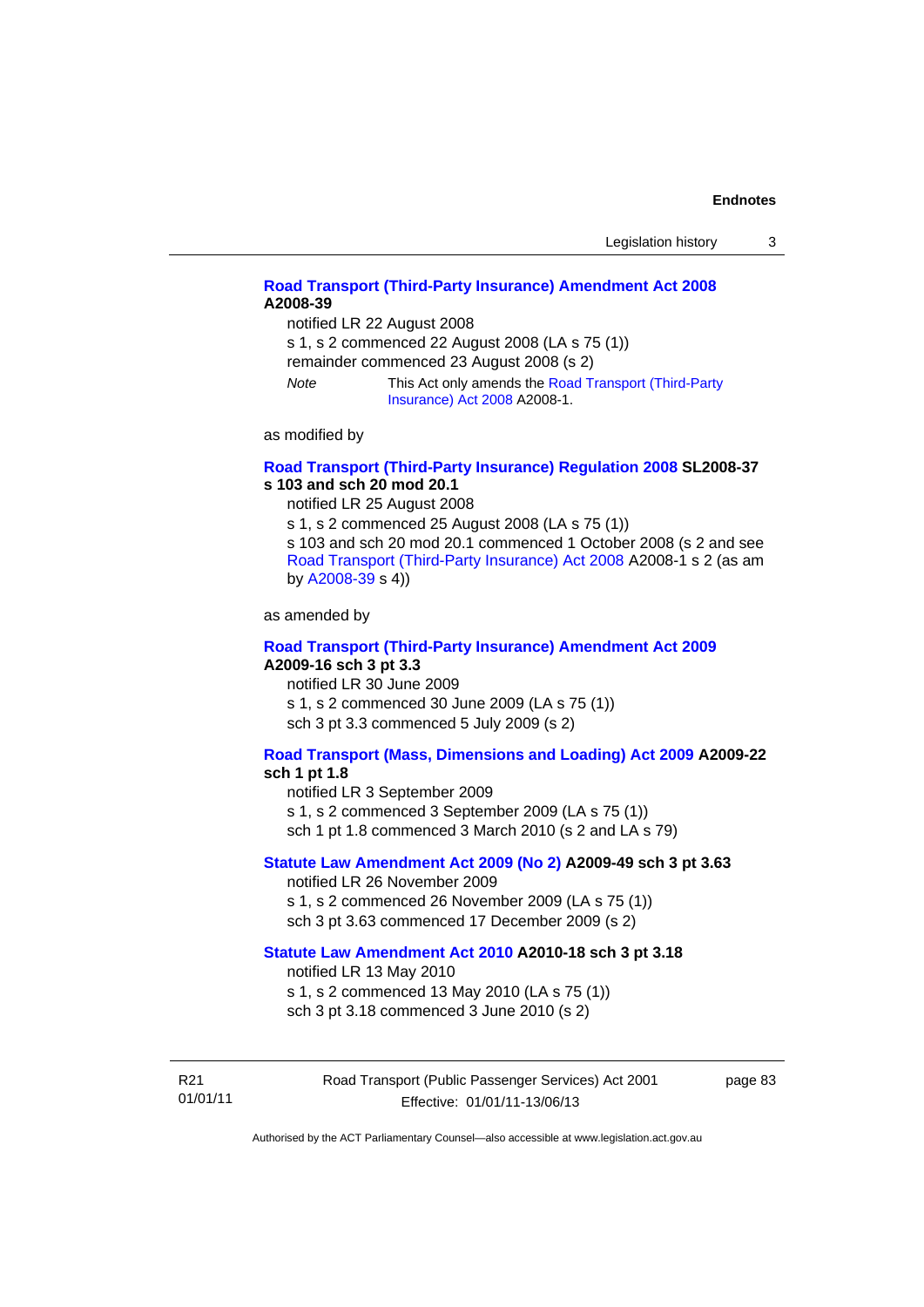4 Amendment history

# **[Fair Trading \(Australian Consumer Law\) Amendment Act 2010](http://www.legislation.act.gov.au/a/2010-54) A2010-54 sch 3 pt 3.21**

notified LR 16 December 2010 s 1, s 2 commenced 16 December 2010 (LA s 75 (1)) sch 3 pt 3.21 commenced 1 January 2011 (s 2 (1))

# **4 Amendment history**

| <b>Preliminary</b><br>pt 1 hdg note | om A2005-20 amdt 3.369                                                           |
|-------------------------------------|----------------------------------------------------------------------------------|
| Name of Act                         |                                                                                  |
| s <sub>1</sub>                      | am A2005-20 amdt 3.370; A2009-22 amdt 1.23                                       |
| <b>Objects</b>                      |                                                                                  |
| s 2 hdg<br>s <sub>2</sub>           | bracketed note $exp 30$ June 2002 (s 4 (3))<br>orig s 2 om R1 LA (s 89 (4))      |
|                                     | (prev s 3) sub A2001-94 s 4                                                      |
|                                     | renum as s 2 R1 LA (see A2001-94 s 17)<br>am A2004-69 s 4                        |
| <b>Dictionary</b>                   |                                                                                  |
| s <sub>3</sub>                      | (prev s 4) renum as s 3 R1 LA (see A2001-94 s 17)                                |
| <b>Notes</b>                        |                                                                                  |
| s <sub>4</sub>                      | (prev s 5) sub A2001-94 s 5                                                      |
|                                     | renum as s 4 R1 LA (see A2001-94 s 17)<br>ss (2), (3) exp 30 June 2002 (s 4 (3)) |
|                                     | Offences against Act-application of Criminal Code etc                            |
| $s$ 4A                              | ins A2004-69 s 5                                                                 |
|                                     | am A2006-9 s 4; A2006-26 s 4                                                     |
| s 5                                 | <b>Functions of road transport authority</b><br>(prev s 6) sub A2001-94 s 5      |
|                                     | renum as s 5 R1 LA (see A2001-94 s 17)                                           |
|                                     | am A2004-69 s 6; A2006-9 ss 5-7                                                  |
| and licences                        | Registers of accredited people, demand responsive service authorisations         |
| s 6 hdg                             | sub A2006-9 s 8                                                                  |
| s 6                                 | (prev s 7) sub A2001-94 s 5                                                      |
|                                     | renum as s 6 R1 LA (see A2001-94 s 17)                                           |

page 84 Road Transport (Public Passenger Services) Act 2001 Effective: 01/01/11-13/06/13

R21 01/01/11

Authorised by the ACT Parliamentary Counsel—also accessible at www.legislation.act.gov.au

am [A2004-69](http://www.legislation.act.gov.au/a/2004-69) s 7; [A2006-9](http://www.legislation.act.gov.au/a/2006-9) s 9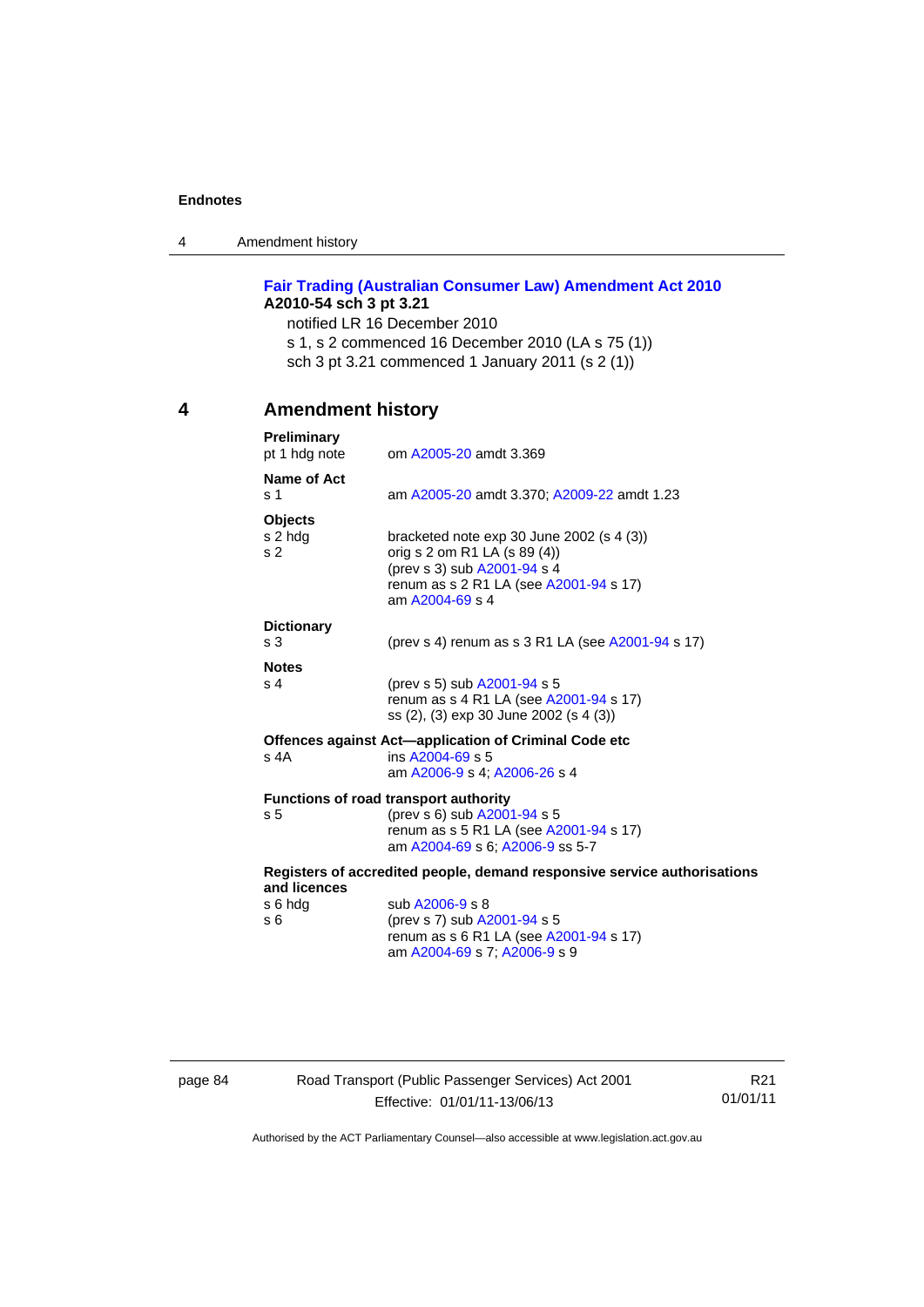# **Security and disclosure of information in registers**  s 7 (prev s 8) sub [A2001-94](http://www.legislation.act.gov.au/a/2001-94) s 5 renum as s 7 R1 LA (see [A2001-94](http://www.legislation.act.gov.au/a/2001-94) s 17) sub [A2002-49](http://www.legislation.act.gov.au/a/2002-49) amdt 3.229 am [A2006-9](http://www.legislation.act.gov.au/a/2006-9) s 10 **Competition and Consumer Act authorisation**  s 8 hdg am [A2010-54](http://www.legislation.act.gov.au/a/2010-54) amdt 3.50<br>s 8 (prev s 9) renum as s 8 l (prev s 9) renum as s 8 R1 LA (see [A2001-94](http://www.legislation.act.gov.au/a/2001-94) s 17) am [A2010-54](http://www.legislation.act.gov.au/a/2010-54) amdt 3.51 **Combinations of accreditations, authorisations and licences**  s 9 (prev s 9A) ins [A2001-94](http://www.legislation.act.gov.au/a/2001-94) s 6 renum as s 9 R1 LA (see [A2001-94](http://www.legislation.act.gov.au/a/2001-94) s 17) sub [A2006-9](http://www.legislation.act.gov.au/a/2006-9) s 11 **Combinations of accreditations and licences**  s 9A renum as s 9 **Meaning of** *bus* **and** *public bus* s 10A ins [A2005-20](http://www.legislation.act.gov.au/a/2005-20) amdt 3.371 **Meaning of** *bus service*<br>s 11 hda brack s 11 hdg bracketed note exp 30 June 2002 (s 4 (3))<br>s 11 sub A2006-9 s 12 sub [A2006-9](http://www.legislation.act.gov.au/a/2006-9) s 12 **What is a** *regular route service***?**  s 12 hdg bracketed note exp 30 June 2002 (s 4 (3)) **What is a** *long-distance service***?**  s 14 hdg bracketed note exp 30 June 2002 (s 4 (3)) **Bus operators—purposes of accreditation**  s 15 hdg bracketed note exp 30 June 2002 (s 4 (3)) **Regulations about accreditation system**  s 16 am [A2002-30](http://www.legislation.act.gov.au/a/2002-30) amdt 3.748; [A2006-9](http://www.legislation.act.gov.au/a/2006-9) amdt 1.9 **Service contracts—regular route services**  s 17 hdg bracketed note exp 30 June 2002 (s 4 (3)) sub [A2006-9](http://www.legislation.act.gov.au/a/2006-9) s 13 s 17 am [A2002-49](http://www.legislation.act.gov.au/a/2002-49) amdt 3.230; [A2005-20](http://www.legislation.act.gov.au/a/2005-20) amdt 3.372 **Entitlement to operate regular route services**  s 18 am [A2006-30](http://www.legislation.act.gov.au/a/2006-30) amdt 1.78 **Entitlement to operate tour and charter services**  s 19 am [A2006-30](http://www.legislation.act.gov.au/a/2006-30) amdt 1.79 **Territory's entitlement to operate bus service**  s 19A ins [A2006-30](http://www.legislation.act.gov.au/a/2006-30) amdt 1.80

R21 01/01/11 Road Transport (Public Passenger Services) Act 2001 Effective: 01/01/11-13/06/13

page 85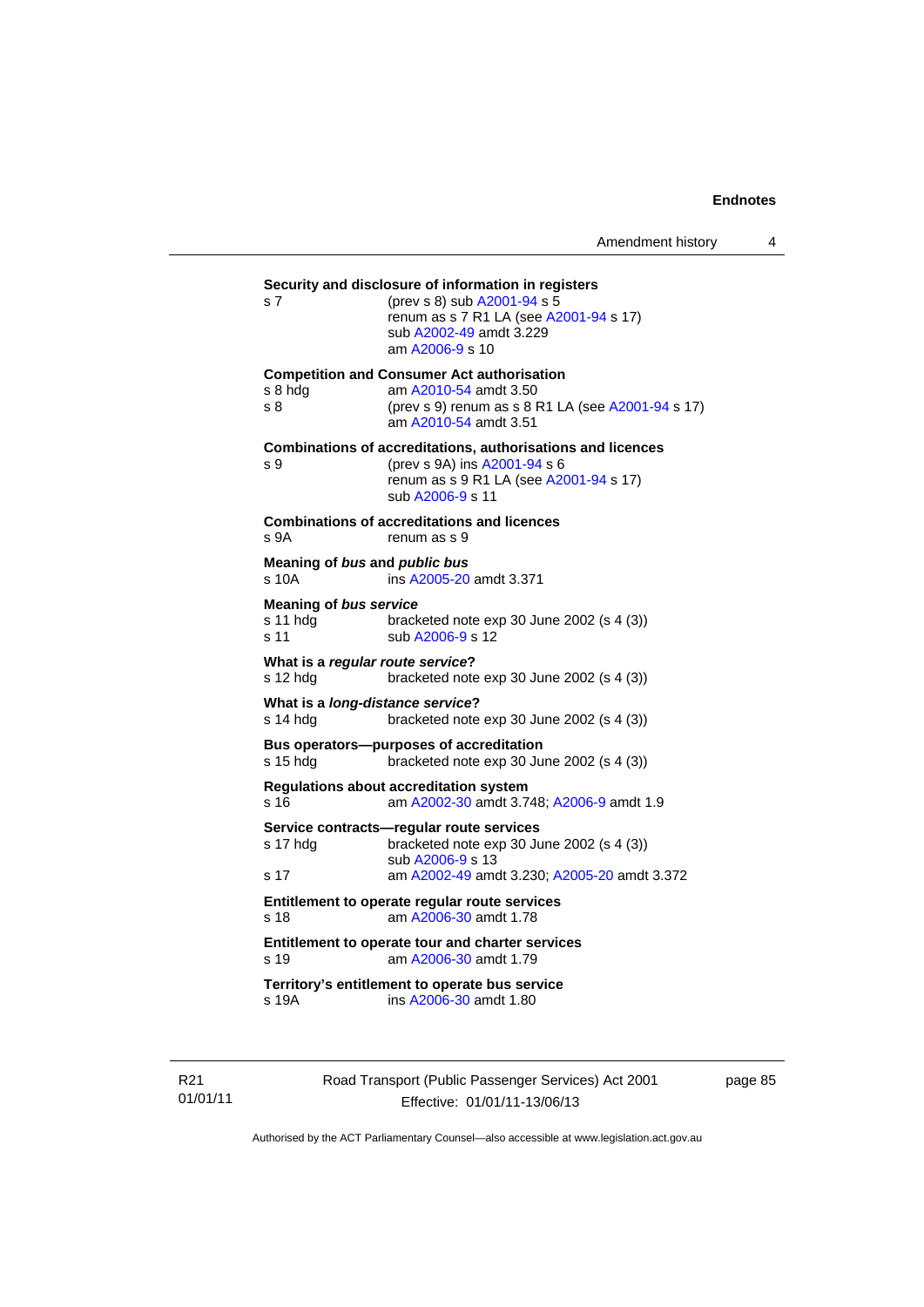4 Amendment history

|         | s 20 hdg<br>s <sub>20</sub>                         | Unaccredited operators not to operate certain bus services<br>bracketed note $exp 30$ June 2002 (s 4 (3))<br>am A2006-30 amdt 1.81                |
|---------|-----------------------------------------------------|---------------------------------------------------------------------------------------------------------------------------------------------------|
|         | s 21                                                | Pretending to be an accredited bus service operator<br>sub A2002-30 amdt 3.749                                                                    |
|         | s 22 hdg<br>s 22                                    | Operators of regular route services to hold service contracts<br>bracketed note $exp 30$ June 2002 (s 4 (3))<br>am A2006-30 amdt 1.82             |
|         | s 24                                                | Regulations about operation of bus services by accredited people<br>am A2004-69 s 8; A2006-9 amdt 1.1                                             |
|         | s 25                                                | Regulations about operation of public buses<br>am A2006-9 amdt 1.2, amdt 1.3                                                                      |
|         | <b>Regulations about bus drivers</b><br>s 26        | am A2002-49 amdt 3.230                                                                                                                            |
|         | s 27                                                | Regulations about conduct of passengers<br>am A2002-49 amdt 3.230                                                                                 |
|         | Taxi networks<br>pt 3 hdg                           | sub A2001-94 s 8                                                                                                                                  |
|         | <b>Basic concepts</b><br>div 3.1 hdg                | ins A2001-94 s 8                                                                                                                                  |
|         | Meaning of taxi network<br>s 28 hdg<br>s 28         | bracketed note exp 30 June 2002 (s 4 (3))<br>orig s 28 om A2001-94 s 7<br>(prev s 29) sub A2001-94 s 8<br>renum as s 28 R1 LA (see A2001-94 s 17) |
|         | Meaning of taxi booking service<br>s 29 hdg<br>s 29 | bracketed note exp 30 June 2002 (s 4 (3))<br>(prev s 29A) ins A2001-94 s 8<br>renum as s 29 R1 LA (see A2001-94 s 17)                             |
|         | Meaning of taxi booking service<br>s 29A            | renum as s 29                                                                                                                                     |
|         | s 29B                                               | Taxi network providers--purposes of accreditation<br>renum as s 30                                                                                |
|         | S 29C                                               | Taxi network providers-regulations about accreditation system<br>renum as s 31                                                                    |
|         | s 29D                                               | Entitlement to operate taxi networks<br>renum as s 32                                                                                             |
|         | s 29E                                               | Unaccredited persons not to operate taxi network<br>renum as s 33                                                                                 |
| page 86 |                                                     | Road Transport (Public Passenger Services) Act 2001                                                                                               |

Authorised by the ACT Parliamentary Counsel—also accessible at www.legislation.act.gov.au

R21 01/01/11

Effective: 01/01/11-13/06/13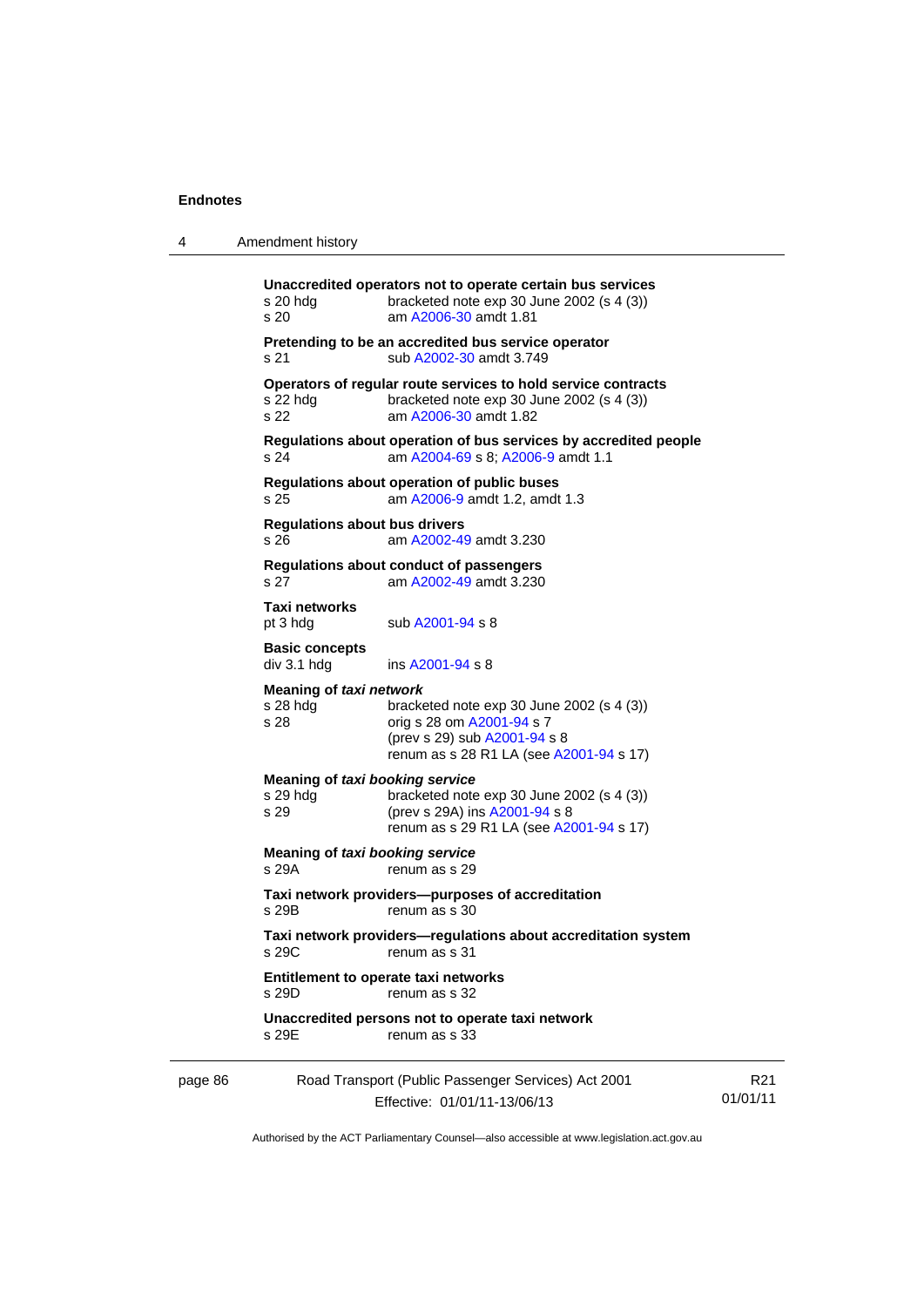| Amendment history |  |  |
|-------------------|--|--|
|-------------------|--|--|

Road Transport (Public Passenger Services) Act 2001 **Pretending to be an accredited taxi network provider**  s 29F renum as s 34 **Regulations about operation of taxi networks by accredited people**  s 29G renum as s 35 **Regulations about operation of taxi networks**  s 29H renum as s 36 **Accreditation of taxi network providers**  div 3.2 hdg ins [A2001-94](http://www.legislation.act.gov.au/a/2001-94) s 8 **Taxi network providers—purposes of accreditation**  bracketed note exp 30 June 2002 (s  $4$  (3)) s 30 (prev s 29B) ins [A2001-94](http://www.legislation.act.gov.au/a/2001-94) s 8 renum as s 30 R1 LA (see [A2001-94](http://www.legislation.act.gov.au/a/2001-94) s 17) **Meaning of** *restricted taxi licence*  s 30A renum as s 38 **Maximum numbers of taxi licences**<br>s 30B renum as s 39 renum as s 39 **Issue of taxi licences**  s 30C renum as s 40 **Transferability of taxi licences**  s 30D renum as s 41 **Use of vehicles as taxis**  renum as s 42 **Pretending vehicles are licensed taxis**  s 30F renum as s 43 **Regulations about taxi licences**  renum as s 44 **Taxi network providers—regulations about accreditation system**  s 31 hdg bracketed note exp 30 June 2002 (s 4 (3))<br>s 31 (prev s 29C) ins A2001-94 s 8 (prev s 29C) ins [A2001-94](http://www.legislation.act.gov.au/a/2001-94) s 8 renum as s 31 R1 LA (see [A2001-94](http://www.legislation.act.gov.au/a/2001-94) s 17) am [A2006-9](http://www.legislation.act.gov.au/a/2006-9) amdt 1.9; [A2006-26](http://www.legislation.act.gov.au/a/2006-26) s 5; pars renum [A2006-26](http://www.legislation.act.gov.au/a/2006-26) s 6 **Meaning of** *restricted taxi*  s 31A renum as s 46 **Meaning of** *taxi service*  s 31B renum as s 47 **Meaning of** *restricted taxi service*  s 31C renum as s 48

page 87

Authorised by the ACT Parliamentary Counsel—also accessible at www.legislation.act.gov.au

Effective: 01/01/11-13/06/13

R21 01/01/11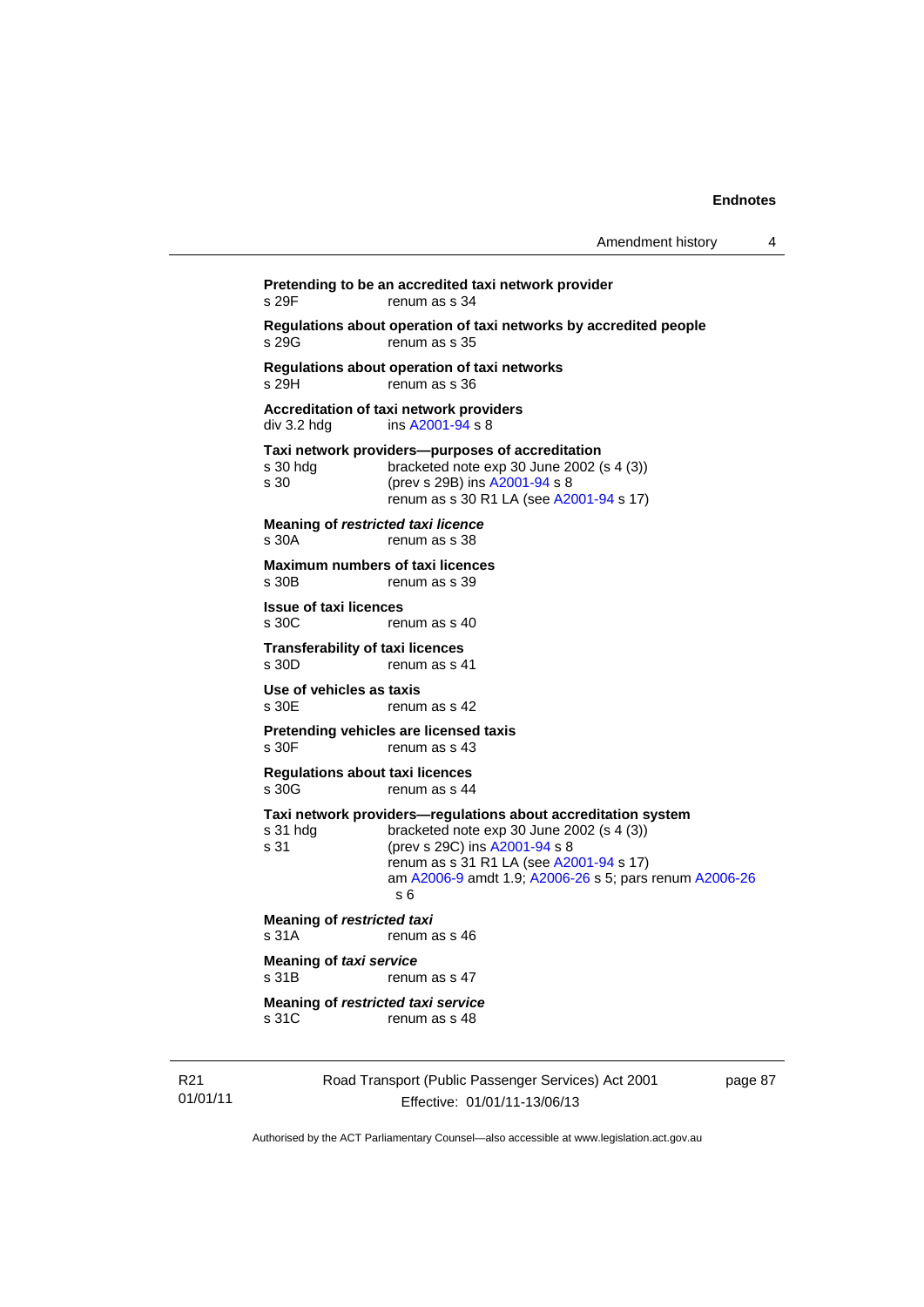4 Amendment history

|         | s 31D                                                    | Taxi service operators-purposes of accreditation<br>renum as s 49                            |                             |
|---------|----------------------------------------------------------|----------------------------------------------------------------------------------------------|-----------------------------|
|         | s 31E                                                    | Taxi service operators-regulations about accreditation system<br>renum as s 50               |                             |
|         | Entitlement to operate taxi services<br>s 31F            | renum as s 51                                                                                |                             |
|         | s.31G                                                    | Unaccredited operators not to operate taxi services<br>renum as s 52                         |                             |
|         | s.31H                                                    | Pretending to be an accredited taxi service operator<br>renum as s 53                        |                             |
|         | s 31l                                                    | Taxi service operators to be affiliated with taxi network<br>renum as s 54                   |                             |
|         | s 31 J                                                   | Pretending to be affiliated with taxi network<br>renum as s 55                               |                             |
|         | s 31K                                                    | Regulations about operation of taxi services by accredited people<br>renum as s 56           |                             |
|         | Regulations about operation of taxis<br>s <sub>31L</sub> | renum as s 57                                                                                |                             |
|         | <b>Regulations about taxi drivers</b><br>s 31M           | renum as s 58                                                                                |                             |
|         | s 31N                                                    | Regulations about conduct of taxi passengers<br>renum as s 59                                |                             |
|         | Power to determine maximum taxi fares<br>s 310           | renum as s 60                                                                                |                             |
|         | Entitlement to operate taxi networks<br>div 3.3 hdg      | ins A2001-94 s 8                                                                             |                             |
|         | Entitlement to operate taxi networks<br>s 32             | (prev s 29D) ins A2001-94 s 8<br>renum as s 32 R1 LA (see A2001-94 s 17)<br>sub A2006-26 s 7 |                             |
|         | s 32A                                                    | Regulations may apply certain laws and instruments<br>renum as s 62 and then s 82            |                             |
|         | Regulations about enforcement<br>s 32B                   | renum as s 63 and then s 83                                                                  |                             |
|         | s 32C                                                    | Minister may exempt vehicles and people from Act<br>renum as s 64 and then s 84              |                             |
|         | s 32D                                                    | Regulations may exempt vehicles and people from Act<br>renum as s 65 and then s 85           |                             |
| page 88 |                                                          | Road Transport (Public Passenger Services) Act 2001<br>Effective: 01/01/11-13/06/13          | R <sub>21</sub><br>01/01/11 |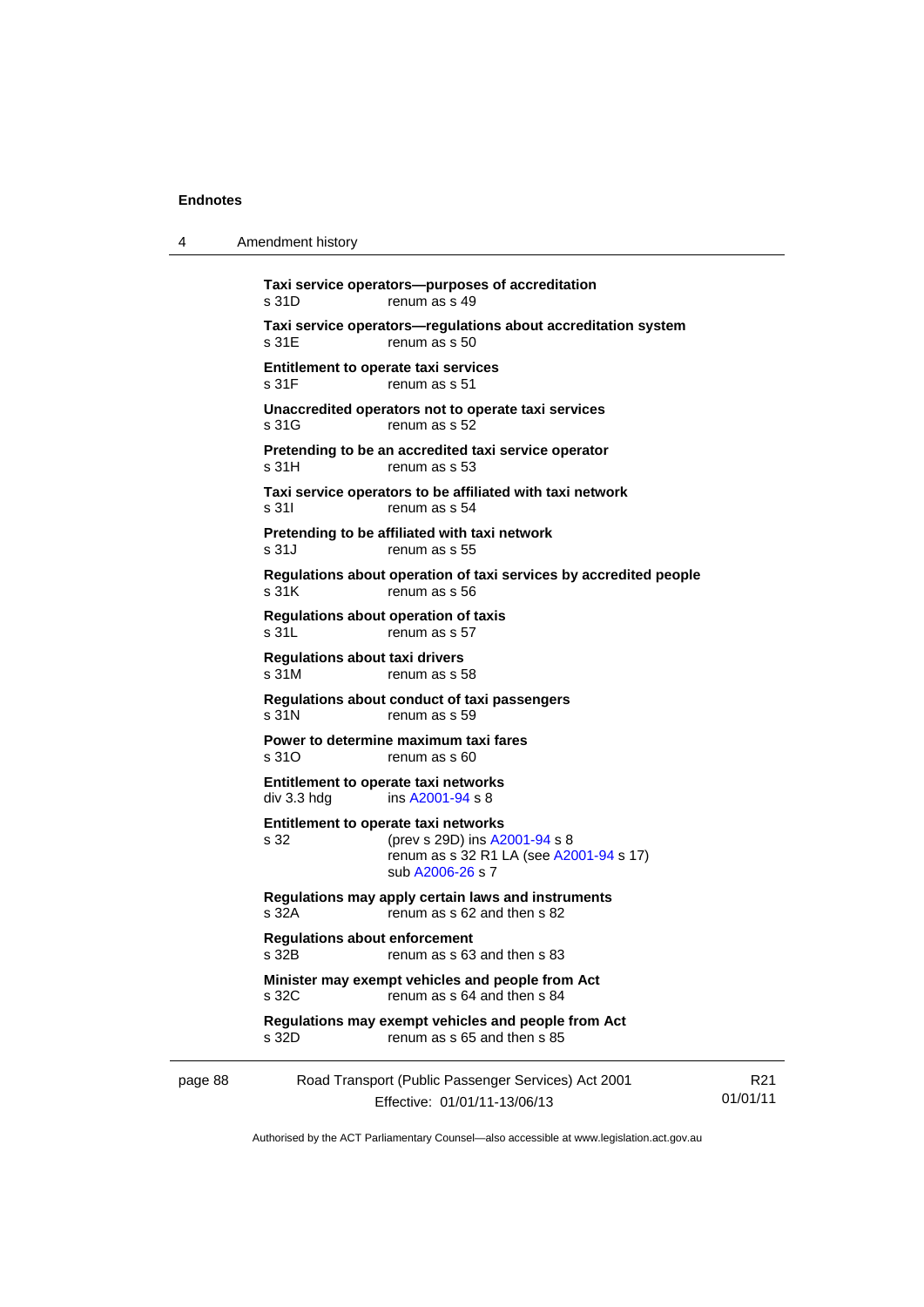# Road Transport (Public Passenger Services) Act 2001 **Operating taxi network without entitlement**  s 33 hdg bracketed note exp 30 June 2002 (s 4 (3)) s 33 orig s 33 renum as s 66 and then s 87 (prev s 29E) ins [A2001-94](http://www.legislation.act.gov.au/a/2001-94) s 8 renum as s 33 R1 LA (see [A2001-94](http://www.legislation.act.gov.au/a/2001-94) s 17) sub [A2006-26](http://www.legislation.act.gov.au/a/2006-26) s 7 **Pretending to be an accredited taxi network provider**  s 34 orig s 34 renum as s 67 and then s 88 (prev s 29F) ins [A2001-94](http://www.legislation.act.gov.au/a/2001-94) s 8 renum as s 34 R1 LA (see [A2001-94](http://www.legislation.act.gov.au/a/2001-94) s 17) am [A2006-26](http://www.legislation.act.gov.au/a/2006-26) s 8 **Regulation of taxi networks**  div 3.4 hdg ins [A2001-94](http://www.legislation.act.gov.au/a/2001-94) s 8 **Regulations about operation of taxi networks by accredited people**  s  $35$  hdg bracketed note exp  $30$  June 2002 (s  $4$  (3)) s  $35$  corig s  $35$  renum as s  $68$  and then s  $89$ orig s 35 renum as s 68 and then s 89 (prev s 29G) ins [A2001-94](http://www.legislation.act.gov.au/a/2001-94) s 8 renum as s 35 R1 LA (see [A2001-94](http://www.legislation.act.gov.au/a/2001-94) s 17) **Regulations about operation of taxi networks**  s 36 orig s 36 renum as s 69 and then s 90 (prev s 29H) ins [A2001-94](http://www.legislation.act.gov.au/a/2001-94) s 8 renum as s 36 R1 LA (see [A2001-94](http://www.legislation.act.gov.au/a/2001-94) s 17) **Licensing of taxi vehicles**  pt 4 hdg orig pt 4 hdg renum as pt 7 hdg (see [A2001-94](http://www.legislation.act.gov.au/a/2001-94) s 9) ins [A2001-94](http://www.legislation.act.gov.au/a/2001-94) s 8 **Basic concepts**<br>div 4.1 hdg orig div 4.1 hdg renum as div 7.1 hdg ins [A2001-94](http://www.legislation.act.gov.au/a/2001-94) s 8 **Meaning of** *taxi licence*  s 37 hdg bracketed note exp 30 June 2002 (s 4 (3)) s 37 orig s 37 renum as s 70 and then s 91 (prev s 30) sub [A2001-94](http://www.legislation.act.gov.au/a/2001-94) s 8 renum as s 37 R1 LA (see [A2001-94](http://www.legislation.act.gov.au/a/2001-94) s 17) sub [A2004-69](http://www.legislation.act.gov.au/a/2004-69) s 37 **Meaning of** *restricted taxi licence*<br>s 38 hdg bracketed note s 38 hdg bracketed note exp 30 June 2002 (s 4 (3))<br>s 38 borig s 38 renum as s 71 and then s 92 orig s 38 renum as s 71 and then s 92 (prev s 30A) ins [A2001-94](http://www.legislation.act.gov.au/a/2001-94) s 8 renum as s 38 R1 LA (see [A2001-94](http://www.legislation.act.gov.au/a/2001-94) s 17) **Taxi licences**  orig div 4.2 hdg renum as div 7.2 hdg ins [A2001-94](http://www.legislation.act.gov.au/a/2001-94) s 8

page 89

Authorised by the ACT Parliamentary Counsel—also accessible at www.legislation.act.gov.au

Effective: 01/01/11-13/06/13

R21 01/01/11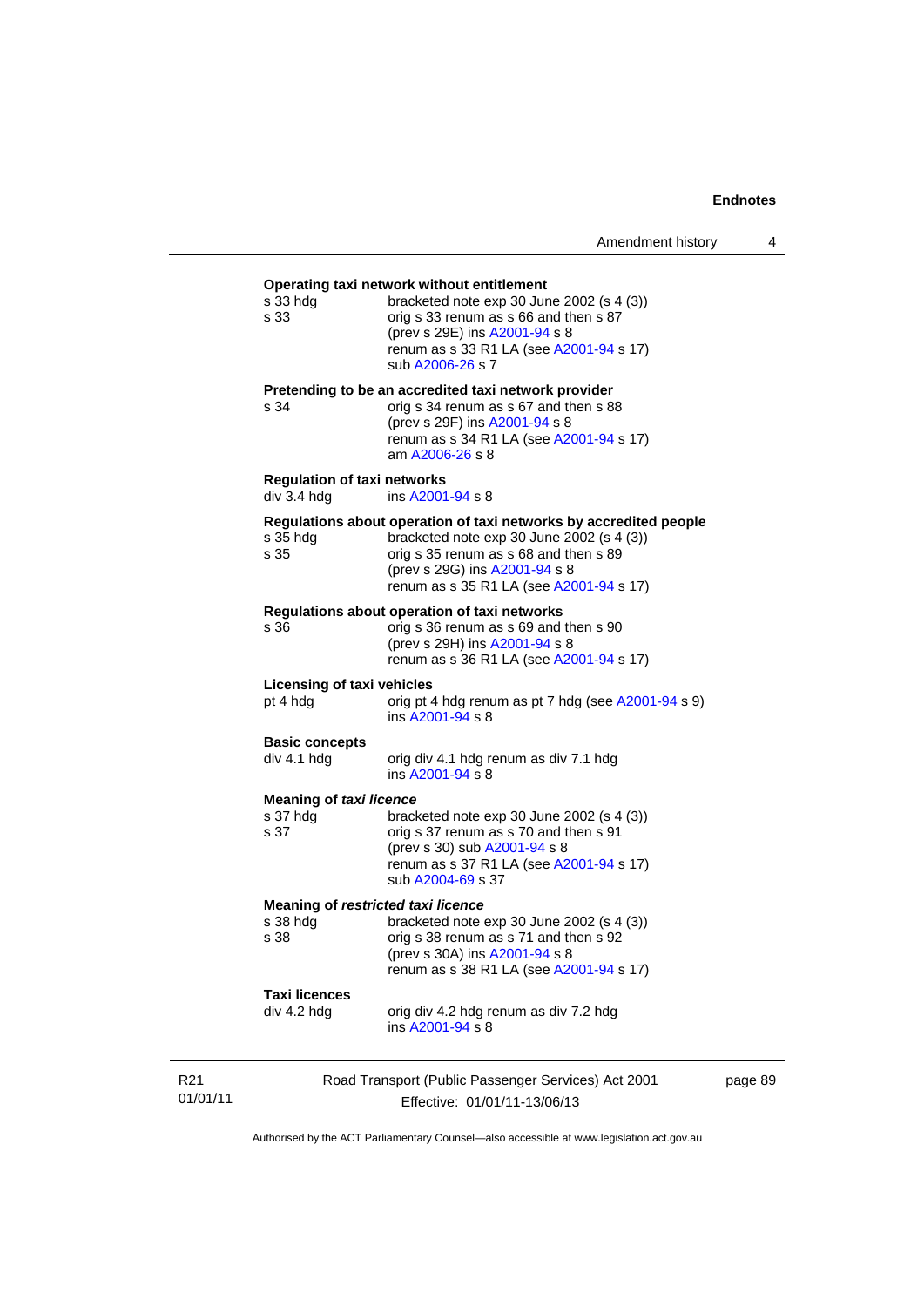| Amendment history |  |
|-------------------|--|
|                   |  |

| <b>Maximum numbers of taxi licences</b><br>s 39 hda<br>s 39 | bracketed note exp 30 June 2002 (s 4 (3))<br>orig s 39 renum as s 72 and then s 93<br>(prev s 30B) ins A2001-94 s 8<br>renum as s 39 R1 LA (see A2001-94 s 17)       |
|-------------------------------------------------------------|----------------------------------------------------------------------------------------------------------------------------------------------------------------------|
| <b>Issue of taxi licences</b>                               |                                                                                                                                                                      |
| s 40 hdg<br>s 40                                            | bracketed note exp 30 June 2002 (s 4 (3))<br>orig s 40 renum as s 73<br>(prev s 30C) ins A2001-94 s 8<br>renum as s 40 R1 LA (see A2001-94 s 17)                     |
| <b>Transferability of taxi licences</b>                     |                                                                                                                                                                      |
| s 41 hdg<br>s 41                                            | bracketed note exp 30 June 2002 (s 4 (3))<br>orig s 41 renum as s 74<br>(prev s 30D) ins A2001-94 s 8<br>renum as s 41 R1 LA (see A2001-94 s 17)<br>sub A2006-26 s 9 |
| Use of vehicles as taxis                                    |                                                                                                                                                                      |
| s 42 hdg                                                    | bracketed note exp 30 June 2002 (s 4 (3))                                                                                                                            |
| s 42                                                        | orig s 42 renum as s 75<br>(prev s 30E) ins A2001-94 s 8                                                                                                             |
|                                                             | renum as s 42 R1 LA (see A2001-94 s 17)<br>am A2004-69 s 10                                                                                                          |
|                                                             | Pretending vehicles are licensed taxis                                                                                                                               |
| s 43                                                        | orig s 43 renum as s 76<br>(prev s 30F) ins A2001-94 s 8<br>renum as s 43 R1 LA (see A2001-94 s 17)                                                                  |
| <b>Regulations about taxi licences</b>                      |                                                                                                                                                                      |
| s 44 hdg<br>s 44                                            | bracketed note exp 30 June 2002 (s 4 (3))<br>orig s 44 renum as s 77                                                                                                 |
|                                                             | (prev s 30G) ins A2001-94 s 8                                                                                                                                        |
|                                                             | renum as s 44 R1 LA (see A2001-94 s 17)<br>am A2006-9 amdt 1.9; A2006-26 s 10                                                                                        |
| <b>Taxi services</b>                                        |                                                                                                                                                                      |
| pt 5 hdg                                                    | orig pt 5 hdg om R1 LA (s 89 (3)) but see s 54)<br>prev pt 5 hdg exp 31 December 2001 (s 54)<br>ins A2001-94 s 8                                                     |
| <b>Basic concepts</b><br>div 5.1 hdg                        | ins A2001-94 s 8                                                                                                                                                     |
| <b>Meaning of taxi</b>                                      |                                                                                                                                                                      |
| s 45 hda<br>s 45                                            | bracketed note exp 30 June 2002 (s 4 (3))<br>orig s 45 renum as s 78                                                                                                 |
|                                                             | (prev s 31) sub A2001-94 s 8                                                                                                                                         |
|                                                             | renum as s 45 R1 LA (see A2001-94 s 17)                                                                                                                              |
|                                                             |                                                                                                                                                                      |

page 90 Road Transport (Public Passenger Services) Act 2001 Effective: 01/01/11-13/06/13

R21 01/01/11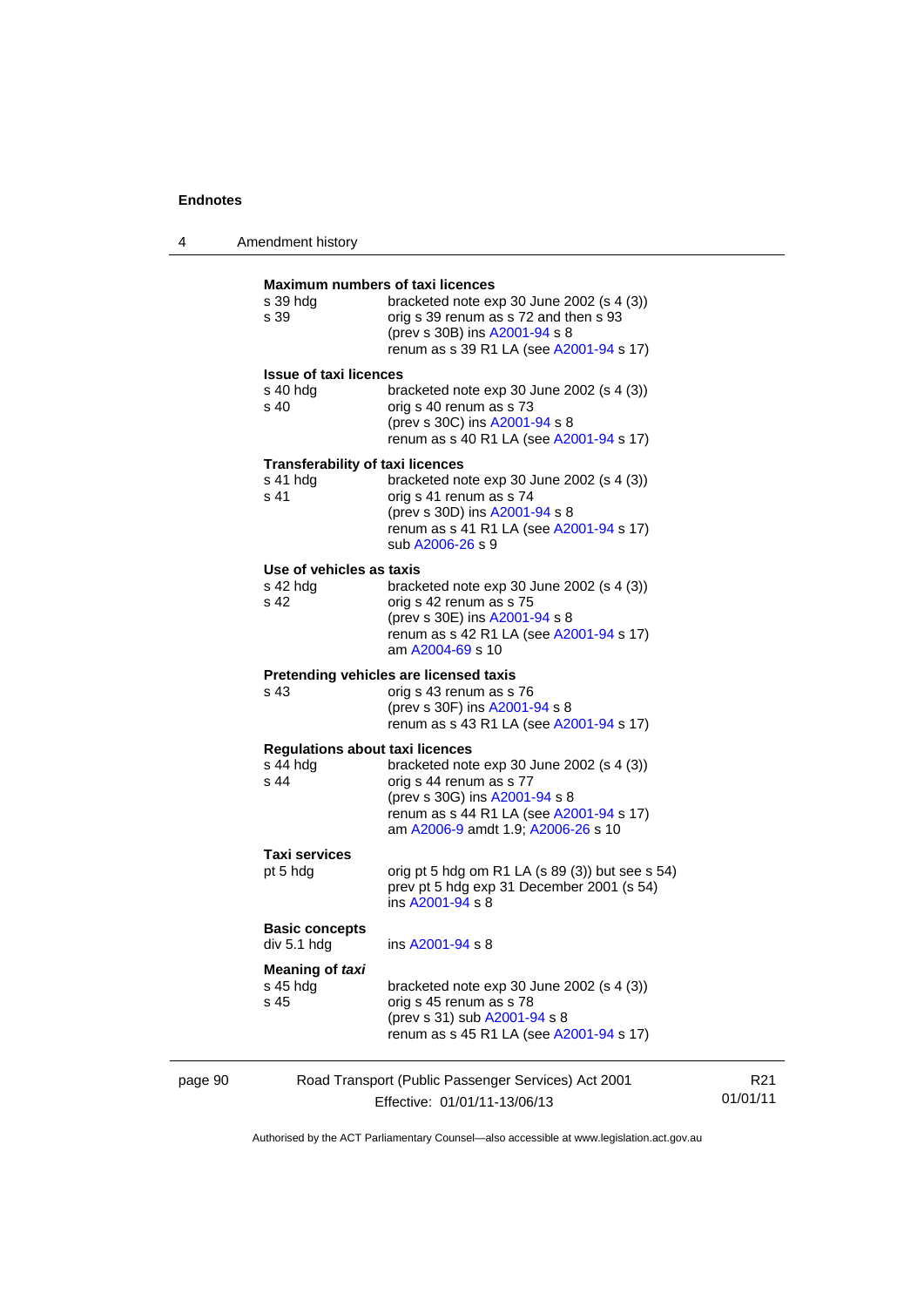#### sub [A2004-69](http://www.legislation.act.gov.au/a/2004-69) s 11

#### **Meaning of** *restricted taxi*  s 46 hdg bracketed note exp 30 June 2002 (s 4 (3)) s 46 orig s 46 renum as s 79 (prev s 31A) ins [A2001-94](http://www.legislation.act.gov.au/a/2001-94) s 8 renum as s 46 R1 LA (see [A2001-94](http://www.legislation.act.gov.au/a/2001-94) s 17) am [A2006-9](http://www.legislation.act.gov.au/a/2006-9) s 15

#### **Meaning of** *taxi service*

| s 47 hdq | bracketed note $exp 30$ June 2002 (s 4 (3)) |
|----------|---------------------------------------------|
| s 47     | orig s 47 renum as s 80                     |
|          | (prev s 31B) ins A2001-94 s 8               |
|          | renum as s 47 R1 LA (see A2001-94 s 17)     |

#### **Meaning of** *restricted taxi service*

| s 48 | orig s 48 renum as s 81                 |
|------|-----------------------------------------|
|      | (prev s 31C) ins A2001-94 s 8           |
|      | renum as s 48 R1 LA (see A2001-94 s 17) |

#### **Accreditation of taxi service operators**

div 5.2 hdg ins [A2001-94](http://www.legislation.act.gov.au/a/2001-94) s 8

### **Taxi service operators—purposes of accreditation**

| s 49 hda | bracketed note exp 30 June 2002 (s 4 (3)) |
|----------|-------------------------------------------|
| s 49     | orig s 49 renum as s 82                   |
|          | (prev s $31D$ ) ins $A2001 - 94$ s 8      |
|          | renum as s 49 R1 LA (see A2001-94 s 17)   |

### **Taxi service operators—regulations about accreditation system**

| s 50 hda | bracketed note exp 30 June 2002 (s 4 (3)) |
|----------|-------------------------------------------|
| s 50     | orig s 50 renum as s 83                   |
|          | (prev s 31E) ins A2001-94 s 8             |
|          | renum as s 50 R1 LA (see A2001-94 s 17)   |
|          | am A2006-9 amdt 1.9                       |
|          |                                           |

**Entitlement to operate taxi services**  div 5.3 hdg ins [A2001-94](http://www.legislation.act.gov.au/a/2001-94) s 8

#### **Entitlement to operate taxi services**

s 51 hdg bracketed note exp 30 June 2002 (s 4 (3)) s 51 orig s 51 renum as s 84 (prev s 31F) ins [A2001-94](http://www.legislation.act.gov.au/a/2001-94) s 8 renum as s 51 R1 LA (see [A2001-94](http://www.legislation.act.gov.au/a/2001-94) s 17) am [A2006-26](http://www.legislation.act.gov.au/a/2006-26) s 11

### **Existing approved taxi networks**

s 51A renum as s 85

#### **Existing taxi licences and restricted taxi licences**  s 51B renum as s 86

R21 01/01/11 Road Transport (Public Passenger Services) Act 2001 Effective: 01/01/11-13/06/13

page 91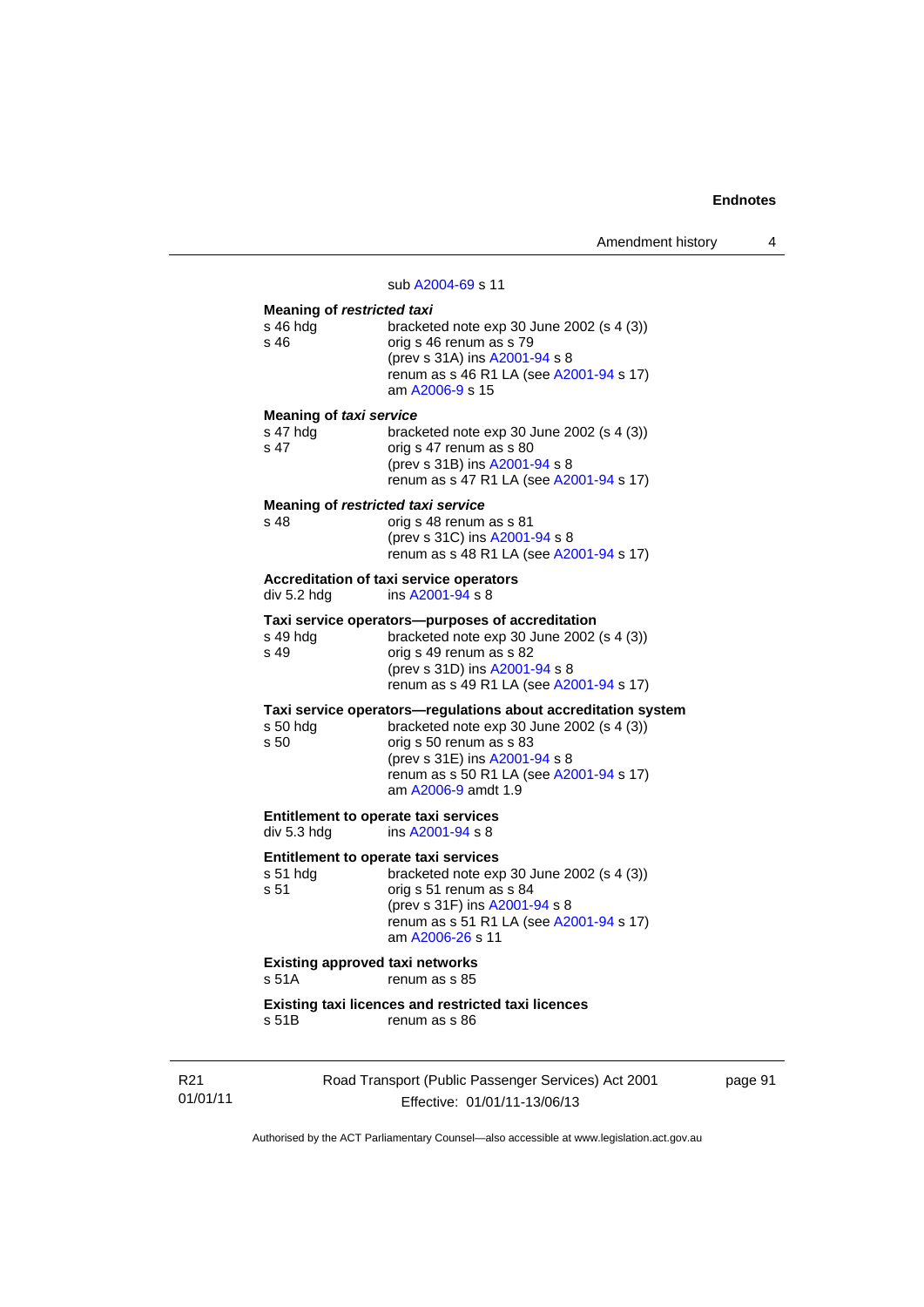| 4       | Amendment history                                 |                                                                                                                                                                                                                                                          |                 |
|---------|---------------------------------------------------|----------------------------------------------------------------------------------------------------------------------------------------------------------------------------------------------------------------------------------------------------------|-----------------|
|         | s 51C                                             | Interim accreditation of existing taxi operators<br>renum as s 87                                                                                                                                                                                        |                 |
|         | s 51D                                             | Determination about maximum number of taxi licences<br>renum as s 88                                                                                                                                                                                     |                 |
|         | s 51E                                             | Determination about maximum number of restricted taxi licences<br>renum as s 89                                                                                                                                                                          |                 |
|         | Application to transfer taxi licence<br>s 51F     | renum as s 90                                                                                                                                                                                                                                            |                 |
|         | s 51G                                             | Determination about maximum taxi fares<br>renum as s 91                                                                                                                                                                                                  |                 |
|         | Expiry of div 7.7<br>s 51H                        | renum as s 92                                                                                                                                                                                                                                            |                 |
|         | s 52 hdg<br>s 52                                  | Unaccredited operators not to operate taxi services<br>bracketed note exp 30 June 2002 (s 4 (3))<br>orig s 52 exp 31 December 2001 (s 54)<br>(prev s 31G) ins A2001-94 s 8<br>renum as s 52 R1 LA (see A2001-94 s 17)<br>am A2004-69 s 12                |                 |
|         | s 53                                              | Pretending to be an accredited taxi service operator<br>orig s 53 exp 31 December 2001 (s 54)<br>(prev s 31H) ins A2001-94 s 8<br>renum as s 53 R1 LA (see A2001-94 s 17)                                                                                |                 |
|         | s 54                                              | Taxi service operators to be affiliated with taxi network<br>orig s 54 exp 31 December 2001 (s 54)<br>(prev s 31l) ins A2001-94 s 8<br>renum as s 54 R1 LA (see A2001-94 s 17)<br>sub A2006-26 s 12                                                      |                 |
|         | s 55                                              | Pretending to be affiliated with taxi network<br>(prev s 31J) ins A2001-94 s 8<br>renum as s 55 R1 LA (see A2001-94 s 17)                                                                                                                                |                 |
|         | <b>Regulation of taxi services</b><br>div 5.4 hdg | ins A2001-94 s 8                                                                                                                                                                                                                                         |                 |
|         | s 56                                              | Regulations about operation of taxi services by accredited people<br>s 56 hdg bracketed note exp 30 June 2002 (s 4 (3))<br>(prev s 31K) ins A2001-94 s 8<br>renum as s 56 R1 LA (see A2001-94 s 17)<br>am A2006-9 amdt 1.4, amdt 1.5; A2010-18 amdt 3.77 |                 |
|         | s 57                                              | Regulations about operation of taxis<br>(prev s 31L) ins A2001-94 s 8<br>renum as s 57 R1 LA (see A2001-94 s 17)                                                                                                                                         |                 |
| page 92 |                                                   | Road Transport (Public Passenger Services) Act 2001<br>Effective: 01/01/11-13/06/13                                                                                                                                                                      | R21<br>01/01/11 |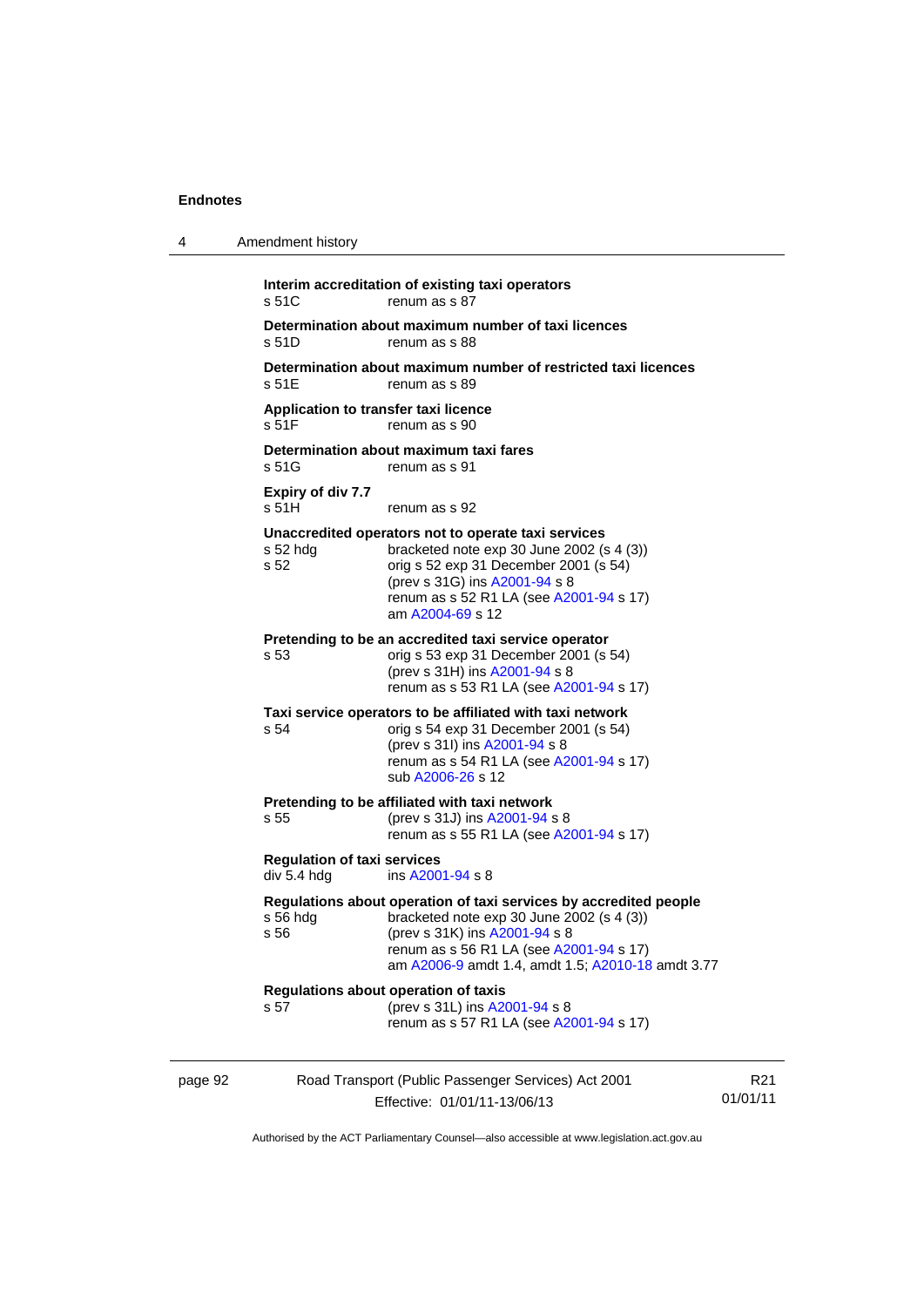| Amendment history |  |
|-------------------|--|
|-------------------|--|

|                             | <b>Regulations about taxi drivers</b><br>s 58          | (prev s 31M) ins A2001-94 s 8<br>renum as s 58 R1 LA (see A2001-94 s 17)                                                                                         |
|-----------------------------|--------------------------------------------------------|------------------------------------------------------------------------------------------------------------------------------------------------------------------|
|                             | s 59                                                   | Regulations about conduct of taxi passengers<br>(prev s 31N) ins A2001-94 s 8<br>renum as s 59 R1 LA (see A2001-94 s 17)                                         |
|                             | s 60 hda<br>s 60                                       | Power to determine maximum taxi fares<br>bracketed note $exp 30$ June 2002 (s 4 (3))<br>(prev s 310) ins A2001-94 s 8<br>renum as s 60 R1 LA (see A2001-94 s 17) |
|                             | <b>Licensing of hire cars</b><br>pt 5A hdg             | renum as pt 6 hdg                                                                                                                                                |
|                             | <b>Basic concepts</b><br>div 5A.1 hdg                  | renum as div 6.1 hdg                                                                                                                                             |
|                             | Hire car licences<br>div 5A.2 hdg                      | renum as div 6.2 hdg                                                                                                                                             |
|                             | Hire car services<br>pt 5B hdg                         | renum as pt 7 hdg                                                                                                                                                |
|                             | <b>Basic concepts</b><br>div 5B.1 hdg                  | renum as div 7.1 hdg                                                                                                                                             |
|                             | div 5B.2 hdg                                           | Accreditation of hire car service operators<br>renum as div 7.2 hdg                                                                                              |
|                             | div 5B.3 hdg                                           | Entitlement to operate hire car services<br>renum as div 7.3 hdg                                                                                                 |
|                             | <b>Regulation of hire car services</b><br>div 5B.4 hdg | renum as div 7.4 hdg                                                                                                                                             |
|                             | <b>Licensing of hire cars</b><br>pt 6 hdg              | orig pt 6 hdg renum as pt 8 hdg<br>(prev pt 5A hdg) ins A2004-69 s 13<br>renum as pt 6 hdg R10 LA (see A2004-69 s 17)                                            |
|                             | <b>Basic concepts</b><br>div 6.1 hdg                   | (prev div 5A.1 hdg) ins A2004-69 s 13<br>renum as div 6.1 hdg R10 LA (see A2004-69 s 17)                                                                         |
|                             | <b>Meaning of hire car licence</b><br>s 60A            | renum as s 61                                                                                                                                                    |
|                             | s 60B                                                  | Meaning of restricted hire car licence<br>renum as s 62                                                                                                          |
|                             | <b>Transferability of hire car licences</b><br>s 60C   | renum as s 63                                                                                                                                                    |
| R <sub>21</sub><br>01/01/11 |                                                        | Road Transport (Public Passenger Services) Act 2001<br>Effective: 01/01/11-13/06/13                                                                              |

page 93

Authorised by the ACT Parliamentary Counsel—also accessible at www.legislation.act.gov.au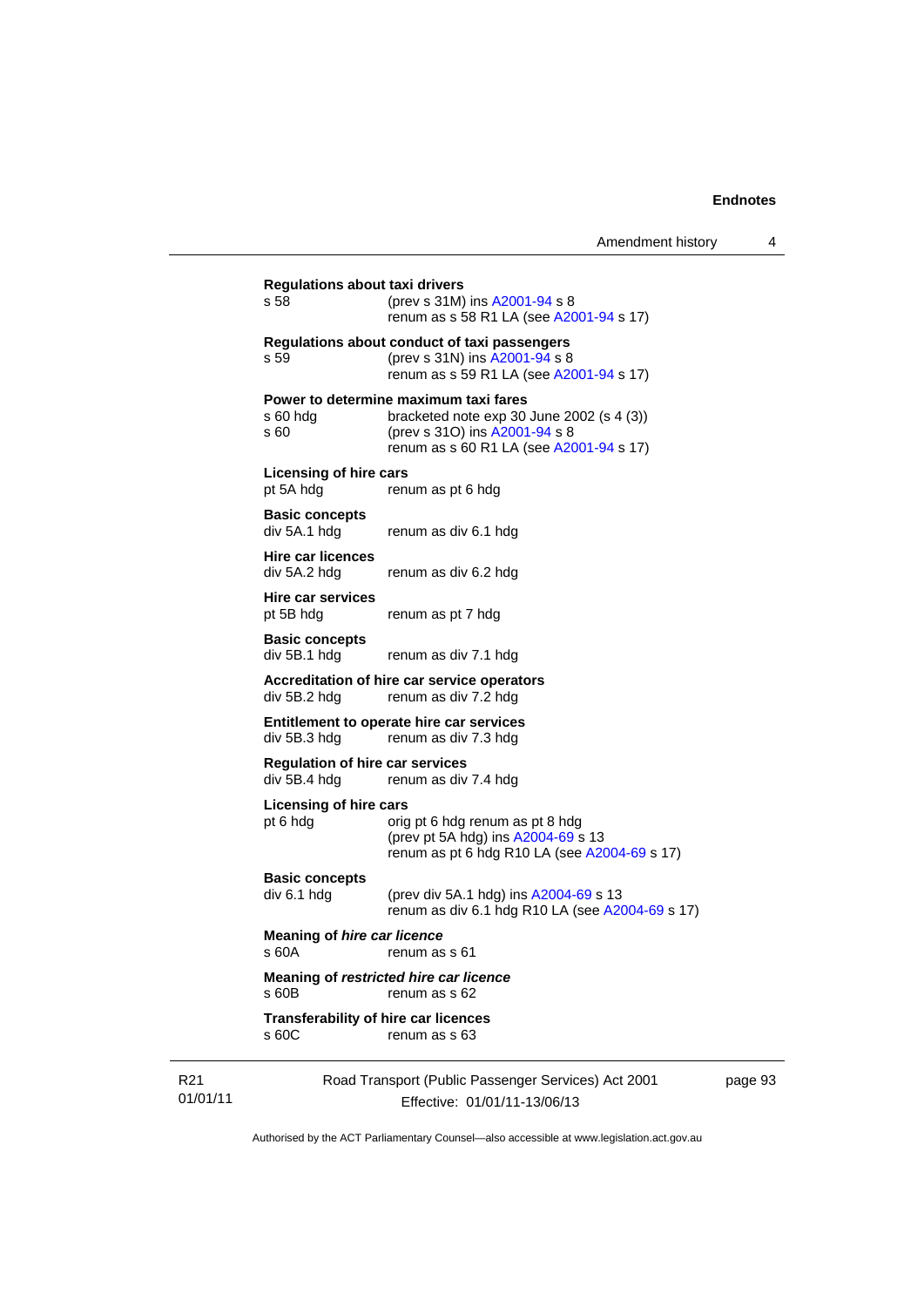4 Amendment history

|         | Use of vehicles as hire cars<br>s60D<br>renum as s 64                                                                                                               |          |
|---------|---------------------------------------------------------------------------------------------------------------------------------------------------------------------|----------|
|         | Pretending vehicles are licensed hire cars<br>s 60E<br>renum as s 65                                                                                                |          |
|         | <b>Regulations about hire car licences</b><br>s 60F<br>renum as s 66                                                                                                |          |
|         | <b>Meaning of hire car</b><br>s60G<br>renum as s 67                                                                                                                 |          |
|         | Meaning of restricted hire car<br>s60H<br>renum as s 68                                                                                                             |          |
|         | Meaning of hire car service<br>s 601<br>renum as s 69                                                                                                               |          |
|         | Meaning of restricted hire car service<br>s 60J<br>renum as s 70                                                                                                    |          |
|         | Hire car service operators--purposes of accreditation<br>s 60K<br>renum as s 71                                                                                     |          |
|         | Hire car service operators-regulations about accreditation system<br>$s$ 60L<br>renum as s 72                                                                       |          |
|         | Entitlement to operate hire car services<br>s 60M<br>renum as s 73                                                                                                  |          |
|         | Unaccredited operators not to operate hire car services<br>s 60N<br>renum as s 74                                                                                   |          |
|         | Pretending to be an accredited hire car service operator<br>s 60O<br>renum as s 75                                                                                  |          |
|         | Regulations about operation of hire car services by accredited people<br>s 60P<br>renum as s 76                                                                     |          |
|         | Regulations about operation of hire cars<br>s 60Q<br>renum as s 77                                                                                                  |          |
|         | <b>Regulations about hire car drivers</b><br>$s$ 60 $R$<br>renum as s 78                                                                                            |          |
|         | Regulations about conduct of hire car passengers<br>s 60S<br>renum as s 79                                                                                          |          |
|         | Unauthorised public passenger services<br>s 60T<br>renum as s 80                                                                                                    |          |
|         | <b>Meaning of hire car licence</b><br>(prev s 32) renum as s 61 and then s 81<br>s 61<br>(prev s 60A) ins A2004-69 s 13<br>renum as s 61 R10 LA (see A2004-69 s 17) |          |
| page 94 | Road Transport (Public Passenger Services) Act 2001                                                                                                                 | R21      |
|         | Effective: 01/01/11-13/06/13                                                                                                                                        | 01/01/11 |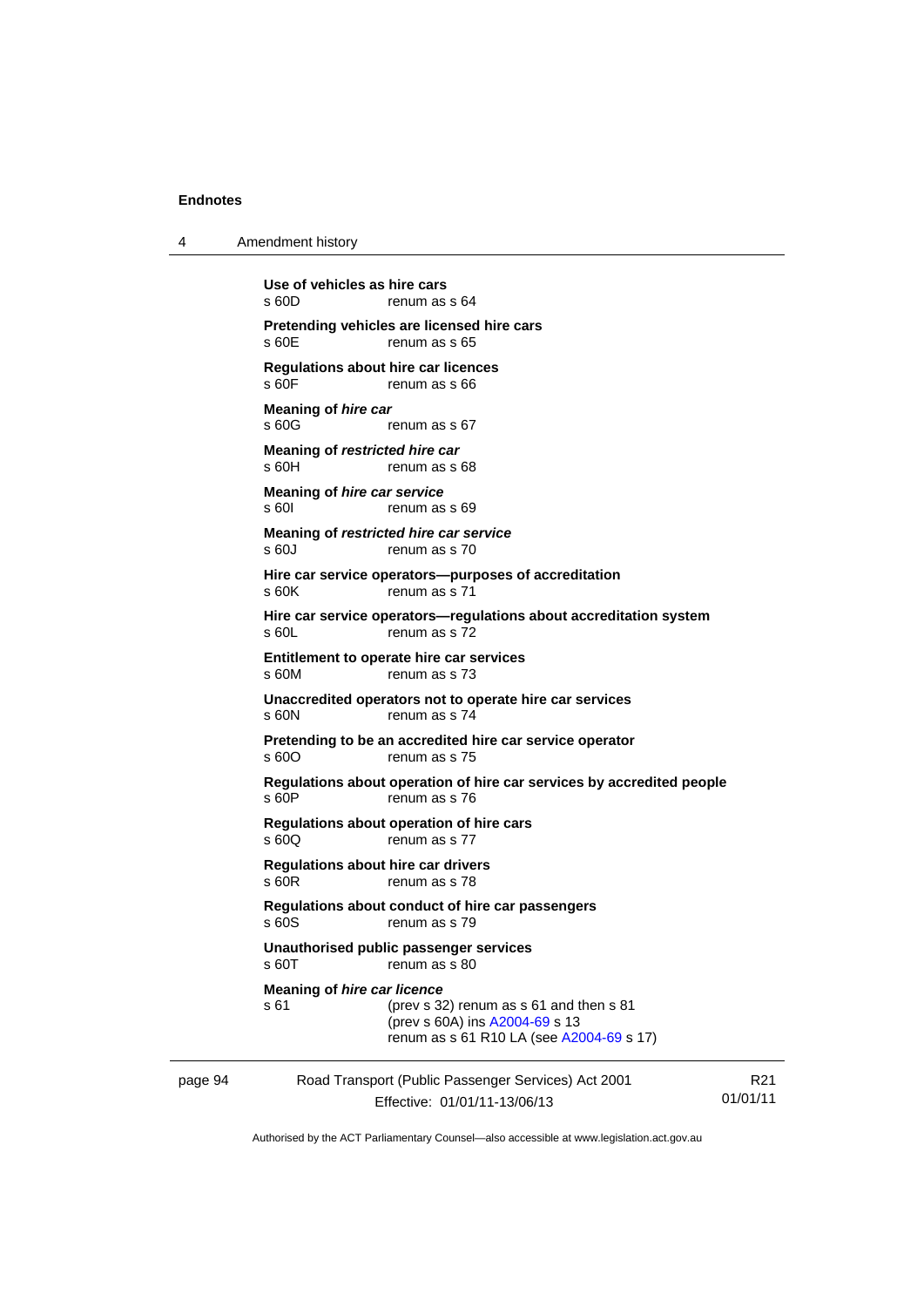|                             |                                                                            | Amendment history<br>4                                                                                                                                                                                                                                                                                                                                                                          |  |  |
|-----------------------------|----------------------------------------------------------------------------|-------------------------------------------------------------------------------------------------------------------------------------------------------------------------------------------------------------------------------------------------------------------------------------------------------------------------------------------------------------------------------------------------|--|--|
|                             |                                                                            | Meaning of restricted hire car licence                                                                                                                                                                                                                                                                                                                                                          |  |  |
|                             | s 62                                                                       | (prev s 32A) renum as s 62 and then s 82<br>(prev s 60B) ins A2004-69 s 13<br>renum as s 62 R10 LA (see A2004-69 s 17)                                                                                                                                                                                                                                                                          |  |  |
|                             | Hire car licences<br>div 6.2 hdg                                           | (prev div 5A.2 hdg) ins A2004-69 s 13<br>renum as div 6.2 hdg R10 LA (see A2004-69 s 17)                                                                                                                                                                                                                                                                                                        |  |  |
|                             | Transferability of hire car licences<br>s 63                               | (prev s 32B) renum as s 63 and then s 83<br>(prev s 60C) ins A2004-69 s 13<br>renum as s 63 R10 LA (see A2004-69 s 17)                                                                                                                                                                                                                                                                          |  |  |
|                             | Use of vehicles as hire cars<br>s 64                                       | (prev s 32C) renum as s 64 and then s 84<br>(prev s 60D) ins A2004-69 s 13<br>renum as s 64 R10 LA (see A2004-69 s 17)                                                                                                                                                                                                                                                                          |  |  |
|                             | s 65                                                                       | Pretending vehicles are licensed hire cars<br>(prev s 32D) renum as s 65 and then s 85<br>(prev s 60E) ins A2004-69 s 13<br>renum as s 65 R10 LA (see A2004-69 s 17)                                                                                                                                                                                                                            |  |  |
|                             | References to Motor Traffic Act, Traffic Act etc<br>s 65A<br>renum as s 86 |                                                                                                                                                                                                                                                                                                                                                                                                 |  |  |
|                             | s 66                                                                       | <b>Regulations about hire car licences</b><br>orig s 66 (prev s 33) def restricted taxi operator's licence ins<br>A2001-94 s 10<br>def taxi operator's licence ins A2001-94 s 10<br>renum as s 66 R1 LA (see A2001-94 s 17)<br>exp 1 June 2003 (s 69)<br>prev s 66 renum as s 87<br>pres s 66 (prev s 60F) ins A2004-69 s 13<br>renum as s 66 R10 LA (see A2004-69 s 17)<br>am A2006-9 amdt 1.9 |  |  |
|                             | Hire car services<br>pt 7 hdg                                              | orig pt 7 hdg<br>(prev pt 4 hdg) renum as pt 7 hdg A2001-94 s 9<br>om R9 LA<br>prev pt 7 hdg<br>renum as pt 9 hdg<br>pres pt 7 hdg<br>(prev pt 5B hdg) ins A2004-69 s 13<br>renum as pt 7 hdg R10 LA (see A2004-69 s 17)                                                                                                                                                                        |  |  |
|                             | <b>Basic concepts</b>                                                      |                                                                                                                                                                                                                                                                                                                                                                                                 |  |  |
|                             | div 7.1 hdg                                                                | (prev div 4.1 hdg) renum A2001-94 s 9<br>exp 1 June 2003 (s 69)                                                                                                                                                                                                                                                                                                                                 |  |  |
| R <sub>21</sub><br>01/01/11 |                                                                            | Road Transport (Public Passenger Services) Act 2001<br>page 95<br>Effective: 01/01/11-13/06/13                                                                                                                                                                                                                                                                                                  |  |  |

Authorised by the ACT Parliamentary Counsel—also accessible at www.legislation.act.gov.au

Effective: 01/01/11-13/06/13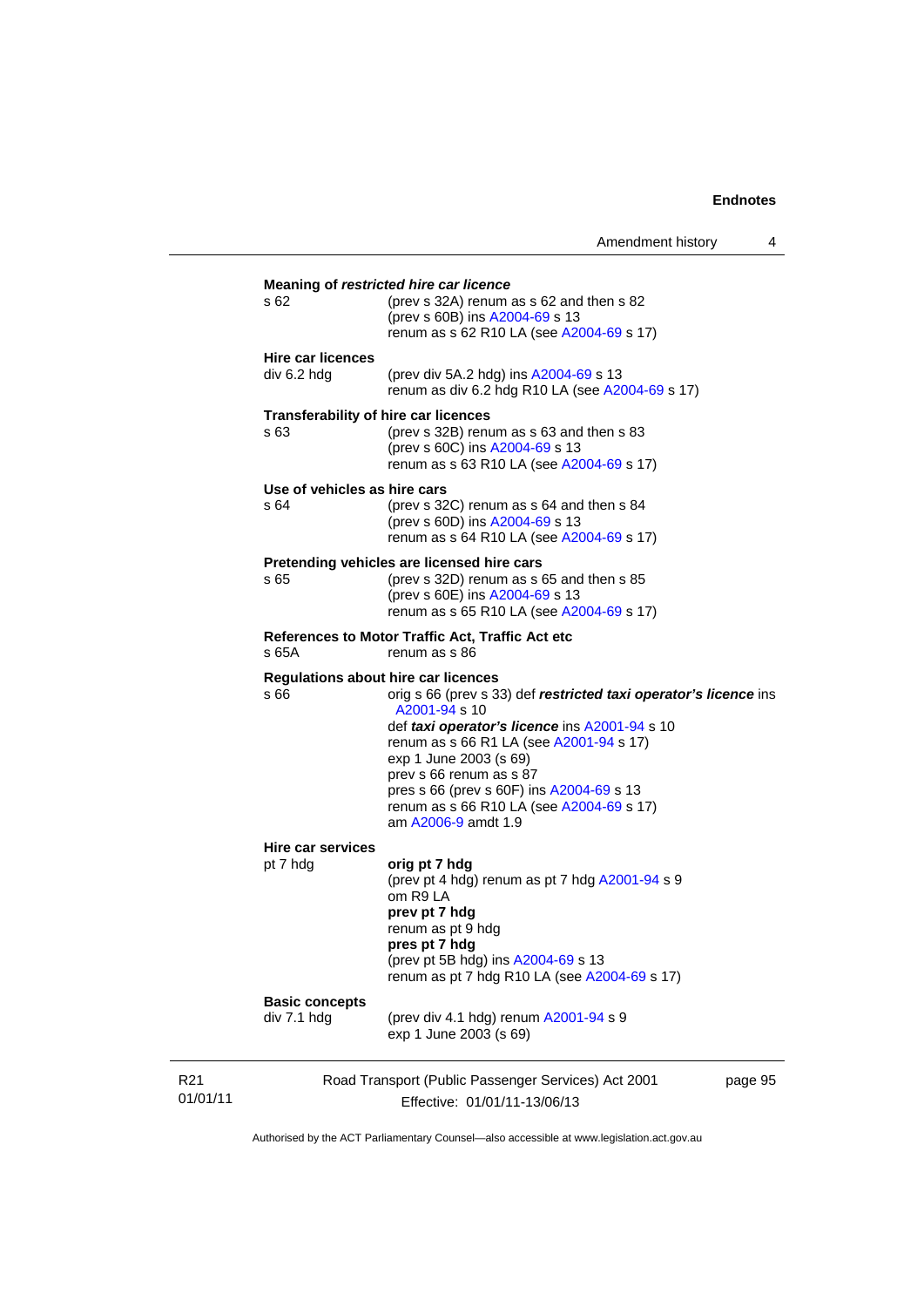4 Amendment history

page 96 Road Transport (Public Passenger Services) Act 2001 Effective: 01/01/11-13/06/13 R21 01/01/11 (prev div 5B.1 hdg) ins [A2004-69](http://www.legislation.act.gov.au/a/2004-69) s 13 renum as div 7.1 hdg R10 LA (see [A2004-69](http://www.legislation.act.gov.au/a/2004-69) s 17) **Meaning of** *hire car*  s 67 orig s 67 (prev s 34) renum as s 67 R1 LA (see [A2001-94](http://www.legislation.act.gov.au/a/2001-94) s 17) exp 1 June 2003 (s 69) prev s 67 renum as s 88 pres s 67 (prev s 60G) ins [A2004-69](http://www.legislation.act.gov.au/a/2004-69) s 13 renum as s 67 R10 LA (see [A2004-69](http://www.legislation.act.gov.au/a/2004-69) s 17) am [A2006-9](http://www.legislation.act.gov.au/a/2006-9) s 16 **Meaning of** *restricted hire car*  s 68 orig s 68 (prev s 35) renum as s 68 R1 LA (see [A2001-94](http://www.legislation.act.gov.au/a/2001-94) s 17) am [A2002-49](http://www.legislation.act.gov.au/a/2002-49) amdt 3.231 exp 1 June 2003 (s 69) prev s 68 renum as s 89 pres s 68 (prev s 60H) ins [A2004-69](http://www.legislation.act.gov.au/a/2004-69) s 13 renum as s 68 R10 LA (see [A2004-69](http://www.legislation.act.gov.au/a/2004-69) s 17) am [A2006-9](http://www.legislation.act.gov.au/a/2006-9) s 17 **Meaning of** *hire car service*  s 69 orig s 69 (prev s 36) renum as s 69 R1 LA (see [A2001-94](http://www.legislation.act.gov.au/a/2001-94) s 17) sub [A2002-30](http://www.legislation.act.gov.au/a/2002-30) amdt 3.751 exp 1 June 2003 (s 69) prev s 69 renum as s 90 pres s 69 (prev s 60I) ins [A2004-69](http://www.legislation.act.gov.au/a/2004-69) s 13 renum as s 69 R10 LA (see [A2004-69](http://www.legislation.act.gov.au/a/2004-69) s 17) **Meaning of** *restricted hire car service*  s 70 orig s 70 (prev s 37) renum as s 70 R1 LA (see [A2001-94](http://www.legislation.act.gov.au/a/2001-94) s 17) exp 1 December 2002 (s 72) prev s 70 renum as s 91 pres s 70 (prev s 60J) ins [A2004-69](http://www.legislation.act.gov.au/a/2004-69) s 13 renum as s 70 R10 LA (see [A2004-69](http://www.legislation.act.gov.au/a/2004-69) s 17) **Accreditation of hire car service operators**  div 7.2 hdg (prev div 4.2 hdg) renum [A2001-94](http://www.legislation.act.gov.au/a/2001-94) s 9 exp 1 December 2002 (s 72) (prev div 5B.2 hdg) ins [A2004-69](http://www.legislation.act.gov.au/a/2004-69) s 13 renum as div 7.2 hdg R10 LA (see [A2004-69](http://www.legislation.act.gov.au/a/2004-69) s 17) **Hire car service operators—purposes of accreditation**  s 71 orig s 71 (prev s 38) renum as s 71 R1 LA (see [A2001-94](http://www.legislation.act.gov.au/a/2001-94) s 17) exp 1 December 2002 (s 72) prev s 71 renum as s 92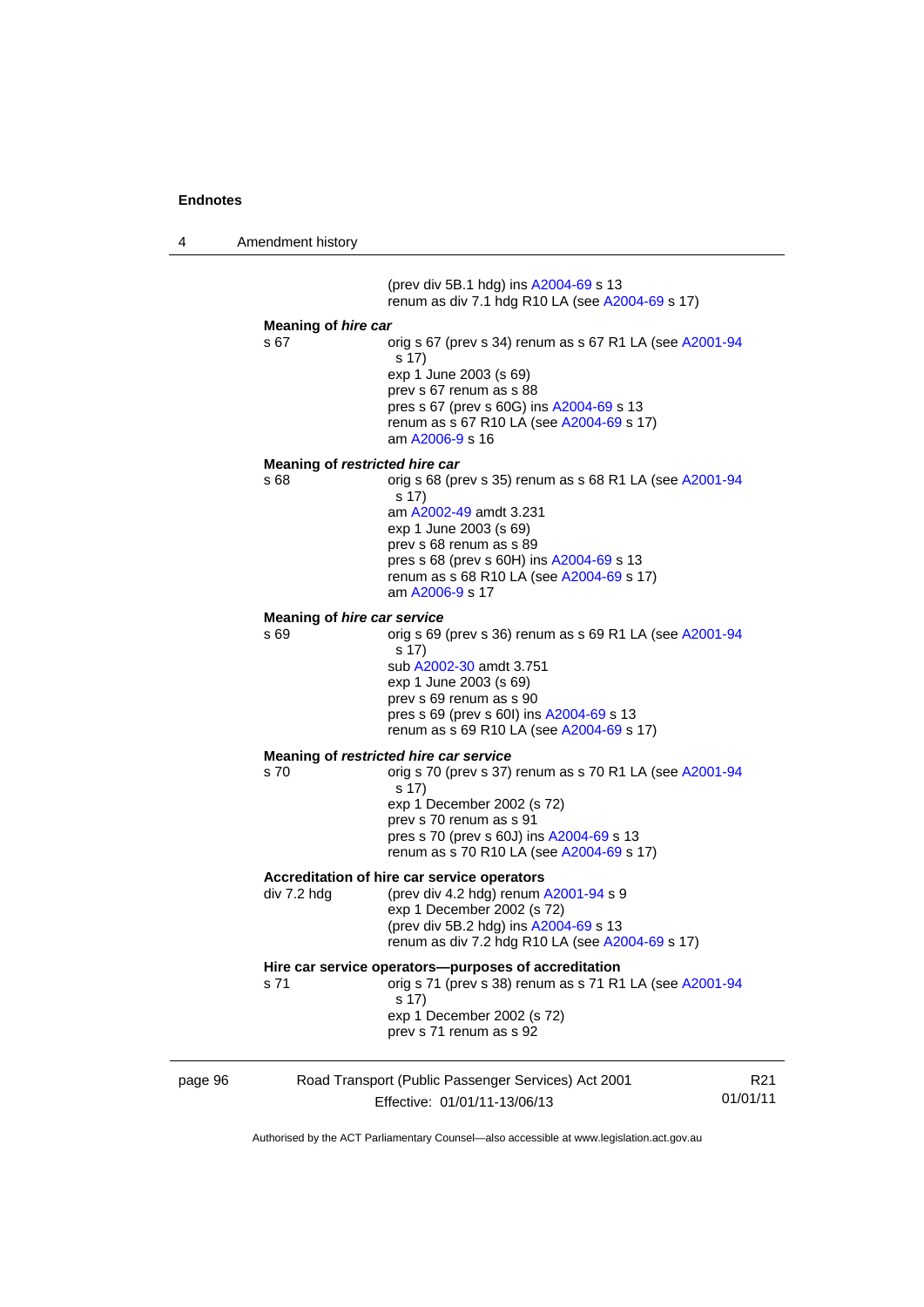| Amendment history |  |
|-------------------|--|
|-------------------|--|

01/01/11 Road Transport (Public Passenger Services) Act 2001 Effective: 01/01/11-13/06/13 page 97 pres s 71 (prev s 60K) ins [A2004-69](http://www.legislation.act.gov.au/a/2004-69) s 13 renum as s 71 R10 LA (see [A2004-69](http://www.legislation.act.gov.au/a/2004-69) s 17) **Hire car service operators—regulations about accreditation system**  s 72 orig s 72 (prev s 39) renum as s 72 R1 LA (see [A2001-94](http://www.legislation.act.gov.au/a/2001-94) s 17) exp 1 December 2002 (s 72) prev s 72 renum as s 93 pres s 72 (prev s 60L) ins [A2004-69](http://www.legislation.act.gov.au/a/2004-69) s 13 renum as s 72 R10 LA (see [A2004-69](http://www.legislation.act.gov.au/a/2004-69) s 17) am [A2006-9](http://www.legislation.act.gov.au/a/2006-9) amdt 1.9 **Entitlement to operate hire car services**  div 7.3 hdg (prev div 4.3 hdg) renum [A2001-94](http://www.legislation.act.gov.au/a/2001-94) s 9 exp 1 June 2002 (s 78) (prev div 5B.3 hdg) ins [A2004-69](http://www.legislation.act.gov.au/a/2004-69) s 13 renum as div 7.3 hdg R10 LA (see [A2004-69](http://www.legislation.act.gov.au/a/2004-69) s 17) **Entitlement to operate hire car services**  s 73 (prev s 40) renum R1 LA (see [A2001-94](http://www.legislation.act.gov.au/a/2001-94) s 17) exp 1 June 2002 (s 78) (prev s 60M) ins [A2004-69](http://www.legislation.act.gov.au/a/2004-69) s 13 renum as s 73 R10 LA (see [A2004-69](http://www.legislation.act.gov.au/a/2004-69) s 17) **Unaccredited operators not to operate hire car services**  s 74 (prev s 41) renum R1 LA (see [A2001-94](http://www.legislation.act.gov.au/a/2001-94) s 17) exp 1 June 2002 (s 78) (prev s 60N) ins [A2004-69](http://www.legislation.act.gov.au/a/2004-69) s 13 renum as s 74 R10 LA (see [A2004-69](http://www.legislation.act.gov.au/a/2004-69) s 17) **Pretending to be an accredited hire car service operator**  s 75 (prev s 42) renum R1 LA (see [A2001-94](http://www.legislation.act.gov.au/a/2001-94) s 17) exp 1 June 2002 (s 78) (prev s 60O) ins [A2004-69](http://www.legislation.act.gov.au/a/2004-69) s 13 renum as s 75 R10 LA (see [A2004-69](http://www.legislation.act.gov.au/a/2004-69) s 17) **Regulation of hire car services**  div 7.4 hdg (prev div 4.4 hdg) renum [A2001-94](http://www.legislation.act.gov.au/a/2001-94) s 9 exp 1 December 2002 (s 80) (prev div 5B.4 hdg) ins [A2004-69](http://www.legislation.act.gov.au/a/2004-69) s 13 renum as div 7.4 hdg R10 LA (see [A2004-69](http://www.legislation.act.gov.au/a/2004-69) s 17) **Regulations about operation of hire car services by accredited people**  s 76 (prev s 43) renum R1 LA (see [A2001-94](http://www.legislation.act.gov.au/a/2001-94) s 17) exp 1 June 2002 (s 78) (prev s 60P) ins [A2004-69](http://www.legislation.act.gov.au/a/2004-69) s 13 renum as s 76 R10 LA (see [A2004-69](http://www.legislation.act.gov.au/a/2004-69) s 17) am [A2006-9](http://www.legislation.act.gov.au/a/2006-9) amdt 1.6, amdt 1.7 **Regulations about operation of hire cars**  s 77 (prev s 44) renum R1 LA (see [A2001-94](http://www.legislation.act.gov.au/a/2001-94) s 17)

Authorised by the ACT Parliamentary Counsel—also accessible at www.legislation.act.gov.au

R21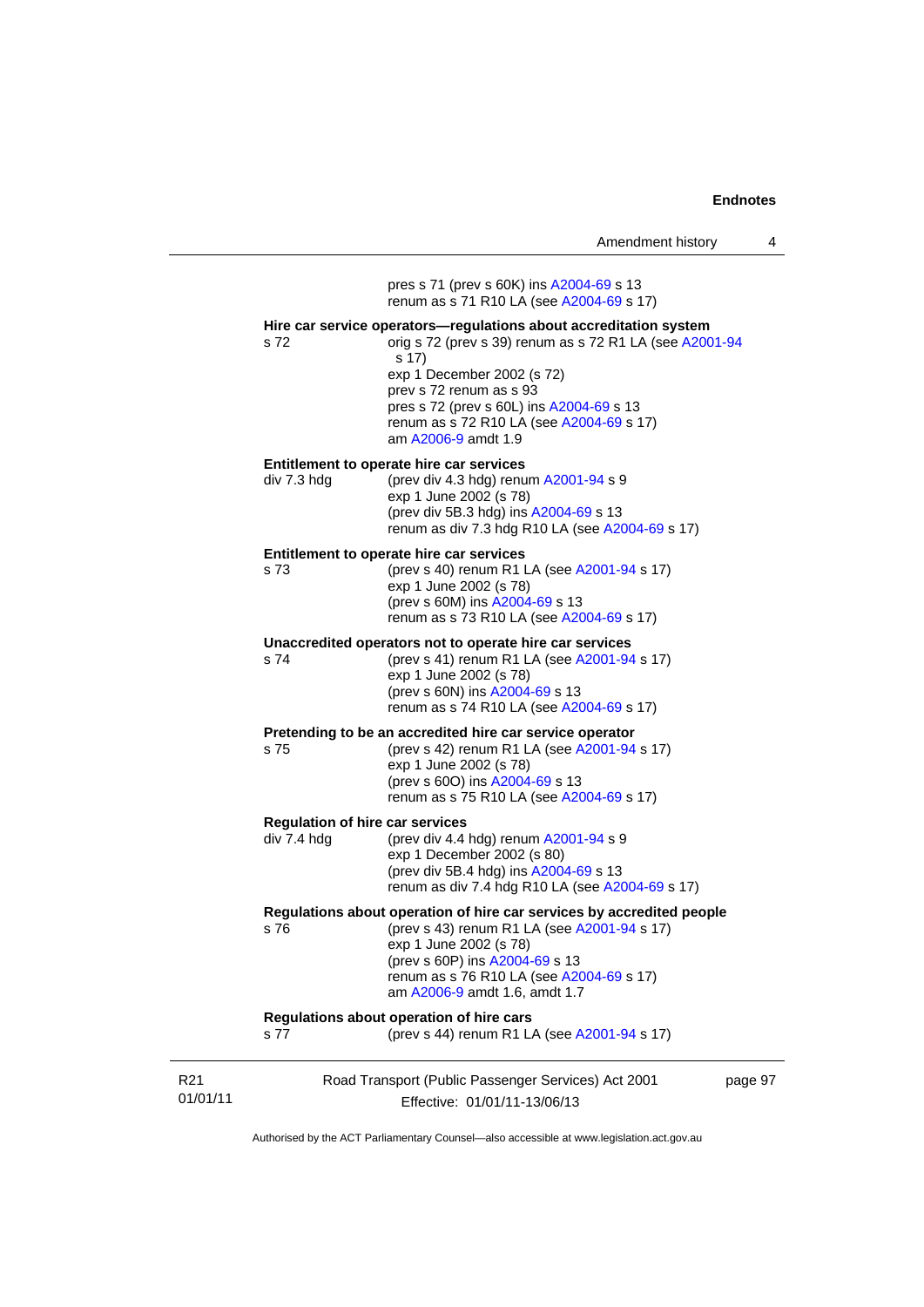4 Amendment history exp 1 June 2002 (s 78) (prev s 60Q) ins [A2004-69](http://www.legislation.act.gov.au/a/2004-69) s 13 renum as s 77 R10 LA (see [A2004-69](http://www.legislation.act.gov.au/a/2004-69) s 17) am [A2006-9](http://www.legislation.act.gov.au/a/2006-9) amdt 1.8 **Regulations about hire car drivers**  s 78 (prev s 45) renum R1 LA (see [A2001-94](http://www.legislation.act.gov.au/a/2001-94) s 17) exp 1 June 2002 (s 78) (prev s 60R) ins [A2004-69](http://www.legislation.act.gov.au/a/2004-69) s 13 renum as s 78 R10 LA (see [A2004-69](http://www.legislation.act.gov.au/a/2004-69) s 17) **Regulations about conduct of hire car passengers**  s 79 (prev s 46) renum R1 LA (see [A2001-94](http://www.legislation.act.gov.au/a/2001-94) s 17) exp 1 December 2002 (s 80) (prev s 60S) ins [A2004-69](http://www.legislation.act.gov.au/a/2004-69) s 13 renum as s 79 R10 LA (see [A2004-69](http://www.legislation.act.gov.au/a/2004-69) s 17) **Bus service licences**<br>div 7.5 hdg (pi (prev div 4.5 hdg) renum R1 LA (see  $A2001-94$  s 17) exp 1 December 2002 (s 82) **Small buses**  (prev div 4.6 hdg) renum R1 LA (see  $A2001-94$  s 17) exp 1 June 2003 (s 84) **Taxis**  div 7.7 hdg ins [A2001-94](http://www.legislation.act.gov.au/a/2001-94) s 11 exp 2 March 2003 (s 92) **Demand responsive services**  pt 8 hdg (prev pt 6 hdg) ins [A2001-94](http://www.legislation.act.gov.au/a/2001-94) s 8 renum as pt  $8$  hdg R10 LA (see [A2004-69](http://www.legislation.act.gov.au/a/2004-69) s 17) sub [A2006-9](http://www.legislation.act.gov.au/a/2006-9) s 18 **Basic concepts**  div 8.1 hdg ins [A2006-9](http://www.legislation.act.gov.au/a/2006-9) s 18 **Meaning of** *demand responsive service* s 80 (prev s 47) renum R1 LA (see [A2001-94](http://www.legislation.act.gov.au/a/2001-94) s 17) sub [A2002-30](http://www.legislation.act.gov.au/a/2002-30) amdt 3.753 exp 1 December 2002 (s 80) (prev s 60T) ins [A2004-69](http://www.legislation.act.gov.au/a/2004-69) s 14 renum as s 80 R10 LA (see [A2004-69](http://www.legislation.act.gov.au/a/2004-69) s 17) sub [A2006-9](http://www.legislation.act.gov.au/a/2006-9) s 18 **Meaning of** *demand responsive service vehicle*<br>s 81 hdg bracketed note exp 30 June 20 bracketed note exp 30 June 2002 (s  $4$  (3)) s 81 (prev s 48) renum R1 LA (see [A2001-94](http://www.legislation.act.gov.au/a/2001-94) s 17) exp 1 December 2002 (s 82) (prev s 32) sub [A2001-94](http://www.legislation.act.gov.au/a/2001-94) s 8 renum as s 61 R1 LA (see [A2001-94](http://www.legislation.act.gov.au/a/2001-94) s 17)

| page 98 | Road Transport (Public Passenger Services) Act 2001 | R21      |
|---------|-----------------------------------------------------|----------|
|         | Effective: 01/01/11-13/06/13                        | 01/01/11 |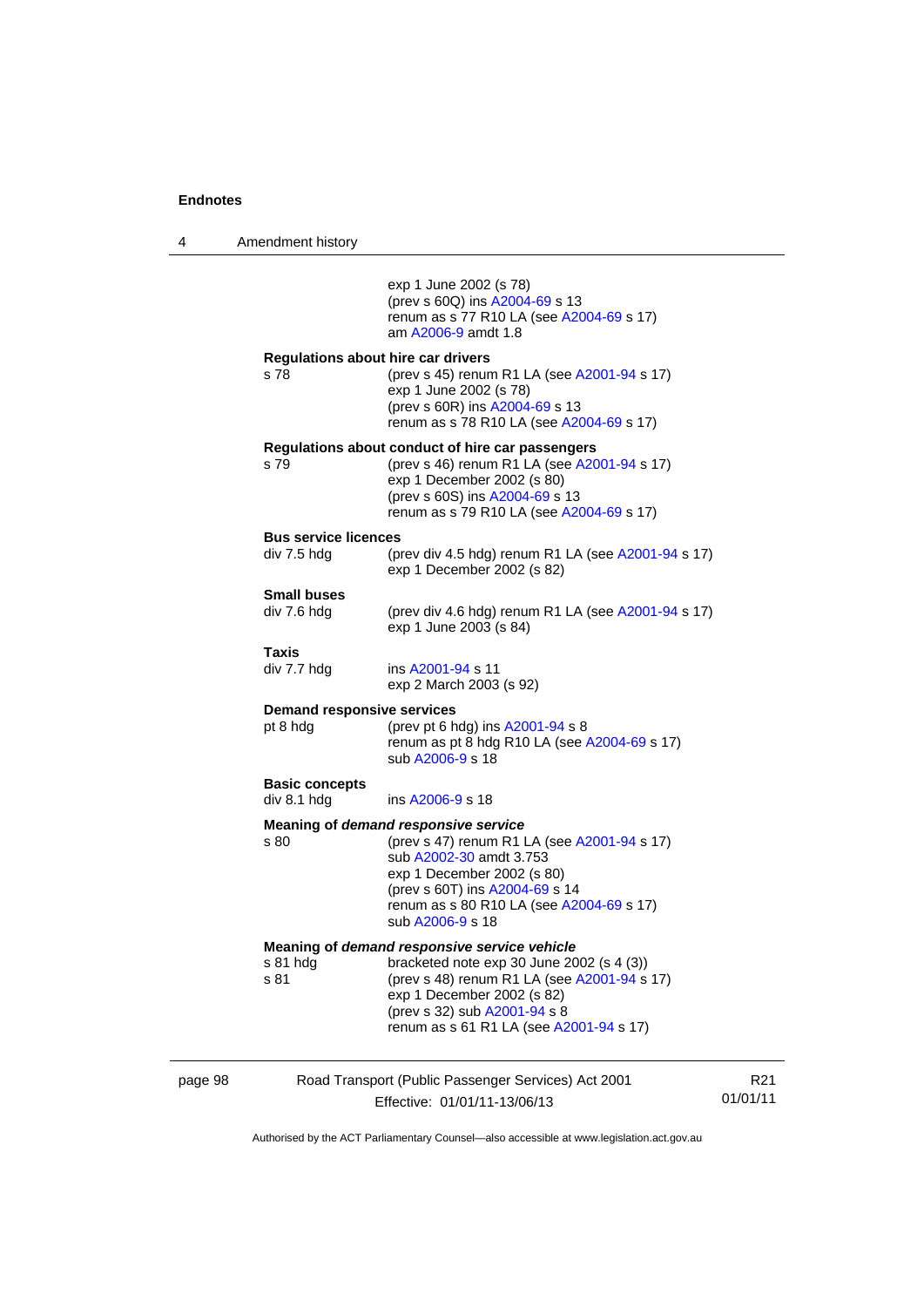renum as s 81 R10 LA (see [A2004-69](http://www.legislation.act.gov.au/a/2004-69) s 17) sub [A2006-9](http://www.legislation.act.gov.au/a/2006-9) s 18 **Authorisations to operate demand responsive services**  div 8.2 hdg ins [A2006-9](http://www.legislation.act.gov.au/a/2006-9) s 18 **Demand responsive service authorisations**  s 82 (prev s 32A) ins [A2001-94](http://www.legislation.act.gov.au/a/2001-94) s 8 renum as s 62 R1 LA (see [A2001-94](http://www.legislation.act.gov.au/a/2001-94) s 17) sub [A2002-30](http://www.legislation.act.gov.au/a/2002-30) amdt 3.750 renum as s 82 R10 LA (see [A2004-69](http://www.legislation.act.gov.au/a/2004-69) s 17) sub [A2006-9](http://www.legislation.act.gov.au/a/2006-9) s 18 **Territory's entitlement to operate demand responsive service**  ins [A2006-30](http://www.legislation.act.gov.au/a/2006-30) amdt 1.83 om [A2006-9](http://www.legislation.act.gov.au/a/2006-9) s 18 **Demand responsive services—guidelines for giving authorisations**  s 83 (prev s 50) renum R1 LA (see [A2001-94](http://www.legislation.act.gov.au/a/2001-94) s 17) exp 1 June 2003 (s 84) (prev s 32B) ins [A2001-94](http://www.legislation.act.gov.au/a/2001-94) s 8 renum as s 63 R1 LA (see [A2001-94](http://www.legislation.act.gov.au/a/2001-94) s 17) renum as s 83 R10 LA (see [A2004-69](http://www.legislation.act.gov.au/a/2004-69) s 17) sub [A2006-9](http://www.legislation.act.gov.au/a/2006-9) s 18 **Demand responsive services—regulations about authorisations**  s 84 (prev s 51) renum R1 LA (see [A2001-94](http://www.legislation.act.gov.au/a/2001-94) s 17) sub [A2002-30](http://www.legislation.act.gov.au/a/2002-30) amdt 3.755 exp 1 June 2003 (s 84) (prev s 32C) ins [A2001-94](http://www.legislation.act.gov.au/a/2001-94) s 8 renum as s 64 R1 LA (see [A2001-94](http://www.legislation.act.gov.au/a/2001-94) s 17) renum as s 84 R10 LA (see [A2004-69](http://www.legislation.act.gov.au/a/2004-69) s 17) sub [A2006-9](http://www.legislation.act.gov.au/a/2006-9) s 18 **Use of vehicles for demand responsive services**  s 85 hdg bracketed note exp 30 June 2002 (s 4 (3))<br>s 85 (prev s 51A) ins A2001-94 s 11 (prev s 51A) ins [A2001-94](http://www.legislation.act.gov.au/a/2001-94) s 11 renum R1 LA (see [A2001-94](http://www.legislation.act.gov.au/a/2001-94) s 17) exp 2 March 2003 (s 92) (prev s 32D) ins [A2001-94](http://www.legislation.act.gov.au/a/2001-94) s 8 renum as s 65 R1 LA (see [A2001-94](http://www.legislation.act.gov.au/a/2001-94) s 17) renum as s 85 R10 LA (see [A2004-69](http://www.legislation.act.gov.au/a/2004-69) s 17) sub [A2006-9](http://www.legislation.act.gov.au/a/2006-9) s 18 **Representing vehicle as demand responsive service vehicle**  s 86 (prev s 51B) ins [A2001-94](http://www.legislation.act.gov.au/a/2001-94) s 11 renum R1 LA (see [A2001-94](http://www.legislation.act.gov.au/a/2001-94) s 17) exp 2 March 2003 (s 92) (prev s 65A) ins [A2004-69](http://www.legislation.act.gov.au/a/2004-69) s 15 renum as s 86 R10 LA (see [A2004-69](http://www.legislation.act.gov.au/a/2004-69) s 17)

R21 01/01/11 Road Transport (Public Passenger Services) Act 2001 Effective: 01/01/11-13/06/13

page 99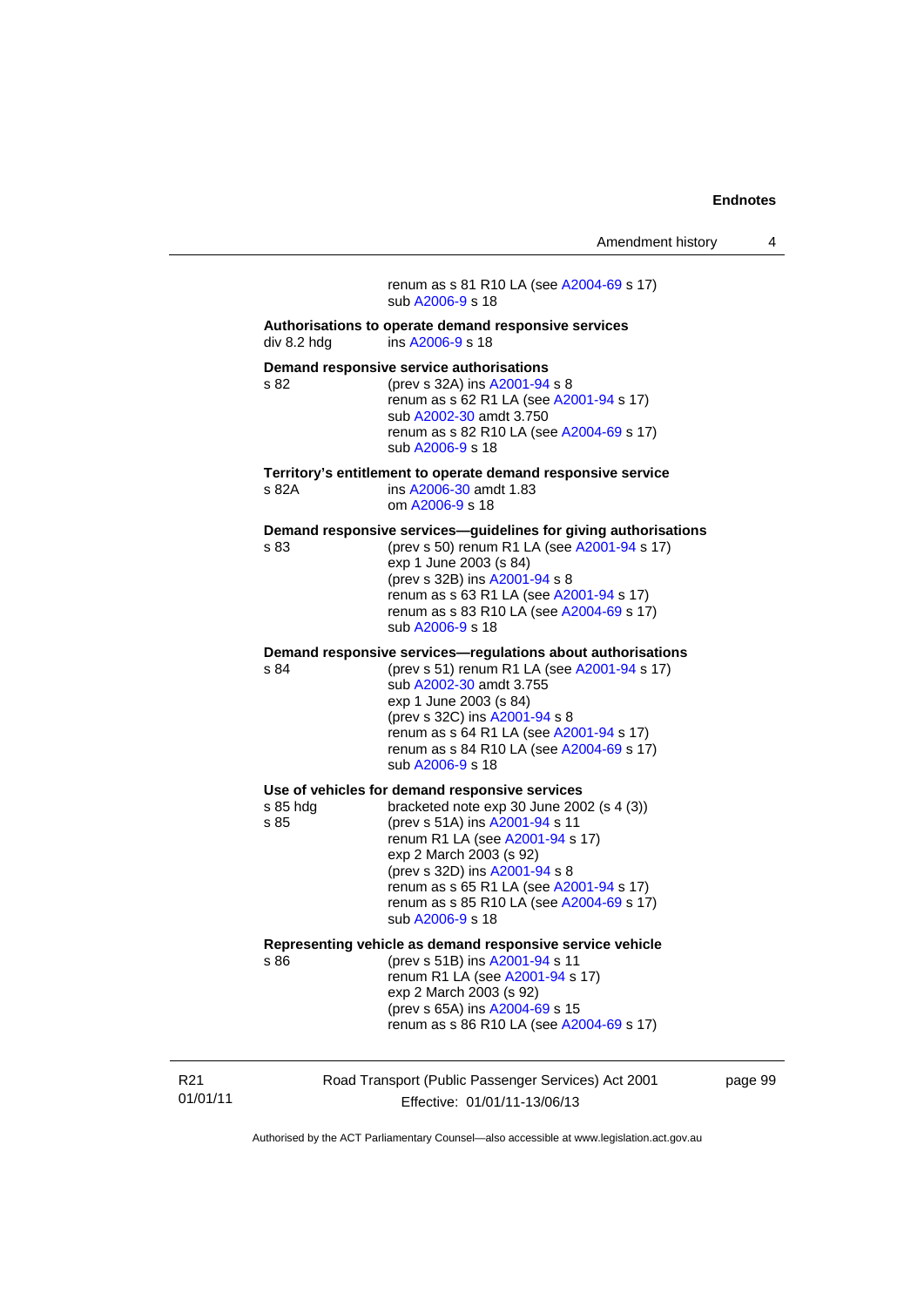4 Amendment history

sub [A2006-9](http://www.legislation.act.gov.au/a/2006-9) s 18

**Accreditation of demand responsive service operators**  div 8.3 hdg ins [A2006-9](http://www.legislation.act.gov.au/a/2006-9) s 18

**Demand responsive service operators—purposes of accreditation <br>s 87 (prev s 51C) ins A2001-94 s 11** (prev s 51C) ins [A2001-94](http://www.legislation.act.gov.au/a/2001-94) s 11 renum R1 LA (see [A2001-94](http://www.legislation.act.gov.au/a/2001-94) s 17) exp 2 March 2003 (s 92) (prev s 66) ins [A2004-69](http://www.legislation.act.gov.au/a/2004-69) s 16 def *annual weddings and school formals licence* ins [A2004-69](http://www.legislation.act.gov.au/a/2004-69) s 16 def *commencement* ins [A2004-69](http://www.legislation.act.gov.au/a/2004-69) s 16 def *General Act* ins [A2004-69](http://www.legislation.act.gov.au/a/2004-69) s 16 renum as s 87 R10 LA (see [A2004-69](http://www.legislation.act.gov.au/a/2004-69) s 17) exp 9 March 2006 (s 93) ins [A2006-9](http://www.legislation.act.gov.au/a/2006-9) s 18 **Demand responsive service operators—regulations about accreditation system**  (prev s 51D) ins [A2001-94](http://www.legislation.act.gov.au/a/2001-94) s 11 renum R1 LA (see [A2001-94](http://www.legislation.act.gov.au/a/2001-94) s 17) exp 2 March 2003 (s 92) (prev s 67) ins [A2004-69](http://www.legislation.act.gov.au/a/2004-69) s 16 renum as s 88 R10 LA (see [A2004-69](http://www.legislation.act.gov.au/a/2004-69) s 17) exp 9 March 2006 (s 93) ins [A2006-9](http://www.legislation.act.gov.au/a/2006-9) s 18 **Service contracts for demand responsive services**  ins  $A2006 - 9 s 18$ **Service contracts—demand responsive services**  s 89 (prev s 51E) ins [A2001-94](http://www.legislation.act.gov.au/a/2001-94) s 11 renum R1 LA (see [A2001-94](http://www.legislation.act.gov.au/a/2001-94) s 17) exp 2 March 2003 (s 92) (prev s 68) ins [A2004-69](http://www.legislation.act.gov.au/a/2004-69) s 16 renum as s 89 R10 LA (see [A2004-69](http://www.legislation.act.gov.au/a/2004-69) s 17) exp 9 March 2006 (s 93) ins [A2006-9](http://www.legislation.act.gov.au/a/2006-9) s 18 **Entitlement to operate demand responsive services**  div 8.5 hdg ins [A2006-9](http://www.legislation.act.gov.au/a/2006-9) s 18 **Entitlement to operate demand responsive services**  s 90 (prev s 51F) ins [A2001-94](http://www.legislation.act.gov.au/a/2001-94) s 11 renum R1 LA (see [A2001-94](http://www.legislation.act.gov.au/a/2001-94) s 17) exp 2 March 2003 (s 92) (prev s 69) ins [A2004-69](http://www.legislation.act.gov.au/a/2004-69) s 16 renum as s 90 R10 LA (see [A2004-69](http://www.legislation.act.gov.au/a/2004-69) s 17) mod [SL2002-3](http://www.legislation.act.gov.au/sl/2002-3) s 246 (as am by [SL2005-4](http://www.legislation.act.gov.au/sl/2005-4) s 12)

| page 100 | Road Transport (Public Passenger Services) Act 2001 |          |
|----------|-----------------------------------------------------|----------|
|          | Effective: 01/01/11-13/06/13                        | 01/01/11 |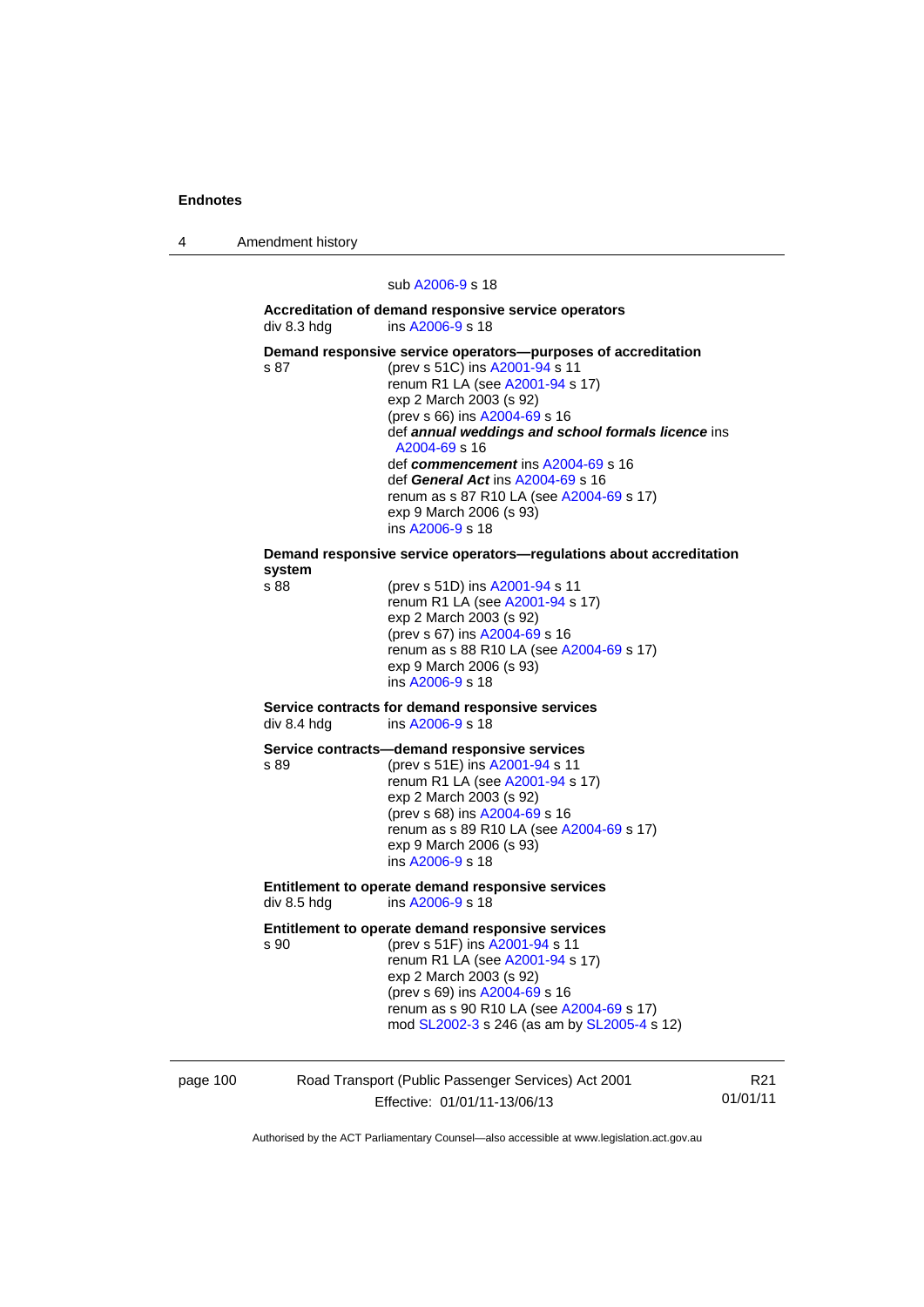exp 9 March 2006 (s 93) ins [A2006-9](http://www.legislation.act.gov.au/a/2006-9) s 18 am [A2006-30](http://www.legislation.act.gov.au/a/2006-30) amdt 1.84

#### **Operating demand responsive service without entitlement**

s 91 (prev s 51G) ins [A2001-94](http://www.legislation.act.gov.au/a/2001-94) s 11 renum R1 LA (see [A2001-94](http://www.legislation.act.gov.au/a/2001-94) s 17) exp 2 March 2003 (s 92) (prev s 70) ins [A2004-69](http://www.legislation.act.gov.au/a/2004-69) s 16 renum as s 91 R10 LA (see [A2004-69](http://www.legislation.act.gov.au/a/2004-69) s 17) exp 9 March 2006 (s 93) ins [A2006-9](http://www.legislation.act.gov.au/a/2006-9) s 18 am [A2006-30](http://www.legislation.act.gov.au/a/2006-30) amdt 1.85

#### **Representing entitlement to operate demand responsive service**

s 92 (prev s 51H) ins [A2001-94](http://www.legislation.act.gov.au/a/2001-94) s 11 renum R1 LA (see [A2001-94](http://www.legislation.act.gov.au/a/2001-94) s 17) sub [A2002-30](http://www.legislation.act.gov.au/a/2002-30) amdt 3.756 exp 2 March 2003 (s 92) (prev s 71) ins [A2004-69](http://www.legislation.act.gov.au/a/2004-69) s 16 renum as s 92 R10 LA (see [A2004-69](http://www.legislation.act.gov.au/a/2004-69) s 17) exp 9 March 2006 (s 93) ins [A2006-9](http://www.legislation.act.gov.au/a/2006-9) s 18 **Regulation of demand responsive services**  div 8.6 hdg ins [A2006-9](http://www.legislation.act.gov.au/a/2006-9) s 18

## **Demand responsive services—minimum fares**

s 93 (prev s 72) ins [A2004-69](http://www.legislation.act.gov.au/a/2004-69) s 16 renum as s 93 R10 LA (see [A2004-69](http://www.legislation.act.gov.au/a/2004-69) s 17) exp 9 March 2006 (s 93) ins [A2006-9](http://www.legislation.act.gov.au/a/2006-9) s 18

**Regulations about operation of demand responsive services**  s 94 ins [A2006-9](http://www.legislation.act.gov.au/a/2006-9) s 18

**Regulations about operation of demand responsive service vehicles**  s 95 ins [A2006-9](http://www.legislation.act.gov.au/a/2006-9) s 18

**Regulations about demand responsive service vehicle drivers**  s 96 ins [A2006-9](http://www.legislation.act.gov.au/a/2006-9) s 18

**Regulations about conduct of demand responsive vehicle passengers**  s 97 ins [A2006-9](http://www.legislation.act.gov.au/a/2006-9) s 18

## **Additional public passenger vehicle insurance**

pt 8A hdg ins as mod [SL2008-37](http://www.legislation.act.gov.au/sl/2008-37) mod 20.1

mod lapsed 5 July 2009 when sch 20 [SL2008-37](http://www.legislation.act.gov.au/sl/2008-37) om by [A2009-16](http://www.legislation.act.gov.au/a/2009-16) amdt 2.21

# **Definitions—pt 8A**

s 110 ins as mod **SL2008-37** mod 20.1

R21 01/01/11 Road Transport (Public Passenger Services) Act 2001 Effective: 01/01/11-13/06/13 page 101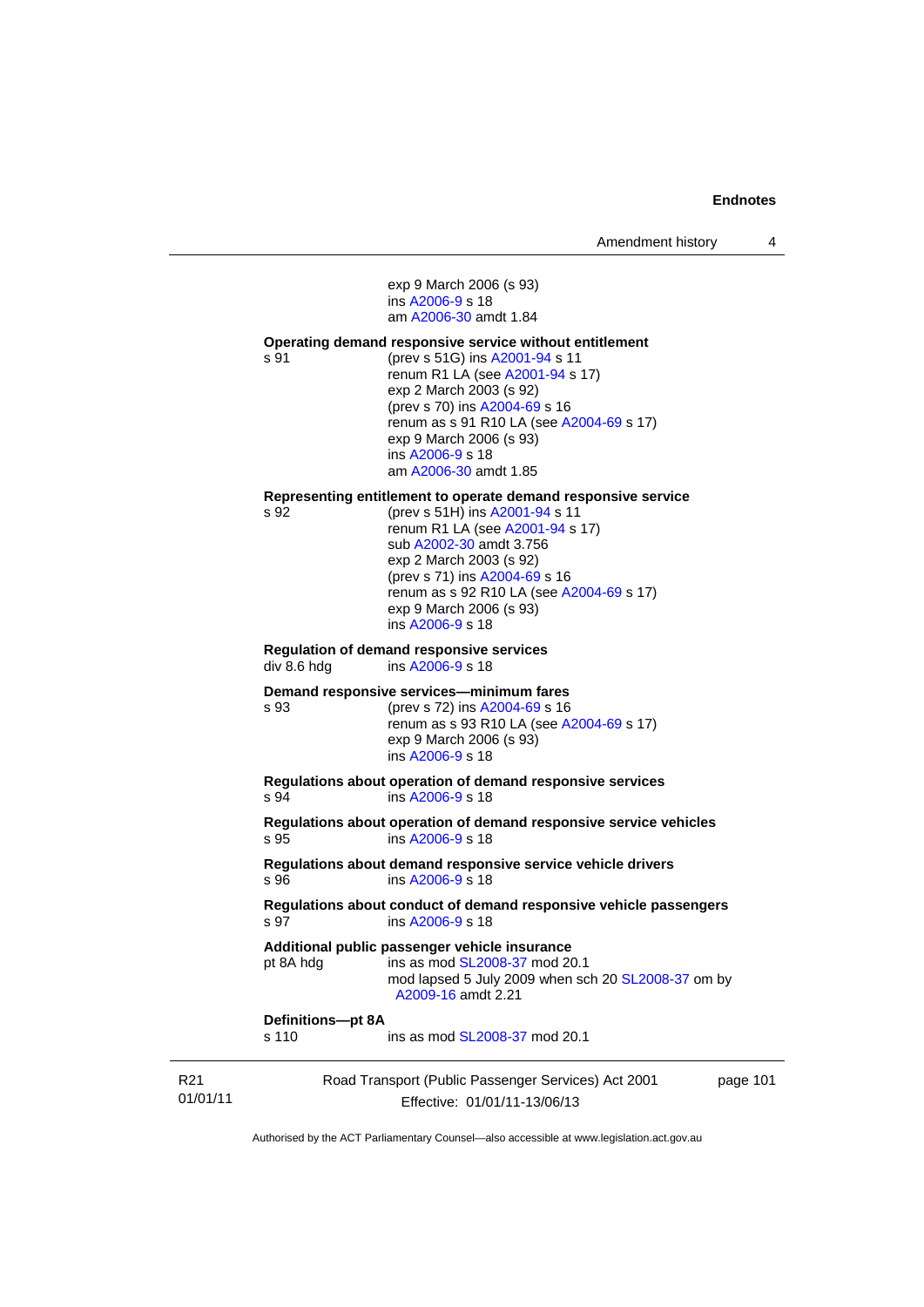4 Amendment history

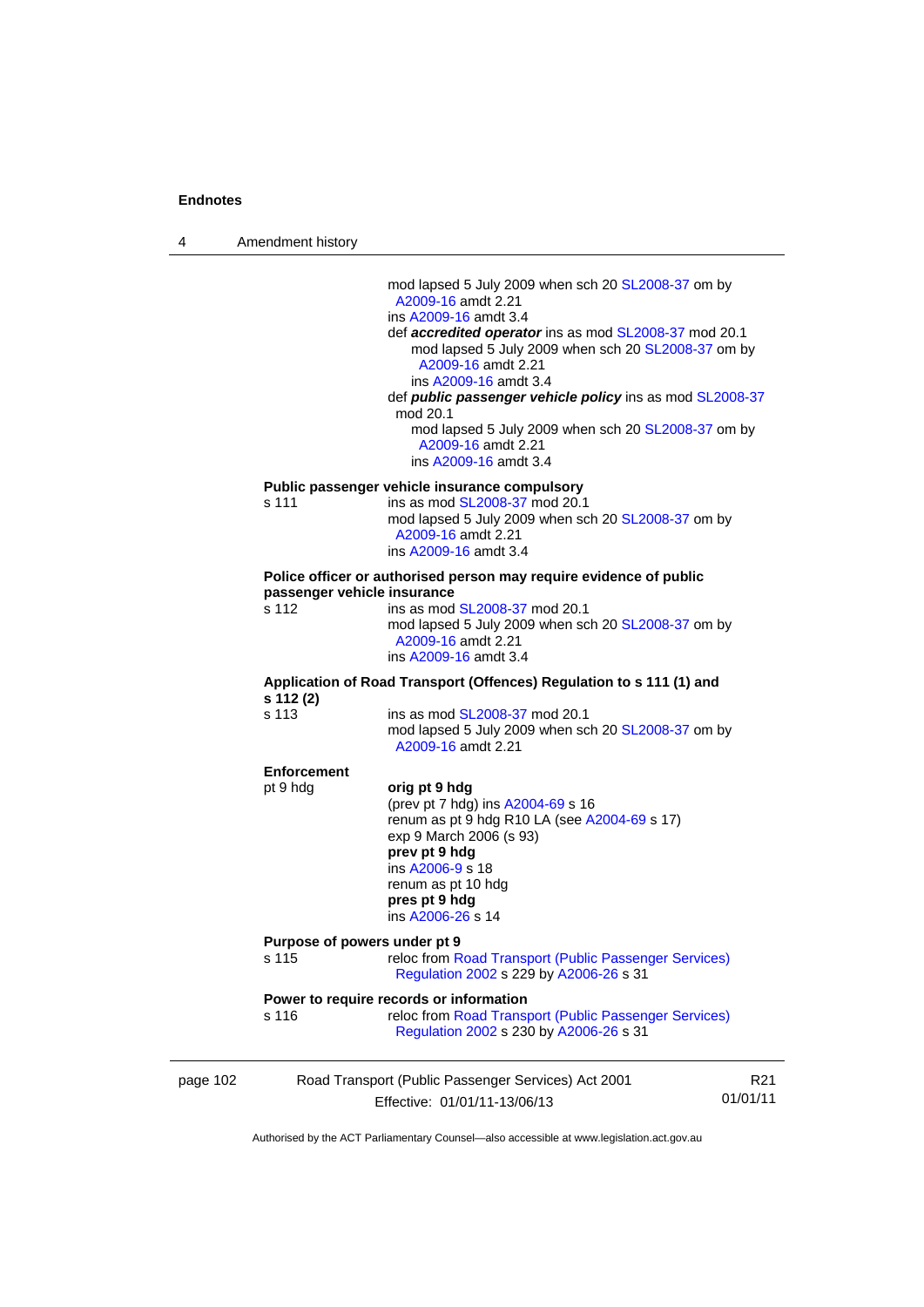|                                             | Amendment history                                                                                                                                                                                                                                                                                                                                                                                                           | 4 |
|---------------------------------------------|-----------------------------------------------------------------------------------------------------------------------------------------------------------------------------------------------------------------------------------------------------------------------------------------------------------------------------------------------------------------------------------------------------------------------------|---|
| s 117                                       | Power to inspect maintenance facilities<br>reloc from Road Transport (Public Passenger Services)<br>Regulation 2002 s 231 by A2006-26 s 31                                                                                                                                                                                                                                                                                  |   |
| Power to inspect and test vehicles<br>s 118 | reloc from Road Transport (Public Passenger Services)<br>Regulation 2002 s 232 by A2006-26 s 31                                                                                                                                                                                                                                                                                                                             |   |
| s 119                                       | Power to require vehicles or equipment to be inspected and tested<br>reloc from Road Transport (Public Passenger Services)<br>Regulation 2002 s 233 by A2006-26 s 31                                                                                                                                                                                                                                                        |   |
| s 120                                       | Attachment and removal of noncompliance notices<br>reloc from Road Transport (Public Passenger Services)<br>Regulation 2002 s 234 by A2006-26 s 31                                                                                                                                                                                                                                                                          |   |
| s 121                                       | Police officer or authorised person--power to require name and address etc<br>reloc from Road Transport (Public Passenger Services)<br>Regulation 2002 s 235 by A2006-26 s 31<br>am A2009-49 amdt 3.153                                                                                                                                                                                                                     |   |
| <b>Miscellaneous</b><br>pt 10 hdg           | (prev pt 9 hdg) ins A2006-9 s 18<br>renum as pt 10 hdg A2006-26 s 13                                                                                                                                                                                                                                                                                                                                                        |   |
| s 125                                       | Unauthorised public passenger services<br>ins A2006-9 s 18                                                                                                                                                                                                                                                                                                                                                                  |   |
| <b>Regulation-making power</b><br>s 126     | ins A2006-9 s 18<br>am A2008-1 amdt 1.33; ss renum R16 LA; A2010-18<br>amdt 3.78                                                                                                                                                                                                                                                                                                                                            |   |
| s 127                                       | Minister may exempt vehicles and people from Act<br>ins A2006-9 s 18                                                                                                                                                                                                                                                                                                                                                        |   |
| s 128                                       | Regulations may exempt vehicles and people from Act<br>ins A2006-9 s 18                                                                                                                                                                                                                                                                                                                                                     |   |
| s 129                                       | References to Motor Traffic Act, Traffic Act etc<br>ins A2006-9 s 18                                                                                                                                                                                                                                                                                                                                                        |   |
| <b>Dictionary</b><br>dict                   | am A2002-30 amdt 3.757; A2009-49 amdt 3.154; A2010-18<br>amdt 3.79<br>def accredited sub A2001-94 s 12<br>def accredited bus operators register om A2001-94 s 14<br>def accredited demand responsive service operator ins<br>A2006-9 s 19<br>def accredited hire car service operator ins A2004-69 s 18<br>def accredited taxi network provider ins A2001-94 s 13<br>def accredited taxi service operator ins A2001-94 s 13 |   |

R21 01/01/11 Road Transport (Public Passenger Services) Act 2001 Effective: 01/01/11-13/06/13

page 103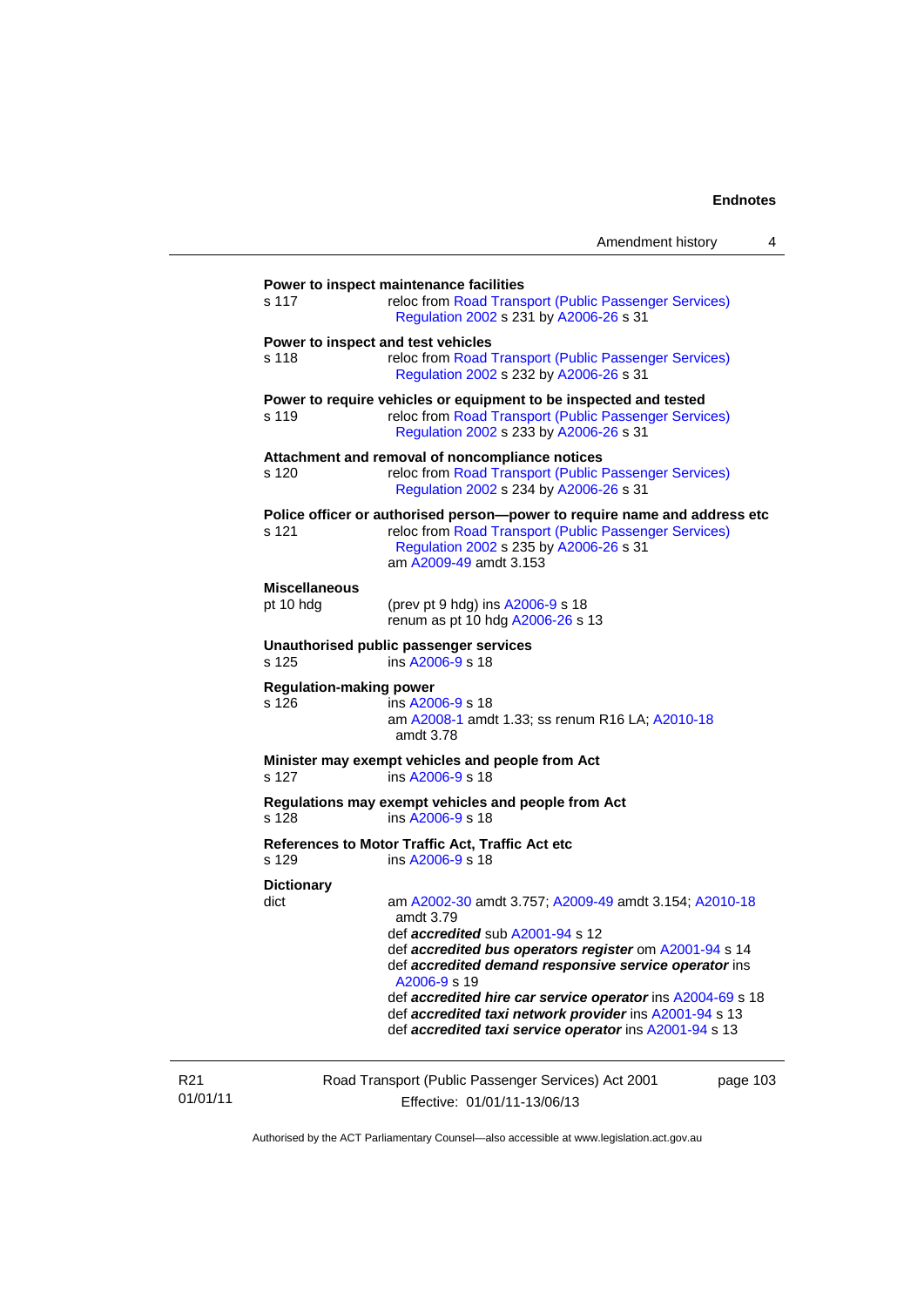4 Amendment history

 def *affiliated* ins [A2001-94](http://www.legislation.act.gov.au/a/2001-94) s 13 def *another jurisdiction* om [A2010-18](http://www.legislation.act.gov.au/a/2010-18) amdt 3.80 def *authorisation* ins [A2006-9](http://www.legislation.act.gov.au/a/2006-9) s 19 def *authorised demand responsive service operator* ins [A2006-9](http://www.legislation.act.gov.au/a/2006-9) s 19 def *authority* om [A2010-18](http://www.legislation.act.gov.au/a/2010-18) amdt 3.81 def *bus* sub [A2005-20](http://www.legislation.act.gov.au/a/2005-20) amdt 3.373 def *demand responsive service* ins [A2006-9](http://www.legislation.act.gov.au/a/2006-9) s 19 def *demand responsive service vehicle* ins [A2006-9](http://www.legislation.act.gov.au/a/2006-9) s 19 def *fittings* ins [A2006-26](http://www.legislation.act.gov.au/a/2006-26) s 15 def *function* om [A2002-30](http://www.legislation.act.gov.au/a/2002-30) amdt 3.758 def *hire car* ins [A2004-69](http://www.legislation.act.gov.au/a/2004-69) s 18 def *hire car licence* ins [A2004-69](http://www.legislation.act.gov.au/a/2004-69) s 18 def *hire car service* ins [A2004-69](http://www.legislation.act.gov.au/a/2004-69) s 18 def *holder* sub [A2001-94](http://www.legislation.act.gov.au/a/2001-94) s 12; [A2004-69](http://www.legislation.act.gov.au/a/2004-69) s 19 om [A2005-20](http://www.legislation.act.gov.au/a/2005-20) amdt 3.374 def *inspect* ins [A2006-26](http://www.legislation.act.gov.au/a/2006-26) s 15 def *jurisdiction* om [A2010-18](http://www.legislation.act.gov.au/a/2010-18) amdt 3.82 def *licence* ins [A2001-94](http://www.legislation.act.gov.au/a/2001-94) s 13 om [A2004-69](http://www.legislation.act.gov.au/a/2004-69) s 20 def *motor vehicle* om [A2010-18](http://www.legislation.act.gov.au/a/2010-18) amdt 3.82 def *noncompliance notice* ins [A2006-26](http://www.legislation.act.gov.au/a/2006-26) s 15 def *public bus* sub [A2005-20](http://www.legislation.act.gov.au/a/2005-20) amdt 3.375 def *public passenger vehicle* sub [A2001-94](http://www.legislation.act.gov.au/a/2001-94) s 12; [A2004-69](http://www.legislation.act.gov.au/a/2004-69) s 21 am [A2006-9](http://www.legislation.act.gov.au/a/2006-9) s 20 def *public vehicle licence* ins [A2001-94](http://www.legislation.act.gov.au/a/2001-94) s 13 def *restricted hire car* ins [A2004-69](http://www.legislation.act.gov.au/a/2004-69) s 22 def *restricted hire car licence* ins [A2004-69](http://www.legislation.act.gov.au/a/2004-69) s 22 def *restricted hire car service* ins [A2004-69](http://www.legislation.act.gov.au/a/2004-69) s 22 def *restricted taxi* ins [A2001-94](http://www.legislation.act.gov.au/a/2001-94) s 13 def *restricted taxi licence* ins [A2001-94](http://www.legislation.act.gov.au/a/2001-94) s 13 def *restricted taxi service* ins [A2001-94](http://www.legislation.act.gov.au/a/2001-94) s 13 def *road* am [A2002-30](http://www.legislation.act.gov.au/a/2002-30) amdt 3.759, amdt 3.760 def *road related area* am [A2002-30](http://www.legislation.act.gov.au/a/2002-30) amdt 3.759, amdt 3.760 def *road transport authority* om [A2010-18](http://www.legislation.act.gov.au/a/2010-18) amdt 3.82 def *service contract* sub [A2006-9](http://www.legislation.act.gov.au/a/2006-9) s 21 def *taxi* ins [A2001-94](http://www.legislation.act.gov.au/a/2001-94) s 13 def *taxi booking service* ins [A2001-94](http://www.legislation.act.gov.au/a/2001-94) s 13 def *taxi driver* ins [A2001-94](http://www.legislation.act.gov.au/a/2001-94) s 13 def *taxi licence* ins [A2001-94](http://www.legislation.act.gov.au/a/2001-94) s 13 def *taxi network* ins [A2001-94](http://www.legislation.act.gov.au/a/2001-94) s 13 def *taxi service* ins [A2001-94](http://www.legislation.act.gov.au/a/2001-94) s 13 def *taxi zone* ins [A2001-94](http://www.legislation.act.gov.au/a/2001-94) s 13 def *time of effect* ins [A2006-26](http://www.legislation.act.gov.au/a/2006-26) s 15 **Consequential amendments**  sch 1 om R1 LA (s 89 (3)) but see s 54

page 104 Road Transport (Public Passenger Services) Act 2001 Effective: 01/01/11-13/06/13

R21 01/01/11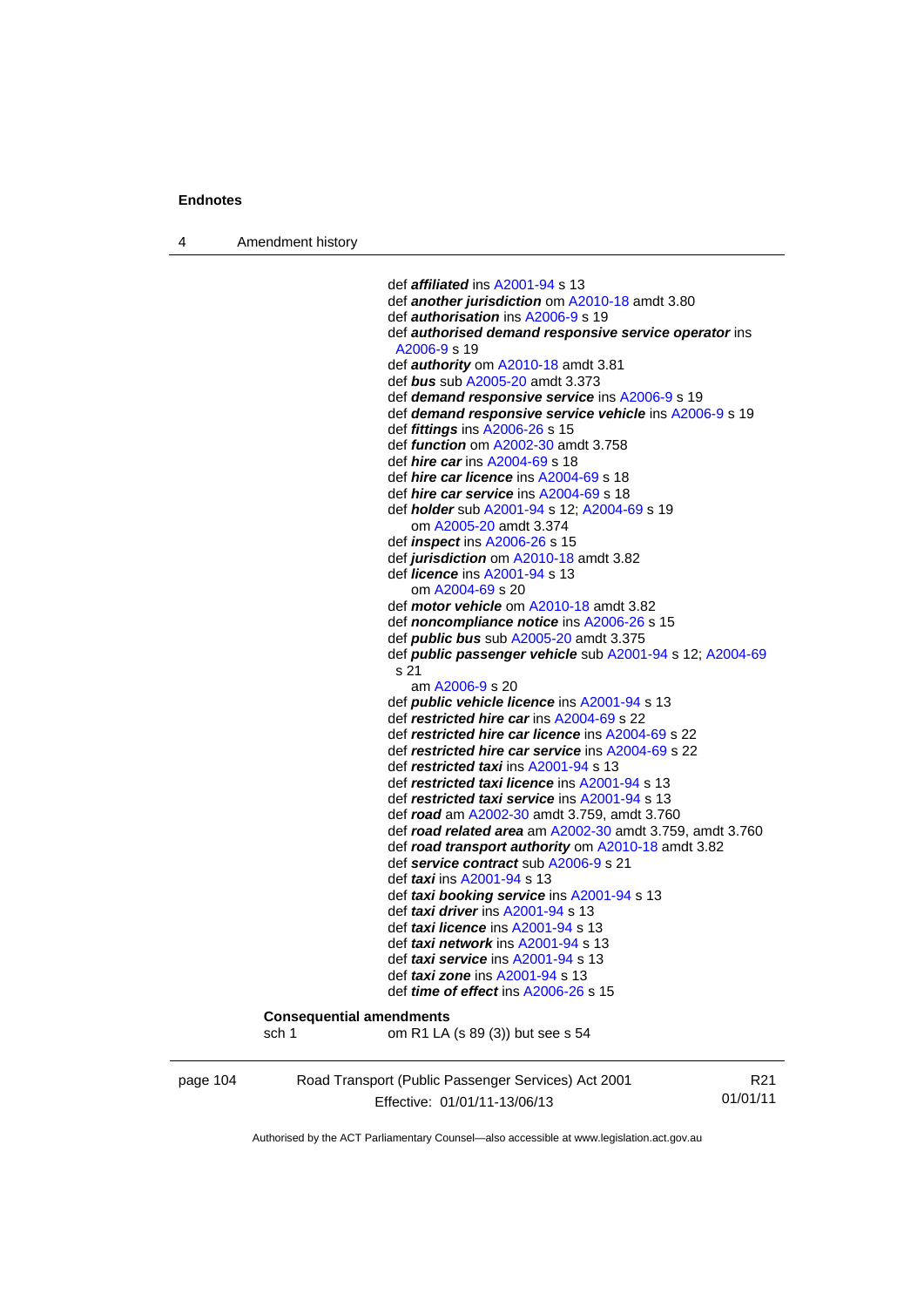# **5 Earlier republications**

Some earlier republications were not numbered. The number in column 1 refers to the publication order.

Since 12 September 2001 every authorised republication has been published in electronic pdf format on the ACT legislation register. A selection of authorised republications have also been published in printed format. These republications are marked with an asterisk (\*) in column 1. Electronic and printed versions of an authorised republication are identical.

| <b>Republication</b><br>No and date | <b>Effective</b>             | Last<br>amendment<br>made by | <b>Republication</b><br>for                                                                       |
|-------------------------------------|------------------------------|------------------------------|---------------------------------------------------------------------------------------------------|
| R <sub>1</sub><br>5 Dec 2001        | 1 Dec 2001-<br>28 Feb 2002   | A2001-94                     | new Act                                                                                           |
| R <sub>2</sub><br>1 Mar 2002        | 1 Mar 2002-<br>1 June 2002   | A2001-94                     | amendments by<br>A2001-94                                                                         |
| R <sub>3</sub><br>3 June 2002       | 2 June 2002-<br>30 June 2002 | A2001-94                     | commenced expiry                                                                                  |
| R <sub>4</sub><br>1 July 2002       | 1 July 2002-<br>16 Sept 2002 | A2001-94                     | commenced expiry                                                                                  |
| R <sub>5</sub><br>3 Oct 2002        | 17 Sept 2002-<br>1 Dec 2002  | A2002-30                     | amendments by<br>A2002-30                                                                         |
| R <sub>6</sub><br>2 Dec 2002        | 2 Dec 2002-<br>16 Jan 2003   | A2002-30                     | commenced expiry                                                                                  |
| R7<br>17 Jan 2003                   | 17 Jan 2003-<br>2 Mar 2003   | A2002-49                     | amendments by<br>A2002-49                                                                         |
| R8<br>3 Mar 2003                    | 3 Mar 2003-<br>1 June 2003   | A2002-49                     | commenced expiry                                                                                  |
| R9<br>2 June 2003                   | 2 June 2003-<br>8 Mar 2005   | A2002-49                     | commenced expiry                                                                                  |
| $R10*$<br>9 Mar 2005                | 9 Mar 2005-<br>1 June 2005   | A2004-69                     | amendments by<br>A2004-69 and<br>modifications by<br>SL2002-3 as<br>amended by<br><b>SL2005-4</b> |
| R <sub>11</sub><br>2 June 2005      | 2 June 2005-<br>9 Mar 2006   | A2005-20                     | amendments by<br>A2005-20                                                                         |
|                                     |                              |                              |                                                                                                   |

### R21 01/01/11

Road Transport (Public Passenger Services) Act 2001 Effective: 01/01/11-13/06/13

page 105